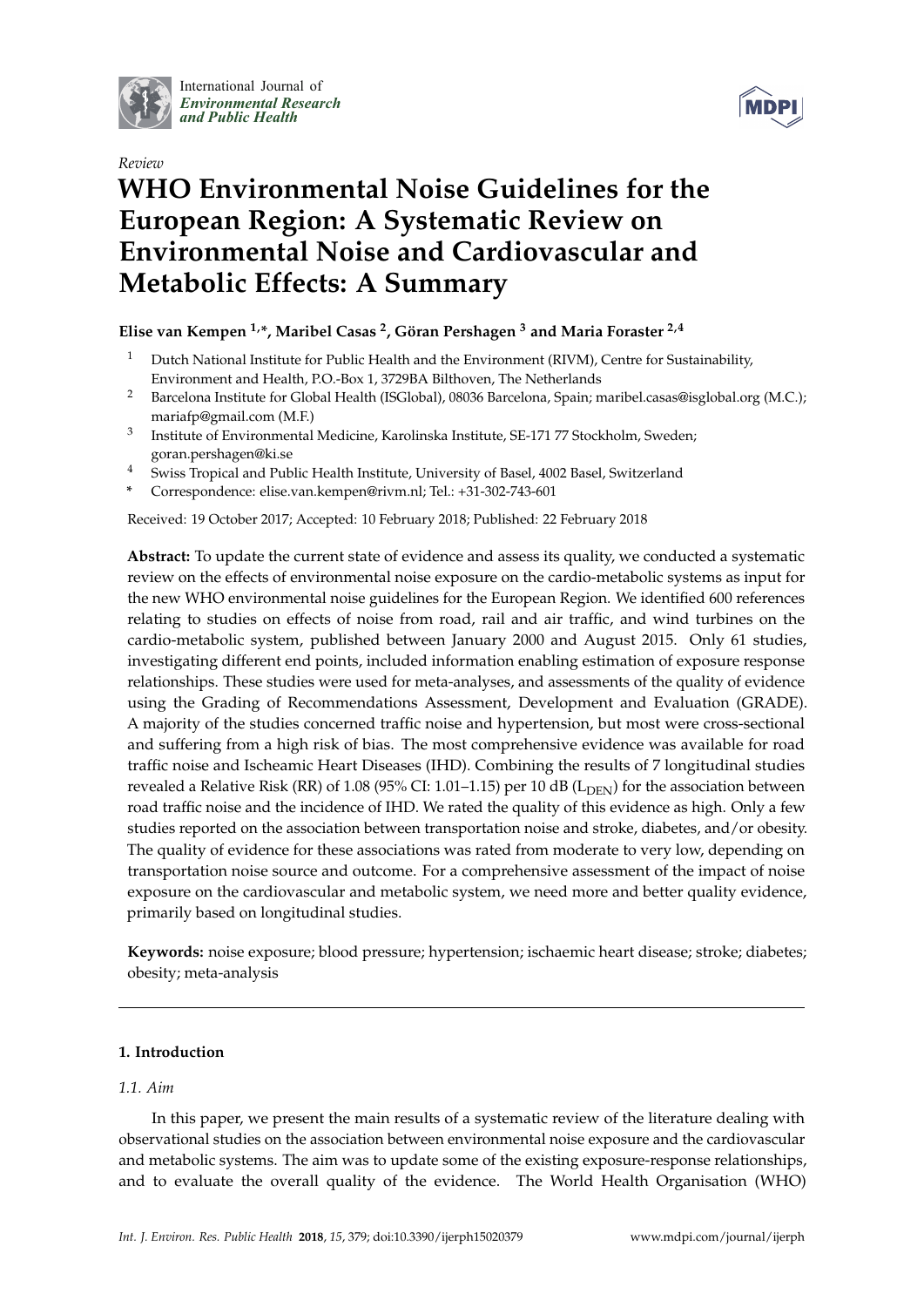commissioned this systematic review. Its results form important input for the new environmental noise guidelines for the European Region. The WHO requires that new guidelines should be based on the latest scientific knowledge. The complete review can be found in the report published at the website of RIVM (the Dutch National Institute for Public Health and the Environment) via the following link: [http://www.rivm.nl/en/Documents\\_and\\_publications/Scientific/Reports/2017/](http://www.rivm.nl/en/Documents_and_publications/Scientific/Reports/2017/november/Cardiovascular_and_metabolic_effects_of_environmental_noise_Systematic_evidence_review_in_the_framework_of_the_development_of_the_WHO_environmental_noise_guidelines_for_the_European_Region) [november/Cardiovascular\\_and\\_metabolic\\_effects\\_of\\_environmental\\_noise\\_Systematic\\_evidence\\_](http://www.rivm.nl/en/Documents_and_publications/Scientific/Reports/2017/november/Cardiovascular_and_metabolic_effects_of_environmental_noise_Systematic_evidence_review_in_the_framework_of_the_development_of_the_WHO_environmental_noise_guidelines_for_the_European_Region) [review\\_in\\_the\\_framework\\_of\\_the\\_development\\_of\\_the\\_WHO\\_environmental\\_noise\\_guidelines\\_](http://www.rivm.nl/en/Documents_and_publications/Scientific/Reports/2017/november/Cardiovascular_and_metabolic_effects_of_environmental_noise_Systematic_evidence_review_in_the_framework_of_the_development_of_the_WHO_environmental_noise_guidelines_for_the_European_Region) [for\\_the\\_European\\_Region](http://www.rivm.nl/en/Documents_and_publications/Scientific/Reports/2017/november/Cardiovascular_and_metabolic_effects_of_environmental_noise_Systematic_evidence_review_in_the_framework_of_the_development_of_the_WHO_environmental_noise_guidelines_for_the_European_Region) [\[1\]](#page-49-0).

# *1.2. Background*

During the past decades, several national and international organizations have made recommendations for protecting human health from the adverse effects of environmental noise exposure. In the existing guidelines [\[2–](#page-49-1)[5\]](#page-49-2), the principal noise source of concern was transportation noise, mainly road and air traffic. The health impact of other noise sources, such as rail traffic and wind turbines, was not addressed in these guidelines. However, with the ongoing extension of railway transport facilities, and the substantial growth of wind energy facilities, the number of studies on the impact of noise from rail traffic noise and on wind turbine noise has increased.

The existing guidelines also contain recommendations that specifically deal with the impact of noise on the cardiovascular system. The most common explanation for the effects of noise on the heart and circulatory system, is stress [\[2,](#page-49-1)[3\]](#page-49-3). The cardiovascular effects related to noise exposure may also be the consequence of a decrease in sleep quality, caused by noise exposure during the night, among other additional or interrelated mechanisms. Such reactions may also affect the metabolic system.

The most recent environmental noise guidelines from WHO, date back to 2009, and focus on night-time exposure [\[3\]](#page-49-3). Meanwhile, new evidence on the relationship between noise exposure and cardiovascular effects has accumulated. Hypertension and ischaemic heart disease have been the main outcomes of concern in observational studies on the impact of noise on the cardiovascular system. In addition, an increasing amount of studies have recently investigated the impact of noise on *other* cardiovascular end-points such as stroke. Furthermore, hypertension is considered as an important risk factor for other cardiovascular outcomes such as stroke and myocardial infarction. Amongst the newly published studies there were also several studies dealing with the possible effects of noise on the metabolic system, in particular with regard to outcomes such as obesity and type 2 diabetes.

In addition, a number of the newly published studies investigated the combined effects of noise and air pollution. People living close to roads, are exposed not only to traffic noise, but also to air pollution generated by traffic. Previous studies have shown a relationship between air pollution and cardiovascular disease [\[6](#page-49-4)[,7\]](#page-49-5). Since air pollution and noise from road traffic share the same source, cardiovascular effects could be attributed to both exposure factors.

The existing environmental noise guidelines also include recommendations that aim to reduce environmental noise exposure in settings where children spend most of their time. However, none of these recommendations takes into account the cardiovascular effects of noise on children. It is possible that people exposed to high levels of noise from an early age, might be at higher risk for cardiovascular problems later in life. Since the publication of the latest environmental noise guidelines in 1999, the number of studies investigating the impact of noise on children's blood pressure has increased substantially.

### **2. Materials and Methods**

#### <span id="page-1-0"></span>*2.1. Evaluation of Existing Reviews*

The first step in this systematic review was to identify and select reviews of "sufficient" quality, that described the impact of exposure to environmental noise from several sources (air, road, rail and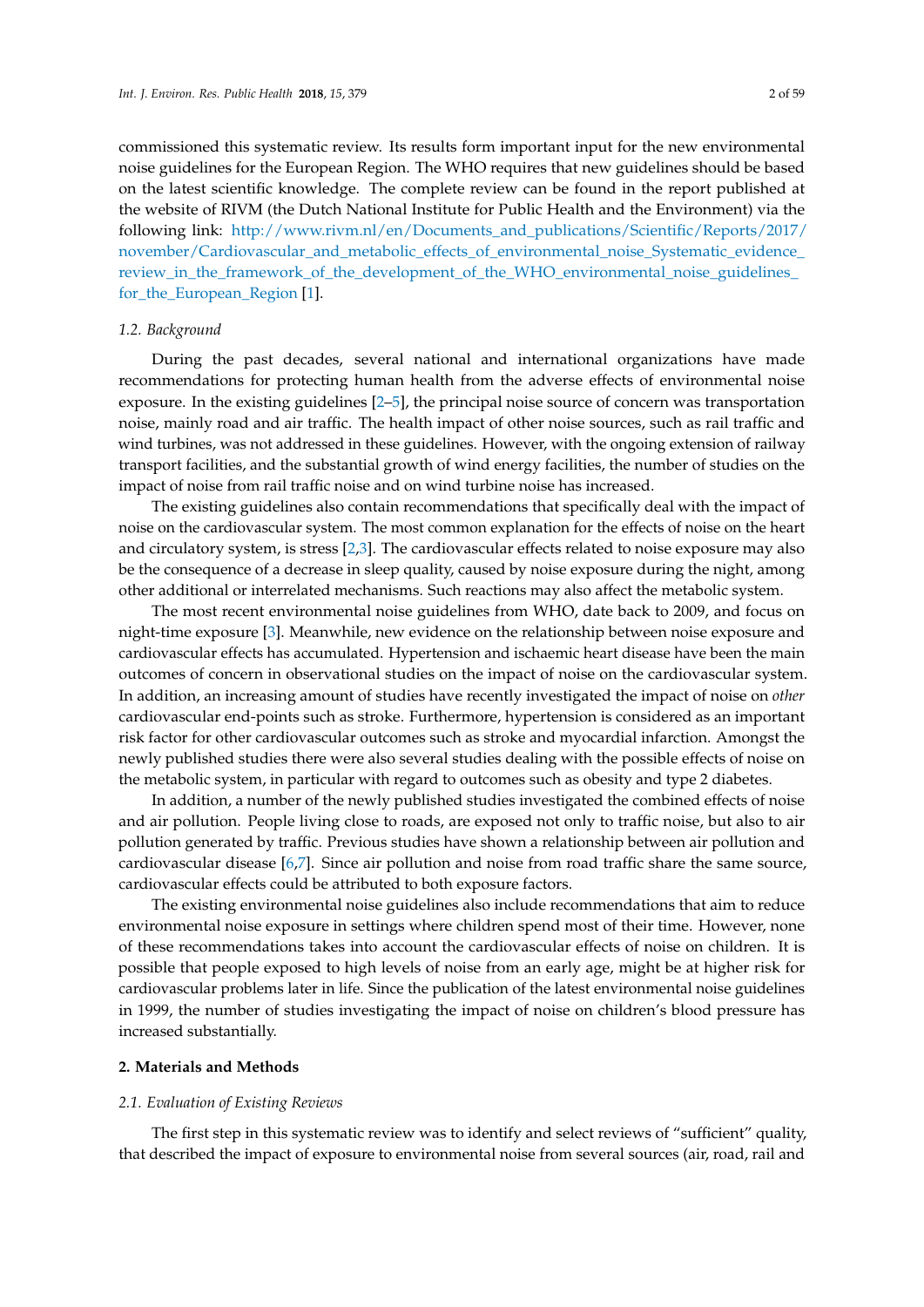wind turbines) on the cardiovascular or metabolic systems, in different settings (at home, at school), and populations (e.g., adults, children).

After an extended search, we identified 37 reviews evaluating available studies into the impact of exposure to environmental noise on the cardiovascular or metabolic systems. By means of the "Measurement tool for the Assessment of Multiple SysTemAtic Reviews" (AMSTAR) [\[8\]](#page-49-6) we evaluated their quality, and based on the relevance for this whole systematic review, we selected 15 reviews [\[9–](#page-50-0)[25\]](#page-50-1). We carried out the evaluation in duplicate (Elise van Kempen and Maria Foraster, and then discussed the results afterwards.

It appeared that most of the studies covered by the selected reviews, reported on the impacts of road and aircraft noise exposure among adults. Nine reviews included one or more meta-analyses, resulting in more than 13 exposure-response relationships. For most available exposure-response relations, the reviewers were not able to provide a quality judgement of the individual studies. For a number of (new) health end-points (e.g., obesity) and/or noise sources (e.g., rail traffic, no reviews or exposure-response relationships were available.

Following the results of the evaluation of existing reviews, we decided to carry out a new systematic review on the impact of noise on the cardiovascular and metabolic system in order to update some of the existing exposure-response relationships, and to assess the quality of the existing evidence.

## *2.2. Evaluation of Single Studies*

### 2.2.1. Identification and Selection

We identified observational studies on the impact of noise from air, road, and rail traffic and wind turbines on the cardiovascular or metabolic systems published from 2000 until October 2014 in several literature databases (Medline/PubMed, SCOPUS, EMBASE and SCISCEARCH (see Appendix [A](#page-12-0) for the applied search profiles). To ensure that most of the studies could be identified, we manually scanned reports and proceedings in the fields of epidemiology, and noise and health. We supplemented the results of this search with studies that were already identified by means of the 15 reviews, which we evaluated during the first step of this systematic review (see Section [2.1\)](#page-1-0). Overall, we identified more than 600 publications which were screened in duplicate (Elise van Kempen and Maria Foraster) using predefined criteria. We selected 61 studies for data-extraction [\[26–](#page-50-2)[135\]](#page-57-0), where detailed quantitative information was available on exposure and health outcomes, enabling estimation of exposure-response relationships. However, conducting a systematic review often takes a lot of time. While working on this review, new results became publically available. In order to keep our results more up to date, it was decided to extend our study material with more recent results beyond the studies that had we already identified for the period 2000–October 2014. However, only updated and new results of studies published between November 2014 and August 2015, were included and processed. Consequently, we were able to include the latest results published between November 2014 and August 2015 of several selected studies: DEBATS [\[26](#page-50-2)[,46\]](#page-52-0), REGICOR [\[32,](#page-51-0)[33](#page-51-1)[,43](#page-51-2)[,68\]](#page-53-0), SDPP [\[29,](#page-50-3)[34,](#page-51-3)[73,](#page-53-1)[78,](#page-54-0)[91,](#page-54-1)[106\]](#page-55-0), HUBRO [\[30](#page-51-4)[,66\]](#page-53-2) and DCH [\[27,](#page-50-4)[38](#page-51-5)[,51](#page-52-1)[–53,](#page-52-2)[63,](#page-53-3)[64,](#page-53-4)[136\]](#page-57-1). In- and exclusion criteria were extensively described in the complete systematic review [\[1\]](#page-49-0).

#### 2.2.2. Data Extraction

From the selected 61 studies (described in 113 records), we extracted the following data via a structured data extraction form:

- Data on general study characteristics (e.g., study design, study period, study location);
- Population characteristics (sampling of the study population, number of participants, responseand attrition rate, gender, age;
- Exposure assessment and health outcome assessment, and;
- The results of the study.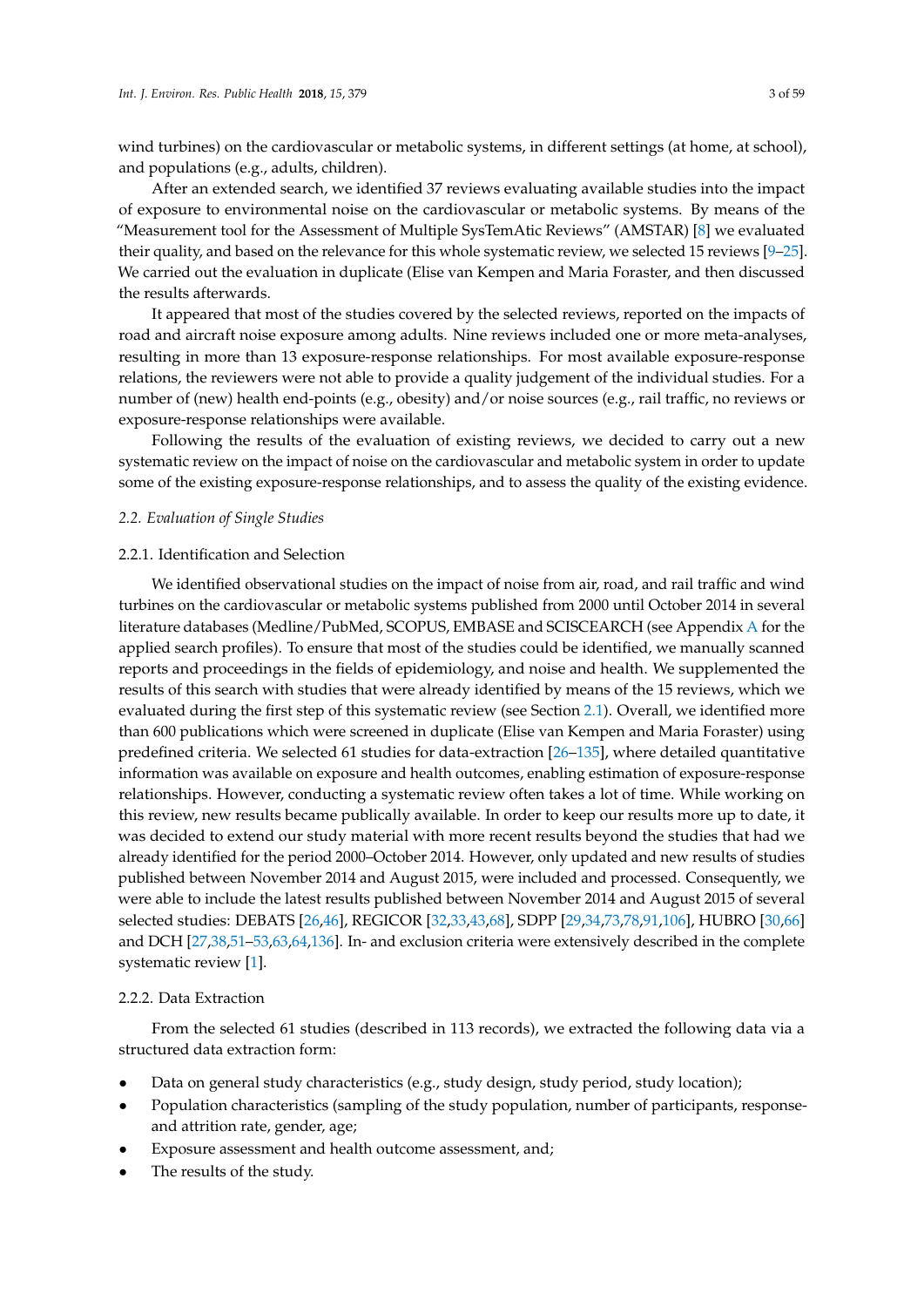We carried out the data extraction in duplicate (Elise van Kempen, Maribel Casas and/or Göran Pershagen) and then discussed the results, with the exception of studies on the impact of wind turbine noise (*n* = 3) and studies on the impact of noise on children's blood pressure. For those studies data, extraction was carried out by one person only (Elise van Kempen).

In the selected studies we evaluated the risk of bias by means of a checklist developed by the WHO [\[137\]](#page-57-2): (i) information bias due to exposure assessment; (ii) bias due to confounding; (iii) bias due to selection of participants; (iv) information bias due to non-objective health outcome assessment, and (v) information bias due to non-blinded health outcome assessment. A protocol of how the studies were scored on each of these five items can be found in Section 3.3 of the complete evidence review available via the link specified in Section [1.1.](#page-0-0) For each study, the evaluation was carried out independently by two or three reviewers (Elise van Kempen, Maribel Casas and Göran Pershagen). From the scores on the different items, we calculated a total risk of bias score (see also Appendix [B](#page-15-0) for an overview of the risk of bias scores per study).

The main effects under investigation were hypertension, IHD, stroke, type 2 diabetes, change in body mass index (BMI), change in waist circumference, and change in mean blood pressure in children. In order to make a comparison between the studies, we expressed their results in a uniform way and calculated the following outcome variables:

- For studies on the impact of noise on hypertension, IHD, stroke or type 2 diabetes, we calculated the natural logarithm of the Relative Risk (RR) and its variance per 10 dB(A);
- For studies on the impact of noise on children's blood pressure, we calculated the blood pressure change (mmHg for a noise level increase of 10 dB(A) and its variance for both systolic and diastolic blood pressure; and
- For studies on the impact of noise on obesity markers BMI and waist circumference, we calculated the change in BMI (kg/m<sup>2</sup>) per noise level increase of 10 dB(A) and its variance, and the change in waist circumference (cm) per noise level increase of  $10 \text{ dB}(A)$  and its variance.

To retain the link with the European Noise Directive (END [\[138\]](#page-57-3), we expressed noise exposure in  $L<sub>DEN</sub>$ . However, most studies did not report an RR per 10 dB ( $L<sub>DEN</sub>$ ). Where noise exposure was expressed by means of another noise indicator than  $L_{DEN}$  (e.g.,  $L_{Aeq,16hr}$  or  $L_{Aeq,24hr}$ ), a conversion to  $L<sub>DEN</sub>$  was needed. Appendix II of the complete review [\[1\]](#page-49-0) gives an overview of the conversion rules that we applied.

#### 2.2.3. Data Aggregation

For data-aggregation, we included only estimates from studies that were well matched, adjusted, or stratified for at least age and sex. If more than one risk estimate was available for a study, we used the estimates for men and women separately and for separate age-categories, where possible. After selecting the study estimates, we calculated a pooled estimate using the STATA-command METAN to fit a random-effects model [\[139\]](#page-57-4). To test consistency of the effect estimates across studies, we used Cochran's Q-test [\[140\]](#page-57-5). We calculated the I<sup>2</sup>-statistic to reflect the percentage of between-study heterogeneity [\[141](#page-57-6)[,142\]](#page-57-7). For some outcomes, we were able to investigate how the summary estimates were affected by sources of heterogeneity. To this end, we carried out a meta-regression analysis using the STATA-command METAREG [\[141\]](#page-57-6). Where meta-regression analyses were not possible, we carried out sub-group analyses.

When enough study estimates were available, we attempted to give insight in the extent of publication-bias by means of funnel plots [\[143\]](#page-57-8): scatter plots of the studies' effect estimates (RR per 10 dB) against the inverse of the standard error. Also we applied Egger's test of publication bias using the STATA-commands METAFUNNEL and METABIAS [\[144,](#page-57-9)[145\]](#page-57-10).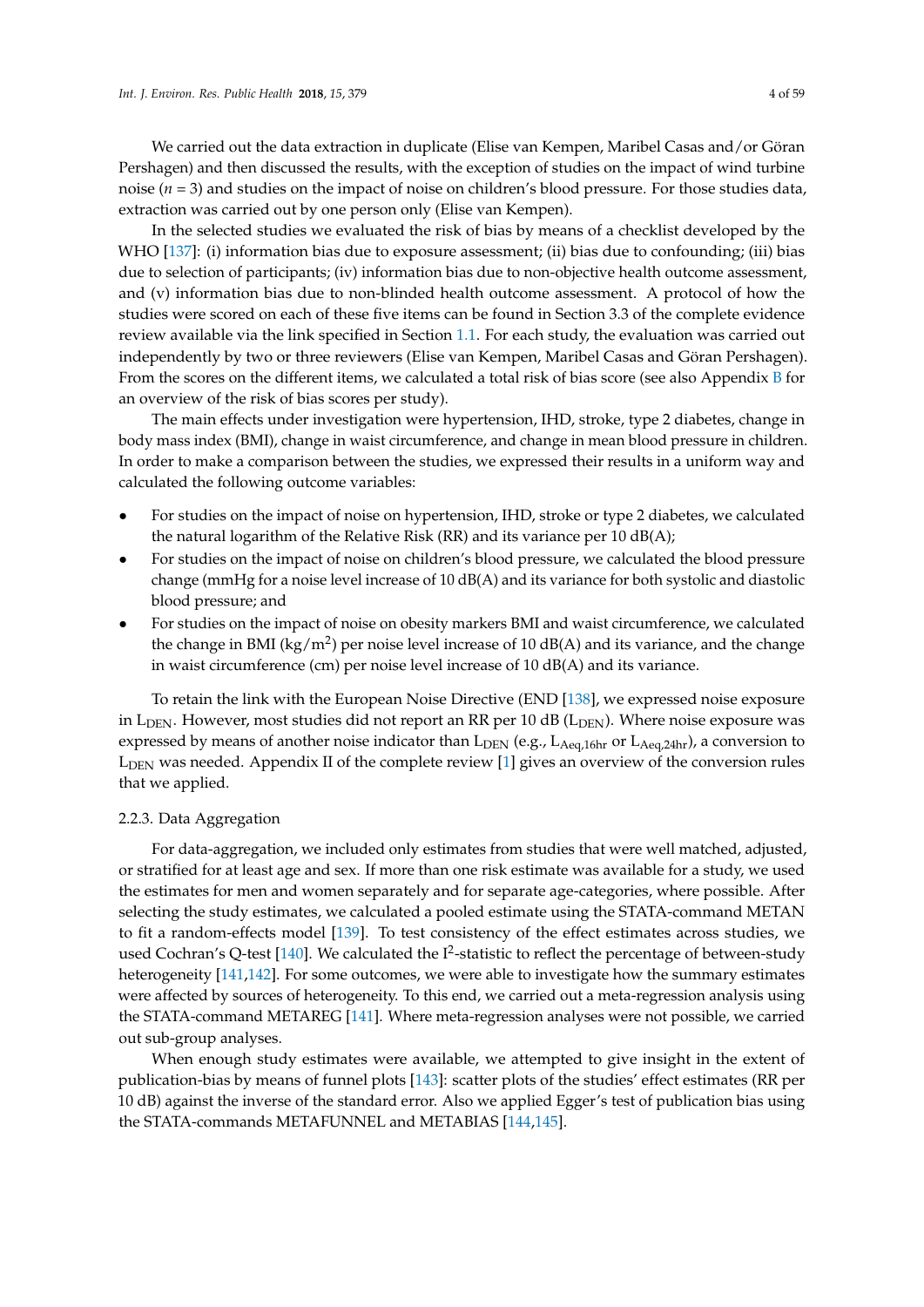## 2.2.4. Assessment of the Quality of Evidence: GRADE

The WHO required us to assess the quality of the evidence that has been retrieved in this review. In other words, we had to assess to what extent we were confident that an estimate of an association between noise and an outcome is likely or unlikely to be changed by further research.

To this end, we applied a modified version of the GRADE considerations: a systematic and explicit approach to making judgements about quality of evidence [\[146](#page-57-11)[,147\]](#page-57-12). In summary, for every outcome, we had to assess the quality of evidence according to several criteria (e.g., study design, study quality, consistency and precision of the results, directness of the evidence, publication bias, whether an exposure-response gradient was present, the magnitude of the effect found, and possible confounding. The scores for the different GRADE criteria are presented in Appendix  $C$  to Appendix  $H$  as well in Appendices III–VIII of the complete systematic review. How we adapted GRADE for this systematic review is extensively described in Chapter 10 of the complete evidence review [\[1\]](#page-49-0). The main divergence from GRADE was that the initial level of certainty was rated "high" for cohort and case-control studies, "low" for cross-sectional studies and "very low" for ecological studies. Furthermore, we upgraded the evidence if the relative risk was 1.5 or higher, but downgraded if based on only one study. GRADE has four levels for the quality of evidence, ranging from "very low" to "high" (see Table [1\)](#page-4-0). The level of the quality of evidence will be linked with the guideline values and recommendations that WHO will include in their environmental noise guidelines.

<span id="page-4-0"></span>

| <b>Quality of Evidence</b> | Definition                                                                                                                                            | <b>Examples of When This is</b><br>the Case                                        |
|----------------------------|-------------------------------------------------------------------------------------------------------------------------------------------------------|------------------------------------------------------------------------------------|
| High                       | Further research is very unlikely<br>to change our confidence in the<br>estimate of effect                                                            | Several high-quality studies<br>with consistent results                            |
| Moderate                   | Further research is likely to have<br>an important impact on our<br>confidence in the estimate of effect<br>and may change the estimate               | One high-quality study or<br>several studies with some<br>limitations              |
| Low                        | Further research is very likely to<br>have an important impact on our<br>confidence in the estimate of effect<br>and is likely to change the estimate | One or more studies with<br>severe limitations                                     |
| Very Low                   | Any estimate of effect is very<br>uncertain                                                                                                           | No direct research evidence<br>One or more studies with very<br>severe limitations |

**Table 1.** The levels of quality of evidence of the GRADE system (source: [\[146](#page-57-11)[,147\]](#page-57-12)).

#### **3. Results: Main Findings and Weighing the Quality of the Evidence**

In this section, for each outcome the main findings of the review and the conclusions of the weighing of the evidence are presented. The report with the complete findings including the systematic evaluation of the included studies, and the reasoning behind the weighing of the evidence, can be found in the complete systematic review [\[1\]](#page-49-0).

A note for the reader: since we carried out the literature search for this systematic review, new studies have been published that investigate the associations between transportation noise exposure and metabolic and cardiovascular disease. Unfortunately, owing to time constraints, we were not able to carry out a structured and extensive additional search for new studies published in the period November 2014–March 2017. However, in order to identify at least some of the new studies we were missing, we carried out a search on SCOPUS in March 2017. For this, we applied the same SCOPUS-search profile as was used to identify studies for the current review. In an "ideal" systematic review, we should have included the results of these newly identified studies in the results of the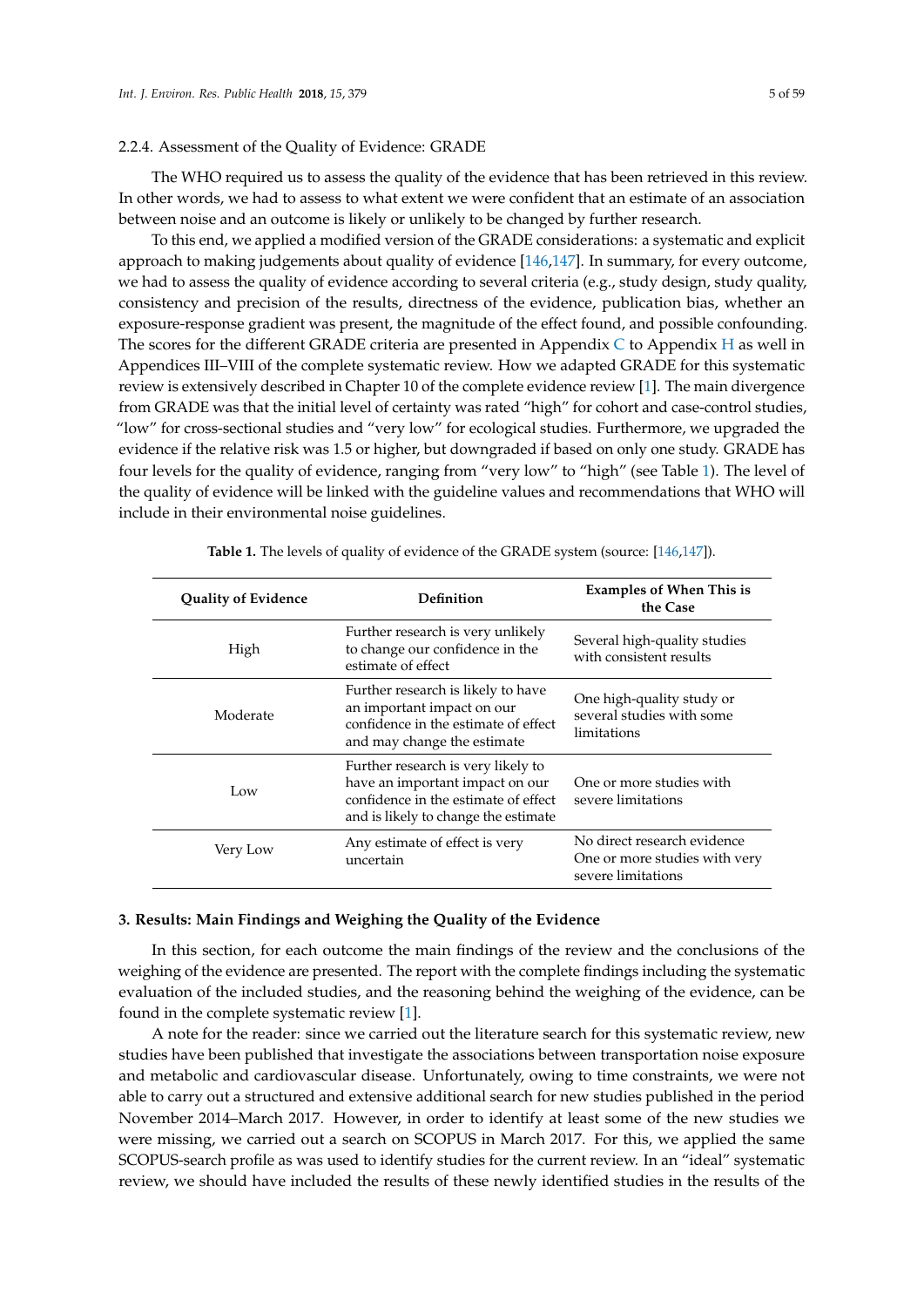current review, and where necessary updated our results. However, due to time constraints, we have not yet been able to systematically evaluate the newly identified studies. Nevertheless, we have decided to present their results in a narrative way, and attempted to assess how they affect the results of the current review. The differences in results with these recent studies and earlier reviews are described in detail for each outcome in the complete systematic review [\[1\]](#page-49-0).

## *3.1. Hypertension*

We evaluated 40 studies [\[26](#page-50-2)[,28](#page-50-5)[,30](#page-51-4)[,32](#page-51-0)[,33](#page-51-1)[,35–](#page-51-6)[37](#page-51-7)[,40](#page-51-8)[,43](#page-51-2)[,46](#page-52-0)[,49–](#page-52-3)[51,](#page-52-1)[55](#page-52-4)[–57,](#page-52-5)[60](#page-53-5)[–63,](#page-53-3)[65–](#page-53-6)[68,](#page-53-0)[70,](#page-53-7)[73–](#page-53-1)[78,](#page-54-0)[80–](#page-54-2) [86](#page-54-3)[,88–](#page-54-4)[92](#page-54-5)[,94](#page-55-1)[–99,](#page-55-2)[101,](#page-55-3)[102](#page-55-4)[,105](#page-55-5)[,106](#page-55-0)[,109,](#page-55-6)[110,](#page-55-7)[112,](#page-56-0)[113](#page-56-1)[,117](#page-56-2)[,118](#page-56-3)[,120,](#page-56-4)[123,](#page-56-5)[126,](#page-56-6)[127](#page-56-7)[,130](#page-57-13)[–135](#page-57-0)[,148\]](#page-57-14) that investigated the impact of noise from air, road, and rail traffic and wind turbines on the risk of hypertension. Appendix  $B$  presents the separate risk of bias tables. Appendix  $C$  presents the different GRADE tables (summarized in Table [2\)](#page-5-0).

<span id="page-5-0"></span>

| Noise Source | Outcome <sup>\$</sup> | Number of<br><b>Study Design</b><br>$(s)$ * | RR per 10 dB<br>$(95\% \text{ CI})$ <sup>+</sup> | Number of<br>Participants<br>(Cases) | Quality of<br>Evidence $‡$ |
|--------------|-----------------------|---------------------------------------------|--------------------------------------------------|--------------------------------------|----------------------------|
| Air traffic  | Prev                  | 9 CS                                        | $1.05(0.95 - 1.17)$                              | 60,121 (9487)                        | $\oplus \oplus$            |
|              | Inc                   | 1 CO                                        | $1.00(0.77-1.30)$                                | 4721 (1346)                          | $\oplus \oplus$            |
| Road traffic | Prev                  | 26 CS                                       | $1.05(1.02 - 1.08)$ **                           | 154,398 (18,957)                     | $\oplus$                   |
|              | Inc                   | 1 CO                                        | $0.97(0.90-1.05)$                                | 32,635 (3145)                        | $\oplus \oplus$            |
| Rail traffic | Prev                  | 5 CS                                        | $1.05(0.88 - 1.26)$                              | 15,850 (2059)                        | $\oplus$                   |
|              | Inc                   | 1 CO                                        | $0.96(0.88 - 1.04)$                              | 7249 (3145)                          | $\oplus$                   |
| Wind turbine | Prev                  | 3 CS                                        | tt.                                              | 1830 (NR)                            | $\oplus$                   |

**Table 2.** Noise exposure and the risk of hypertension: summary of findings.

\$ Outcome: Prev = prevalence of hypertension, Inc = incidence of hypertension; \* CS = cross-sectional study, CO = cohort study; † : RR = Relative risk per 10 decibel (dB change in noise level and its 95% confidence interval (CI) after aggregating the results of the evaluated studies. For air, road, -and, rail traffic, noise levels were expressed in L<sub>DEN</sub>. For wind turbines, noise levels are expressed in Sound Pressure Levels (SPL); ‡ GRADE Working Group Grades of Evidence: High quality (⊕⊕⊕⊕): Further research is very unlikely to change our confidence in the estimate of effect, Moderate Quality (⊕⊕⊕): Further research is likely to have an important impact on our confidence in the estimate of effect and may change the estimate, Low Quality (⊕⊕): Further research is very likely to have an important impact on our confidence in the estimate of effect and is likely to change the estimate, Very low quality (⊕): We are very uncertain about the estimate. \*\* The estimate for the association between road traffic noise and the prevalence of hypertension is based on 47 estimates derived from 26 studies. †† We decided not to aggregate the results of the three studies on the impact of wind turbine noise, since too many parameters were unknown and/or unclear. NR = Not Reported.

There were positive associations between noise from air, road, or rail traffic and hypertension in the cross-sectional studies, which formed the largest part ( $n = 38$ ) of the available evidence (Table [2\)](#page-5-0). After aggregating the results of 26 studies (comprising 154,398 individuals, including 18,957 cases), we derived an RR of 1.05 (95% CI: 1.02–1.08) per 10 dB ( $L_{\text{DERN}}$ ) for the association between road traffic noise and the *prevalence* of hypertension. The studies were carried out within the range of approximately 20–80 dB (L<sub>DEN</sub>) [\[28](#page-50-5)[,30](#page-51-4)[,32](#page-51-0)[,33](#page-51-1)[,35–](#page-51-6)[37,](#page-51-7)[43,](#page-51-2)[49,](#page-52-3)[50,](#page-52-6)[55](#page-52-4)[–57](#page-52-5)[,61](#page-53-8)[,62](#page-53-9)[,66–](#page-53-2)[68,](#page-53-0)[70,](#page-53-7)[75,](#page-54-6)[77,](#page-54-7)[80,](#page-54-2) [82](#page-54-8)[,85](#page-54-9)[,88](#page-54-4)[,89,](#page-54-10)[92,](#page-54-5)[96–](#page-55-8)[99](#page-55-2)[,109,](#page-55-6)[110,](#page-55-7)[117,](#page-56-2)[118](#page-56-3)[,120](#page-56-4)[,123,](#page-56-5)[126](#page-56-6)[,127](#page-56-7)[,130–](#page-57-13)[132,](#page-57-15)[135](#page-57-0)[,149\]](#page-57-16). For aircraft noise (nine studies), we estimated an RR of 1.05 (95% CI 0.95-1.17) per 10 dB (L<sub>DEN</sub>) (comprising 60,121 residents, including 9487) [\[28](#page-50-5)[,40](#page-51-8)[,46](#page-52-0)[,50](#page-52-6)[,61](#page-53-8)[,62](#page-53-9)[,74](#page-54-11)[,83](#page-54-12)[,85](#page-54-9)[,94](#page-55-1)[,95](#page-55-9)[,99](#page-55-2)[,102](#page-55-4)[,105,](#page-55-5)[112](#page-56-0)[,113](#page-56-1)[,150\]](#page-57-17). For rail traffic noise (five studies), we derived an RR of 1.05 (95% CI: 0.88–1.26) per 10 dB ( $L_{\text{DEN}}$ ) (comprising of 15,850 individuals, including 2059 cases of hypertension) [\[28](#page-50-5)[,56,](#page-52-7)[80,](#page-54-2)[82,](#page-54-8)[135\]](#page-57-0). Although there was evidence for moderate to high heterogeneity among studies, the meta-regression analyses could not reveal clear sources for this observed heterogeneity.

Despite the fact that most studies were able to adjust for important confounders, and were able to ascertain individual exposure levels, we rated the quality of the evidence from the cross-sectional studies mainly as "very low". This is, among other reasons, because the response rate in many of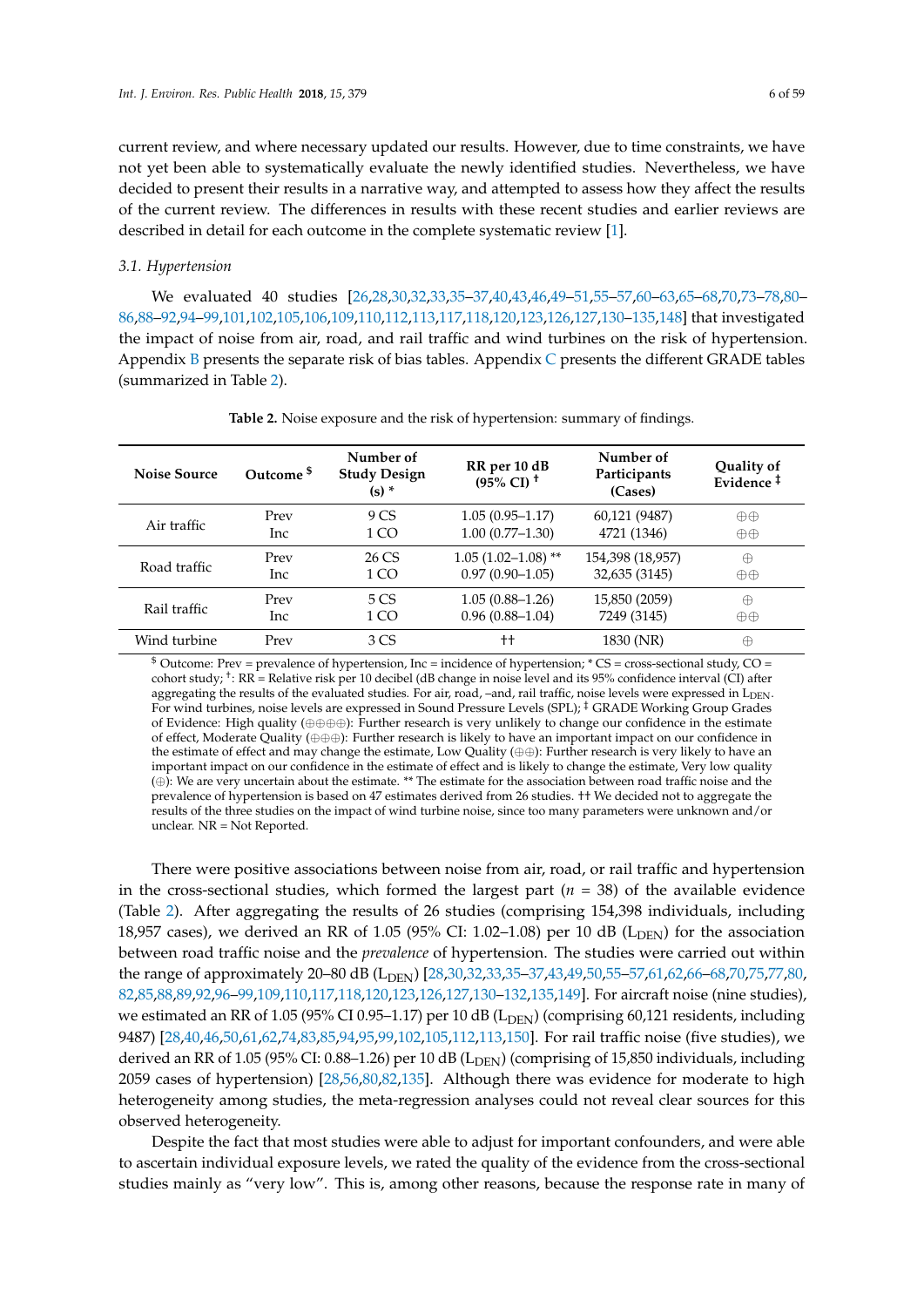the studies was lower than 60%. Furthermore, most studies ascertained hypertension by means of self-report only.

In the two evaluated cohort studies that investigated the impact of traffic noise on hypertension, no increased risks were found of hypertension related to traffic noise exposure [\[51,](#page-52-1)[63,](#page-53-3)[73,](#page-53-1)[78,](#page-54-0)[91,](#page-54-1)[106\]](#page-55-0). This is confirmed by a recent meta-analysis, including individual data from six cohort studies on the association between road traffic noise and the incidence of hypertension [\[151\]](#page-58-0). The reason for this apparent discrepancy in the findings between the cross-sectional and cohort studies is unclear.

Overall, we consider the quality of the evidence *supporting* an association between traffic noise exposure and hypertension as "very low", indicating that any estimate of effect is very uncertain.

### *3.2. Ischaemic Heart Disease*

We evaluated 22 studies [\[28](#page-50-5)[,42](#page-51-9)[,44](#page-51-10)[,45](#page-52-8)[,47](#page-52-9)[,50](#page-52-6)[,52](#page-52-10)[–54](#page-52-11)[,61](#page-53-8)[,62](#page-53-9)[,69](#page-53-10)[,72](#page-53-11)[,75](#page-54-6)[,79](#page-54-13)[,82](#page-54-8)[,83](#page-54-12)[,85](#page-54-9)[,87](#page-54-14)[,90](#page-54-15)[,97–](#page-55-10)[100](#page-55-11)[,103,](#page-55-12)[107,](#page-55-13) [109](#page-55-6)[–111,](#page-56-8)[115](#page-56-9)[,118,](#page-56-3)[120–](#page-56-4)[125](#page-56-10)[,128](#page-56-11)[–131,](#page-57-18)[135\]](#page-57-0) that investigated the association between exposure to noise from air, road, and rail traffic and IHD. Appendix [B](#page-15-0) presents the separate risk of bias tables, and Appendix [D](#page-25-0) presents the different GRADE tables (summarized in Table [3\)](#page-6-0). The majority (*n* = 11) were of cross-sectional design.

<span id="page-6-0"></span>

| <b>Noise Source</b> | Outcome <sup>\$</sup> | Number of<br><b>Study Design</b><br>$(s)$ * | $RR^{\dagger}$ per 10 dB<br>$(95\% \text{ CI})$ | Participants<br>(Cases) | Quality of<br>Evidence <sup>‡</sup> |
|---------------------|-----------------------|---------------------------------------------|-------------------------------------------------|-------------------------|-------------------------------------|
|                     | Prev                  | 2 CS                                        | $1.07(0.94 - 1.23)$                             | 14,098 (340)            | $\oplus$                            |
|                     | Inc.                  | 2 ECO                                       | $1.09(1.04 - 1.15)$                             | 9,619,082 (158,977)     | $\oplus$                            |
| Air traffic         | Mort                  | 2 ECO                                       | $1.04(0.97-1.12)$                               | 3,897,645 (26,066)      | $\oplus$                            |
|                     |                       | 1 <sub>CO</sub>                             | $1.04(0.98 - 1.11)$                             | 4,580,311(15,532)       | $\oplus\oplus$                      |
|                     | Prev                  | 8 CS                                        | $1.24(1.08-1.42)$                               | 25,682 (1614)           | $\oplus$                            |
| Road traffic        |                       | 1 ECO                                       | $1.12(0.85 - 1.48)$                             | 262,830 (418)           | ⊕                                   |
|                     | Inc                   | 3 CO, 4CC                                   | $1.08(1.01 - 1.15)$                             | 67,224 (7033)           | $\oplus$ $\oplus$ $\oplus$          |
|                     | Mort                  | 1 CC, 2 CO                                  | $1.05(0.97-1.13)$                               | 532,268 (6884)          | $\oplus$ $\oplus$ $\oplus$          |
| Rail traffic        | Prev                  | 4 CS                                        | $1.18(0.82 - 1.68)$                             | 13,241 (283)            | ⊕                                   |

**Table 3.** Noise exposure and the risk of IHD: summary of findings.

\$ Outcome: Prev = prevalence of IHD, Inc = incidence of IHD, Mort = mortality due to IHD; \* ECO = ecological study, CS = cross-sectional study, CC = case-control study, CO = cohort study; † : RR = Relative Risk per 10 decibel (dB change in noise level, 95% CI = 95% Confidence Interval. For air, road –and, rail traffic, noise levels are expressed in L<sub>DEN</sub>: ‡ GRADE Working Group Grades of Evidence: High quality (⊕⊕⊕⊕): Further research is very unlikely to change our confidence in the estimate of effect, Moderate Quality (⊕⊕⊕): Further research is likely to have an important impact on our confidence in the estimate of effect and may change the estimate, Low Quality (⊕⊕): Further research is very likely to have an important impact on our confidence in the estimate of effect and is likely to change the estimate, Very low quality  $(\oplus)$ : We are very uncertain about the estimate.

The studies that investigated the impact of *air traffic* noise found indications of an increased risk of IHD. Exposure to *aircraft* noise was associated with the *prevalence* of IHD, the *incidence* of IHD, and *mortality* due to IHD [\[28,](#page-50-5)[42](#page-51-9)[,44](#page-51-10)[,45,](#page-52-8)[47,](#page-52-9)[50,](#page-52-6)[62](#page-53-9)[,69](#page-53-10)[,72](#page-53-11)[,83,](#page-54-12)[85,](#page-54-9)[98](#page-55-14)[,99\]](#page-55-2). Only the association between *aircraft* noise and the *incidence* of IHD was statistically significant. We estimated an RR of 1.09 (95% CI: 1.04–1.15) per 10 dB ( $L_{\text{DEN}}$ ) after aggregating the results of two studies [\[42,](#page-51-9)[47\]](#page-52-9) comprising of 9,619,082 participants, including 158,977 *incident* cases of IHD. Since most studies on the impact of aircraft noise were of ecological and cross-sectional design (see Table [3\)](#page-6-0), the quality of the evidence from these studies was mostly rated as "very low". However, the results of the current review are consistent with the results of new longitudinal studies, which reported positive associations between aircraft noise and mortality due to IHD [\[152,](#page-58-1)[153\]](#page-58-2).

Overall, we rate the quality of the evidence *supporting* an association between *air traffic* noise and IHD as "low", indicating that further research is very likely to have an important impact on our confidence in the estimate of effect and is likely to change the estimate.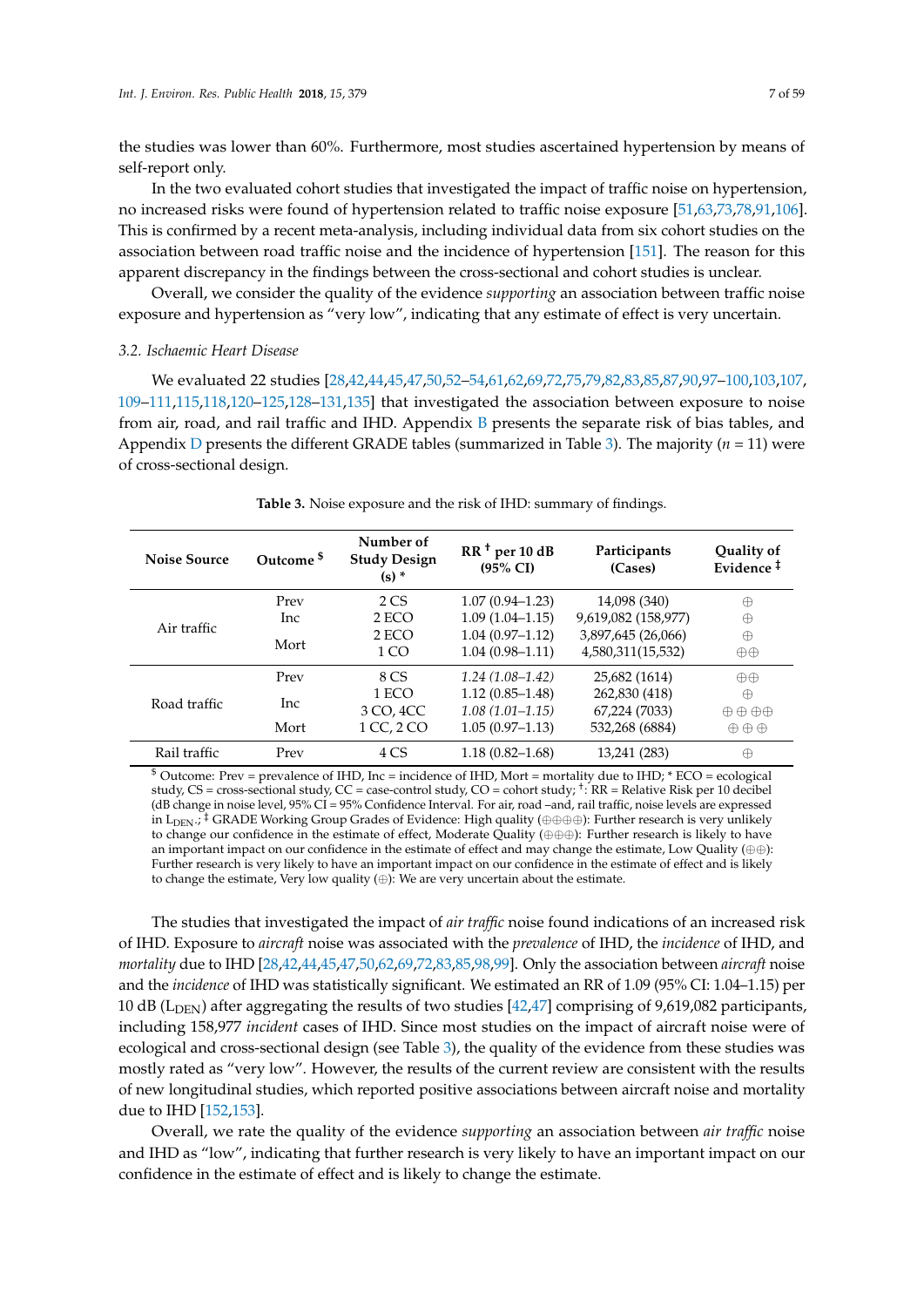We found evidence that noise from *road traffic* is associated with an increased risk of IHD. An increase in road traffic noise was associated with significant increases in the *prevalence* of IHD, and the *incidence* of IHD. The evidence for a relationship between noise from road traffic and the *incidence* of IHD was the most robust. After combining the results of three cohort studies and four case-control studies [\[52,](#page-52-10)[53](#page-52-2)[,75](#page-54-6)[,100](#page-55-11)[,107](#page-55-13)[,111](#page-56-8)[,115](#page-56-9)[,118,](#page-56-3)[120–](#page-56-4)[123,](#page-56-5)[125,](#page-56-10)[130,](#page-57-13)[131\]](#page-57-18) (comprising 67,224 participants, including 7033 *incident* cases of IHD, we found an RR of 1.08 (95% CI: 1.01–1.15) per 10 dB ( $L_{\text{DEN}}$ ) for the association between road traffic noise and the *incidence* of IHD within the range of approximately 40–80 dB L<sub>DEN</sub>. This means that if road traffic noise levels increase from 40 to 80 dB (L<sub>DEN</sub>), the RR = 1.36. We rated the quality of the evidence that comes from these studies to be "high". Supporting evidence came from studies on the association between road traffic noise and the prevalence of IHD. We rated the quality of evidence from these studies as low. The results of the current review are strengthened by the results of several recently published longitudinal studies [\[152](#page-58-1)[,153\]](#page-58-2).

A visualization of the shape of the association between road traffic noise and the *incidence* of IHD, indicated that the risk of IHD increases continuously for road traffic noise levels from about 50 dB ( $L<sub>DEN</sub>$ ). This is consistent with the findings of another recent meta-analysis on the association between road traffic noise and IHD [\[21\]](#page-50-6). The WHO guidelines of 1999 stated the following: "epidemiological studies show that cardiovascular effects occur after long-term exposure to noise with LAeq,24hr values of 65–70 dB" [\[2\]](#page-49-1). In the WHO Night-noise guidelines, published in 2009, a general threshold of 55 dB ( $L<sub>Night</sub>$ ) was recommended for protection of cardiovascular disease [\[3\]](#page-49-3).

Overall, taking into account all available evidence on the association between road traffic noise on IHD, we rate the quality of the evidence *supporting* an association between *road traffic* noise and IHD to be "moderate", indicating that further research is likely to have an important impact on our confidence in the estimate of effect and may change the estimate. However, for road traffic noise and the incidence of IHD, the quality of the evidence was rated as high.

Compared with noise from road and air traffic, we found only a few studies that investigated the impact of noise from *rail traffic*. These had a cross-sectional design. After aggregating the results of the studies on the association between *rail traffic* noise and the *prevalence* of IHD [\[28,](#page-50-5)[82](#page-54-8)[,90](#page-54-15)[,135\]](#page-57-0), we found a non-significant RR of 1.18 per 10 dB ( $L<sub>DEN</sub>$ ).

Overall, we rate the quality of the evidence *supporting* an association between exposure to noise from rail traffic and IHD to be "very low", indicating that any estimate of effect is very uncertain.

#### *3.3. Stroke*

Compared with the number of studies on the impact of noise on hypertension and IHD, relatively few studies were available that investigated the impact on stroke (*n* = 9) [\[27,](#page-50-4)[42,](#page-51-9)[44](#page-51-10)[,45](#page-52-8)[,47](#page-52-9)[,50](#page-52-6)[,52,](#page-52-10)[54,](#page-52-11)[61,](#page-53-8)[62,](#page-53-9) [64](#page-53-4)[,69](#page-53-10)[,72](#page-53-11)[,79,](#page-54-13)[83,](#page-54-12)[85,](#page-54-9)[98](#page-55-14)[,99\]](#page-55-2). Appendix [B](#page-15-0) presents the separate risk of bias tables, and Appendix [E](#page-31-0) presents the different GRADE tables (summarized in Table [4\)](#page-8-0).

According to the results of the ecological and cross-sectional studies [\[28](#page-50-5)[,42](#page-51-9)[,44](#page-51-10)[,45,](#page-52-8)[50,](#page-52-6)[61](#page-53-8)[,62](#page-53-9)[,69,](#page-53-10)[83,](#page-54-12)[85,](#page-54-9) [98](#page-55-14)[,99\]](#page-55-2) an increase in aircraft noise was associated with an increase in the *prevalence* and the *incidence* of stroke. None of these associations was statistically significant (see Table [4\)](#page-8-0). The observations found for the *prevalence* and *incidence* of stroke were supported by the ecological studies [\[28,](#page-50-5)[42\]](#page-51-9) on the association between air traffic noise and *mortality* due to stroke.

No association between air traffic noise exposure and mortality due to stroke was observed in the evaluated cohort study [\[72\]](#page-53-11). This is consistent with the results of new longitudinal studies, which showed no clear indications of an association between aircraft noise and mortality due to stroke [\[152](#page-58-1)[,153\]](#page-58-2).

The results of the studies [\[27](#page-50-4)[,28](#page-50-5)[,50](#page-52-6)[,52](#page-52-10)[,54](#page-52-11)[,61](#page-53-8)[,62](#page-53-9)[,64](#page-53-4)[,79](#page-54-13)[,83](#page-54-12)[,85](#page-54-9)[,98](#page-55-14)[,99\]](#page-55-2) that investigated the impact of *road* traffic were not consistent. Only for the association between road traffic noise and the *incidence* of stroke, there was a statistically significant RR of 1.14 (95% CI 1.03–1.25) per 10 dB ( $L<sub>DEN</sub>$ ). This result was based on one cohort study [\[27,](#page-50-4)[52](#page-52-10)[,64\]](#page-53-4), comprising 51,485 participants, including 1881 incident cases of stroke.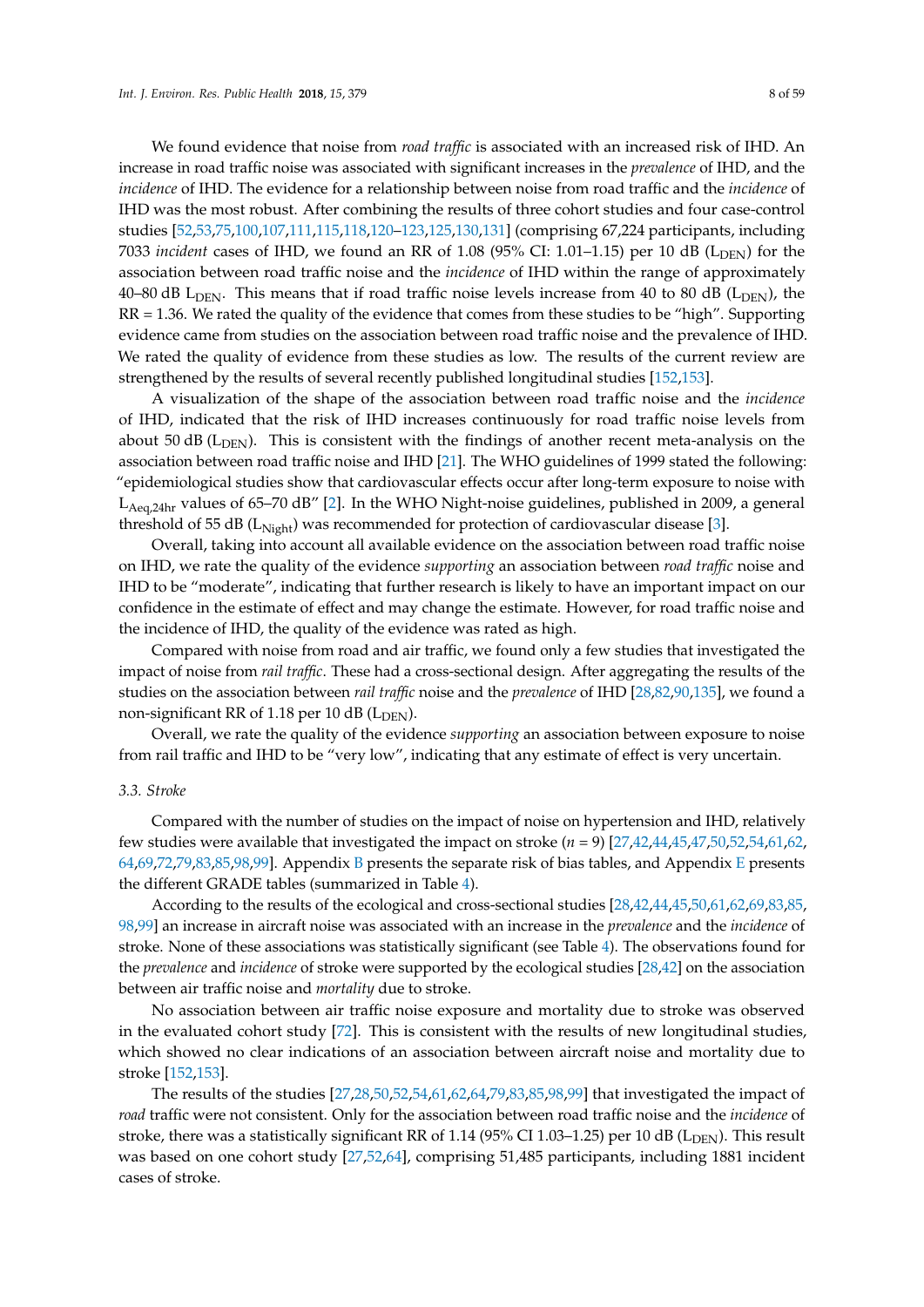<span id="page-8-0"></span>

| <b>Noise Source</b> | Outcome <sup>\$</sup> | Number of<br><b>Study Design</b><br>$(s)$ * | $RR^{\dagger}$ per 10 dB<br>$(95\% \text{ CI})$ | Participants<br>(Cases) | Quality of<br>Evidence <sup>‡</sup> |
|---------------------|-----------------------|---------------------------------------------|-------------------------------------------------|-------------------------|-------------------------------------|
|                     | Prev                  | 2 CS                                        | $1.02(0.80-1.28)$                               | 14,098 (151)            | $\oplus$                            |
|                     | Inc.                  | 2 ECO                                       | $1.05(0.96 - 1.15)$                             | 9,619,082 (97,949)      | $\oplus$                            |
| Air traffic         | Mort                  | 2 ECO                                       | $1.07(0.98 - 1.17)$                             | 3,897,645 (12,086)      | $\oplus$                            |
|                     |                       | 1 <sub>CO</sub>                             | $0.99(0.94 - 1.04)$                             | 4,580,311 (25,231)      | $\oplus$ $\oplus$                   |
|                     | Prev                  | 2 CS                                        | $1.00(0.91 - 1.10)$                             | 14,098 (151)            | $\oplus$                            |
| Road traffic        | Inc.                  | 1 CO                                        | $1.14(1.03 - 1.25)$                             | 51,485 (1881)           | $\oplus$ $\oplus$ $\oplus$          |
|                     | Mort                  | 3CO                                         | $0.87(0.71 - 1.06)$                             | 581,517 (2634)          | $\oplus$ $\oplus$                   |
| Rail traffic        | Prev                  | 1 CS                                        | $1.07(0.92 - 1.25)$                             | 9365 (89)               | ⊕                                   |

| Table 4. Noise exposure and the risk of stroke: summary of findings. |  |  |  |  |  |
|----------------------------------------------------------------------|--|--|--|--|--|
|----------------------------------------------------------------------|--|--|--|--|--|

\$ Outcome: Prev = prevalence of stroke, Inc = incidence of stroke, Mort = mortality due to stroke; \* ECO = ecological study, CS = cross-sectional study, CO = cohort study; † : RR = Relative risk per 10 decibel (dB change in noise level, 95% CI = 95% Confidence Interval. The noise levels are expressed in  $L_{\rm DEN}$ ;  $\ddot{}$  GRADE Working Group Grades of Evidence: High quality (⊕⊕⊕⊕): Further research is very unlikely to change our confidence in the estimate of effect, Moderate Quality (⊕⊕⊕): Further research is likely to have an important impact on our confidence in the estimate of effect and may change the estimate, Low Quality (⊕⊕): Further research is very likely to have an important impact on our confidence in the estimate of effect and is likely to change the estimate, Very low quality (⊕): We are very uncertain about the estimate.

In the evaluated cross-sectional and ecological studies [\[27,](#page-50-4)[28](#page-50-5)[,44,](#page-51-10)[45](#page-52-8)[,50,](#page-52-6)[52](#page-52-10)[,54,](#page-52-11)[61](#page-53-8)[,62](#page-53-9)[,64](#page-53-4)[,69](#page-53-10)[,79](#page-54-13)[,83](#page-54-12)[,85,](#page-54-9) [98](#page-55-14)[,99\]](#page-55-2) on the association between road traffic noise and the *prevalence* of stroke or *mortality* due to stroke, no increased risks of stroke due to road traffic noise were observed. This was not consistent with the results of recently published longitudinal studies, which showed that an increase in road traffic noise was statistically significantly associated with an increase in mortality due to stroke [\[152](#page-58-1)[–154\]](#page-58-3). As part of the current review, only one cross-sectional study [\[28\]](#page-50-5) was evaluated, which investigated the association between rail traffic noise and the prevalence of stroke.

Overall, we rate the quality of the evidence *supporting* an association between traffic noise and stroke to be "low". This indicates that further research is very likely to have an important impact on our confidence in the estimate of effect and is likely to change the estimate.

# *3.4. Diabetes*

For the current review, we were able to evaluate seven studies [\[34](#page-51-3)[,38](#page-51-5)[,60](#page-53-5)[,65](#page-53-6)[,75](#page-54-6)[,76](#page-54-16)[,81](#page-54-17)[,84](#page-54-18)[,86](#page-54-3)[,101\]](#page-55-3) that investigated the association between environmental noise and the risk of diabetes. Four studies [\[28](#page-50-5)[,34](#page-51-3)[,38](#page-51-5)[,75\]](#page-54-6) investigated the possible impact of transportation (air, road, rail traffic noise. Appendix [B](#page-15-0) presents the separate risk of bias tables, and Appendix [F](#page-37-0) presents the different GRADE tables (summarized in Table [5\)](#page-9-0).

We found two studies [\[28](#page-50-5)[,34\]](#page-51-3) that investigated the impact of *air* traffic noise on the occurrence of diabetes. In a cross-sectional study [\[28\]](#page-50-5) on the association between air traffic noise and the *prevalence* of diabetes, a non-significant RR of 1.01 per 10 dB ( $L_{\text{DEN}}$ ) was found. In the evaluated cohort study [\[34\]](#page-51-3) on the association between air traffic noise and the *incidence* of diabetes, no increased risk of diabetes due to air traffic noise was observed (see Table [5\)](#page-9-0).

We found indications that noise from *road traffic* increases the risk of diabetes. The two evaluated cross-sectional studies [\[28](#page-50-5)[,75\]](#page-54-6) showed an increasing but non-significant trend of the *prevalence* of diabetes with road traffic noise exposure. In the evaluated cohort study [\[38\]](#page-51-5), an increase in road traffic noise was statistically significantly associated with an increase in the incidence of diabetes. An RR of 1.08 (95% CI: 1.02–1.14) per 10 dB (L<sub>DEN</sub>) across a noise range of approximately 50–70 dB (L<sub>DEN</sub>) was estimated.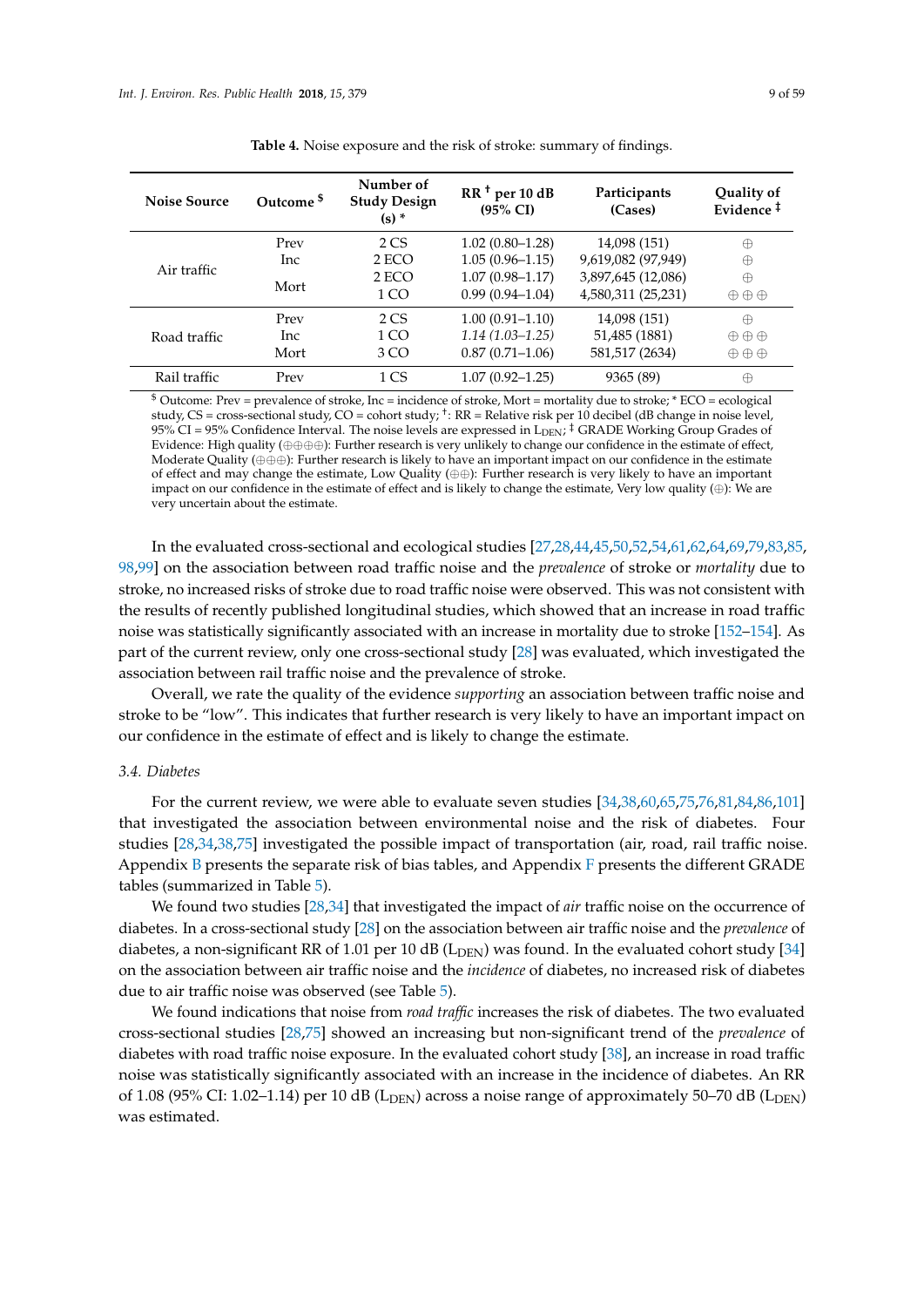<span id="page-9-0"></span>

| Noise Source | Outcome <sup>\$</sup> | Number of<br><b>Study Design</b><br>$(s)$ * | $RR^{\dagger}$ per 10 dB<br>$(95\% \text{ CI})$ | Participants<br>(Cases) | Quality of<br>Evidence $‡$ |
|--------------|-----------------------|---------------------------------------------|-------------------------------------------------|-------------------------|----------------------------|
| Air traffic  | Prev                  | 1 CS                                        | $1.01(0.78 - 1.31)$                             | 9365 (89)               | ⊕                          |
|              | Inc.                  | 1 C.O                                       | $0.99(0.47 - 2.09)$                             | 5156 (159)              | $\oplus$                   |
| Road traffic | Prev                  | 2 CS                                        | $-$ #                                           | 11,460 (242)            | $\oplus$                   |
|              | Inc.                  | 1 CO                                        | $1.08(1.02 - 1.14)$                             | 57,053 (2752)           | $\oplus$ $\oplus$ $\oplus$ |
| Rail traffic | Prev                  | 1 CS                                        | $0.21(0.05 - 0.82)$                             | 9365 (89)               | $\oplus$                   |
|              | Inc.                  | 1 CO                                        | $0.97(0.89 - 1.05)$                             | 57,053 (2752)           | $\oplus$ $\oplus$ $\oplus$ |
| Wind turbine | Prev                  | 3 CS                                        | $**$                                            | 1830 (NR)               | ⊕                          |

**Table 5.** Noise exposure and the risk of diabetes: summary of findings.

\$ Outcome: Prev = prevalence of diabetes, Inc = incidence of diabetes; \* CS = cross-sectional study, CO = cohort study; † RR = Relative risk per 10 decibel (dB change in noise level, 95% CI = 95% Confidence Interval. For air, road –and, rail traffic, noise levels are expressed in L<sub>DEN</sub>. For wind turbines, noise levels were expressed in Sound Pressure Levels (SPL); ‡ GRADE Working Group Grades of Evidence: High quality (⊕⊕⊕⊕): Further research is very unlikely to change our confidence in the estimate of effect, Moderate Quality (⊕⊕⊕): Further research is likely to have an important impact on our confidence in the estimate of effect and may change the estimate, Low Quality (⊕⊕): Further research is very likely to have an important impact on our confidence in the estimate of effect and is likely to change the estimate, Very low quality (⊕): We are very uncertain about the estimate; <sup>#</sup> the data from one cross-sectional study were not included in the table since they were based on a secondary analysis with important information lacking. \*\* We decided not to aggregate the results of the three studies on the impact of wind turbine noise, since too many parameters were unknown and/or unclear; NR = Not Reported.

Remarkably, an increase in *rail traffic* noise was associated with a decrease in the risk of diabetes in one cross-sectional study [\[28\]](#page-50-5) while a cohort study [\[38\]](#page-51-5) found no statistically significant association.

Overall, we rate the quality of the evidence *supporting* an association between traffic noise and diabetes to be "low". This indicates that further research is very likely to have an important impact on our confidence in the estimate of effect and is likely to change the estimate.

# *3.5. Obesity*

The number of evaluated studies that investigated the impact of noise on markers of obesity was limited to four [\[34](#page-51-3)[,136](#page-57-1)[,155](#page-58-4)[,156\]](#page-58-5): one cohort study and three cross-sectional studies. Appendix [B](#page-15-0) presents the separate risk of bias tables, and Appendix [G](#page-41-0) presents the different GRADE tables (summarized in Table [6\)](#page-10-0). All the studies showed that an increase in traffic noise was associated with an increase in obesity markers, although, according to one study, this was present only in certain subgroups. In the cohort study [\[34\]](#page-51-3), an increase in aircraft noise of 10 dB ( $L<sub>DEN</sub>$ ) was associated with a significant increase in waist circumference of 3.46 (95% CI: 2.13–4.77) cm during 8 to 10 years of follow-up (see Table [6\)](#page-10-0). The evidence of traffic noise affecting obesity markers is strengthened by the results of two recent longitudinal studies [\[157](#page-58-6)[,158\]](#page-58-7).

Overall, we rate the quality of the evidence *supporting* an association between traffic noise and markers of obesity, respectively, as "low". This indicates that further research is very likely to have an important impact on our confidence in the estimate of effect and is likely to change the estimate.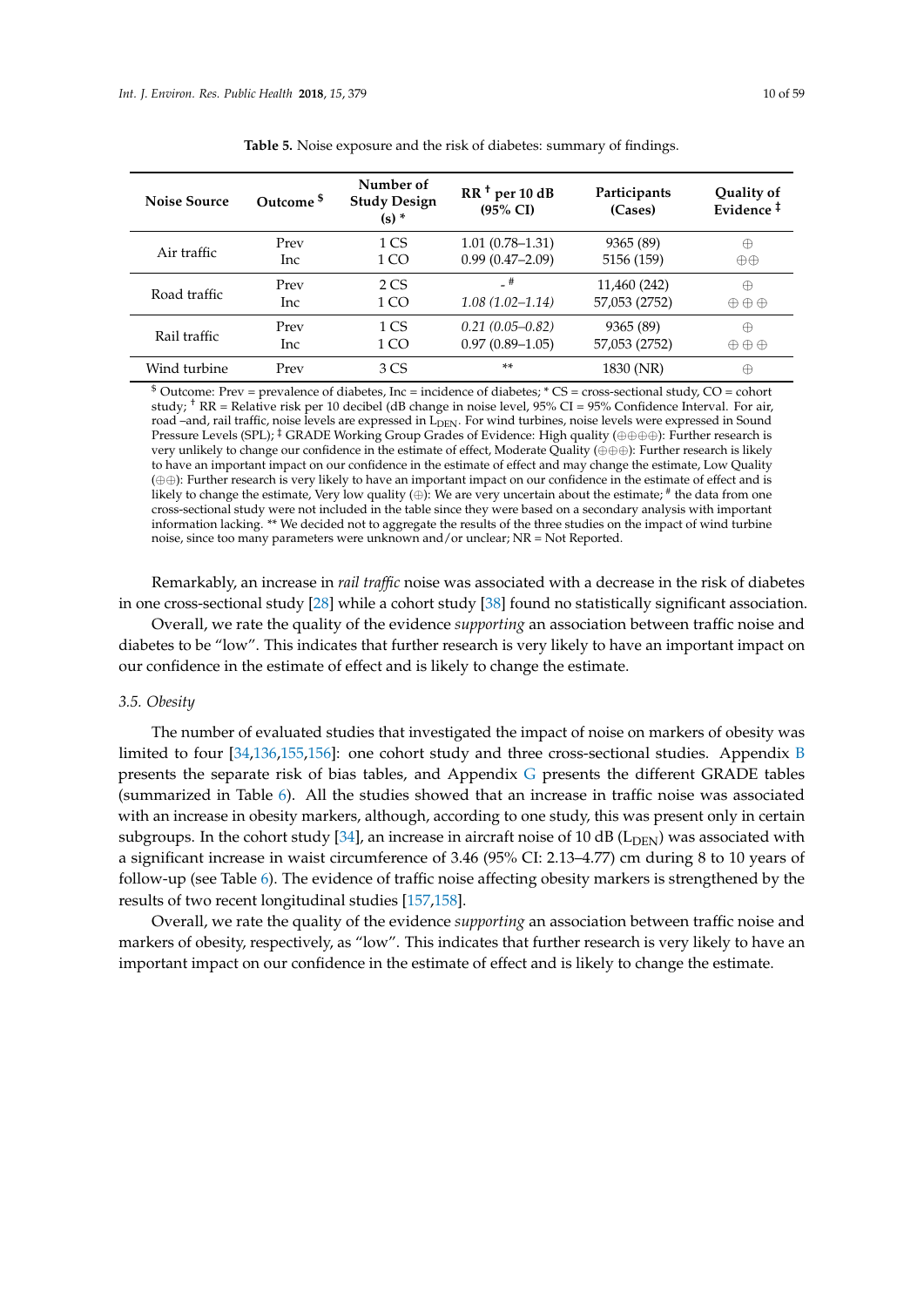<span id="page-10-0"></span>

| <b>Noise Source</b> | Outcome                               | Number of<br><b>Study Design</b><br>$(s)$ * | Change per 10 dB<br>$(95\%$ CI) <sup>+</sup> | Participants | Quality of<br>Evidence $‡$ |
|---------------------|---------------------------------------|---------------------------------------------|----------------------------------------------|--------------|----------------------------|
| Air traffic         | Change in BMI $(kg/m^2)$              | 1 CO                                        | $0.14(-0.18-0.45)$                           | 5156         | $\oplus$                   |
|                     | Change in waist<br>circumference (cm) | 1 CO                                        | $3.46(2.13 - 4.77)$                          | 5156         | $\oplus$ $\oplus$          |
| Road traffic        | Change in BMI $(kg/m^2)$              | 3 CS                                        | $0.03(-0.10-0.15)$                           | 71.431       | $\oplus$                   |
|                     | Change in waist<br>circumference (cm) | 3 CS                                        | $0.17(-0.06-0.40)$                           | 71.431       | $\oplus$                   |
|                     | Change in BMI $(kg/m^2)$              | 2 <sub>CS</sub>                             | $-$ **                                       | 57,531       | $\oplus$                   |
| Rail traffic        | Change in waist<br>circumference (cm) | 2 CS                                        | $-$ **                                       | 57,531       | $\oplus \oplus$            |

| Table 6. Noise exposure and the risk of obesity: summary of findings. |  |  |
|-----------------------------------------------------------------------|--|--|
|                                                                       |  |  |

\* CS = cross-sectional study, CO = cohort study; † 95% CI = 95% Confidence Interval. Noise levels are expressed in L $_{\rm DEN}$ ; ‡ GRADE Working Group Grades of Evidence: High quality (⊕⊕⊕⊕): Further research is very unlikely to change our confidence in the estimate of effect, Moderate Quality (⊕⊕⊕): Further research is likely to have an important impact on our confidence in the estimate of effect and may change the estimate, Low Quality (⊕⊕): Further research is very likely to have an important impact on our confidence in the estimate of effect and is likely to change the estimate, Very low quality (⊕): We are very uncertain about the estimate. \*\* We decided not to aggregate the results of the studies on the impact of rail traffic noise, since not all parameters were available to assess a change in BMI or waist circumference per 10 dB; dB = Decibel, BMI = Body Mass Index.

#### *3.6. Blood Pressure in Children*

We evaluated eight studies investigating the impact of noise on children's blood pressure [\[31,](#page-51-11)[39,](#page-51-12) [41](#page-51-13)[,48](#page-52-12)[,58](#page-53-12)[,59](#page-53-13)[,71](#page-53-14)[,93](#page-55-15)[,114](#page-56-12)[,119](#page-56-13)[,159\]](#page-58-8). Appendix [B](#page-15-0) presents the separate risk of bias tables, and Appendix [H](#page-44-0) presents the different GRADE tables (summarized in Table [7\)](#page-11-0). Seven studies were cross-sectional; one study reported both the results of cross-sectional and longitudinal analyses. With the exception of the association between road traffic noise at school and systolic blood pressure, we observed positive but non-significant associations between exposure to road traffic noise and blood pressure (see Table [7\)](#page-11-0). No combined exposure-response estimate could be computed from the studies on the impact of aircraft noise, since no quantitative results were provided in one of the studies.

Overall, we rate the quality of the evidence *supporting* an association between traffic noise and blood pressure in children, as "very low", indicating that any estimate of effect is very uncertain.

#### *3.7. Wind Turbine Noise*

Overall, we evaluated only three cross-sectional studies that investigated the impact of noise from wind turbines on the cardiovascular and metabolic systems [\[60](#page-53-5)[,65](#page-53-6)[,76](#page-54-16)[,81](#page-54-17)[,84](#page-54-18)[,86](#page-54-3)[,101\]](#page-55-3). Important limitations of these studies were the low response rates (two studies had response rates of less than 60%) and, the fact that in all studies the cardiovascular or metabolic endpoint was ascertained by questionnaire or interview. In these studies, we observed that an increase in wind turbine noise was associated with non-significant increases in self-reported hypertension and non-significant decreases in self-reported cardiovascular disease. For self-reported diabetes, the results appeared inconsistent.

Overall, we rate the quality of the studies *supporting* an association between exposure from wind turbine noise and adverse effects in the cardiovascular or metabolic system as "very low", indicating that any estimate of effect is very uncertain.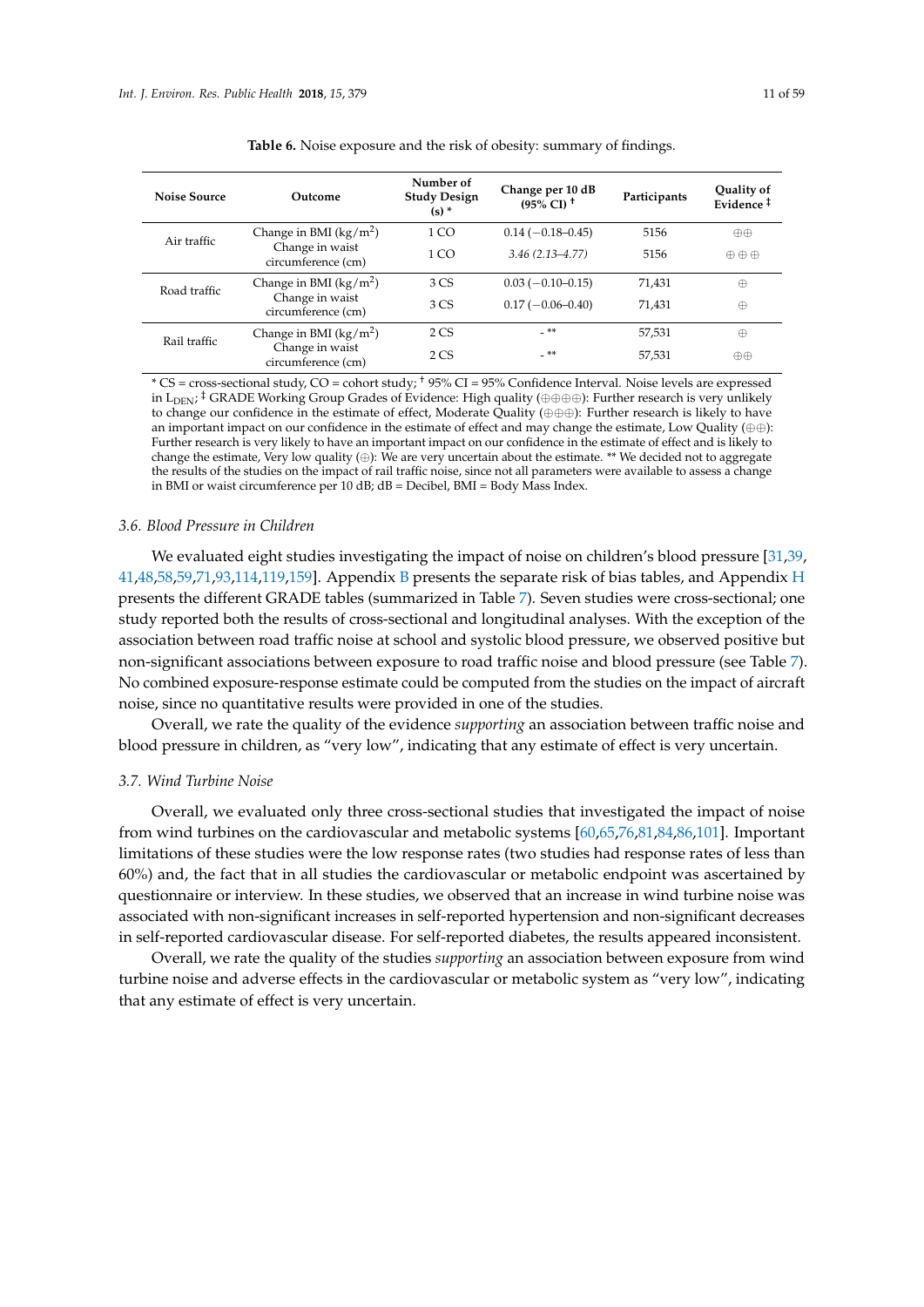<span id="page-11-0"></span>

| <b>Noise</b><br>Source | <b>Setting</b> | Outcome                            | Number of<br>Study<br>Design $(s)$ * | Change in<br><b>Blood Pressure</b><br>$(mmHg)$ per 10<br>dB (95% CI) <sup>+</sup> | Participants | Quality of<br>Evidence <sup>‡</sup> |
|------------------------|----------------|------------------------------------|--------------------------------------|-----------------------------------------------------------------------------------|--------------|-------------------------------------|
| Air traffic            |                | Systolic blood<br>pressure (mmHg)  | 2 CS                                 |                                                                                   | 2013         | $\oplus$                            |
|                        | School         | Diastolic blood<br>pressure (mmHg) | 2 CS                                 |                                                                                   | 2013         | $\oplus$                            |
|                        |                | Systolic blood<br>pressure (mmHg)  | 2 CS                                 |                                                                                   | 2013         | $\oplus$                            |
|                        | Home           | Diastolic blood<br>pressure (mmHg) | 2 CS                                 |                                                                                   | 2013         | $\oplus$                            |
|                        |                | Systolic blood<br>pressure (mmHg)  | 5 CS                                 | $-0.60$<br>$(-1.51 - 0.30)$                                                       | 4520         | $\oplus$                            |
| Road traffic           | School         | Diastolic blood<br>pressure (mmHg) | 5 CS                                 | 0.46<br>$(-0.60 - 1.53)$                                                          | 4520         | $\oplus$                            |
|                        |                | Systolic blood<br>pressure (mmHg)  | 6 CS                                 | 0.08<br>$(-0.48 - 0.64)$                                                          | 4197         | $\oplus$                            |
|                        | Home           | Diastolic blood<br>pressure (mmHg) | 6 CS                                 | 0.47<br>$(-0.30 - 1.24)$                                                          | 4197         | $\oplus$                            |

**Table 7.** Noise exposure and the impact on children's blood pressure: summary of findings.

\* CS = Cross-sectional study; † 95% CI: 95% confidence interval. Blood pressure is expressed in millimeters of mercury (mmHg). Noise levels are expressed in  $L_{\rm DEN}$ ;  $^\ddag$  GRADE Working Group Grades of Evidence: High quality (⊕⊕⊕⊕): Further research is very unlikely to change our confidence in the estimate of effect, Moderate Quality (⊕⊕⊕): Further research is likely to have an important impact on our confidence in the estimate of effect and may change the estimate, Low Quality (⊕⊕): Further research is very likely to have an important impact on our confidence in the estimate of effect and is likely to change the estimate, Very low quality (⊕): We are very uncertain about the estimate; mmHg: millimeters of mercury.

### **4. Discussion**

The current review shows that a large number of studies have investigated the impact of noise on the cardiovascular system, but applying the GRADE, the quality of the evidence is often rated as relatively low. This does *not* mean that exposure to noise has no effect on the cardiovascular system, but encourages further research to improve the quality of the evidence. After all, there is a strong biological plausibility that noise affects human health. Furthermore, in many of the evaluated studies, we observed statistically significant associations between noise and cardiovascular endpoints. The most robust were the effects of road traffic noise in relation to IHD. Combining the results of 7 longitudinal studies, revealed an RR of 1.08 (95% CI: 1.01–1.15) per 10 dB (L<sub>DEN</sub>) for the association between road traffic noise and the *incidence* of IHD. We rated the quality of the evidence from these longitudinal studies as high. Supporting evidence came from studies on the association between road traffic noise and the *prevalence* of IHD.

Several recent reviews have been published on cardiovascular effects of environmental noise exposure, which are described in detail in the full systematic review [\[1\]](#page-49-0). The quantitative results regarding exposure-response relationships following meta-analyses agree well with our review. However, most earlier reviews did not include a detailed quality assessment of individual studies.

This review also addressed the possible impact of noise on the metabolic system. In comparison with the studies on the impact of noise on the cardiovascular system, the number of available studies was rather limited. The results of these studies were not always consistent. In addition, the quality of the evidence was rather low. It is therefore, at this moment too early to draw definite conclusions with regard to the impact of noise on the metabolic system.

#### **5. Conclusions**

The results of the current review shows that at this moment, not enough studies of good quality are available that investigated the impact of noise on the cardiovascular and metabolic system. The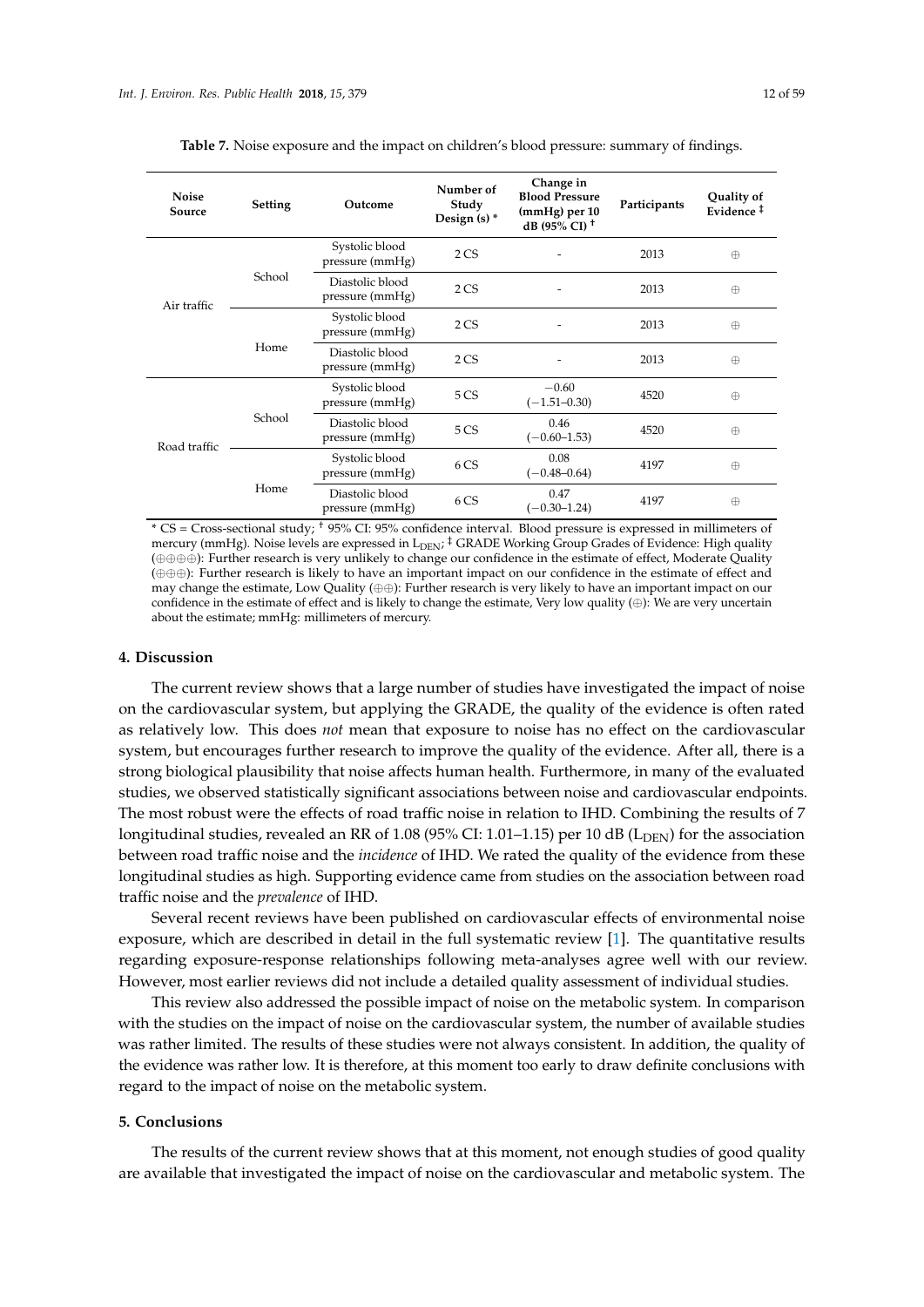plausibility of an association calls for further efforts with improved research. In order to improve the quality of the existing evidence, more studies with a cohort or case-control design are needed.

In order to improve the quality of the existing evidence, we also recommend that more well designed studies on health effects in relation to exposure to wind turbines and rail traffic noise are set up and carried out.

**Acknowledgments:** This review has been funded by the World Health Organization Regional Office for Europe, supported by Swiss Federal Office for the Environment, and the authors' home institutions. It was delivered as part of the evidence-base that underpins the Environmental Noise Guidelines for the European Region All rights in the work, including ownership of the original work and copyright thereof, are vested in WHO, The authors alone are responsible for the views expressed in this publication and do not necessarily represent the decisions or the stated policy of the World Health Organization. We would also like to thank Marie-Eve Heroux, Jos Verbeek, Wolfgang Babisch, Goran Belojević, Alva Wallas and Wendy Vercruijsse for their assistance and advice. Furthermore, we thank our fellow researchers and colleagues for kindly providing us with additional data and information on their studies: Christian Maschke (SPANDAU study), Julia Dratva (SAPALDIA study), Mette Sørensen (DCH study), Oscar Breugelmans (AWACS study), Bente Oftedal and Gunn Marit Aasvang (HUBRO study), Charlotta Eriksson (SDPP study), Jenny Selander (SHEEP study), Peter Lercher (BBT studies and ALPNAP study), Toshihito Matsui (Okinawa study), and Ta Yuang Chang (Taiwan study). Their efforts have improved our work considerably.

**Author Contributions:** Elise van Kempen and Maria Foraster conducted the study selection. Elise van Kempen, Maribel Casas, Göran Pershagen, and Maria Foraster conducted the study evaluation. Elise van Kempen, Maribel Casas and Göran Pershagen conducted the data-extraction and meta-analyses. Elise van Kempen wrote the paper. All authors read and approved the final manuscript.

**Conflicts of Interest:** The authors declare no conflict of interest.

# <span id="page-12-0"></span>**Appendix A. Applied Search Profiles**

In order to identify "Observational studies such as ecological studies, cross-sectional studies, case control studies or cohort studies involving the association between aircraft and/or rail traffic noise exposure and hypertension and/or high blood pressure, and/or ischemic heart disease (including angina pectoris and/or myocardial infarction) in adults published from 2000 until October 2014 with no language restriction", the following search profiles were applied in:

MEDLINE 1950 to present, MEDLINE In-Process & Other Non-Indexed Citations 20141021

- *1 ((rail\* or aircraft or airport\* or air traffic\*) adj5 noise.tw. (504)*
- *2 Aircraft/or Airports/or Railroads/(9486)*
- *3 \*Transportation/(3419)*
- *4 (rail\* or aircraft or airport\* or air traffic.tw. (11,558)*
- *5 \*Noise/(10,029)*
- *6 Noise, transportation/(1017)*
- *7 exp Blood pressure/(254,113)*
- *8 exp Hypertension/(217,361)*
- *9 Myocardial ischemia/(33,403)*
- *10 exp Cardiovascular diseases/or exp Vascular diseases/or exp Heart diseases/(1,944,605)*
- *11 (hypertension or blood pressure.tw. (445,550)*
- *12 (isch?emic heart disease\* or coronary heart disease\* or angina pectoris or myocard\* infarct\*or cardiovascular disease\* or heart disease\*).tw. (368,878)*
- *13 (1 or 2 or (3 and 4)) and (1 or 5 or 6) (860)*
- *14 13 and (7 or 8 or 9 or 10 or 11 or 12) (119)*
- *15 14 not child\*.ti. (112)*
- *16 limit 15 to yr = 2000* − *current (83)*

Scopus, 20141022 *((TITLE-ABS-KEY((rail\* OR aircraft OR airport\* OR air-traffic\*) W/5 noise) AND*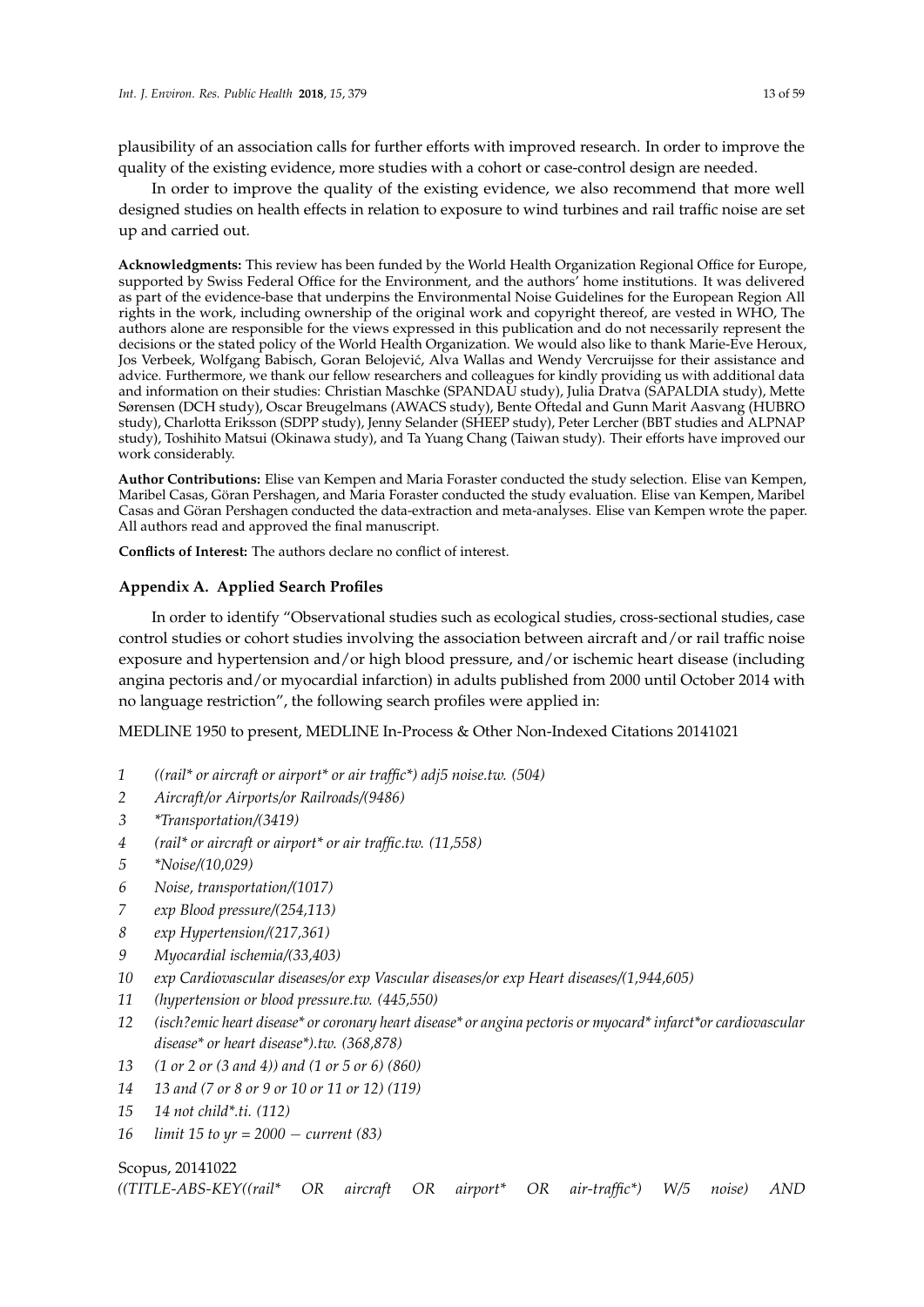# *(TITLE-ABS-KEY(hypertension OR blood-pressure OR ischemic-heart-disease\* OR coronary-heart-disease\* OR angina-pectoris OR myocard\*-infarct\* OR cardiovascular-disease\* OR heart-disease\*)) AND PUBYEAR > 1999) AND NOT (TITLE(child\*))*

In order to identify "Observational studies such as ecological studies, cross-sectional studies, case-control studies or cohort studies involving the association between aircraft and/or rail traffic and/or road traffic noise exposure and stroke and/or diabetes type II, and/or obesity in adults, published until October 2014 with no language restriction", the following search profiles were applied in:

Medline 20141023 MEDLINE 1950 to present, MEDLINE In-Process & Other Non-Indexed Citations

- *1 ((rail\* or aircraft or airport\* or road\* or traffic\* or automobile\* or vehicle\*) adj5 noise.tw.(1188)*
- *2 exp \*Transportation/(35,715)*
- *3 Aircraft/or Airports/or Railroads/or Motor Vehicles/(12,387)*
- *4 \*Noise/(10,039)*
- *5 Noise, transportation/(1023)*
- *6 (1 or 2 or 3) and (1 or 4 or 5) (1774)*
- *7 exp Cerebrovascular disorders/(290,152)*
- *8 exp Diabetes Mellitus/(328,383)*
- *9 exp Obesity/or exp Overweight/or exp Body Mass Index/(208,810)*
- *10 (stroke or cerebrovascular\* or cva or brain vascular accident\* or brain vascular disorder\*).tw. (187,910)*
- *11 (diabetes or obesit\* or overweight or bmi or body mass index).tw. (556,663)*
- *12 7 or 8 or 9 or 10 or 11 (1,065,975)*
- *13 6 and 12 (54)*
- *14 13 not child\*.ti. (51)*
- *15 limit 14 to yr = 2000* − *current (47)*

# Scopus 20141023

*((TITLE-ABS-KEY((rail\* OR aircraft OR airport\* OR road\* OR traffic\* OR automobile\* OR vehicle\*) W/1 noise) AND (TITLE-ABS-KEY(stroke OR cerebrovascular OR cva OR brain-vascular OR diabetes OR obesit\* OR overweight OR bmi OR body-mass-index)) AND PUBYEAR > 1999) AND NOT (TITLE(child\*))*

In order to identify "Observational studies such as ecological studies, cross-sectional studies, case control studies or cohort studies involving the association between road traffic noise exposure and hypertension and/or high blood pressure published from 2010 until October 2014 with no language restriction", the following search profiles were applied in:

Medline 20141017 MEDLINE 1950 to present, MEDLINE In-Process & Other Non-Indexed Citations

- *1 ((road\* or traffic\* or automobile\* or vehicle\* or motor cycle\* or motorcycle\* or transport\*) adj5 noise.tw.(993)*
- *2 exp \*Transportation/(35,698)*
- *3 Motor Vehicles/(2962)*
- *4 \*Noise/(10,029)*
- *5 Noise, transportation/(1017)*
- *6 (1 or 2 or 3) and (1 or 4 or 5) (1714)*
- *7 exp Blood pressure/(254,113)*
- *8 exp Hypertension/(217,361)*
- *9 (blood pressure or hypertension).tw. (445,404)*
- *10 6 and (7 or 8 or 9) (134)*
- *11 10 not child\*.ti. (120)*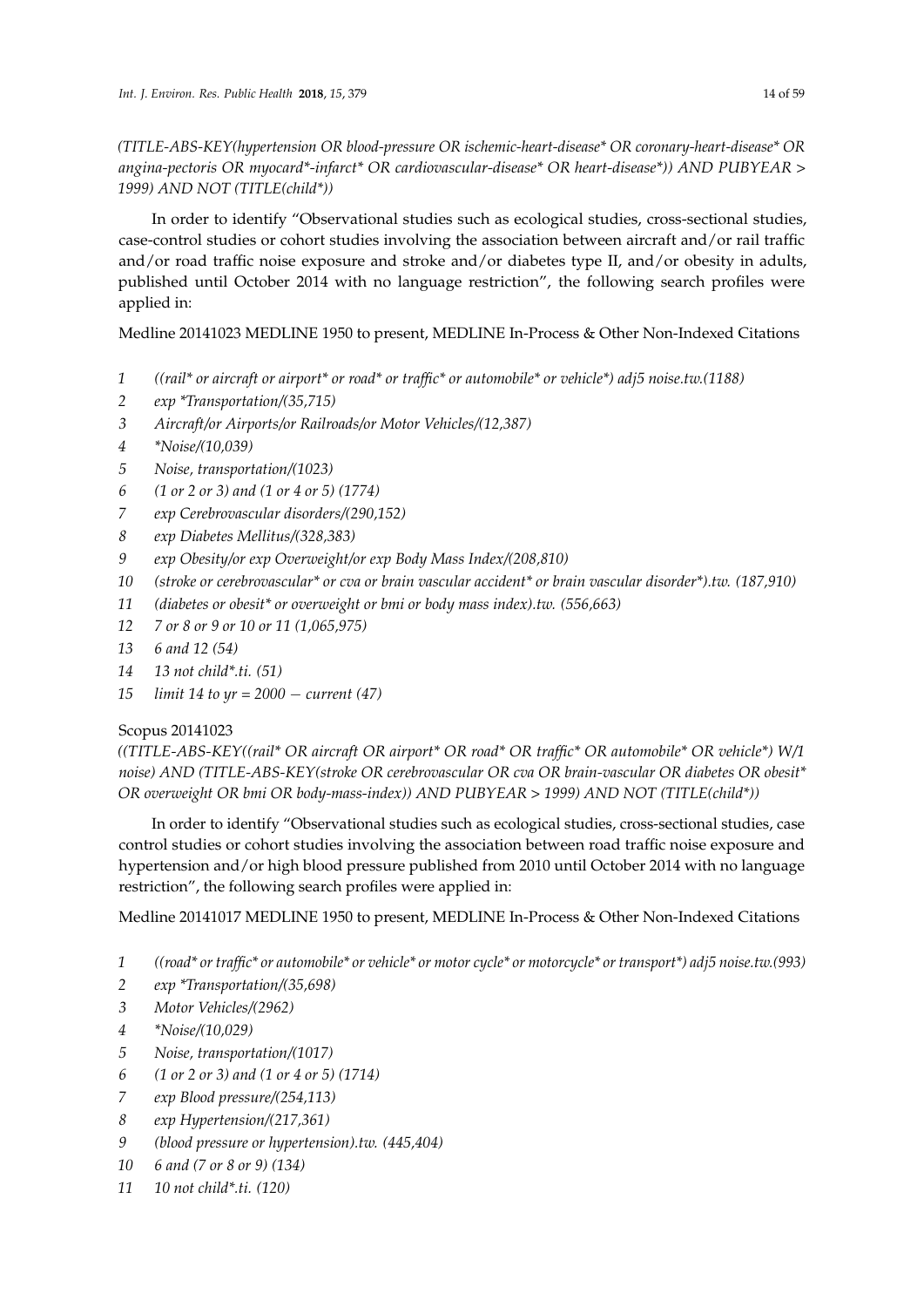*12 limit 11 to yr = 2010* − *current (46)*

# PubMed 20141024

*((traffic\*[ti] OR road\*[ti] OR automobile\*[ti] OR vehicle\*[ti] OR motorcycle\*[ti] OR transport\*[ti]) AND noise[ti]*

# Scopus 20141024

*(TITLE-ABS-KEY((rail\* OR aircraft OR airport\* OR road\* OR traffic\* OR automobile\* OR vehicle\*) W/1 noise) AND (TITLE-ABS-KEY(hypertension OR blood-pressure) AND PUBYEAR > 2009 AND NOT TITLE(child\*)*

In order to identify "Observational studies such as ecological studies, cross-sectional studies, case-control studies or cohort studies involving the association between road, rail and air traffic noise exposure and blood pressure in children published until October 2014 without any language restriction", the following search profiles were applied in:

Medline 20141017 MEDLINE 1950 to present, MEDLINE In-Process & Other Non-Indexed Citations

- *1 ((rail\* or aircraft or airport\* or road\* or traffic or automobile\* or vehicle\*) adj5 noise.tw. (1185)*
- *2 exp \*Transportation/(35,698)*
- *3 Aircraft/or Airports/or Railroads/or Motor Vehicles/(12,379)*
- *4 \*Noise/(10,029)*
- *5 Noise, transportation/(1017)*
- *6 (1 or 2 or 3) and (1 or 4 or 5) (1770)*
- *7 exp Blood pressure/(254,113)*
- *8 exp Hypertension/(217,361)*
- *9 (blood pressure or hypertension).tw. (445,404)*
- *10 6 and (7 or 8 or 9) (144)*
- *11 10 and (child\* or infant\* or adolescent\*).mp. (43)*

# Scopus 20141024

*TITLE-ABS-KEY((rail\* OR aircraft OR airport\* OR road\* OR traffic\* OR automobile\* OR vehicle\*) W/1 noise AND TITLE-ABS-KEY(blood-pressure OR hypertension) AND TITLE-ABS-KEY(child\* OR infant\* OR adolescent\*)*

In order to identify "Observational studies such as ecological studies, cross-sectional studies, case-control studies or cohort studies involving the association between audible noise (greater than 20 Hz) and infrasound and low-frequency noise (less than 20 Hz) from wind turbines or wind farms and blood pressure and/or cardiovascular disease published from October 2012 until October 2014 without any language restriction", the following search profiles were applied in:

# PubMed 20141024

*(((((wind turbine\* OR wind farm\*[Title/Abstract]))) AND ((noise[MeSH Terms]) OR noise[Title/Abstract]))) AND (((health\*[Title/Abstract]) OR blood pressure OR cardiovascular)) 2012–current*

Medline 20141027 MEDLINE 1950 to present, MEDLINE In-Process & Other Non-Indexed Citations

- *1 ((wind adj3 turbine\*) or (wind adj3 farm\*) or windturbine\* or windfarm\*).tw. (271)*
- *2 Wind/(2794)*
- *3 Renewable energy/(273)*
- *4 Power Plants/(5234)*
- *5 Electric Power Supplies/(4979)*
- *6 Energy-Generating Resources/(1684)*
- *7 2 and (3 or 4 or 5 or 6) (183)*
- *8 1 or 7 (362)*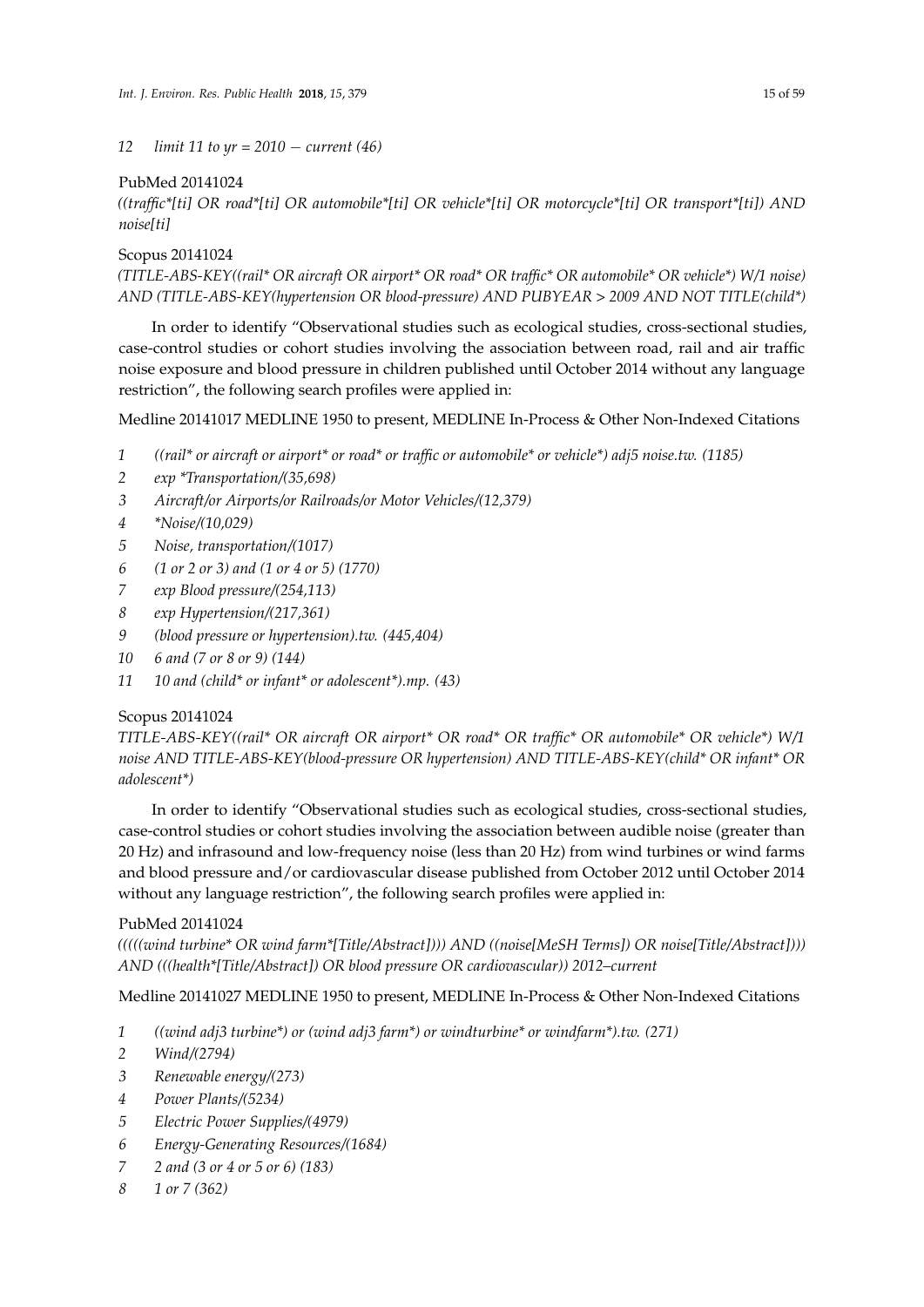- *9 Noise/or Sound/(26,842)*
- *10 (infrasound\* or noise or low frequenc\*).tw. (131,959)*
- *11 (blood pressure or cardiovascular).tw. (474,959)*
- *12 Blood Pressure/(243,394)*
- *13 Cardiovascular Physiological Phenomena/or Cardiovascular Diseases/or Cardiovascular System/(129,880)*
- *14 health\*.ti. (532,337)*
- *15 8 and (9 or 10) and (11 or 12 or 13 or 14) (19)*
- *16 limit 15 to yr = 2012–current (14)*

# Scopus 20141027

*TITLE-ABS-KEY((wind W/3 turbine\*) OR windturbine\* OR (wind W/3 farm\*) OR windfarm\*) AND TITLE-ABS-KEY(noise OR infrasound\* OR low-frequenc\*) AND (TITLE-ABS-KEY(blood-pressure OR cardiovascular\*) OR TITLE(health\*) OR KEY(health\*)) AND PUBYEAR > 2011*

Embase and SciSearch: *same search profile used as in Medline.*

# <span id="page-15-0"></span>**Appendix B. Risk of Bias**

This appendix presents the risk of bias tables. They are presented per exposure outcome combination. An extensive description and the reasoning behind these tables can be found in Chapters 4–9 of the complete review.

**Table A1.** Reviewer's judgement about risk of bias for each of the studies on aircraft noise and hypertension that were selected for data extraction.

| Study [Ref.]                           | <b>Bias Due to</b><br>Exposure<br>Assessment | <b>Bias Due to</b><br>Confounding <sup>*</sup> | <b>Bias Due to</b><br>Selection of<br>Participants <sup>†</sup> | <b>Bias Due to</b><br><b>Health</b><br>Outcome<br>Assessment | <b>Bias Due to</b><br>Not Blinded<br>Outcome<br>Assessment | <b>Total Risk</b><br>of Bias |
|----------------------------------------|----------------------------------------------|------------------------------------------------|-----------------------------------------------------------------|--------------------------------------------------------------|------------------------------------------------------------|------------------------------|
| SDPP [73,78,91,106]                    | Low                                          | Low                                            | High                                                            | Low                                                          | Low                                                        | Low                          |
| <b>HYENA</b><br>[50,61,62,83,85,98,99] | Low                                          | Low                                            | High                                                            | Low                                                          | High                                                       | High                         |
| <b>SEHS</b> [112]                      | Low                                          | Low                                            | Low                                                             | High                                                         | Low                                                        | Low                          |
| DEBATS-pilot [46]                      | Low                                          | Low                                            | High                                                            | Low                                                          | Unclear                                                    | High                         |
| DEBATS-main [26]                       | Low                                          | Low                                            | Unclear                                                         | Low                                                          | Unclear                                                    | Unclear                      |
| AWACS [28]                             | Low                                          | Low                                            | High                                                            | High                                                         | Low                                                        | High                         |
| Okinawa [40,102,113]                   | High                                         | Low                                            | Unclear                                                         | Low                                                          | Low                                                        | High                         |
| Knipschild-1 [133,134]                 | High                                         | High                                           | High                                                            | Low                                                          | Low                                                        | High                         |
| <b>SERA</b> [74]                       | Low                                          | Low                                            | High                                                            | Low                                                          | Unclear                                                    | High                         |
| GES-2 [94,95,105]                      | Low                                          | Low                                            | High                                                            | High                                                         | Low                                                        | High                         |
| GES-3 [94,95,105]                      | Low                                          | Low                                            | High                                                            | High                                                         | Low                                                        | High                         |
| SPANDAU [97,109,110]                   | Low                                          | Low                                            | Low                                                             | High                                                         | Low                                                        | Low                          |

\* In order to score "low", the study should contain information that can be used to derive effect estimates that are at least adjusted for age and sex; † In order to score "low" participants had to be randomly sampled from a known population and the response rate of the study had to be higher than 60% (cross-sectional studies) and attrition rate is less than 20% (follow-up studies).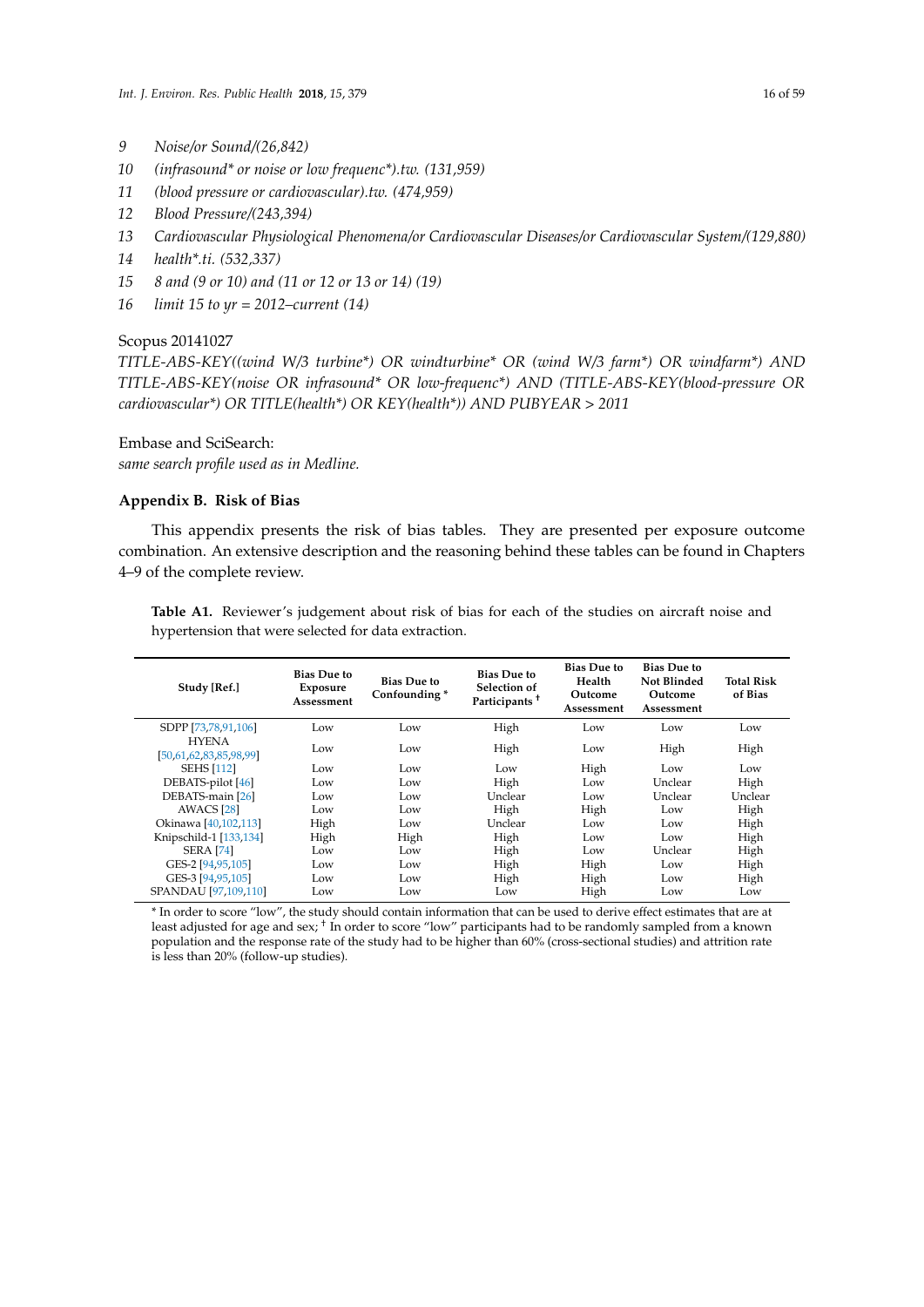**Table A2.** Reviewer's judgement about risk of bias for each of the studies on road traffic noise and hypertension that were selected for data extraction.

| Study [Ref.]                           | <b>Bias Due to</b><br>Exposure<br>Assessment | <b>Bias Due to</b><br>Confounding* | <b>Bias Due to</b><br>Selection of<br>Participants <sup>†</sup> | <b>Bias Due to</b><br>Health<br>Outcome<br>Assessment | <b>Bias Due to</b><br><b>Not Blinded</b><br>Outcome<br>Assessment | <b>Total Risk</b><br>of Bias |
|----------------------------------------|----------------------------------------------|------------------------------------|-----------------------------------------------------------------|-------------------------------------------------------|-------------------------------------------------------------------|------------------------------|
| Amsterdam <sup>[132]</sup>             | High                                         | Low                                | Low                                                             | Low                                                   | Low                                                               | Low                          |
| Caerphilly [130,131]                   | High                                         | High                               | Low                                                             | Low                                                   | Low                                                               | High                         |
| Luebeck [126,127]                      | High                                         | Low                                | Low                                                             | Low                                                   | Unclear                                                           | High                         |
| BCC3 [118,120,123]                     | Low                                          | Low                                | High                                                            | High                                                  | Low                                                               | High                         |
| <b>SHEEP</b> [75]                      | Low                                          | Low                                | Low                                                             | Low                                                   | Low                                                               | Low                          |
| Tokyo [117]                            | Unclear                                      | Low                                | Low                                                             | High                                                  | Unclear                                                           | Unclear                      |
| StockholmRoad <sup>[92]</sup>          | Low                                          | High                               | Low                                                             | High                                                  | Low                                                               | High                         |
| Groningen [88,89]                      | Low                                          | Low                                | High                                                            | High                                                  | Low                                                               | High                         |
| <b>PREVEND</b> [88,89]                 | Low                                          | Low                                | High                                                            | Low                                                   | Low                                                               | Low                          |
| UIT1 [135]                             | Low                                          | High                               | Low                                                             | High                                                  | Unclear                                                           | High                         |
| SPANDAU [97,109,110]                   | Low                                          | Low                                | Low                                                             | High                                                  | Low                                                               | Low                          |
| Skane-1 <sup>[96]</sup>                | Low                                          | Low                                | High                                                            | High                                                  | Unclear                                                           | High                         |
| Lerum $[80]$                           | Low                                          | Low                                | Low                                                             | High                                                  | High                                                              | High                         |
| Skane-2 <sup>[77]</sup>                | Low                                          | Low                                | Low                                                             | High                                                  | Low                                                               | Low                          |
| BBT-1 (phone [82,135]                  | Low                                          | Low                                | Low                                                             | High                                                  | Unclear                                                           | High                         |
| BBT-2 (face-to-face [82,135]           | Low                                          | Low                                | Low                                                             | High                                                  | Unclear                                                           | High                         |
| <b>HYENA</b><br>[50,61,62,83,85,98,99] | Low                                          | Low                                | High                                                            | Low                                                   | High                                                              | High                         |
| KORA [37,49]                           | Low                                          | Low                                | Low                                                             | Low                                                   | Low                                                               | Low                          |
| Berlin-IV [36,149]                     | Low                                          | Low                                | High                                                            | Low                                                   | Low                                                               | Low                          |
| Taiwan [35,70]                         | High                                         | Low                                | Unclear                                                         | High                                                  | Unclear                                                           | High                         |
| REGICOR [32,33,43,68]                  | Low                                          | Low                                | Low                                                             | Low                                                   | Low                                                               | Low                          |
| Heinz-Nixdorf Recall Study<br>[67]     | Low                                          | Low                                | Low                                                             | Low                                                   | Low                                                               | Low                          |
| Oslo Health Study [30,66]              | Low                                          | Low                                | Low                                                             | Low                                                   | Low                                                               | Low                          |
| DCH [51,63]                            | Low                                          | Low                                | High                                                            | High                                                  | Low                                                               | High                         |
| SAPALDIA-2 [55,57]                     | Low                                          | Low                                | Low                                                             | High                                                  | Low                                                               | Low                          |
| Roadside <sup>[56]</sup>               | Low                                          | High                               | High                                                            | High                                                  | Low                                                               | High                         |
| ALPNAP [82,90,135]                     | Low                                          | Low                                | High                                                            | High                                                  | Unclear                                                           | High                         |
| AWACS [28]                             | Low                                          | Low                                | High                                                            | High                                                  | Low                                                               | High                         |

\* In order to score "low", the study should contain information that can be used to derive effect estimates that are at least adjusted for age and sex; † In order to score "low" participants had to be randomly sampled from a known population and the response rate of the study had to be higher than 60%.

**Table A3.** Reviewer's judgement about risk of bias for each of the studies on rail traffic noise and hypertension that were selected for data extraction.

| Study [Ref.]       | <b>Bias Due to</b><br>Exposure<br>Assessment | <b>Bias Due to</b><br>Confounding <sup>*</sup> | <b>Bias Due to</b><br>Selection of<br>Participants <sup>†</sup> | <b>Bias Due to</b><br>Health<br>Outcome<br>Assessment | <b>Bias Due to</b><br>Not Blinded<br>Outcome<br>Assessment | <b>Total Risk</b><br>of Bias |
|--------------------|----------------------------------------------|------------------------------------------------|-----------------------------------------------------------------|-------------------------------------------------------|------------------------------------------------------------|------------------------------|
| Lerum [80]         | Low                                          | Low                                            | Low                                                             | High                                                  | High                                                       | High                         |
| AWACS [28]         | Low                                          | Low                                            | High                                                            | High                                                  | Low                                                        | High                         |
| Roadside [56]      | Low                                          | High                                           | High                                                            | High                                                  | Low                                                        | High                         |
| DCH [51,63]        | Low                                          | Low                                            | High                                                            | High                                                  | Low                                                        | High                         |
| SAPALDIA-2 [55,57] | Unclear                                      | Low                                            | Low                                                             | High                                                  | Low                                                        | High                         |
| ALPNAP [82,90,135] | Low                                          | Low                                            | High                                                            | High                                                  | Unclear                                                    | High                         |
| BBT-1 [82,135]     | Low                                          | Low                                            | Low                                                             | High                                                  | Unclear                                                    | High                         |
| BBT-2 [82,135]     | Low                                          | Low                                            | Low                                                             | High                                                  | Unclear                                                    | High                         |

\* In order to score "low", the study should contain information that can be used to derive effect estimates that are at least adjusted for age and sex; † In order to score "low" participants had to be randomly sampled from a known population and the response rate of the study had to be higher than 60%.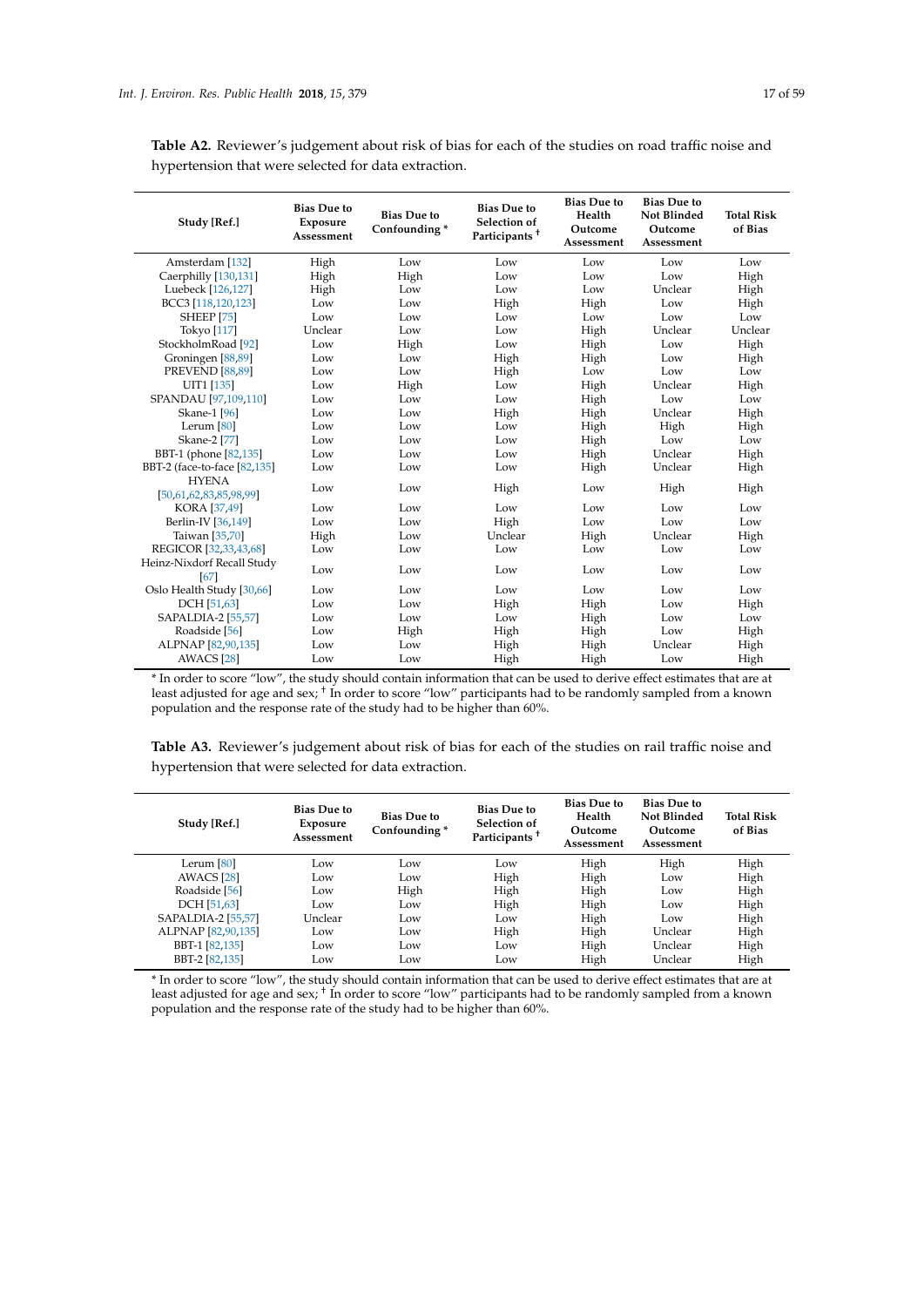| Study [Ref.]        | <b>Bias Due to</b><br>Exposure<br>Assessment | <b>Bias Due to</b><br>Confounding <sup>*</sup> | <b>Bias Due to</b><br>Selection of<br>Participants <sup>†</sup> | <b>Bias Due to</b><br>Health<br>Outcome<br>Assessment | <b>Bias Due to</b><br>Not Blinded<br>Outcome<br>Assessment | <b>Total Risk</b><br>of Bias |
|---------------------|----------------------------------------------|------------------------------------------------|-----------------------------------------------------------------|-------------------------------------------------------|------------------------------------------------------------|------------------------------|
| NL-07 [60,65,76,84] | High                                         | Low                                            | High                                                            | High                                                  | Low                                                        | High                         |
| SWE-00 [65,81,101]  | High                                         | Low                                            | Low                                                             | High                                                  | Low                                                        | High                         |
| SWE-05 [65,81,86]   | High                                         | Low                                            | High                                                            | High                                                  | Low                                                        | High                         |

<span id="page-17-0"></span>**Table A4.** Reviewer's judgement about risk of bias for each of the studies on noise from wind turbines and hypertension that were selected for data extraction.

\* In order to score "low", the study should contain information that can be used to derive effect estimates that are at least adjusted for age and sex; † In order to score "low" participants had to be randomly sampled from a known population and the response rate of the study had to be higher than 60%.

**Table A5.** Reviewer's judgement about risk of bias for each of the studies on aircraft noise and IHD that were selected for data extraction.

| Study [Ref.]                                 | <b>Bias Due to</b><br>Exposure<br>Assessment | <b>Bias Due to</b><br>Confounding* | <b>Bias Due to</b><br>Selection of<br>Participants <sup>†</sup> | <b>Bias Due to</b><br>Health<br>Outcome<br>Assessment | <b>Bias Due to</b><br>Not Blinded<br>Outcome<br>Assessment | <b>Total Risk</b><br>of Bias |
|----------------------------------------------|----------------------------------------------|------------------------------------|-----------------------------------------------------------------|-------------------------------------------------------|------------------------------------------------------------|------------------------------|
| HYENA [44,45,50,61,62,69,<br>83, 85, 98, 99] | Low                                          | Low                                | High                                                            | High                                                  | High                                                       | High                         |
| USAairports [47]                             | High                                         | High                               | Low                                                             | Low                                                   | Low                                                        | High                         |
| SPANDAU [97,109,110]                         | Low                                          | High                               | Low                                                             | High                                                  | Low                                                        | High                         |
| LSAS[42]                                     | High                                         | Unclear                            | Low                                                             | Low                                                   | Low                                                        | High                         |
| <b>SNC</b> [72]                              | Unclear                                      | High                               | Low                                                             | Low                                                   | Low                                                        | High                         |
| <b>AWACS-1 [28]</b>                          | Low                                          | Low                                | High                                                            | High                                                  | Low                                                        | High                         |
| <b>AWACS-2 [28]</b>                          | Unclear                                      | High                               | Low                                                             | Low                                                   | Low                                                        | High                         |
| IVEM [124,128,129]                           | High                                         | High                               | Low                                                             | Low                                                   | Low                                                        | High                         |

\* In order to score "low", the study should contain information that can be used to derive effect estimates that are at least adjusted for age, sex, and smoking; † In order to score "low" participants had to be randomly sampled from a known population and the response rate of the study had to be higher than 60%. Studies with a purposeful sample also scored "low".

**Table A6.** Reviewer's judgement about risk of bias for each of the studies on road traffic noise and IHD that were selected for data extraction.

| Study [Ref.]                           | <b>Bias Due to</b><br>Exposure<br>Assessment | <b>Bias Due to</b><br>Confounding* | <b>Bias Due to</b><br>Selection of<br>Participants <sup>†</sup> | <b>Bias Due to</b><br>Health<br>Outcome<br>Assessment | <b>Bias Due to</b><br><b>Not Blinded</b><br>Outcome<br>Assessment | Total<br>Risk of<br><b>Bias</b> |
|----------------------------------------|----------------------------------------------|------------------------------------|-----------------------------------------------------------------|-------------------------------------------------------|-------------------------------------------------------------------|---------------------------------|
| Caerphilly-a [122,125,130,131]         | High                                         | High                               | Low                                                             | Low                                                   | Low                                                               | High                            |
| Caerphilly-b [111,115,122,125,130,131] | High                                         | Low                                | Low                                                             | Low                                                   | Low                                                               | Low                             |
| Speedwell-a [121,122,125,131]          | High                                         | High                               | Low                                                             | Low                                                   | Low                                                               | High                            |
| Speedwell-b [111,115,121,122,125,131]  | High                                         | Low                                | Low                                                             | Low                                                   | Low                                                               | Low                             |
| SPANDAU [97,109,110]                   | Low                                          | High                               | Low                                                             | High                                                  | Low                                                               | High                            |
| ALPNAP [82,90,135]                     | Low                                          | Low                                | High                                                            | High                                                  | Unclear                                                           | High                            |
| <b>NAROMI</b> [100,107]                | Low                                          | Low                                | Low                                                             | Low                                                   | Low                                                               | Low                             |
| BCC1 [118,120,123]                     | Low                                          | Low                                | Low                                                             | Low                                                   | Low                                                               | Low                             |
| BCC2 [118,120,123]                     | Low                                          | Low                                | Low                                                             | Low                                                   | Low                                                               | Low                             |
| BCC3 [118,120,123]                     | Low                                          | Low                                | Low                                                             | High                                                  | High                                                              | High                            |
| Kaunus-1 [87,103]                      | High                                         | High                               | Low                                                             | Low                                                   | Low                                                               | High                            |
| BBT-Phone [82,135]                     | Low                                          | High                               | Low                                                             | High                                                  | Unclear                                                           | High                            |
| BBT-Face [82,135]                      | Low                                          | High                               | Low                                                             | High                                                  | Unclear                                                           | High                            |
| IVEM [124,128,129]                     | High                                         | High                               | Low                                                             | Low                                                   | Low                                                               | High                            |
| <b>SHEEP</b> [75]                      | Low                                          | Low                                | Low                                                             | Low                                                   | Low                                                               | Low                             |
| <b>NCSDC</b> [79]                      | Low                                          | Low                                | Low                                                             | Low                                                   | Low                                                               | Low                             |
| <b>AWACS1</b> [28]                     | Low                                          | Low                                | High                                                            | High                                                  | Low                                                               | High                            |
| HYENA [44,45,50,61,62,69,83,85,98,99]  | Low                                          | Low                                | High                                                            | High                                                  | High                                                              | High                            |
| DCH [52,53]                            | Low                                          | Low                                | Low                                                             | Low                                                   | Low                                                               | Low                             |
| Canada1 <sup>[54]</sup>                | Low                                          | High                               | Low                                                             | Low                                                   | Low                                                               | Low                             |

\* In order to score "low", the study should contain information that can be used to derive effect estimates that are at least adjusted for age, sex, and smoking; † In order to score "low", participants had to be randomly sampled from a known population and the response rate of the study had to be higher than 60%. Studies with a purposeful sample also scored "low".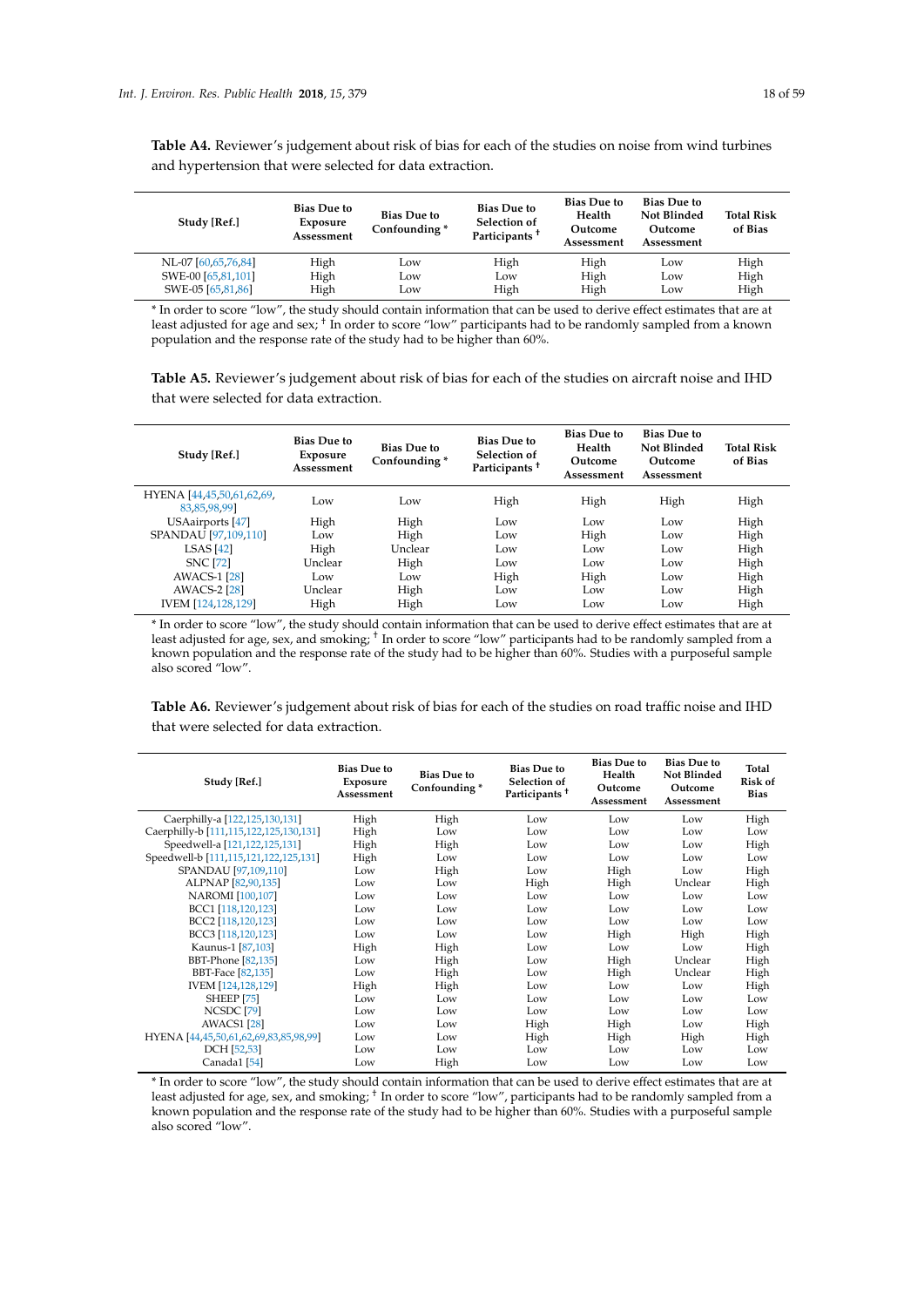| Study [Ref.]       | <b>Bias Due to</b><br>Exposure<br>Assessment | <b>Bias Due to</b><br>Confounding <sup>*</sup> | <b>Bias Due to</b><br>Selection of<br>Participants <sup>†</sup> | <b>Bias Due to</b><br>Health<br>Outcome<br>Assessment | <b>Bias Due to</b><br>not Blinded<br>Outcome<br>Assessment | <b>Total Risk</b><br>of Bias |
|--------------------|----------------------------------------------|------------------------------------------------|-----------------------------------------------------------------|-------------------------------------------------------|------------------------------------------------------------|------------------------------|
| BBT-1 [82,135]     | Low                                          | High                                           | Low                                                             | High                                                  | Unclear                                                    | High                         |
| BBT-2 [82,135]     | Low                                          | High                                           | Low                                                             | High                                                  | Unclear                                                    | High                         |
| ALPNAP [82,90,135] | Low                                          | Low                                            | High                                                            | High                                                  | Unclear                                                    | High                         |
| AWACS [28]         | Low                                          | Low                                            | High                                                            | High                                                  | Low                                                        | High                         |

\* In order to score "low", the study should contain information that can be used to derive effect estimates that are at least adjusted for age, sex, and smoking; † In order to score "low", participants had to be randomly sampled from a known population and the response rate of the study had to be higher than 60%. Studies with a purposeful sample also scored "low".

**Table A8.** Risk of bias: reviewer's judgements about each risk of bias item for each of the six studies on the association between aircraft noise and stroke that were selected for data extraction.

| Study [Ref.]                             | <b>Bias Due to</b><br>Exposure<br>Assessment | <b>Bias Due to</b><br>Confounding <sup>*</sup> | <b>Bias Due to</b><br>Selection of<br>Participants <sup>†</sup> | <b>Bias Due to</b><br>Health<br>Outcome<br>Assessment | <b>Bias Due to</b><br>Not Blinded<br>Outcome<br>Assessment | <b>Total Risk</b><br>of Bias |
|------------------------------------------|----------------------------------------------|------------------------------------------------|-----------------------------------------------------------------|-------------------------------------------------------|------------------------------------------------------------|------------------------------|
| HYENA [44,45,50,61,62,69,<br>83,85,98,99 | Low                                          | Low                                            | High                                                            | High                                                  | High                                                       | High                         |
| <b>LSAS</b> [42]                         | High                                         | High                                           | Low                                                             | Low                                                   | Low                                                        | High                         |
| <b>SNC</b> [72]                          | Unclear                                      | High                                           | Low                                                             | Low                                                   | Low                                                        | High                         |
| <b>AWACS-1 [28]</b>                      | Low                                          | Low                                            | High                                                            | High                                                  | Low                                                        | High                         |
| <b>AWACS-2 [28]</b><br>USAairports [47]  | Unclear<br>High                              | High<br>High                                   | Low<br>Low                                                      | Low<br>Low                                            | Low<br>Low                                                 | High<br>High                 |

\* In order to score "low", the study should contain information that can be used to derive effect estimates that are at least adjusted for age, sex, and smoking; † In order to score "low", participants had to be randomly sampled from a known population and the response rate of the study had to be higher than 60%. Studies with a purposeful sample also scored "low".

<span id="page-18-0"></span>**Table A9.** Reviewer's judgement about risk of bias for each of the studies on road traffic noise and stroke that were selected for data-extraction.

| Study [Ref.]                              | <b>Bias Due to</b><br>Exposure<br>Assessment | <b>Bias Due to</b><br>Confounding <sup>*</sup> | <b>Bias Due to</b><br>Selection of<br>Participants <sup>†</sup> | <b>Bias Due to</b><br><b>Health</b><br>Outcome<br>Assessment | <b>Bias Due to</b><br>Not Blinded<br>Outcome<br>Assessment | <b>Total Risk</b><br>of Bias |
|-------------------------------------------|----------------------------------------------|------------------------------------------------|-----------------------------------------------------------------|--------------------------------------------------------------|------------------------------------------------------------|------------------------------|
| HYENA [44,45,50,61,62,69,<br>83,85,98,99] | Low                                          | Low                                            | High                                                            | High                                                         | High                                                       | High                         |
| NCSDC [79]                                | Low                                          | Low                                            | Low                                                             | Low                                                          | Low                                                        | Low                          |
| DCH [27,52,64]                            | Low                                          | Low                                            | Low                                                             | Low                                                          | Low                                                        | Low                          |
| <b>AWACS1</b> [28]                        | Low                                          | Low                                            | High                                                            | High                                                         | Low                                                        | High                         |
| Canada1 <sup>[54]</sup>                   | Low                                          | High                                           | Low                                                             | Low                                                          | Low                                                        | Low                          |

\* In order to score "low", the study should contain information that can be used to derive effect estimates that are at least adjusted for age, sex, and smoking; † In order to score "low" participants had to be randomly sampled from a known population and the response rate of the study had to be higher than 60%. Studies with a purposeful sample also scored "low".

Only the AWACS1 study [\[28\]](#page-50-5) investigated the impact of rail traffic noise on stroke. See Table [A9](#page-18-0) for the quality assessment.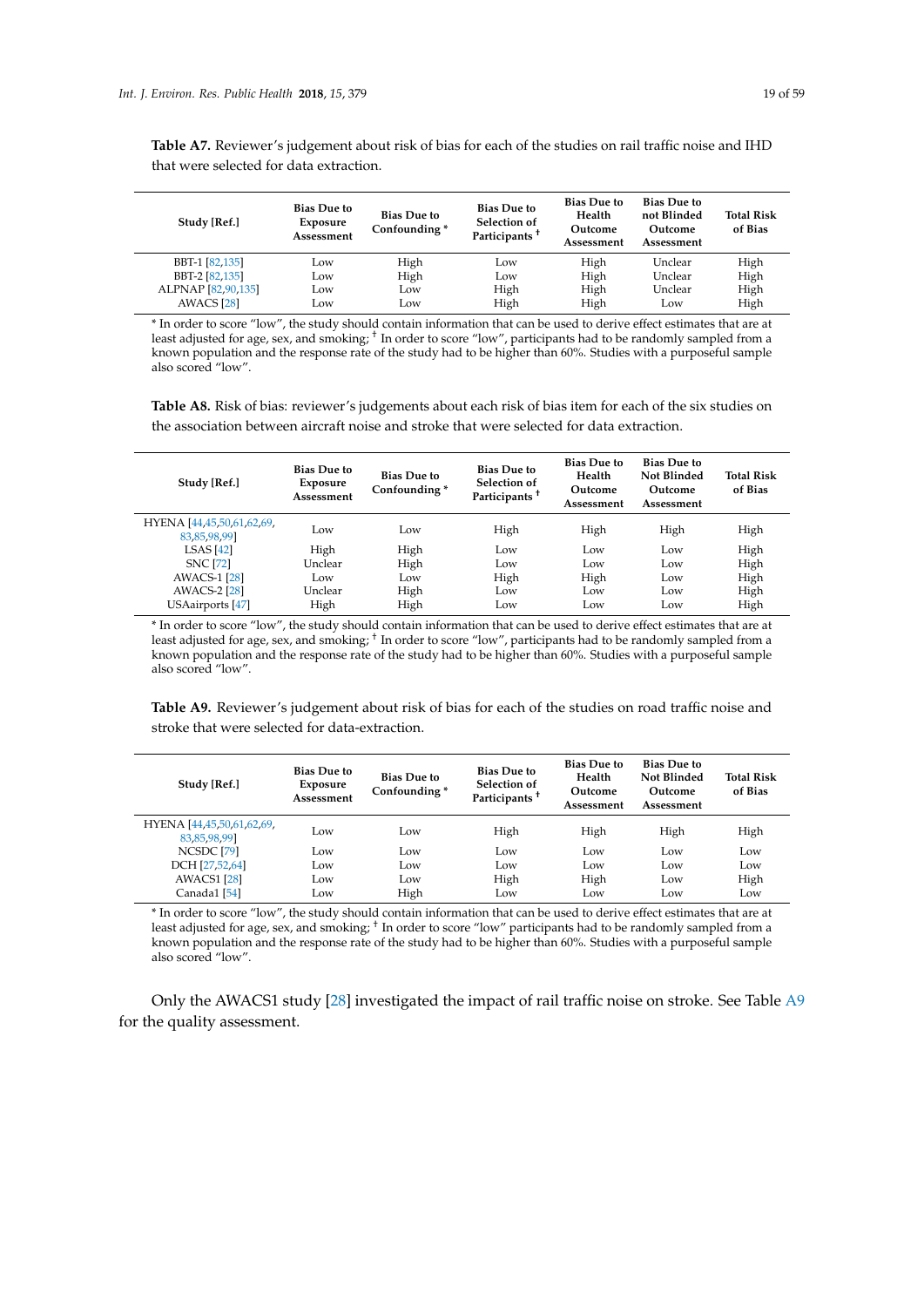<span id="page-19-0"></span>

| Study               | <b>Bias Due to</b><br>Exposure<br>Assessment | <b>Bias Due to</b><br>Confounding <sup>*</sup> | <b>Bias Due to</b><br>Selection of<br>Participants <sup>†</sup> | <b>Bias Due to</b><br>Health<br>Outcome<br>Assessment | <b>Bias Due to</b><br>Not Blinded<br>Outcome<br>Assessment | <b>Total Risk</b><br>of Bias |
|---------------------|----------------------------------------------|------------------------------------------------|-----------------------------------------------------------------|-------------------------------------------------------|------------------------------------------------------------|------------------------------|
| <b>SDPP</b> [34]    | Low                                          | Low                                            | High                                                            | Low                                                   | Low                                                        | Low                          |
| <b>AWACS-1 [28]</b> | Low                                          | Low                                            | High                                                            | High                                                  | Low                                                        | High                         |

**Table A10.** Reviewer's judgement on risk of bias in studies on aircraft noise and diabetes.

\* In order to score "low", the study should contain information that can be used to derive effect estimates that are at least adjusted for age, sex, and smoking; † In order to score "low" participants had to be randomly sampled from a known population and the response rate of the study had to be higher than 60%. Studies with a purposeful sample also scored "low".

**Table A11.** Reviewer's judgement on risk of bias in studies on road traffic noise and diabetes.

<span id="page-19-1"></span>

| Study              | <b>Bias Due to</b><br>Exposure<br>Assessment | <b>Bias Due to</b><br>Confounding* | <b>Bias Due to</b><br>Selection of<br>Participants <sup>†</sup> | <b>Bias Due to</b><br>Health<br>Outcome<br>Assessment | <b>Bias Due to</b><br>Not Blinded<br>Outcome<br>Assessment | <b>Total Risk</b><br>of Bias |
|--------------------|----------------------------------------------|------------------------------------|-----------------------------------------------------------------|-------------------------------------------------------|------------------------------------------------------------|------------------------------|
| <b>SHEEP</b> [75]  | Low                                          | Low                                | Low                                                             | High                                                  | Low                                                        | Low                          |
| <b>DCH</b> [38]    | Low                                          | Low                                | Low                                                             | Low                                                   | Low                                                        | Low                          |
| <b>AWACS1 [28]</b> | Low                                          | Low                                | High                                                            | High                                                  | Low                                                        | High                         |

\* In order to score "low", the study should contain information that can be used to derive effect estimates that are at least adjusted for age, sex, and smoking; † In order to score "low" participants had to be randomly sampled from a known population and the response rate of the study had to be higher than 60%. Studies with a purposeful sample also scored "low".

Table [A4](#page-17-0) also presents the results of the evaluation of the quality of the studies that investigated the association between audible noise (greater than 20 Hz) from wind turbines and self-reported diabetes [\[60](#page-53-5)[,65,](#page-53-6)[76,](#page-54-16)[81,](#page-54-17)[84,](#page-54-18)[86,](#page-54-3)[101\]](#page-55-3).

Table [A10](#page-19-0) also presents the results of the evaluation of the quality of the study that investigated the association between aircraft noise and obesity [\[34\]](#page-51-3).

Table [A11](#page-19-1) also presents the results of the evaluation of the quality of the studies that assessed railway noise and diabetes: DCH [\[38\]](#page-51-5), AWACS1 [\[28\]](#page-50-5).

<span id="page-19-2"></span>Table [A12](#page-19-2) also presents the results of the evaluation of the quality of the two studies that investigated the association between railway noise and obesity [\[136,](#page-57-1)[155\]](#page-58-4).

**Table A12.** Reviewer's judgement on risk of bias in studies on road traffic noise and obesity.

| Study                 | <b>Bias Due to</b><br>Exposure<br>Assessment | <b>Bias Due to</b><br>Confounding* | <b>Bias Due to</b><br>Selection of<br>Participants <sup>†</sup> | <b>Bias Due to</b><br>Health<br>Outcome<br>Assessment | <b>Bias Due to</b><br>not Blinded<br>Outcome<br>Assessment | <b>Total Risk</b><br>of Bias |
|-----------------------|----------------------------------------------|------------------------------------|-----------------------------------------------------------------|-------------------------------------------------------|------------------------------------------------------------|------------------------------|
| <b>HUBRO</b> [30,156] | Low                                          | Low                                | High                                                            | Low                                                   | Low                                                        | Low                          |
| <b>SDPP</b> [155]     | Low                                          | Low                                | High                                                            | Low                                                   | Low                                                        | Low                          |
| <b>DCH</b> [136]      | Low                                          | Low                                | High                                                            | Low                                                   | Low                                                        | Low                          |

\* In order to score "low", the study should contain information that can be used to derive effect estimates that are at least adjusted for age, sex, and smoking; † In order to score "low" participants had to be randomly sampled from a known population and the response rate of the study had to be higher than 60%. Studies with a purposeful sample also scored "low".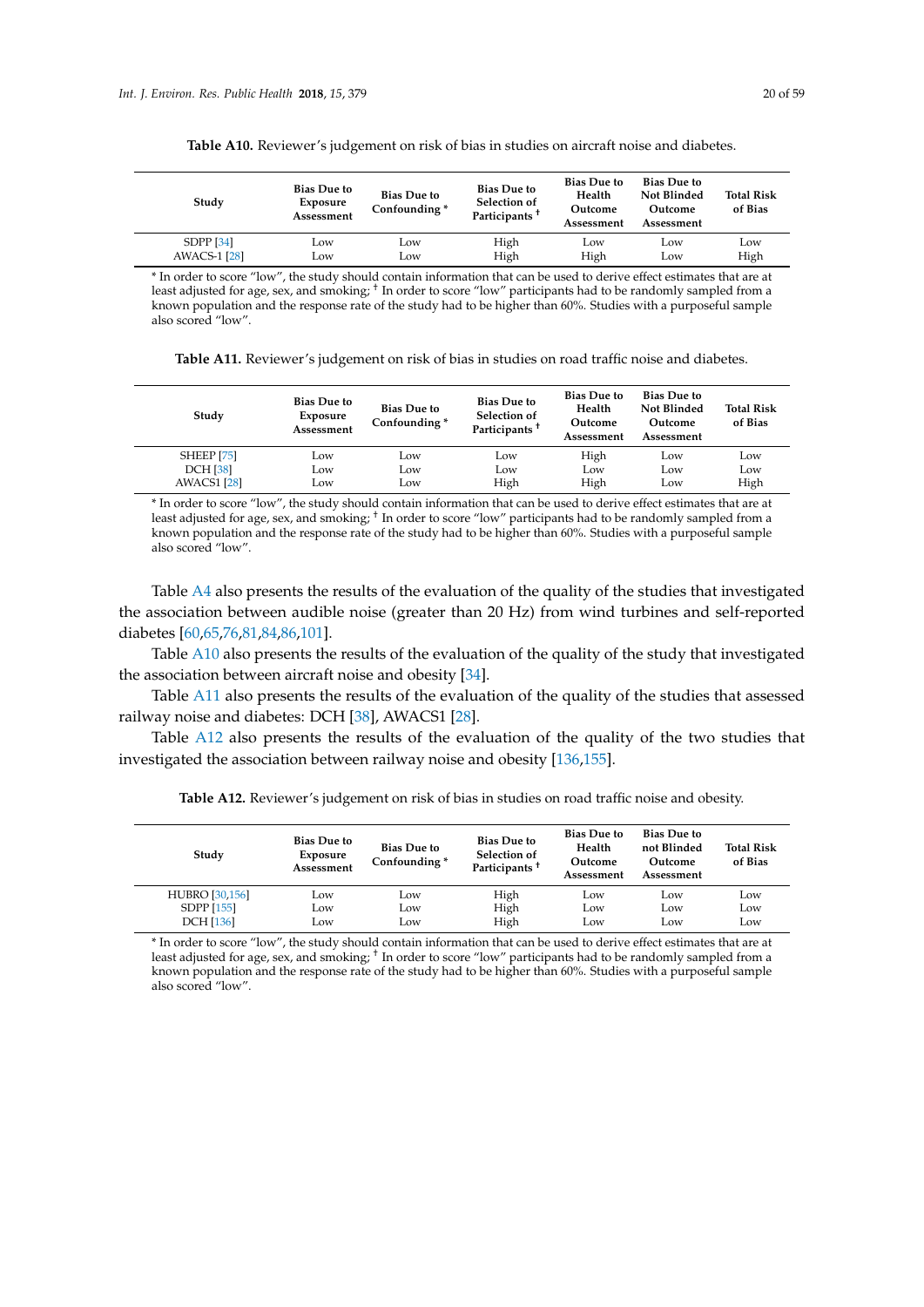|                 | <b>Table A13.</b> Risk of bias: reviewer's judgements on risk of bias in studies on noise and children's |  |  |  |  |
|-----------------|----------------------------------------------------------------------------------------------------------|--|--|--|--|
| blood pressure. |                                                                                                          |  |  |  |  |

| Study                | <b>Bias Due to</b><br>Exposure<br>Assessment | <b>Bias Due to</b><br>Confounding* | <b>Bias Due to</b><br>Selection of<br>Participants <sup>†</sup> | <b>Bias Due to</b><br>Health<br>Outcome<br>Assessment | <b>Bias Due to</b><br>not Blinded<br>Outcome<br>Assessment | <b>Total Risk</b><br>of Bias |
|----------------------|----------------------------------------------|------------------------------------|-----------------------------------------------------------------|-------------------------------------------------------|------------------------------------------------------------|------------------------------|
| <b>RANCH</b> [58,93] | Unclear                                      | Low                                | High                                                            | Unclear                                               | Unclear                                                    | High                         |
| ICCBP-a [114,159]    | Low                                          | Low                                | High                                                            | Unclear                                               | Unclear                                                    | High                         |
| <b>ICCBP-b [114]</b> | Low                                          | Low                                | High                                                            | Unclear                                               | Unclear                                                    | High                         |
| <b>PIAMA</b> [48]    | Unclear                                      | Low                                | High                                                            | Unclear                                               | Low                                                        | High                         |
| GINIplus [31,41]     | Unclear                                      | Low                                | High                                                            | Unclear                                               | Low                                                        | High                         |
| LISAplus [31,41]     | Unclear                                      | Low                                | High                                                            | Unclear                                               | Low                                                        | High                         |
| BELGRADE1 [39]       | High                                         | Low                                | High                                                            | Unclear                                               | Unclear                                                    | High                         |
| REGECOVA [119]       | High                                         | High                               | Low                                                             | Unclear                                               | Unclear                                                    | High                         |
| USA1 [59,71]         | High                                         | High                               | Low                                                             | Unclear                                               | Unclear                                                    | High                         |

\* In order to score "low" the study should contain information that can be used to derive effect estimates that are at least adjusted for age and sex. † In order to score "low", participants had to be randomly sampled from a known population and the response rate of the study had to be higher than 60%. An additional condition for cohort studies was that the attrition rate had to be at least 20%.

# <span id="page-20-0"></span>**Appendix C. Summary of Findings Tables Dealing with Studies on the Impact of Noise on Hypertension**

This appendix presents the summary of findings tables dealing with the studies on the impact of noise on hypertension. An extensive description and the reasoning behind these tables can be found in the complete review in Section 11.1.

**Table A14.** Summary of findings table for the association between aircraft noise exposure and the prevalence of hypertension.

| Question   | Does Exposure to Aircraft Noise Increase the Risk of Hypertension |                                                                                                |                                                                                                                  |                                                                                  |  |  |  |  |
|------------|-------------------------------------------------------------------|------------------------------------------------------------------------------------------------|------------------------------------------------------------------------------------------------------------------|----------------------------------------------------------------------------------|--|--|--|--|
| People     |                                                                   |                                                                                                | Adult population (men and women)                                                                                 |                                                                                  |  |  |  |  |
| Setting    |                                                                   |                                                                                                | Residential setting: people living in cities (general population) located around airports in Europe<br>and Japan |                                                                                  |  |  |  |  |
| Outcome    |                                                                   |                                                                                                | The prevalence of hypertension                                                                                   |                                                                                  |  |  |  |  |
| Summary of |                                                                   | RR per 10 dB increase in aircraft noise level<br>(L <sub>DEN</sub> )                           | 1.05 (95% CI: 0.95-1.17) per 10 dB                                                                               |                                                                                  |  |  |  |  |
| findings   |                                                                   | Number of participants (# evaluated studies)                                                   | 60,121(9)                                                                                                        |                                                                                  |  |  |  |  |
|            |                                                                   | Number of cases                                                                                | 9487                                                                                                             |                                                                                  |  |  |  |  |
|            |                                                                   |                                                                                                | Rating                                                                                                           | <b>Adjustment to</b><br>rating                                                   |  |  |  |  |
|            |                                                                   | <b>Starting rating</b>                                                                         | 9 cross-sectional studies <sup>a</sup>                                                                           | $2$ (low)                                                                        |  |  |  |  |
| Quality    | <b>Factors decreasing</b><br>confidence                           | Risk of bias<br>Inconsistency<br><b>Indirectness</b><br>Imprecision<br><b>Publication bias</b> | Serious <sup>b</sup><br>Serious <sup>c</sup><br>None <sup>d</sup><br>None <sup>e</sup><br>None f                 | Downgrading<br>Downgrading<br>No downgrading<br>No downgrading<br>No downgrading |  |  |  |  |
| assessment | <b>Factors increasing</b><br>confidence                           | Strength of association<br>Exposure-response<br>gradient<br>Possible confounding               | Small <sup>g</sup><br>Non-significant<br>exposure-response<br>gradient <sup>8</sup><br>No serious bias h         | No upgrading<br>Upgrading<br>Upgrading                                           |  |  |  |  |
|            |                                                                   | Overall judgement of quality of evidence                                                       |                                                                                                                  | $0$ (low)                                                                        |  |  |  |  |

<sup>a</sup> Since only cross-sectional studies were available, we started with a grading of "low" (2); <sup>b</sup> Methods used to select the population: In six studies, the participants were randomly selected, taking into account aircraft noise exposure; three studies were originally not designed to investigate the impact of aircraft noise exposure, but still participants were randomly selected. In six studies, participants were probably not aware of the fact that they participated in a study investigating the impact of noise; for three studies, this was unclear. For one study, it was likely that participants were aware of the fact that they participated in a study investigating the impact of noise. In six studies, response rates were below 60%; for two studies, the response rate was unclear and only in one study response rate was higher than 60%; C Results across studies differed in magnitude and direction of effect estimates (see Figure 4.1 of the complete review). This was confirmed by the results of the heterogeneity analyses, demonstrating moderate heterogeneity (I $^2$ <sub>residual</sub> = 72.1%); <sup>d</sup> The studies assessed population, exposure, and outcome of interest;  $^{\rm e}$  We considered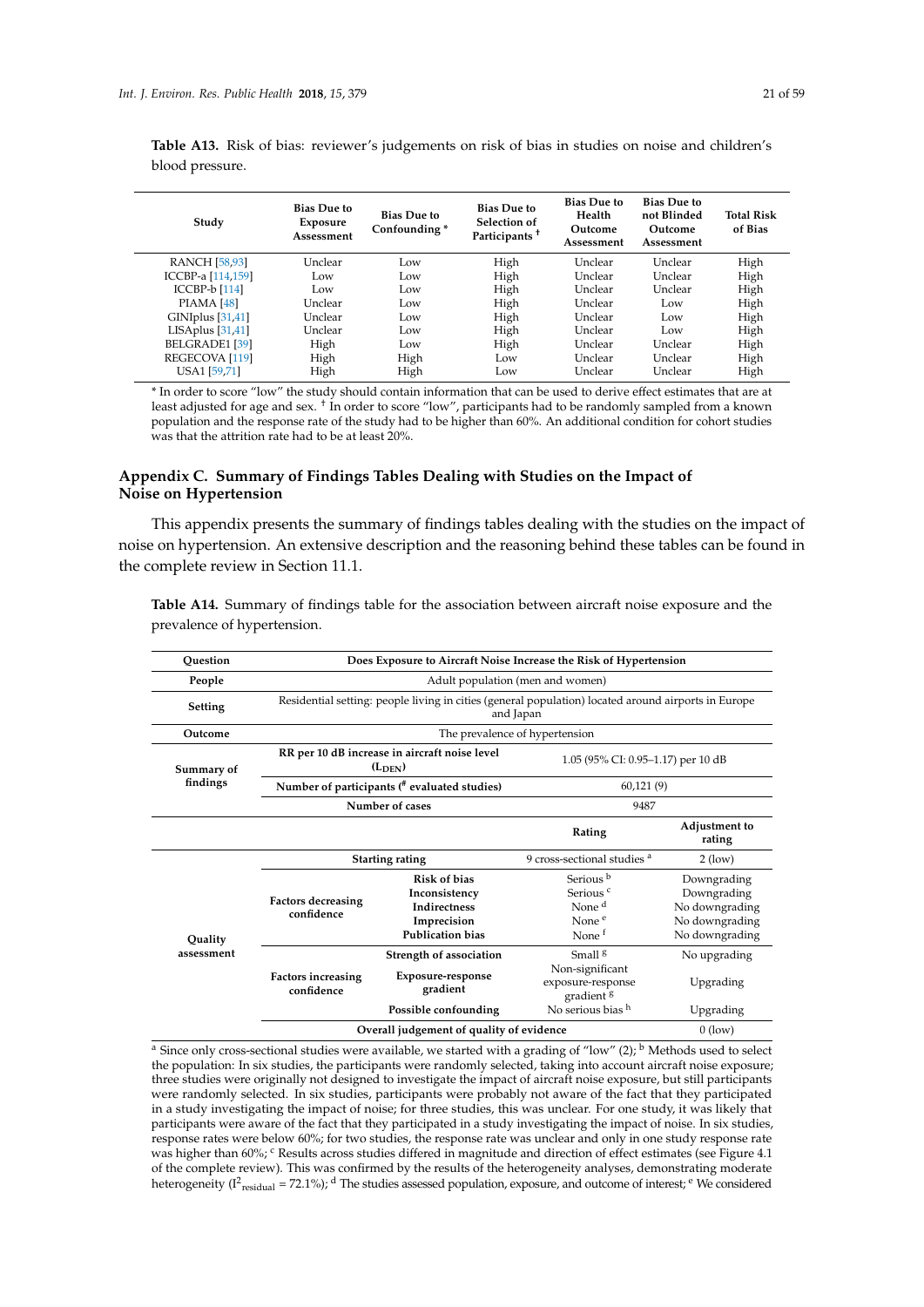the results to be precise, since the number of participants and the number of cases was large enough. The 95% confidence interval was sufficiently narrow; <sup>f</sup> There was little reason to believe that there is major publication bias or small study bias (see also Figure 4.2). The Egger test did not provide evidence for small-study effects; <sup>g</sup> Most studies found that the risk of hypertension increased when aircraft noise level increased (RR per 10 dB > 1). There was evidence of a non-significant exposure-response gradient: After aggregating the results of the evaluated studies, we found a non-significant effect size of 1.05 per 10 dB. The noise range of the studies under evaluation was 35–75 dB. This means that if air traffic noise level increases from 35 to 75 dB, the RR = 1.22. We found indications for an effect of exposure duration: The effect estimates turned out to be larger for the sample that lived for a longer period in the same house; <sup>h</sup> We did not find evidence that suggests that possible residual confounders or biases would reduce our effect estimate.

**Table A15.** Summary of findings table for the association between road traffic noise exposure and the prevalence of hypertension.

| Ouestion              | Does Exposure to Road Traffic Noise Increase the Risk of Hypertension    |                                              |                                                               |                         |
|-----------------------|--------------------------------------------------------------------------|----------------------------------------------|---------------------------------------------------------------|-------------------------|
| People                | Adult population (men and women)                                         |                                              |                                                               |                         |
| Setting               |                                                                          |                                              | Residential setting: people living several cities in Europe   |                         |
| Outcome               |                                                                          |                                              | The prevalence of hypertension                                |                         |
| Summary of            | RR per 10 dB increase in road traffic noise level<br>(L <sub>DEN</sub> ) |                                              | 1.05 (95% CI: 1.02-1.08) per 10 dB *                          |                         |
| findings              |                                                                          | Number of participants (# evaluated studies) | 154,398 (26)                                                  |                         |
|                       |                                                                          | Number of cases                              | 18,957                                                        |                         |
|                       |                                                                          |                                              | Rating                                                        | Adjustment to<br>rating |
|                       | <b>Starting rating</b>                                                   |                                              | 26 cross-sectional studies <sup>a</sup>                       | $2$ (low)               |
|                       | <b>Factors decreasing</b><br>confidence                                  | <b>Risk of bias</b>                          | Serious <sup>b</sup>                                          | Downgrading             |
|                       |                                                                          | Inconsistency                                | Serious <sup>c</sup>                                          | Downgrading             |
|                       |                                                                          | <b>Indirectness</b>                          | None <sup>d</sup>                                             | No downgrading          |
|                       |                                                                          | Imprecision                                  | None <sup>e</sup>                                             | No downgrading          |
| Quality<br>assessment |                                                                          | <b>Publication bias</b>                      | Small probability of<br>publication bias <sup>f</sup>         | Downgrading             |
|                       |                                                                          | Strength of association                      | Small <sup>g</sup>                                            | No upgrading            |
|                       | <b>Factors increasing</b><br>confidence                                  | Exposure-response<br>gradient                | Evidence of an<br>exposure-response<br>gradient $\frac{g}{g}$ | Upgrading               |
|                       | Possible confounding                                                     |                                              | No serious bias h                                             | Upgrading               |
|                       | Overall judgement of quality of evidence                                 | 1 (very low)                                 |                                                               |                         |

\* The estimate was based on 47 effect estimates; <sup>a</sup> Since only cross-sectional studies were available, we started with a grading of "low" (2); <sup>b</sup> In 12 studies, the participants were randomly selected taking into account exposure to road traffic noise; although the participants of these studies were randomly selected, 14 studies were originally not designed to investigate the impact of road traffic noise exposure; In 2 studies it was likely that participants were aware of the fact that they participated in a study investigating the impact of noise. In 8 studies, the participation rate was below 60%; for 16 studies, the participation rate was larger than 60%; <sup>c</sup> Results across studies differed in magnitude and direction of effect estimates (see Figure 4.3 of the complete review). This was confirmed by the results of the heterogeneity analyses, demonstrating "moderate" heterogeneity (I<sup>2</sup><sub>residual</sub> = 52.4%); <sup>d</sup> The evaluated studies assessed population, exposure, and outcome of interest; <sup>e</sup> We considered the results to be precise: the number of participants and the number of cases was large enough, and the 95% CI was sufficiently narrow; <sup>f</sup> There was reason to believe that there is some publication bias or small study bias (result of the Egger test provided evidence for small-study effects) (see also Figure 4.4 of the complete review); <sup>g</sup> Most studies found that the risk of hypertension increased when road traffic noise level increased (RR per 10 dB > 1). There was evidence of a significant exposure-response gradient: After aggregating the results of the evaluated studies, we found a significant effect size of 1.05 per 10 dB. The noise range of the studies under evaluation was 20–85 dB. This means that if road traffic noise level increases from 20 to 85 dB, the RR = 1.34. We found indications for an effect of exposure duration: The effect estimates turned out to be larger for the sample that lived for a longer period in the same house;  $^h$  We did not find evidence to suggest that possible residual confounders or biases would reduce our effect estimate.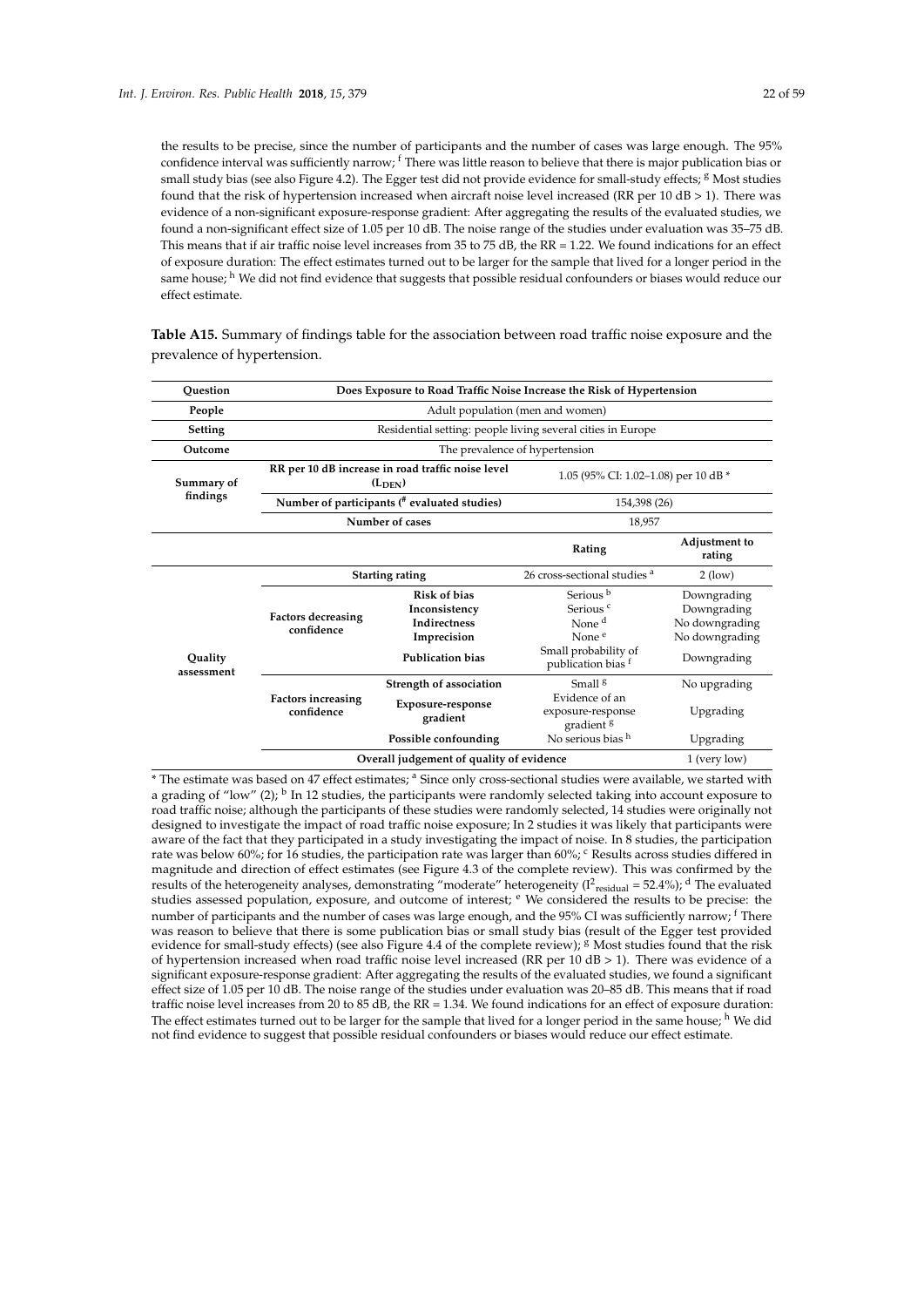| Ouestion       | Does Exposure to Rail Traffic Noise Increase the Risk Of Hypertension |                                                                                                |                                                                                                                    |                                                                                  |  |  |
|----------------|-----------------------------------------------------------------------|------------------------------------------------------------------------------------------------|--------------------------------------------------------------------------------------------------------------------|----------------------------------------------------------------------------------|--|--|
| People         | Adult population (men and women)                                      |                                                                                                |                                                                                                                    |                                                                                  |  |  |
| <b>Setting</b> |                                                                       | Residential setting: people living in several cities in Europe                                 |                                                                                                                    |                                                                                  |  |  |
| Outcome        |                                                                       | The prevalence of hypertension                                                                 |                                                                                                                    |                                                                                  |  |  |
| Summary of     |                                                                       | RR per 10 dB increase in rail traffic noise level<br>$(L_{DEN})$                               | 1.05 (95% CI: 0.88-1.26) per 10 dB                                                                                 |                                                                                  |  |  |
| findings       |                                                                       | Number of participants (# evaluated studies)                                                   | 15,850(5)                                                                                                          |                                                                                  |  |  |
|                |                                                                       | Number of cases                                                                                |                                                                                                                    |                                                                                  |  |  |
|                |                                                                       |                                                                                                | Rating                                                                                                             | Adjustment to<br>rating                                                          |  |  |
|                |                                                                       | <b>Starting rating</b>                                                                         | 5 cross-sectional studies #                                                                                        | $2$ (low)                                                                        |  |  |
| Quality        | <b>Factors decreasing</b><br>confidence                               | Risk of bias<br>Inconsistency<br><b>Indirectness</b><br>Imprecision<br><b>Publication bias</b> | Serious <sup>a</sup><br>Serious <sup>b</sup><br>None <sup>c</sup><br>None <sup>d</sup><br>NA <sup>e</sup>          | Downgrading<br>Downgrading<br>No downgrading<br>No downgrading<br>No downgrading |  |  |
| assessment     | <b>Factors increasing</b><br>confidence                               | Strength of association<br>Exposure-response<br>gradient                                       | Small f<br>Evidence of a<br>non-significant<br>exposure-response<br>gradient <sup>f</sup><br>No conclusions can be | No upgrading<br>No upgrading                                                     |  |  |
|                |                                                                       | Possible confounding                                                                           | drawn <sup>g</sup>                                                                                                 | No upgrading                                                                     |  |  |
|                | Overall judgement of quality of evidence                              |                                                                                                |                                                                                                                    | $0$ (Very low)                                                                   |  |  |

**Table A16.** Summary of findings table for the association between rail traffic noise exposure and the prevalence of hypertension.

 $*$  Since only cross-sectional studies were available, we started with a grading of "low"(2);  $^{\rm a}$  In three studies, the participants were randomly selected taking into account road- and/or rail traffic noise exposure; although the participants of these studies were randomly selected, two other studies were originally not designed to investigate the impact of (rail) traffic noise exposure; In one study there is a chance that the participants were aware that they took part in a study investigating the impact of noise; in two other studies it is not very likely that participants were aware that they took part in a study investigating the impact of noise, since they were not originally set up to investigate the impact of noise. For one study, it was unclear whether participants were aware of taking part in a noise study. In two studies, response rates were below  $60\%$ ;  $^{\rm b}$  Results across studies differed in the magnitude and direction of effect estimates (see Figure 4.5 of the complete review). This was confirmed by the results of the heterogeneity analyses, demonstrating "moderate" heterogeneity ( $I^2$ <sub>residual</sub> = 57.6%);  $\cdot$  The evaluated studies assessed population, exposure, and outcome of interest; <sup>d</sup> We considered the results to be precise: the number of cases was large enough, and the 95% CI was sufficiently narrow; <sup>e</sup> Due to the low number of available effect estimates it was not possible to test for publication bias or small study bias; f Most studies found that the risk of hypertension increased when rail traffic noise level increased (RR per 10 dB > 1). There was evidence of a non-significant exposure-response gradient: After aggregating the results of the evaluated studies, we found a non-significant effect size of 1.05 per 10 dB. The noise range of the studies under evaluation was 30–80 dB (L<sub>DEN</sub>). This means that if rail traffic noise level increases from 30 to 80 dB, the RR = 1.28; <sup>8</sup> We were not able to draw any conclusions whether possible residual confounders or biases would reduce our effect estimate.

**Table A17.** Summary of findings table for the association between exposure to wind turbines and the prevalence of hypertension.

| Ouestion       | Does Exposure to Noise from Wind Turbines Increase the Risk of Hypertension                     |         |  |
|----------------|-------------------------------------------------------------------------------------------------|---------|--|
| People         | Adult population (men and women)                                                                |         |  |
| <b>Setting</b> | Residential setting: people in the neighbourhood of wind turbines in The Netherlands and Sweden |         |  |
| Outcome        | The prevalence of hypertension                                                                  |         |  |
| Summary of     | RR per 10 dB increase in wind turbine noise<br>level (SPL)                                      | -       |  |
| findings       | Number of participants (# evaluated studies)                                                    | 1830(3) |  |
|                | Number of cases                                                                                 | NR      |  |
|                |                                                                                                 |         |  |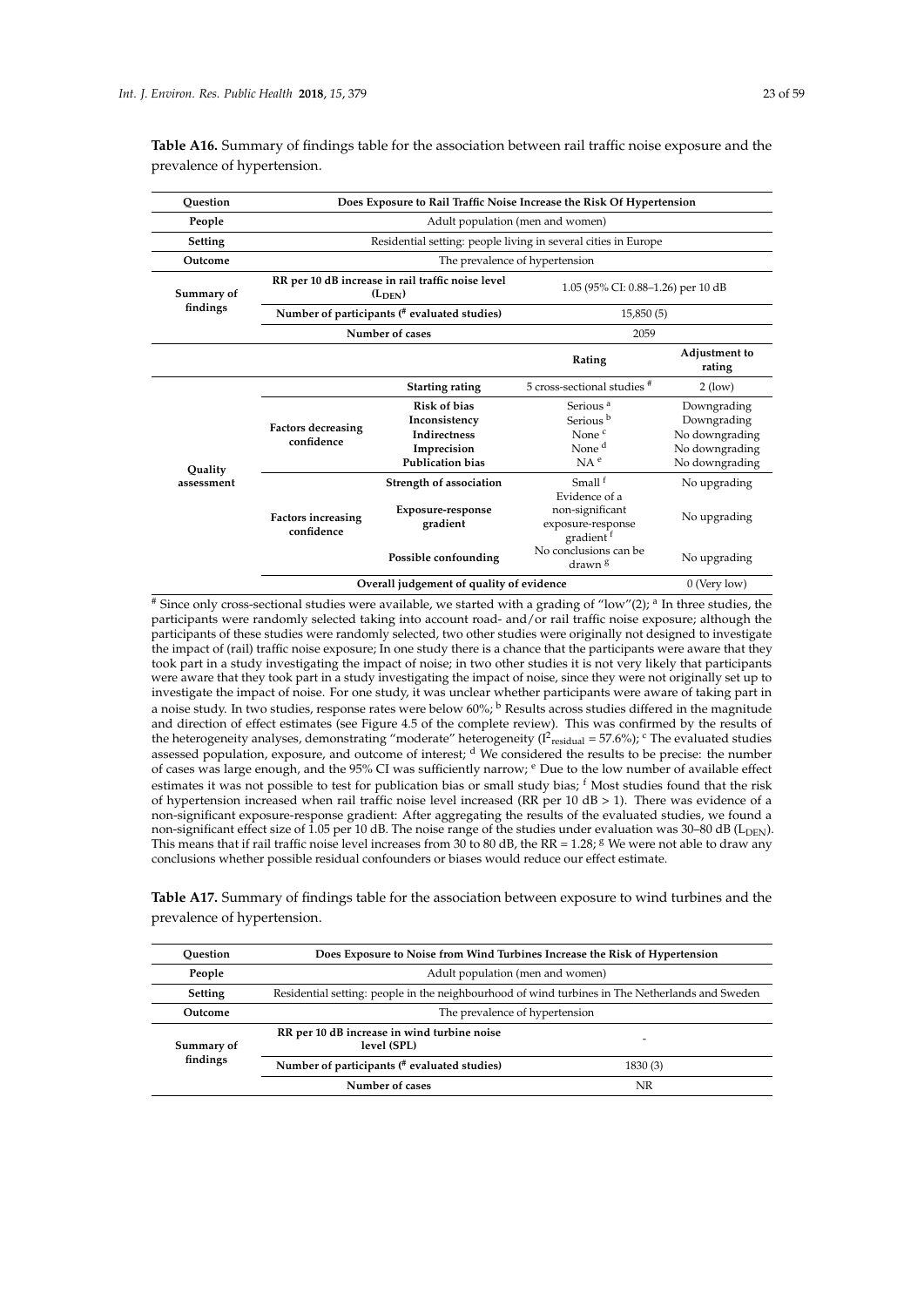|            |                                         |                                          | Rating                                           | Adjustment to<br>rating |
|------------|-----------------------------------------|------------------------------------------|--------------------------------------------------|-------------------------|
|            |                                         | <b>Starting rating</b>                   | 3 cross-sectional studies #                      | $2$ (low)               |
|            |                                         | Risk of bias                             | Very serious <sup>a</sup>                        | Downgrading             |
|            |                                         | Inconsistency                            | None b                                           | No downgrading          |
|            | <b>Factors decreasing</b><br>confidence | Indirectness                             | None $\degree$                                   | No downgrading          |
|            |                                         | Imprecision                              | Limited <sup>d</sup>                             | Downgrading             |
| Quality    |                                         | <b>Publication bias</b>                  | NA <sup>e</sup>                                  | No downgrading          |
| assessment | <b>Factors increasing</b><br>confidence | Strength of association                  | NA <sup>f</sup>                                  | No upgrading            |
|            |                                         | Exposure-response<br>gradient            | NA <sup>f</sup>                                  | No upgrading            |
|            |                                         | Possible confounding                     | Serious bias cannot be<br>ruled out <sup>g</sup> | No upgrading            |
|            |                                         | Overall judgement of quality of evidence |                                                  | $0$ (very low)          |

**Table A17.** *Cont.*

 $*$  Since only cross-sectional studies were available, we started with a grading of "low" (2);  $^{\text{a}}$  Methods used to select the population: response rates were in two of the three studies below 60%. The participants were randomly selected taking into account the distance between their house and a wind turbine (park); hypertension was in all cases measured by means of a questionnaire; <sup>b</sup> Although results across studies differed in the magnitude of effect estimates (see Figure of the complete review 4.6), all studies found a positive association between exposure to wind turbine noise and the prevalence of hypertension; <sup>c</sup> The evaluated studies assessed population, exposure, and outcome of interest; <sup>d</sup> We considered the results to be imprecise: we assessed that the number of cases was less than 200, which is small. The 95% CIs of the separate studies contained values below 0.5 and above 2.0;  $e^{\circ}$  Due to the low number of available effect estimates it was not possible to test for publication bias or small study bias; <sup>f</sup> We decided not to carry out a meta-analysis; <sup>g</sup> Although we did not find evidence to suggest that possible residual confounders or biases would reduce our effect estimate, the studies were unable to adjust for important confounders.

**Table A18.** Summary of findings table for the association between aircraft noise exposure and the incidence of hypertension.

| Ouestion   | Does Exposure to Aircraft Noise Increase the Risk of Hypertension |                                                                     |                                                                               |                                |  |
|------------|-------------------------------------------------------------------|---------------------------------------------------------------------|-------------------------------------------------------------------------------|--------------------------------|--|
| People     |                                                                   | Adult population (men and women, 35-56 years)                       |                                                                               |                                |  |
| Setting    |                                                                   |                                                                     | Residential setting: people living around Stockholm Arlanda airport in Sweden |                                |  |
| Outcome    |                                                                   |                                                                     | The incidence of hypertension                                                 |                                |  |
| Summary of |                                                                   | RR per 10 dB increase in aircraft noise level<br>$(L_{\text{DFN}})$ | $1.00$ (0.77-1.30) per 10 dB                                                  |                                |  |
| findings   |                                                                   | Number of participants (# studies)                                  | 4712(1)                                                                       |                                |  |
|            |                                                                   | Number of cases                                                     | 1346                                                                          |                                |  |
|            |                                                                   |                                                                     | Rating                                                                        | <b>Adjustment to</b><br>rating |  |
|            | <b>Starting rating</b>                                            |                                                                     | 1 cohort study #                                                              | $4$ (high)                     |  |
|            | <b>Factors decreasing</b><br>confidence                           | Risk of bias                                                        | Serious limitations <sup>a</sup>                                              | Downgrading                    |  |
|            |                                                                   | Inconsistency                                                       | $NA^b$                                                                        | No downgrading                 |  |
|            |                                                                   | <b>Indirectness</b>                                                 | None <sup>c</sup>                                                             | No downgrading                 |  |
|            |                                                                   | Imprecision                                                         | None <sup>d</sup>                                                             | No downgrading                 |  |
| Ouality    |                                                                   | <b>Publication bias</b>                                             | NA <sup>e</sup>                                                               | No downgrading                 |  |
| assessment |                                                                   | Strength of association                                             | Small <sup>f</sup>                                                            | No upgrading                   |  |
|            | <b>Factors increasing</b><br>confidence                           | Exposure-response<br>gradient                                       | No evidence of an<br>exposure-response<br>gradient <sup>f</sup>               | Nu upgrading                   |  |
|            |                                                                   | Possible confounding                                                | Non-residual<br>misclassification of disease                                  | No upgrading                   |  |
|            | Overall judgement of quality of evidence                          | $2$ (Low) $8$                                                       |                                                                               |                                |  |

# Since a cohort study was available, we started with a grading of "high" (4); <sup>a</sup> Participants were a (partly) random selection from people participating in the Stockholm Preventive Programm. Hypertension was ascertained by both a clinical examination and a questionnaire; although it was not possible to exactly assess the attrition rate, it was probably > 20%; <sup>b</sup> Since only one study was evaluated, this criterion was not applied; <sup>c</sup> The study assessed population, exposure, and outcome of interest; <sup>d</sup> We considered the results to be precise: the sample was sufficiently large, and the 95% CI was sufficiently narrow; <sup>e</sup> Since only one study was evaluated, we were not able to test for publication bias; <sup>f</sup> We found a non-significant effect size of 1.00 per 10 dB. The noise range of the evaluated study was 45-65 dB (L<sub>DEN</sub>); <sup>g</sup> The overall judgement of the quality of evidence was graded as "moderate" (3). Since only one study was available, we downgraded the overall level of evidence to "low" (2).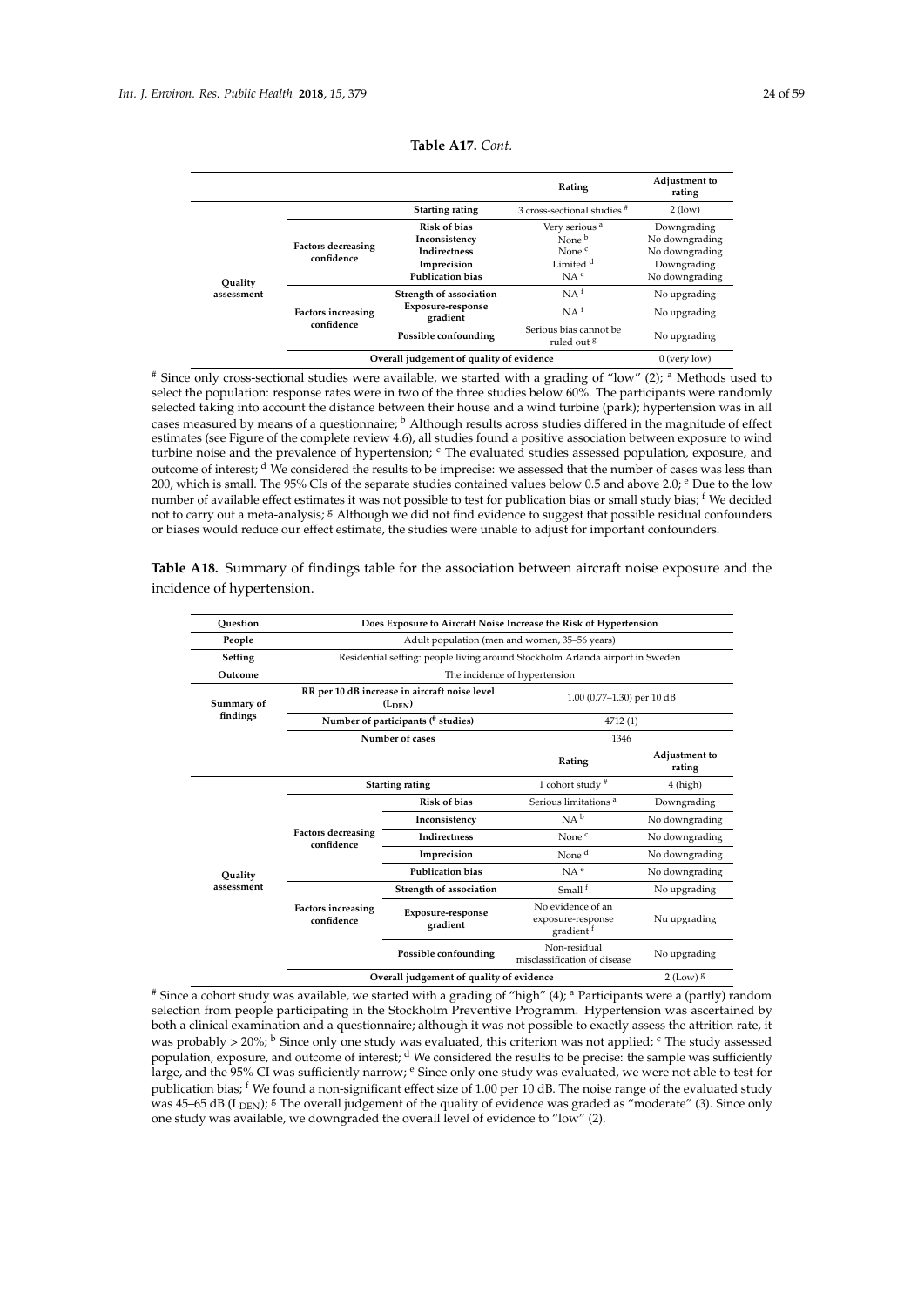**Table A19.** Summary of findings table for the association between road traffic noise exposure and the incidence of hypertension.

| Ouestion   | Does Exposure to Road Traffic Noise Increase the Risk of Hypertension    |                                                                      |                                                              |                                  |
|------------|--------------------------------------------------------------------------|----------------------------------------------------------------------|--------------------------------------------------------------|----------------------------------|
| People     | Adult population (men and women, 50–64 years)                            |                                                                      |                                                              |                                  |
| Setting    |                                                                          | Residential setting: people living in Aarhus or Copenhagen (Denmark) |                                                              |                                  |
| Outcome    |                                                                          | The incidence of hypertension                                        |                                                              |                                  |
| Summary of | RR per 10 dB increase in road traffic noise level<br>(L <sub>DEN</sub> ) |                                                                      | $0.97(0.90-1.05)$ per 10 dB                                  |                                  |
| findings   |                                                                          | Number of participants (# studies)                                   | 43,635(1)                                                    |                                  |
|            | Number of cases                                                          |                                                                      | 3145                                                         |                                  |
|            |                                                                          |                                                                      | Rating                                                       | Adjustment to<br>rating          |
|            |                                                                          | <b>Starting rating</b>                                               | 1 cohort study $#$                                           | $4$ (high)                       |
|            | <b>Factors decreasing</b><br>confidence                                  | Risk of bias                                                         | Serious limitations <sup>a</sup>                             | Downgrading                      |
|            |                                                                          | Inconsistency<br><b>Indirectness</b>                                 | Na b<br>None <sup>c</sup>                                    | No downgrading<br>No downgrading |
| Quality    |                                                                          | Imprecision<br><b>Publication bias</b>                               | None <sup>d</sup><br>$NA^e$                                  | No downgrading<br>No downgrading |
| assessment |                                                                          | Strength of association                                              | NA <sup>f</sup>                                              | No upgrading                     |
|            | <b>Factors increasing</b><br>confidence                                  | Exposure-response<br>gradient                                        | No evidence of<br>exposure-response<br>gradient <sup>f</sup> | No upgrading                     |
|            |                                                                          | Possible confounding                                                 | None                                                         | No upgrading                     |
|            | Overall judgement of quality of evidence                                 | $2$ (low) $8$                                                        |                                                              |                                  |

# Since a cohort study was available, we started with a grading of "high" (4); <sup>a</sup> Participants were people participating in the DCH cohort. For this cohort, people living in Aarhus or Copenhagen, aged 50–64 years, and who were cancer-free, were randomly selected and invited. Attrition rate was > 20% after three years of follow-up time. Hypertension was ascertained by a questionnaire; <sup>b</sup> Since only one study was evaluated, this criterion was not applied;  $\frac{1}{2}$  The study assessed population, exposure, and outcome of interest; d We considered the results to be precise: the sample was sufficiently large, and the 95% CI was sufficiently narrow; <sup>e</sup> Since only one study was evaluated, we were not able to test for publication bias; <sup>f</sup> We found a non-significant effect size of less than 1.00 per 10 dB; <sup>g</sup> The overall judgement of the quality of evidence was graded "moderate"(3). Since only one study was available, we downgraded the overall level of evidence to "low" (2).

**Table A20.** Summary of findings table for the association between rail traffic noise exposure and the incidence of hypertension.

| Ouestion   | Does Exposure to Rail Traffic Noise Increase the Risk of Hypertension    |                             |  |
|------------|--------------------------------------------------------------------------|-----------------------------|--|
| People     | Adult population (men and women, 50–64 years)                            |                             |  |
| Setting    | Residential setting: people living in Aarhus or Copenhagen (Denmark)     |                             |  |
| Outcome    | The incidence of hypertension                                            |                             |  |
| Summary of | RR per 10 dB increase in road traffic noise level<br>(L <sub>DEN</sub> ) | $0.96(0.88-1.04)$ per 10 dB |  |
| findings   | Number of participants (# studies)                                       | 7249 (1)                    |  |
|            | Number of cases                                                          | 3145                        |  |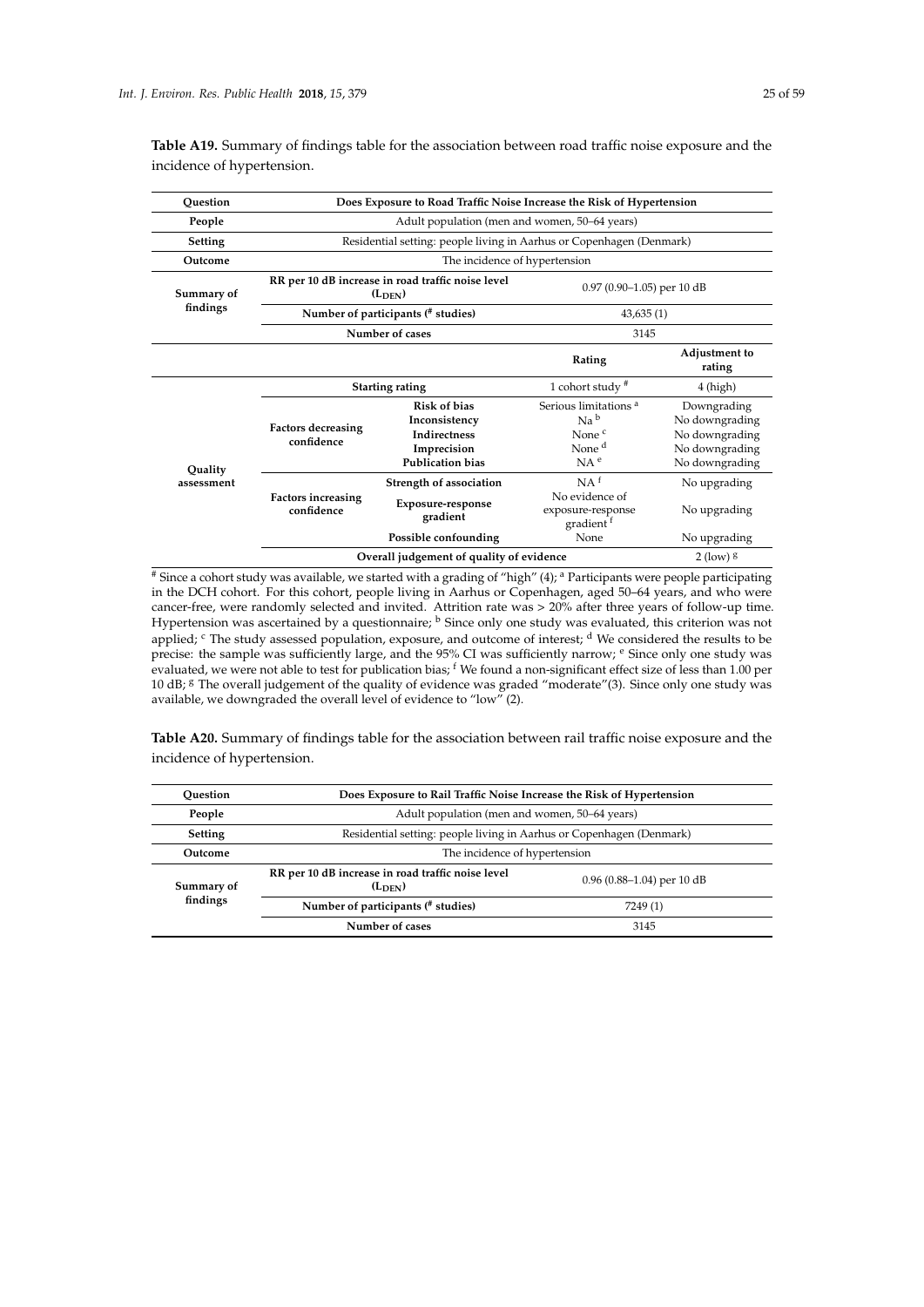|            |                                         |                                                                                         | Rating                                                                                      | Adjustment to<br>rating                                                             |
|------------|-----------------------------------------|-----------------------------------------------------------------------------------------|---------------------------------------------------------------------------------------------|-------------------------------------------------------------------------------------|
|            |                                         | <b>Starting rating</b>                                                                  | 1 cohort study $#$                                                                          | $4$ (high)                                                                          |
| Quality    | <b>Factors decreasing</b><br>confidence | Risk of bias<br>Inconsistency<br>Indirectness<br>Imprecision<br><b>Publication bias</b> | Serious limitations <sup>a</sup><br>$NA^b$<br>None $\degree$<br>None <sup>d</sup><br>$NA^e$ | Downgrading<br>No downgrading<br>No downgrading<br>No downgrading<br>No downgrading |
| assessment | <b>Factors increasing</b><br>confidence | Strength of association                                                                 | NA <sup>f</sup>                                                                             | No upgrading                                                                        |
|            |                                         | Exposure-response<br>gradient                                                           | No evidence of an<br>exposure-response<br>gradient <sup>f</sup>                             | No upgrading                                                                        |
|            |                                         | Possible confounding<br>Overall judgement of quality of evidence                        | None                                                                                        | No upgrading<br>$2$ (low) $8$                                                       |

**Table A20.** *Cont.*

# Since a cohort study was available, we started with a grading of "high" (4); <sup>a</sup> Participants were people participating in the DCH cohort. For this cohort, people living in Aarhus or Copenhagen, aged 50–64 years. and who were cancer-free, were randomly selected and invited. Attrition rate was > 20% after three years of follow-up time. Hypertension was ascertained by a questionnaire; <sup>b</sup> Since only one study was evaluated, this criterion was not applied;  $c$  The study assessed population, exposure, and outcome of interest;  $d$  We considered the results to be precise: the sample was sufficiently large, and the 95% CI was sufficiently narrow; <sup>e</sup> Since only one study was evaluated, we were not able to test for publication bias; <sup>f</sup> We found a non-significant effect size of less than 1.00 per 10 dB; <sup>g</sup> The overall judgement of the quality of evidence was graded as "moderate"(3). Since only one study was available, we downgraded the overall level of evidence to "low" (2).

## <span id="page-25-0"></span>**Appendix D. Summary of Findings Tables Dealing with Studies on the Impact of Noise on Ischaemic Heart Disease**

This appendix presents the summary of findings tables dealing with the studies on the impact of noise on IHD. An extensive description and the reasoning behind these tables can be found in the complete review in Section 11.2.

**Table A21.** Summary of findings table for the association between aircraft noise exposure and the prevalence of ischaemic heart disease.

| Ouestion   | Does Exposure to Aircraft Noise Increase the Risk of IHD                                         |                                          |                                                                                 |                         |
|------------|--------------------------------------------------------------------------------------------------|------------------------------------------|---------------------------------------------------------------------------------|-------------------------|
| People     | Adult population (men and women)                                                                 |                                          |                                                                                 |                         |
| Setting    |                                                                                                  |                                          | Residential setting: people living in cities located around airports in Europe  |                         |
| Outcome    |                                                                                                  |                                          | The prevalence of IHD                                                           |                         |
| Summary of | RR per 10 dB increase in aircraft noise level<br>1.07 (95% CI: 0.94–1.23)<br>(L <sub>DEN</sub> ) |                                          |                                                                                 |                         |
| findings   |                                                                                                  | Number of participants (# studies)       | 14,098 (2)                                                                      |                         |
|            |                                                                                                  | Number of cases                          | 340                                                                             |                         |
|            |                                                                                                  |                                          | Rating                                                                          | Adjustment to<br>rating |
|            | <b>Starting rating</b>                                                                           |                                          | 2 cross-sectional studies #                                                     | $2$ (low)               |
|            | <b>Factors decreasing</b><br>confidence                                                          | Risk of bias                             | Serious <sup>a</sup>                                                            | Downgrading             |
|            |                                                                                                  | Inconsistency                            | None b                                                                          | No downgrading          |
|            |                                                                                                  | <b>Indirectness</b>                      | None <sup>c</sup>                                                               | No downgrading          |
|            |                                                                                                  | Imprecision                              | None <sup>d</sup>                                                               | No downgrading          |
| Quality    |                                                                                                  | <b>Publication bias</b>                  | NA <sup>e</sup>                                                                 | No downgrading          |
| assessment |                                                                                                  | Strength of association                  | Small <sup>f</sup>                                                              | No upgrading            |
|            | <b>Factors increasing</b><br>confidence                                                          | Exposure-response<br>gradient            | Evidence of a non-<br>significant<br>exposure-response<br>gradient <sup>f</sup> | No upgrading            |
|            | Possible confounding                                                                             |                                          | No conclusions can be<br>drawn <sup>g</sup>                                     | No upgrading            |
|            |                                                                                                  | Overall judgement of quality of evidence |                                                                                 |                         |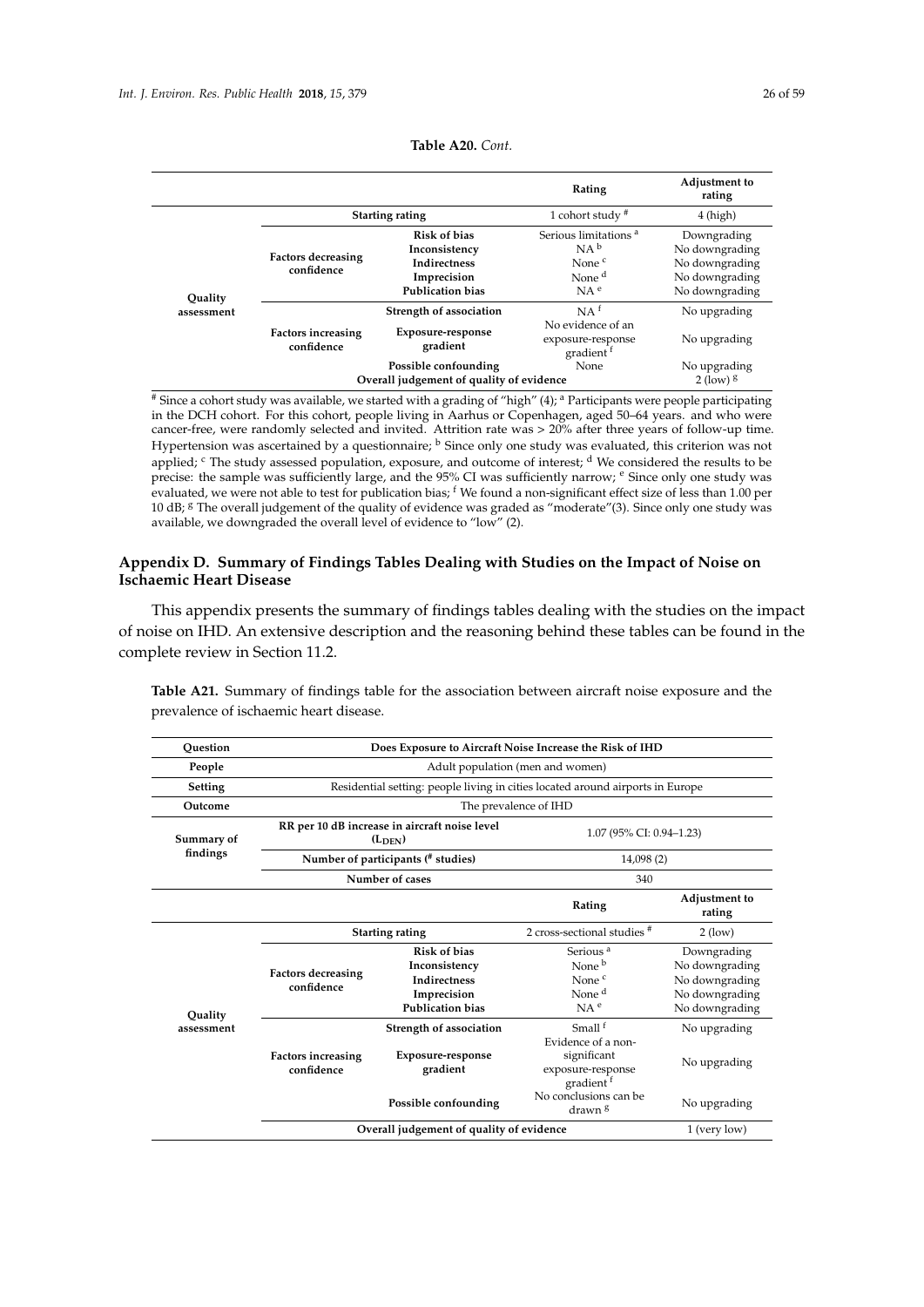$*$  Since only cross-sectional studies were available, we started with a grading of "low" (2);  $^{\rm a}$  In both studies, the population was selected randomly. Response rates were in both studies below 60%. In the studies, IHD was ascertained by means of a questionnaire only; one of the studies was not able to adjust for smoking; <sup>b</sup> Although results across studies differed in the magnitude if effect estimates, both studies found a positive association between exposure to aircraft noise and the prevalence of IHD (see Figure 5.1 of the complete review);  $c$  The studies assessed population, exposure and outcome of interest; <sup>d</sup> We considered the results to be precise: the number of cases was large enough, and the 95% CI was sufficiently narrow; <sup>e</sup> Due to the low number of available effect estimates, it was not possible to test for publication bias or small study bias; f Both studies found that the risk of IHD increased when air traffic noise level increased (RR per 10 dB > 1). There was evidence of a non-significant exposure-response gradient: After aggregating the results of the evaluated studies, we found a non-significant effect size of 1.07 per 10 dB. The noise range of the studies under evaluation was 30–70 dB ( $L_{\text{DEN}}$ ); <sup>g</sup> We were not able to draw any conclusions whether possible residual confounders or biases would reduce our effect estimate.

**Table A22.** Summary of findings table for the association between road traffic noise exposure and the prevalence of ischaemic heart disease.

| Ouestion   | Does Exposure to Road Traffic Noise Increase the Risk of IHD             |                                    |                                                              |                                    |  |
|------------|--------------------------------------------------------------------------|------------------------------------|--------------------------------------------------------------|------------------------------------|--|
| People     |                                                                          |                                    | Adult population (men and women)                             |                                    |  |
| Setting    |                                                                          |                                    | Residential setting: people living several cities in Europe  |                                    |  |
| Outcome    |                                                                          |                                    | The prevalence of IHD                                        |                                    |  |
| Summary of | RR per 10 dB increase in road traffic noise level<br>(L <sub>DEN</sub> ) |                                    |                                                              | 1.24 (95% CI: 1.08–1.42) per 10 dB |  |
| findings   |                                                                          | Number of participants (# studies) | 25,682(8)                                                    |                                    |  |
|            |                                                                          | Number of cases                    | 1614                                                         |                                    |  |
|            |                                                                          |                                    | Rating                                                       | <b>Adjustment to</b><br>rating     |  |
|            | <b>Starting rating</b>                                                   |                                    | 8 cross-sectional studies #                                  | $2$ (low) $#$                      |  |
|            | <b>Factors decreasing</b><br>confidence                                  | <b>Risk of bias</b>                | Serious <sup>a</sup>                                         | Downgrading                        |  |
|            |                                                                          | Inconsistency                      | Serious <sup>b</sup>                                         | Downgrading                        |  |
|            |                                                                          | <b>Indirectness</b>                | None <sup>c</sup>                                            | No downgrading                     |  |
|            |                                                                          | Imprecision                        | Minor <sup>d</sup>                                           | No downgrading                     |  |
| Quality    |                                                                          | <b>Publication bias</b>            | NA <sup>e</sup>                                              | No downgrading                     |  |
| assessment |                                                                          | Strength of association            | Large <sup>f</sup>                                           | Upgrading                          |  |
|            | <b>Factors increasing</b><br>confidence                                  | Exposure-response<br>gradient      | Evidence of an<br>exposure-response<br>gradient <sup>f</sup> | Upgrading                          |  |
|            |                                                                          | Possible confounding               | Possible bias 8                                              | No upgrading                       |  |
|            | Overall judgement of quality of evidence                                 |                                    |                                                              | $2$ (low)                          |  |

 $*$  Since only cross-sectional studies were available, we started with a grading of "low" (2);  $^{\text{a}}$  Methods used to select the population: In 6 studies, the participants were randomly selected taking into account road traffic noise exposure. The response rates were below 60%. In four of the eight studies. In three of the included studies, exposure was assessed by noise models incorporated in GIS. The noise models used were able to estimate the noise levels at individual level. In four of the studies, IHD was ascertained by means of a questionnaire only; <sup>b</sup> Results across studies differed only in the magnitude of effect estimates (see Figure 5.2 of the complete review). This was confirmed by the results of the heterogeneity analyses, indicating "moderate" heterogeneity  $(I^2_{residual} = 51.4\%)$ ;  $\textdegree$  The studies assessed population, exposure and outcome of interest; <sup>d</sup> We considered the results to be less precise: the number of cases was large enough, and although the 95% CI contained values > 1.25, we considered the sample size as sufficiently large; <sup>e</sup> Due to the low number of available effect estimates, it was not possible to test for publication bias or small study bias; <sup>f</sup> All studies found that the risk of IHD increased when road traffic noise level increased (RR per 10 dB > 1). There was evidence of a significant exposure-response gradient: After aggregating the results of the evaluated studies, we found a significant effect size of 1.24 per 10 dB. The noise range of the studies under evaluation was 30–80 dB. This means that if road traffic noise level increases from 30 to 80 dB, the RR = 2.93; <sup>g</sup> Adjustment for smoking and indicators of air pollution were found to be important sources of heterogeneity.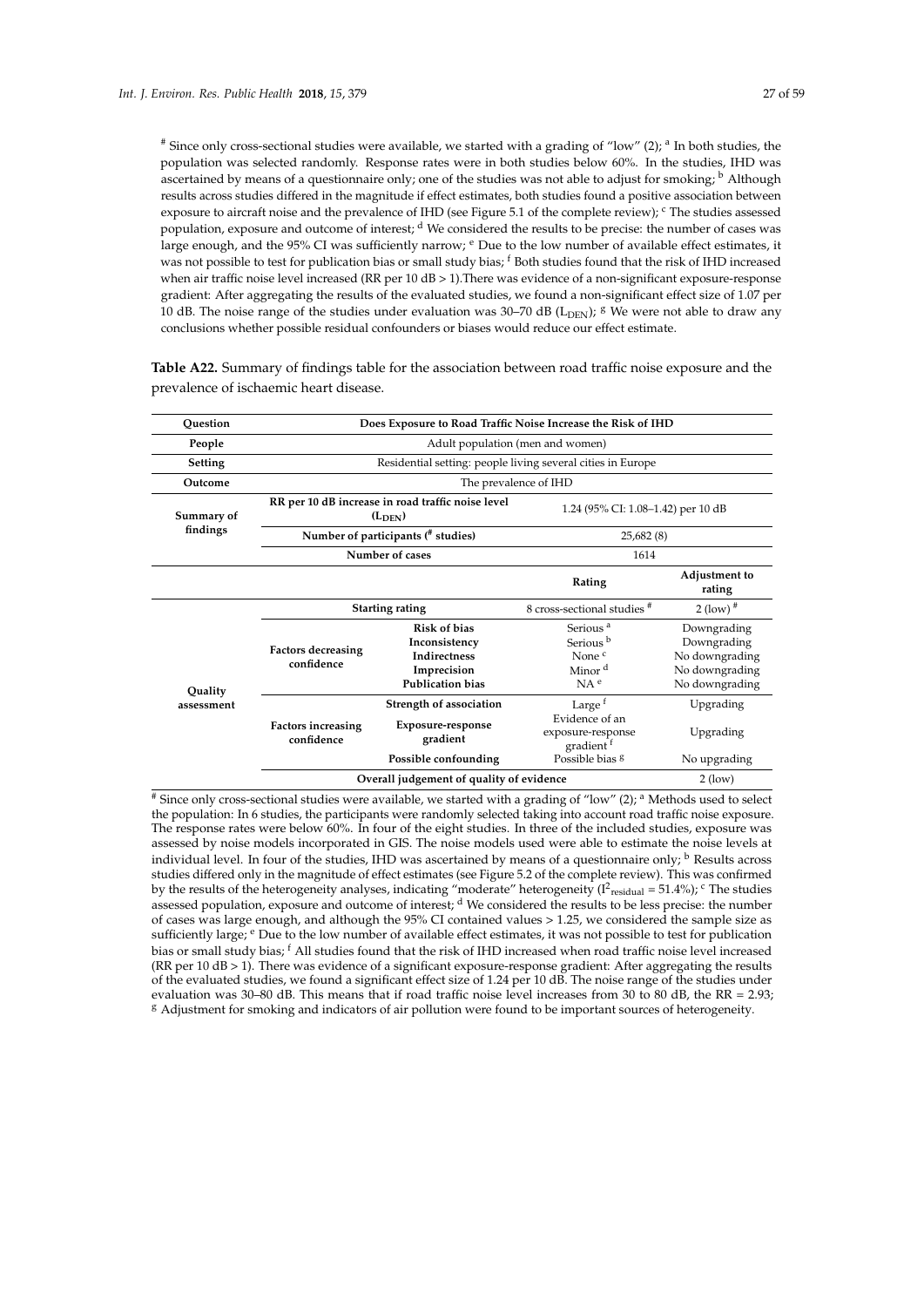| Ouestion                            | Does Exposure to Rail Traffic Noise Increase the Risk of IHD |                                                                                                                                    |                                                                                                |                                                                                                                                                      |                                                                                  |
|-------------------------------------|--------------------------------------------------------------|------------------------------------------------------------------------------------------------------------------------------------|------------------------------------------------------------------------------------------------|------------------------------------------------------------------------------------------------------------------------------------------------------|----------------------------------------------------------------------------------|
| People<br><b>Setting</b><br>Outcome |                                                              | Adult population (men and women)<br>Residential setting: people living several cities in Europe<br>The prevalence of IHD           |                                                                                                |                                                                                                                                                      |                                                                                  |
| <b>Summary of findings</b>          |                                                              | RR per 10 dB increase in road traffic<br>noise level $(L_{\text{DEN}})$<br>Number of participants $(*$ studies)<br>Number of cases | 1.18 (95% CI: 0.82–1.68) per 10 dB<br>13,241(4)<br>283                                         |                                                                                                                                                      |                                                                                  |
|                                     |                                                              |                                                                                                                                    |                                                                                                | Rating                                                                                                                                               | Adjustment to<br>rating                                                          |
| <b>Starting rating</b>              |                                                              |                                                                                                                                    | 4 cross-sectional studies                                                                      | $2$ (low) $#$                                                                                                                                        |                                                                                  |
| Quality<br>assessment               |                                                              | Factors decreasing confidence                                                                                                      | Risk of bias<br>Inconsistency<br><b>Indirectness</b><br>Imprecision<br><b>Publication bias</b> | Serious <sup>a</sup><br>Serious <sup>b</sup><br>None <sup>c</sup><br>Minor <sup>d</sup><br>NA <sup>e</sup>                                           | Downgrading<br>Downgrading<br>No downgrading<br>No downgrading<br>No downgrading |
|                                     |                                                              | Factors increasing confidence                                                                                                      | Strength of<br>association<br>Exposure-response<br>gradient<br>Possible<br>confounding         | Large, but non-significant f<br>Evidence of a non-significant<br>exposure-response gradient <sup>†</sup><br>No conclusions can be drawn <sup>g</sup> | No upgrading<br>No upgrading<br>No upgrading                                     |
|                                     | Overall judgement of quality of evidence                     |                                                                                                                                    |                                                                                                |                                                                                                                                                      | $0$ (very low)                                                                   |

**Table A23.** Summary of findings table for the association between rail traffic noise exposure and the prevalence of ischaemic heart disease.

 $*$  Since only cross-sectional studies were available, we started with a grading of "low" (2);  $^{\circ}$  Response rates were in two of the four studies below 60%. In all studies, IHD was ascertained by means of a questionnaire only; <sup>b</sup> Results across studies differed in the magnitude and direction of effect estimates (see Figure 5.7 of the complete review). This was confirmed by the results of the heterogeneity analyses, indicating "moderate" heterogeneity  $(I<sup>2</sup>$ <sub>residual</sub>  $=$  57.4%); <sup>c</sup> The studies assessed population, exposure and outcome of interest; <sup>d</sup> We considered the results to be less precise: the 95% CI contained values > 1.25; however, we considered the sample size to be sufficiently large; <sup>e</sup> Due to the low number of available effect estimates, it was not possible to test for publication bias or small study bias; <sup>f</sup> Most studies found that the risk of IHD increased when rail traffic noise level increased (RR per 10 dB > 1). There was evidence of a non-significant exposure-response gradient: After aggregating the results of the evaluated studies, we found a non-significant effect size of 1.18 per 10 dB. The noise range of the studies under evaluation was 30–80 dB. This means that if rail traffic noise level increases from 30 to 80 dB, the RR =  $2.29$ ; <sup>g</sup> We were not able to draw any conclusions whether possible residual confounders or biases would reduce our effect estimate.

**Table A24.** Summary of findings table for the association between aircraft noise exposure and the incidence of ischaemic heart disease.

| Ouestion   | Does Exposure to Aircraft Noise Increase the Risk of IHD             |                                                               |                                                                                        |                                                    |  |
|------------|----------------------------------------------------------------------|---------------------------------------------------------------|----------------------------------------------------------------------------------------|----------------------------------------------------|--|
| People     | Adult population (men and women)                                     |                                                               |                                                                                        |                                                    |  |
| Setting    |                                                                      |                                                               | Residential setting: people living in cities located around airports in the UK and USA |                                                    |  |
| Outcome    |                                                                      |                                                               | The incidence (hospital admissions) of IHD                                             |                                                    |  |
| Summary of | RR per 10 dB increase in aircraft noise level<br>(L <sub>DEN</sub> ) | 1.09 (95% CI: 1.04-1.15)                                      |                                                                                        |                                                    |  |
| findings   |                                                                      | Number of participants (# studies)<br>Number of cases         | 9,619,082(2)<br>158,977                                                                |                                                    |  |
|            |                                                                      |                                                               | Rating                                                                                 | Adjustment to<br>rating                            |  |
|            | <b>Starting rating</b>                                               |                                                               | 2 ecological studies                                                                   | 1 (very low) $#$                                   |  |
|            | <b>Factors decreasing</b>                                            | <b>Risk of bias</b><br>Inconsistency                          | Serious <sup>a</sup><br>Limited <sup>b</sup>                                           | Downgrading<br>No downgrading                      |  |
| Quality    | confidence                                                           | <b>Indirectness</b><br>Imprecision<br><b>Publication bias</b> | None <sup>c</sup><br>None <sup>d</sup><br>NA                                           | No downgrading<br>No downgrading<br>No downgrading |  |
| assessment |                                                                      | Strength of association                                       | Small f                                                                                | No upgrading                                       |  |
|            | <b>Factors increasing</b><br>confidence                              | Exposure-response<br>gradient                                 | Evidence of a significant<br>exposure-response<br>gradient <sup>f</sup>                | Upgrading                                          |  |
|            | Possible confounding                                                 |                                                               | No conclusions can be<br>drawn <sup>g</sup>                                            | No upgrading                                       |  |
|            |                                                                      | Overall judgement of quality of evidence                      |                                                                                        | 1 (very low)                                       |  |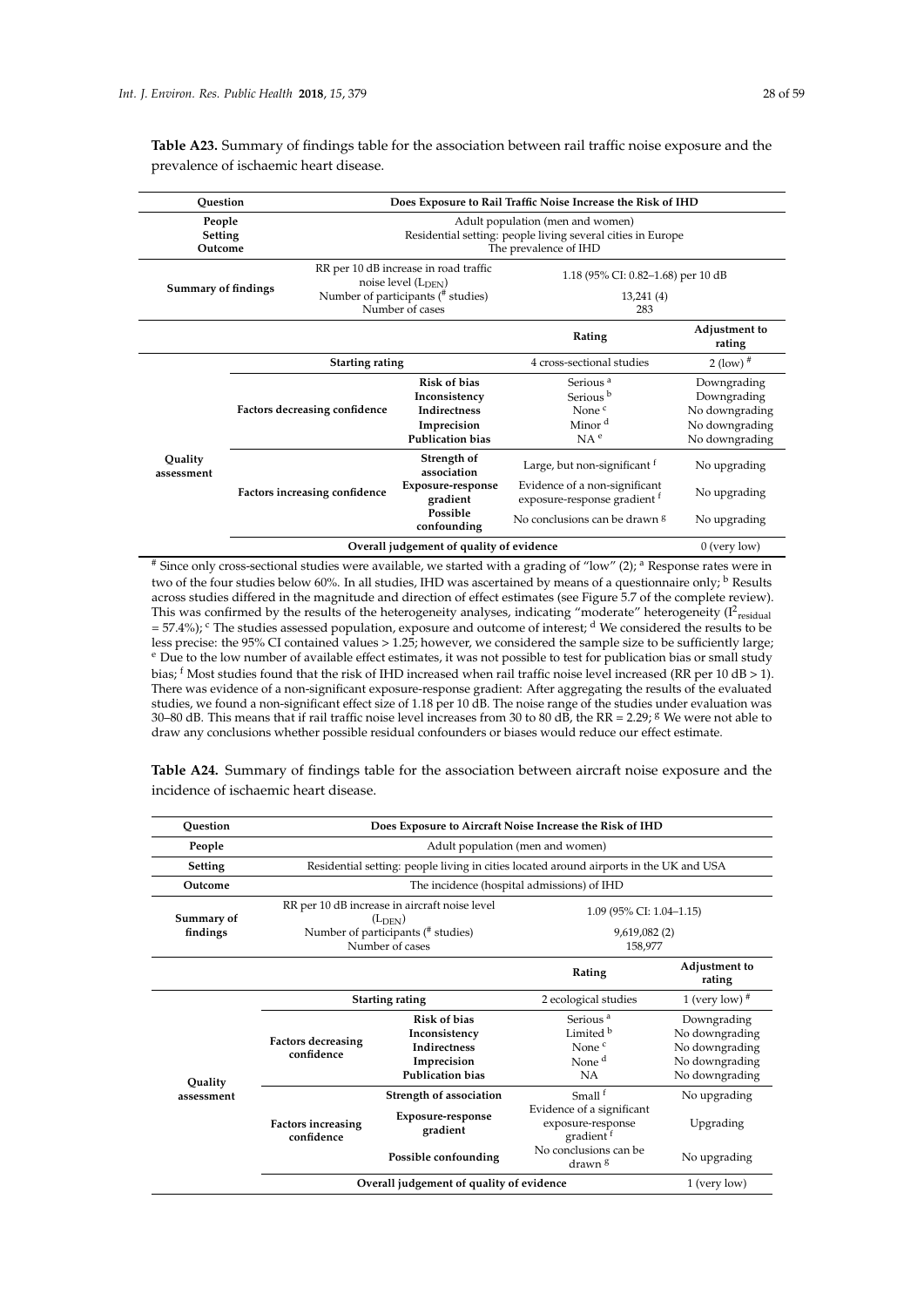# Since only ecological studies were available, we started with a grading of "very low" (1); <sup>a</sup> Both ecological studies worked with a purposeful sample; so randomization and response rate is not an issue. Studies were not able to adjust for important confounders at individual level. Studies were unable to apply individual exposure estimates; <sup>b</sup> Although results across studies differed in the magnitude of effect estimates, both found a positive association between exposure to aircraft noise and the incidence of IHD (see Figure 5.1 of the complete review). This was confirmed by the results of the heterogeneity analyses, indicating "low" heterogeneity  $(I^2_{residual} = 48.4\%)$ ;  $\Omega$ <sup>-</sup> The studies assessed population, exposure and outcome of interest; <sup>d</sup> We considered the results to be precise: the number of participants, as well as the number of cases were much larger than 200, and the 95% CI did not contain values below 0.75 or above 1.25; <sup>e</sup> Due to the low number of available effect estimates, it was not possible to test for publication bias or small study bias; <sup>f</sup> There was evidence of a significant exposure-response gradient: We found a significant effect size of 1.09 per 10 dB across a noise range of 45 to ~65 dB, this means that if the aircraft noise level increases from 45 to 65 dB, the RR = 1.19;  $\frac{g}{g}$  We were not able to draw any conclusions whether possible residual confounders or biases would reduce our effect estimate.

**Table A25.** Summary of findings table for the association between road traffic noise exposure and the incidence of ischaemic heart disease: ecological studies.

| Ouestion       | Does Exposure to Road Traffic Noise Increase the Risk of IHD |                                                                                                       |                                                                                                                                                |                                                                                  |  |
|----------------|--------------------------------------------------------------|-------------------------------------------------------------------------------------------------------|------------------------------------------------------------------------------------------------------------------------------------------------|----------------------------------------------------------------------------------|--|
| People         | Adult population (men and women)                             |                                                                                                       |                                                                                                                                                |                                                                                  |  |
| <b>Setting</b> |                                                              |                                                                                                       | Residential setting: people living in Kaunas (Lithuania)                                                                                       |                                                                                  |  |
| Outcome        |                                                              | The incidence of IHD                                                                                  |                                                                                                                                                |                                                                                  |  |
| Summary of     |                                                              | RR per 10 dB increase in road traffic noise level<br>$(L_{\text{DEN}})$                               | 1.12 (95% CI: 0.85–1.48) per 10 dB                                                                                                             |                                                                                  |  |
| findings       |                                                              | Number of participants $(*$ studies)<br>Number of cases                                               | 262,830 (1)<br>418                                                                                                                             |                                                                                  |  |
|                |                                                              |                                                                                                       | Rating                                                                                                                                         | Adjustment to<br>rating                                                          |  |
|                | <b>Starting rating</b>                                       |                                                                                                       | 1 ecological study                                                                                                                             | 1 (very low) $#$                                                                 |  |
| Quality        | <b>Factors decreasing</b><br>confidence                      | <b>Risk of bias</b><br>Inconsistency<br><b>Indirectness</b><br>Imprecision<br><b>Publication bias</b> | Serious <sup>a</sup><br>Na <sup>b</sup><br>None <sup>c</sup><br>None <sup>d</sup><br>$NA^e$                                                    | Downgrading<br>No downgrading<br>No downgrading<br>No downgrading<br>Downgrading |  |
| assessment     | <b>Factors increasing</b><br>confidence                      | Strength of association<br>Exposure-response<br>gradient<br>Possible confounding                      | NA <sup>f</sup><br>Evidence of<br>non-significant<br>exposure-response<br>gradient <sup>f</sup><br>No conclusions can be<br>drawn <sup>g</sup> | No upgrading<br>No upgrading<br>No upgrading                                     |  |
|                | Overall judgement of quality of evidence                     |                                                                                                       |                                                                                                                                                | $0$ (very low) $^h$                                                              |  |

# Since only one ecological study was available, we started with a grading of "very low" (1); a Ecological studies worked with a purposeful sample; so randomization and response rate is not an issue. The study was not able to adjust for important confounders at individual level, and was unable to apply individual exposure estimates; b Only one study was evaluated, so inconsistency was not an issue; <sup>c</sup> The study assessed population, exposure and outcome of interest;  $d$  Although the 95% CI contained values above 1.25, we considered the results to be precise: the number of participants, as well as the number of cases were much larger than 200; <sup>e</sup> Due to the low number of available effect estimates, it was not possible to test for publication bias or small study bias. However, when combining this study with the other case-control and cohort studies that investigated the association between road traffic noise and the incidence of IHD, the number of estimates became large enough to test for publication bias. The funnel plot (Figure 5.6 of the complete review) was somewhat a-symmetric, but the Egger test provided only weak evidence for small-study effects; <sup>f</sup> There was evidence of a non-significant exposure-response gradient: We found a non-significant effect size of 1.12 per 10 dB across a noise range of 55–75 dB; <sup>g</sup> We were not able to draw any conclusions whether possible residual confounders or biases would reduce our effect estimate; <sup>h</sup> The overall judgement of the quality of the evidence was "very low"(0). Downgrading of the overall level of evidence, because only one study was available, made no sense.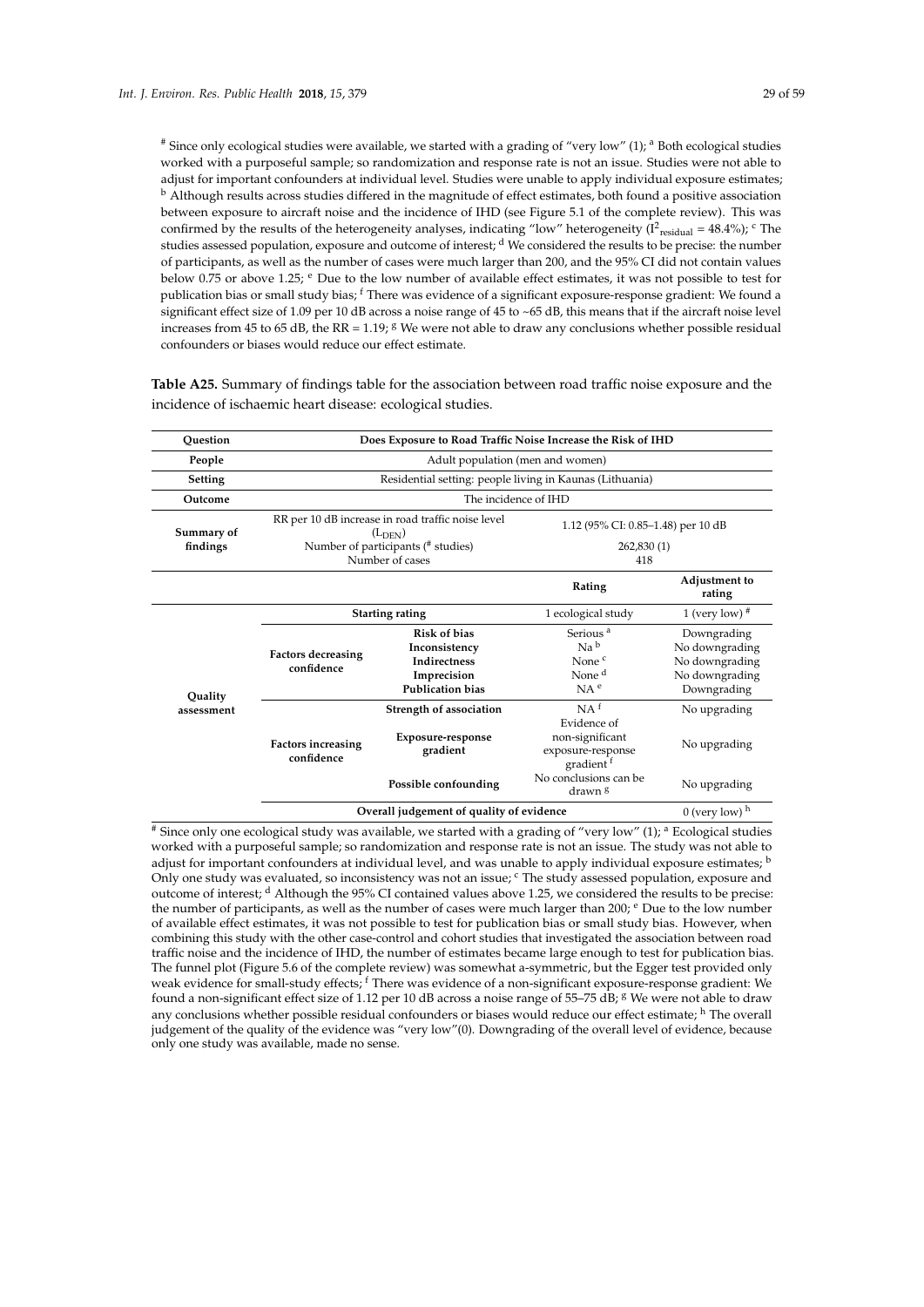| Question              | Does Exposure to Road Traffic Noise Increase the Risk of IHD |                                                                         |                                                              |                                  |  |
|-----------------------|--------------------------------------------------------------|-------------------------------------------------------------------------|--------------------------------------------------------------|----------------------------------|--|
| People                | Adult population (men and women)                             |                                                                         |                                                              |                                  |  |
| Setting               |                                                              | Residential setting: people living several cities in Europe             |                                                              |                                  |  |
| Outcome               |                                                              | The incidence of IHD                                                    |                                                              |                                  |  |
| Summary of            |                                                              | RR per 10 dB increase in road traffic noise level<br>$(L_{\text{DEN}})$ | 1.08 (95% CI: 1.01-1.15) per 10 dB                           |                                  |  |
| findings              |                                                              | Number of participants (# studies)<br>Number of cases                   | 67,224(7)<br>7033                                            |                                  |  |
|                       |                                                              |                                                                         | Rating                                                       | Adjustment to<br>rating          |  |
|                       | <b>Starting rating</b>                                       |                                                                         | 3 cohort studies, 4<br>case-control studies                  | $4$ (high) <sup>#</sup>          |  |
|                       | <b>Factors decreasing</b><br>confidence                      | Risk of bias<br>Inconsistency                                           | Limited <sup>a</sup><br>Limited <sup>b</sup>                 | No downgrading<br>No downgrading |  |
|                       |                                                              | <b>Indirectness</b><br>Imprecision                                      | None <sup>c</sup><br>None <sup>d</sup>                       | No downgrading<br>No downgrading |  |
| Quality<br>assessment |                                                              | <b>Publication bias</b>                                                 | Small probability of<br>publication bias <sup>e</sup>        | Downgrading                      |  |
|                       |                                                              | Strength of association                                                 | Small $f$                                                    | No upgrading                     |  |
|                       | <b>Factors increasing</b><br>confidence                      | Exposure-response<br>gradient                                           | Evidence of an<br>exposure-response<br>gradient <sup>t</sup> | Upgrading                        |  |
|                       |                                                              | Possible confounding                                                    | No conclusions can be<br>drawn <sup>g</sup>                  | No upgrading                     |  |
|                       | Overall judgement of quality of evidence                     |                                                                         |                                                              | $4$ (high)                       |  |

**Table A26.** Summary of findings table for the association between road traffic noise exposure and the incidence of ischaemic heart disease: cohort and case-control studies.

 $*$  Since cohort and case-control studies were available, we started with a grading of "high" (4);  $^{\rm a}$  In all the studies, the participants were randomly selected. For six studies, the response rate was higher than 60%; in all the cohort studies, the loss to follow-up was less than 20%. Methods to assess exposure: In three of the included studies, exposure was assessed by noise models incorporated in GIS. The noise models used were able to estimate the noise levels at individual level. In three other studies, noise exposure assessment was based on noise measurements in the direct living area of the participant; <sup>b</sup> Results across studies differed only in the magnitude of effect estimates (see Figure 5.3 of the complete review). The results of the heterogeneity analyses demonstrated no clear evidence for heterogeneity; <sup>c</sup> The study assessed population, exposure and outcome of interest; <sup>d</sup> We considered the results as precise: The number of participants and cases were much larger than 200, and the 95% CI did not contain values below 0.75 or above 1.25;  $\text{e}$  Due to the low number of available effect estimates, it was not possible to test for publication bias or small study bias. However, when combining these studies with the ecological study that investigated the association between road traffic noise and the incidence of IHD, the number of estimates became large enough to test for publication bias. The funnel plot (Figure 5.6) was somewhat a-symmetric, but the Egger test provided only weak evidence for small-study effects; <sup>f</sup> Most studies found that the risk of IHD increased when road traffic noise level increased (RR per  $10$  dB  $> 1$ ). There was evidence of a significant exposure-response gradient: After aggregating the results of the evaluated studies, we found a significant effect size of 1.08 per 10 dB. The noise range of the studies under evaluation was 40–80 dB. This means that if road traffic noise level increases from 40 to 80 dB, the RR = 1.36; <sup>8</sup> We were not able to draw any conclusions whether possible residual confounders or biases would reduce our effect estimate.

**Table A27.** Summary of findings table for the association between aircraft noise exposure and mortality due to ischaemic heart disease: ecological studies.

| Ouestion   | Does Exposure to Aircraft Noise Increase the Risk of IHD                                           |                            |  |
|------------|----------------------------------------------------------------------------------------------------|----------------------------|--|
| People     | Adult population (men and women)                                                                   |                            |  |
| Setting    | Residential setting: people living in cities located around airports in the UK and The Netherlands |                            |  |
| Outcome    | Mortality due to IHD                                                                               |                            |  |
| Summary of | RR per 10 dB increase in aircraft noise level<br>$(L_{\text{DEN}})$                                | $1.04$ (95% CI: 0.97-1.12) |  |
| findings   | Number of participants (# studies)<br>Number of cases                                              | 3,897,645 (2)<br>26.066    |  |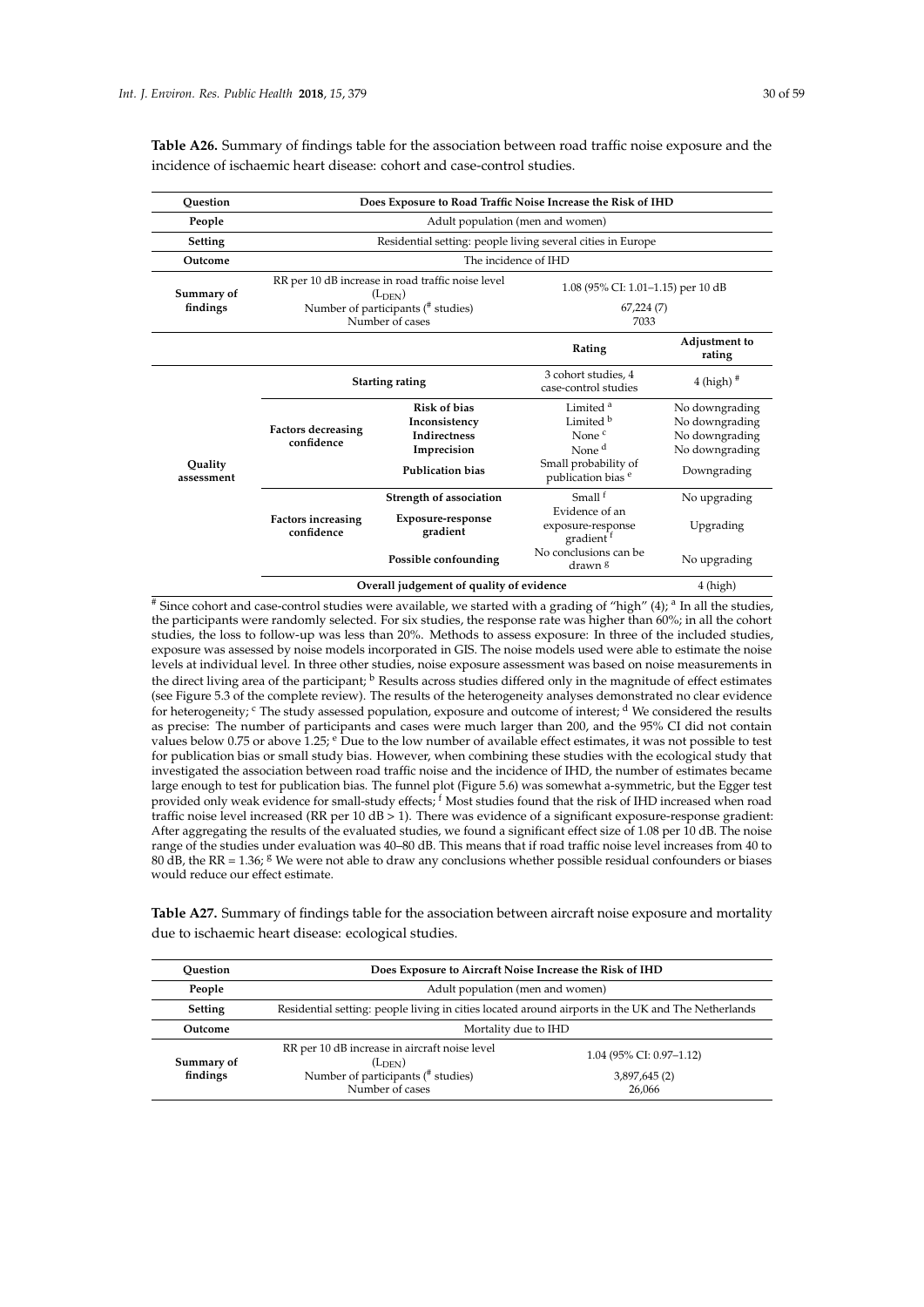|            |                                                     |                                          | Rating                                                        | Adjustment to<br>rating          |
|------------|-----------------------------------------------------|------------------------------------------|---------------------------------------------------------------|----------------------------------|
|            |                                                     | <b>Starting rating</b>                   | 2 ecological studies                                          | 1 (very low) $#$                 |
|            | <b>Factors decreasing</b><br>confidence             | <b>Risk of bias</b><br>Inconsistency     | Serious <sup>a</sup><br>Limited <sup>b</sup>                  | Downgrading<br>No downgrading    |
|            |                                                     | <b>Indirectness</b>                      | None $c$<br>None <sup>d</sup>                                 | No downgrading                   |
| Quality    |                                                     | Imprecision<br><b>Publication bias</b>   | NA <sup>e</sup>                                               | No downgrading<br>No downgrading |
| assessment | <b>Factors increasing</b><br>gradient<br>confidence | Strength of association                  | Small <sup>f</sup><br>Evidence of a                           | No upgrading                     |
|            |                                                     | Exposure-response                        | non-significant<br>exposure-response<br>gradient <sup>†</sup> | No upgrading                     |
|            |                                                     | Possible confounding                     | No conclusions can be<br>drawn <sup>g</sup>                   | No upgrading                     |
|            |                                                     | Overall judgement of quality of evidence |                                                               | $0$ (very low)                   |

**Table A27.** *Cont.*

# Since only ecological studies were available, we started with a grading of "very low" (0); <sup>a</sup> Both ecological studies worked with a purposeful sample; so randomization and response rate is not an issue. Studies were not able to adjust for important confounders at individual level. Studies were unable to apply individual exposure estimates; b Results across studies differed in the magnitude and direction of effect estimates (see Figure 5.1 of the complete review). This was not confirmed by the results of the heterogeneity analyses, demonstrating "low" heterogeneity  $(I<sup>2</sup>$ <sub>residual</sub> = 39.7%); <sup>c</sup> The studies assessed population, exposure and outcome of interest; <sup>d</sup> We considered the results to be precise: Both the number of participants and cases were much larger than 200; the 95% CI did not contain values below 0.75 or above 1.25; <sup>e</sup> Due to the low number of available effect estimates, it was not possible to test for publication bias or small study bias; <sup>f</sup> One of the two studies found that the risk of IHD increased when air traffic noise level increased (RR per 10 dB > 1). There was evidence of a non-significant exposure-response gradient: After aggregating the results of the evaluated studies, we found a non-significant effect size of 1.04 per 10 dB. The noise range of the studies under evaluation was 40–65 dB; <sup>g</sup> We were not able to draw any conclusions whether possible residual confounders or biases would reduce our effect estimate.

**Table A28.** Summary of findings table for the association between aircraft noise exposure and mortality due to ischaemic heart disease: cohort studies.

| Ouestion   | Does Exposure to Aircraft Noise Increase the Risk of IHD |                                                                                                       |                                                                                             |                                                                                     |  |  |
|------------|----------------------------------------------------------|-------------------------------------------------------------------------------------------------------|---------------------------------------------------------------------------------------------|-------------------------------------------------------------------------------------|--|--|
| People     |                                                          | Adult population (men and women)                                                                      |                                                                                             |                                                                                     |  |  |
| Setting    | Residential setting: people living in Switzerland        |                                                                                                       |                                                                                             |                                                                                     |  |  |
| Outcome    | Mortality due to IHD                                     |                                                                                                       |                                                                                             |                                                                                     |  |  |
| Summary of |                                                          | RR per 10 dB increase in aircraft noise level<br>(L <sub>DEN</sub> )                                  | 1.04 (95% CI: 0.98-1.11) per 10 dB                                                          |                                                                                     |  |  |
| findings   |                                                          | Number of participants $(*$ studies)<br>Number of cases                                               | 4,580,311(1)<br>15,532                                                                      |                                                                                     |  |  |
|            |                                                          |                                                                                                       | Rating                                                                                      | <b>Adjustment to</b><br>rating                                                      |  |  |
|            | <b>Starting rating</b>                                   |                                                                                                       | 1 cohort study                                                                              | $4$ (high) $#$                                                                      |  |  |
| Ouality    | <b>Factors decreasing</b><br>confidence                  | <b>Risk of bias</b><br>Inconsistency<br><b>Indirectness</b><br>Imprecision<br><b>Publication bias</b> | Serious <sup>a</sup><br>Na <sup>b</sup><br>None <sup>c</sup><br>None <sup>d</sup><br>$NA^e$ | Downgrading<br>No downgrading<br>No downgrading<br>No downgrading<br>No downgrading |  |  |
| assessment | <b>Factors increasing</b><br>confidence                  | Strength of association<br>Exposure-response<br>gradient                                              | Small $f$<br>Evidence of a<br>non-significant<br>exposure-response<br>gradient <sup>f</sup> | No upgrading<br>No upgrading                                                        |  |  |
|            |                                                          | Possible confounding                                                                                  | No conclusions can be<br>drawn 8                                                            | No upgrading                                                                        |  |  |
|            | Overall judgement of quality of evidence                 |                                                                                                       |                                                                                             | $2$ (low) $^h$                                                                      |  |  |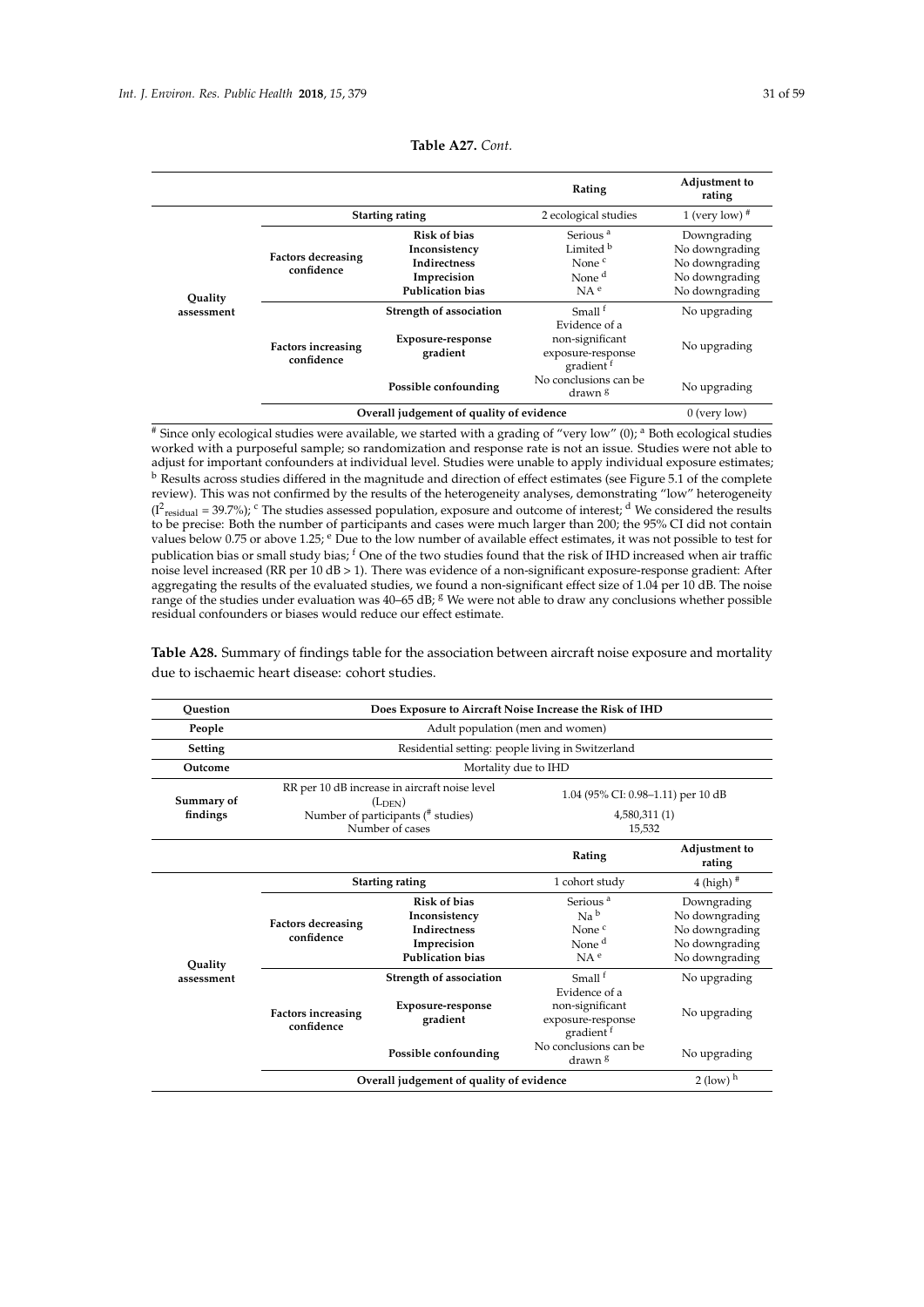# Since a cohort study was available, we started with a grading of "high" (4); <sup>a</sup> Aircraft noise levels were available at 100  $\times$  100 m grids and the study suffered from a lack of information about important life style factors; <sup>b</sup> Only one study was evaluated, so inconsistency was not an issue (see Figure 5.1 of the complete review);  $\epsilon$  The study assessed population, exposure and outcome of interest. <sup>d</sup> We considered the results to be precise: Both the number of participants and cases were much larger than 200. The 95% CI did not contain values below 0.75 or above 1.25; <sup>e</sup> Due to the low number of available effect estimates, it was not possible to test for publication bias or small study bias; <sup>f</sup> There was evidence of a non-significant exposure-response gradient: We found a non-significant effect size of 1.04 per 10 dB across a noise range of 40 to 60 dB; <sup>g</sup> We were not able to draw any conclusions whether possible residual confounders or biases would reduce our effect estimate; <sup>h</sup> We graded the overall quality of evidence as "moderate". Since only one study was available, we downgraded the overall level of evidence to "low" (2).

**Table A29.** Summary of findings table for the association between road traffic noise exposure and mortality due to ischaemic heart disease: cohort and case-control studies.

| Question   | Does Exposure to Road Traffic Noise Increase the Risk of IHD |                                                                         |                                                                                |                         |  |  |
|------------|--------------------------------------------------------------|-------------------------------------------------------------------------|--------------------------------------------------------------------------------|-------------------------|--|--|
| People     | Adult population (men and women)                             |                                                                         |                                                                                |                         |  |  |
| Setting    |                                                              | Residential setting: people living several cities in Europe             |                                                                                |                         |  |  |
| Outcome    |                                                              | Mortality due to IHD                                                    |                                                                                |                         |  |  |
| Summary of |                                                              | RR per 10 dB increase in road traffic noise level<br>$(L_{\text{DEN}})$ | 1.05 (95% CI: 0.97–1.13) per 10 dB                                             |                         |  |  |
| findings   |                                                              | Number of participants (# studies)<br>Number of cases                   | 532,268 (3)<br>6884                                                            |                         |  |  |
|            |                                                              |                                                                         | Rating                                                                         | Adjustment to<br>rating |  |  |
|            | <b>Starting rating</b>                                       |                                                                         | 1 cohort studies, 2<br>case-control studies                                    | $4$ (high) $#$          |  |  |
|            | <b>Factors decreasing</b><br>confidence                      | <b>Risk of bias</b>                                                     | Limited <sup>a</sup>                                                           | Downgrading             |  |  |
|            |                                                              | Inconsistency                                                           | Limited <sup>b</sup>                                                           | No downgrading          |  |  |
|            |                                                              | <b>Indirectness</b>                                                     | None <sup>c</sup>                                                              | No downgrading          |  |  |
|            |                                                              | Imprecision                                                             | None <sup>d</sup>                                                              | No downgrading          |  |  |
| Quality    |                                                              | <b>Publication bias</b>                                                 | $NA^e$                                                                         | No downgrading          |  |  |
| assessment |                                                              | Strength of association                                                 | Small f                                                                        | No upgrading            |  |  |
|            | <b>Factors increasing</b><br>confidence                      | Exposure-response<br>gradient                                           | Evidence of a<br>non-significant<br>exposure-response<br>gradient <sup>f</sup> | No upgrading            |  |  |
|            |                                                              | Possible confounding                                                    | No conclusions can be<br>drawn <sup>g</sup>                                    | No upgrading            |  |  |
|            | Overall judgement of quality of evidence                     |                                                                         |                                                                                | 3 (moderate)            |  |  |

# Since cohort and case-control studies were available, we started with a grading of "high" (4); <sup>a</sup> For the largest of the three studies, there was a possible risk of bias since there were worries with regard to exposure assessment, and one was not able to adjust for smoking;  $\frac{b}{b}$  Results across studies differed in the magnitude and direction of effect estimates (see Figure 5.5 of the complete review). This was not confirmed by the heterogeneity analyses, demonstrating "low" heterogeneity ( $I^2$ <sub>residual</sub> = 34.9%);  $\epsilon$  The study assessed population, exposure and outcome of interest; <sup>d</sup> We considered the results to be precise: Both the number of participants and cases were much larger than 200. The 95% CI did not contain values below 0.75 or above 1.25; <sup>e</sup> Due to the low number of available effect estimates, it was not possible to test for publication bias or small study bias; <sup>f</sup> Most studies found that the risk of IHD increased when road traffic noise level increased (RR per 10 dB > 1). There was evidence of a non-significant exposure-response gradient: After aggregating the results of the evaluated studies, we found a non-significant effect size of 1.05 per 10 dB. The noise range of the studies under evaluation was  $42-70$  dB; <sup>g</sup> We were not able to draw any conclusions whether possible residual confounders or biases would reduce our effect estimate.

# <span id="page-31-0"></span>**Appendix E. Summary of Findings Tables Dealing with Studies on the Impact of Noise on Stroke**

This appendix presents the summary of findings tables dealing with the studies on the impact of noise on stroke. An extensive description and the reasoning behind these tables can be found in the complete review in Section 11.3.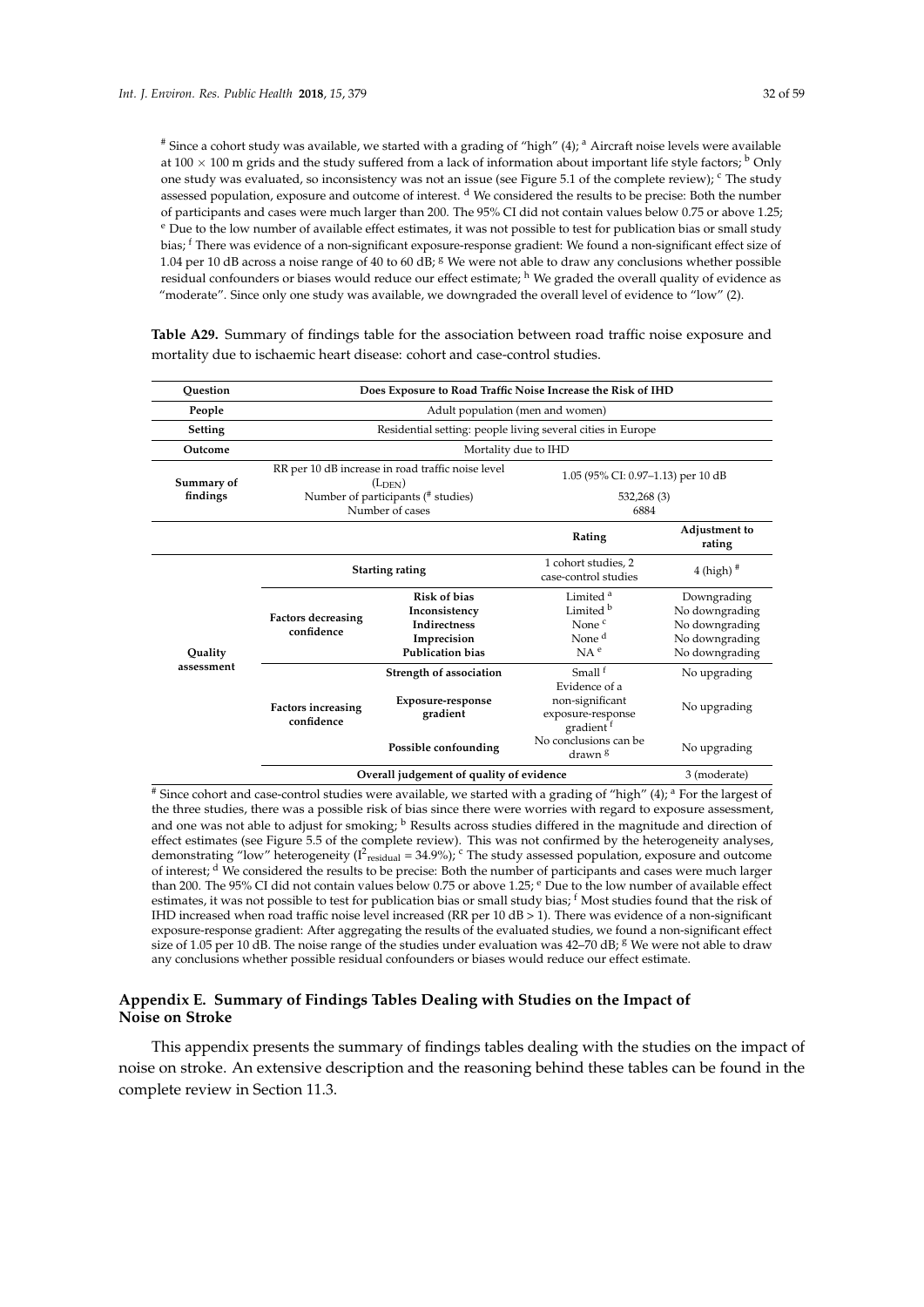**Table A30.** Summary of findings table for the association between aircraft noise exposure and the prevalence of stroke.

| Ouestion   | Does Exposure to Aircraft Noise Increase the Risk of Stroke |                                                                                                    |                                                                                                                      |                                                                                  |  |  |
|------------|-------------------------------------------------------------|----------------------------------------------------------------------------------------------------|----------------------------------------------------------------------------------------------------------------------|----------------------------------------------------------------------------------|--|--|
| People     | Adult population (men and women)                            |                                                                                                    |                                                                                                                      |                                                                                  |  |  |
| Setting    |                                                             | Residential setting: people living in cities located around airports in Europe and The Netherlands |                                                                                                                      |                                                                                  |  |  |
| Outcome    | The prevalence of stroke                                    |                                                                                                    |                                                                                                                      |                                                                                  |  |  |
| Summary of |                                                             | RR per 10 dB increase in aircraft noise level<br>$(L_{\text{DEN}})$                                | 1.02 (95% CI: 0.80-1.28)                                                                                             |                                                                                  |  |  |
| findings   | Number of participants (# studies)<br>Number of cases       |                                                                                                    | 14,098 (2)<br>151                                                                                                    |                                                                                  |  |  |
|            |                                                             |                                                                                                    | Rating                                                                                                               | Adjustment to<br>rating                                                          |  |  |
|            |                                                             | <b>Starting rating</b>                                                                             | 2 cross-sectional studies #                                                                                          | $2$ (low)                                                                        |  |  |
| Quality    | <b>Factors decreasing</b><br>confidence                     | Risk of bias<br>Inconsistency<br>Indirectness<br>Imprecision<br><b>Publication bias</b>            | Serious <sup>a</sup><br>Limited <sup>b</sup><br>None $\degree$<br>Serious <sup>d</sup><br>NA <sup>e</sup>            | Downgrading<br>No downgrading<br>No downgrading<br>Downgrading<br>No downgrading |  |  |
| assessment | <b>Factors increasing</b><br>confidence                     | Strength of association<br>Exposure-response<br>gradient<br>Possible confounding                   | Small f<br>Evidence of a non-significant<br>exposure-response gradient f<br>No conclusions can be drawn <sup>g</sup> | No upgrading<br>No upgrading<br>No upgrading                                     |  |  |
|            | Overall judgement of quality of evidence                    |                                                                                                    |                                                                                                                      | $0$ (very low)                                                                   |  |  |

# Since only cross-sectional studies were available, we started with a grading of "low" (2); <sup>a</sup> Response rates were in both studies below 60%. In the studies, stroke was ascertained by means of a questionnaire only; one of the two studies was not able to adjust for smoking; <sup>b</sup> Results between studies differed in the magnitude and direction of effect estimates (see Figure 6.1 of the complete review). This was not confirmed by the result of the heterogeneity analysis, demonstrating "low" heterogeneity ( $l^2$ <sub>residual</sub> = 0.0%);  $\textdegree$  The studies assessed population, exposure and outcome of interest; <sup>d</sup> We considered the results to be imprecise: The number of cases was smaller than 200, and the 95% CI was judged as not sufficiently narrow; <sup>e</sup> Due to the low number of available effect estimates, it was not possible to test for publication bias or small study bias; <sup>f</sup> One the two studies found that the risk of stroke increased when air traffic noise level increased (RR per  $10$  dB  $> 1$ ). There was evidence of a non-significant exposure-response gradient: After aggregating the results of the evaluated studies, we found a non-significant effect size of 1.02 per 10  $dB$ . The noise range of the studies under evaluation was 30–75 dB;  $\frac{g}{g}$  We were not able to draw any conclusions whether possible residual confounders or biases would reduce our effect estimate.

**Table A31.** Summary of findings table for the association between road traffic noise exposure and the prevalence of stroke.

| Ouestion   | Does Exposure to Road Traffic Noise Increase the Risk of Stroke                                    |                                                                                                |                                                                                                                             |                                                                                  |  |
|------------|----------------------------------------------------------------------------------------------------|------------------------------------------------------------------------------------------------|-----------------------------------------------------------------------------------------------------------------------------|----------------------------------------------------------------------------------|--|
| People     | Adult population (men and women)                                                                   |                                                                                                |                                                                                                                             |                                                                                  |  |
| Setting    | Residential setting: people living in cities located around airports in Europe and The Netherlands |                                                                                                |                                                                                                                             |                                                                                  |  |
| Outcome    | The prevalence of stroke                                                                           |                                                                                                |                                                                                                                             |                                                                                  |  |
| Summary of |                                                                                                    | RR per 10 dB increase in road traffic noise level<br>$(L_{DEN})$                               | $1.00$ (95% CI: 0.91–1.10) per 10 dB                                                                                        |                                                                                  |  |
| findings   | Number of participants $(*$ studies)<br>Number of cases                                            |                                                                                                | 14,098 (2)<br>151                                                                                                           |                                                                                  |  |
|            |                                                                                                    |                                                                                                | Rating                                                                                                                      | <b>Adjustment to</b><br>rating                                                   |  |
|            | <b>Starting rating</b>                                                                             |                                                                                                | 2 cross-sectional studies #                                                                                                 | $2$ (low)                                                                        |  |
| Quality    | <b>Factors decreasing</b><br>confidence                                                            | <b>Risk of bias</b><br>Inconsistency<br>Indirectness<br>Imprecision<br><b>Publication bias</b> | Serious <sup>a</sup><br>Limited <sup>b</sup><br>None <sup>c</sup><br>Serious <sup>d</sup><br>$NA^e$                         | Downgrading<br>No downgrading<br>No downgrading<br>Downgrading<br>No downgrading |  |
| assessment | <b>Factors increasing</b><br>confidence                                                            | Strength of association<br>Exposure-response<br>gradient<br>Possible confounding               | NA <sup>f</sup><br>No evidence of an<br>exposure-response gradient <sup>†</sup><br>No conclusions can be drawn <sup>g</sup> | No upgrading<br>No upgrading<br>No upgrading                                     |  |
|            | Overall judgement of quality of evidence                                                           |                                                                                                |                                                                                                                             | $0$ (very low)                                                                   |  |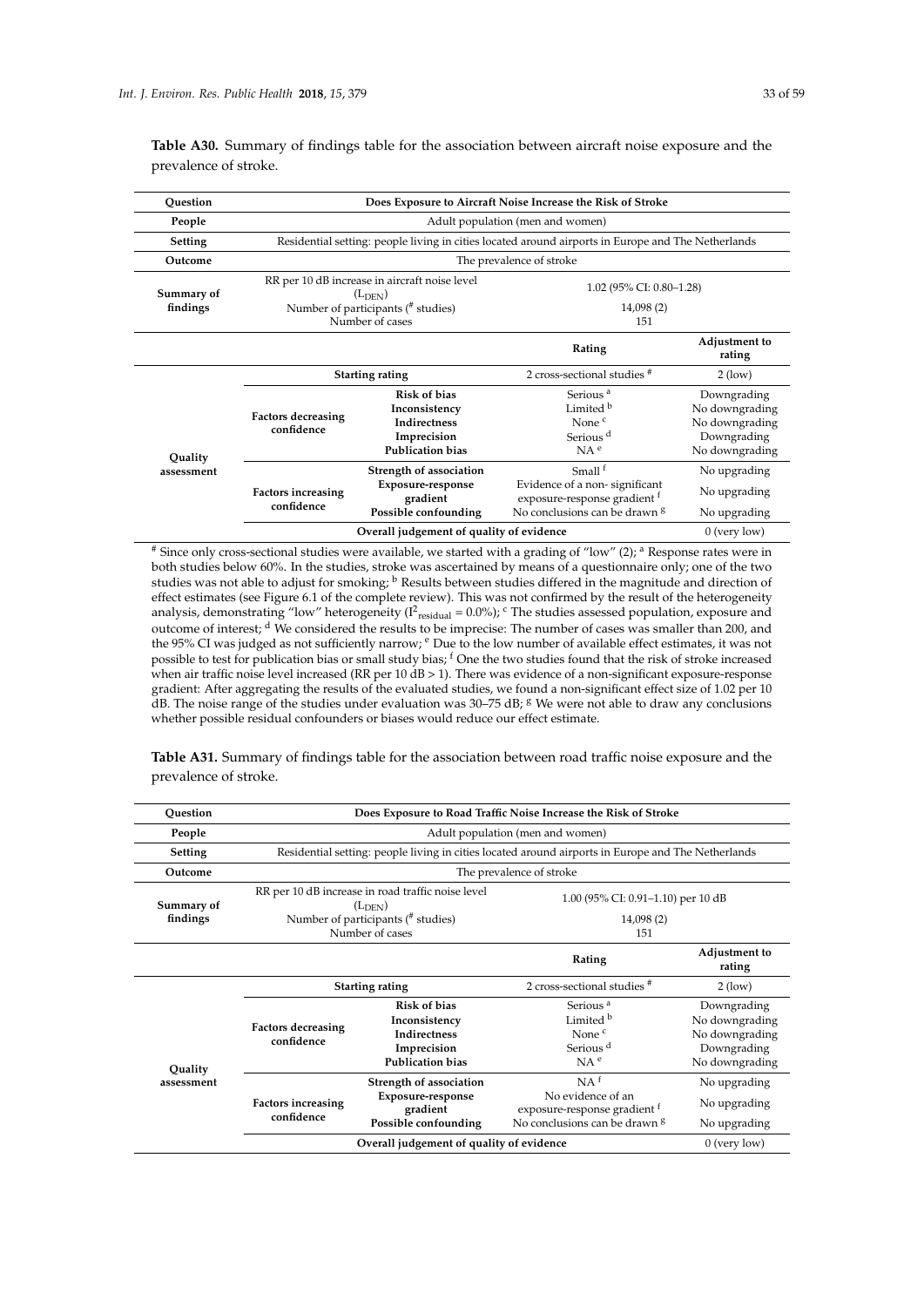# Since only cross-sectional studies were available, we started with a grading of "low" (2); <sup>a</sup> Response rates were in both studies below 60%. In the studies, stroke was ascertained by means of a questionnaire only; one of the two studies was not able to adjust for smoking; <sup>b</sup> Results between studies differed in the magnitude and direction of effect estimates (see Figure 6.2 of the complete review). This was not confirmed by the result of the heterogeneity analysis, demonstrating "low" heterogeneity ( $I^2$ <sub>residual</sub> = 0.0%);  $\circ$  The studies assessed population, exposure and outcome of interest; <sup>d</sup> We considered the results to be imprecise since the number of cases was smaller than 200. The 95% CI was judged as sufficiently narrow;  $e$  Due to the low number of available effect estimates, it was not possible to test for publication bias or small study bias; <sup>f</sup> One the two studies found that the risk of stroke increased when road traffic noise level increased (RR per 10 dB > 1). There was no evidence of an exposure-response gradient: After aggregating the results of the evaluated studies, we found a non-significant effect size of 1.00 per 10 dB. The noise range of the studies under evaluation was  $30-75$  dB;  $8$  We were not able to draw any conclusions whether possible residual confounders or biases would reduce our effect estimate.

**Table A32.** Summary of findings table for the association between rail traffic noise exposure and the prevalence of stroke.

| Ouestion   | Does Exposure to Rail Traffic Noise Increase the Risk of Stroke |                                                                                                |                                                                                                                                           |                                                                                  |
|------------|-----------------------------------------------------------------|------------------------------------------------------------------------------------------------|-------------------------------------------------------------------------------------------------------------------------------------------|----------------------------------------------------------------------------------|
| People     | Adult population (men and women)                                |                                                                                                |                                                                                                                                           |                                                                                  |
| Setting    |                                                                 |                                                                                                | Residential setting: people living in cities around airports in The Netherlands                                                           |                                                                                  |
| Outcome    | The prevalence of stroke                                        |                                                                                                |                                                                                                                                           |                                                                                  |
| Summary of |                                                                 | RR per 10 dB increase in road traffic noise level<br>$(L_{\text{DEN}})$                        | 1.07 (95% CI: 0.92–1.25) per 10 dB                                                                                                        |                                                                                  |
| findings   | Number of participants $(*$ studies)<br>Number of cases         |                                                                                                | 9365(1)<br>89                                                                                                                             |                                                                                  |
|            |                                                                 |                                                                                                | Rating                                                                                                                                    | Adjustment to<br>rating                                                          |
|            | <b>Starting rating</b>                                          |                                                                                                | 1 cross-sectional study #                                                                                                                 | $2$ (low)                                                                        |
| Quality    | <b>Factors decreasing</b><br>confidence                         | Risk of bias<br>Inconsistency<br><b>Indirectness</b><br>Imprecision<br><b>Publication bias</b> | Serious <sup>a</sup><br>$NA^b$<br>None $c$<br>Serious <sup>d</sup><br>NA <sup>e</sup>                                                     | Downgrading<br>No downgrading<br>No downgrading<br>Downgrading<br>No downgrading |
| assessment | <b>Factors increasing</b><br>confidence                         | Strength of association<br>Exposure-response<br>gradient<br>Possible confounding               | Small, but non-significant f<br>Evidence of a non-significant<br>exposure-response gradient f<br>No conclusions can be drawn <sup>g</sup> | No upgrading<br>No upgrading<br>No upgrading                                     |
|            | Overall judgement of quality of evidence                        |                                                                                                |                                                                                                                                           | $0$ (very low) $^h$                                                              |

# Since one cross-sectional study was available, we started with a grading of "low" (2); <sup>a</sup> Response rate was below 60%, and stroke was ascertained by means of a questionnaire only;  $\overrightarrow{b}$  NA;  $\overrightarrow{c}$  The study assessed population, exposure and outcome of interest; <sup>d</sup> We considered the results to be imprecise: Although the 95% CI was considered as sufficiently narrow, we considered the number of cases to be small;  $e$  Due to the low number of available effect estimates, it was not possible to test for publication bias or small study bias; <sup>f</sup> The evaluated study found that the risk of stroke increased when rail traffic noise level increased (RR per 10 dB > 1). There was evidence of a non-significant exposure-response gradient: We found a non-significant effect size of 1.07 per 10 dB. The noise range of the study under evaluation was  $30-65$  dB; <sup>g</sup> We were not able to draw any conclusions whether possible residual confounders or biases would reduce our effect estimate; h We graded the overall quality of the evidence to be "very low" (0). Grading the overall judgement of the quality of evidence down with one level was not considered to be useful. Despite the fact that only one study was available, we did not downgrade the overall level of evidence. The overall judgement of the quality of evidence was already judged as "very low".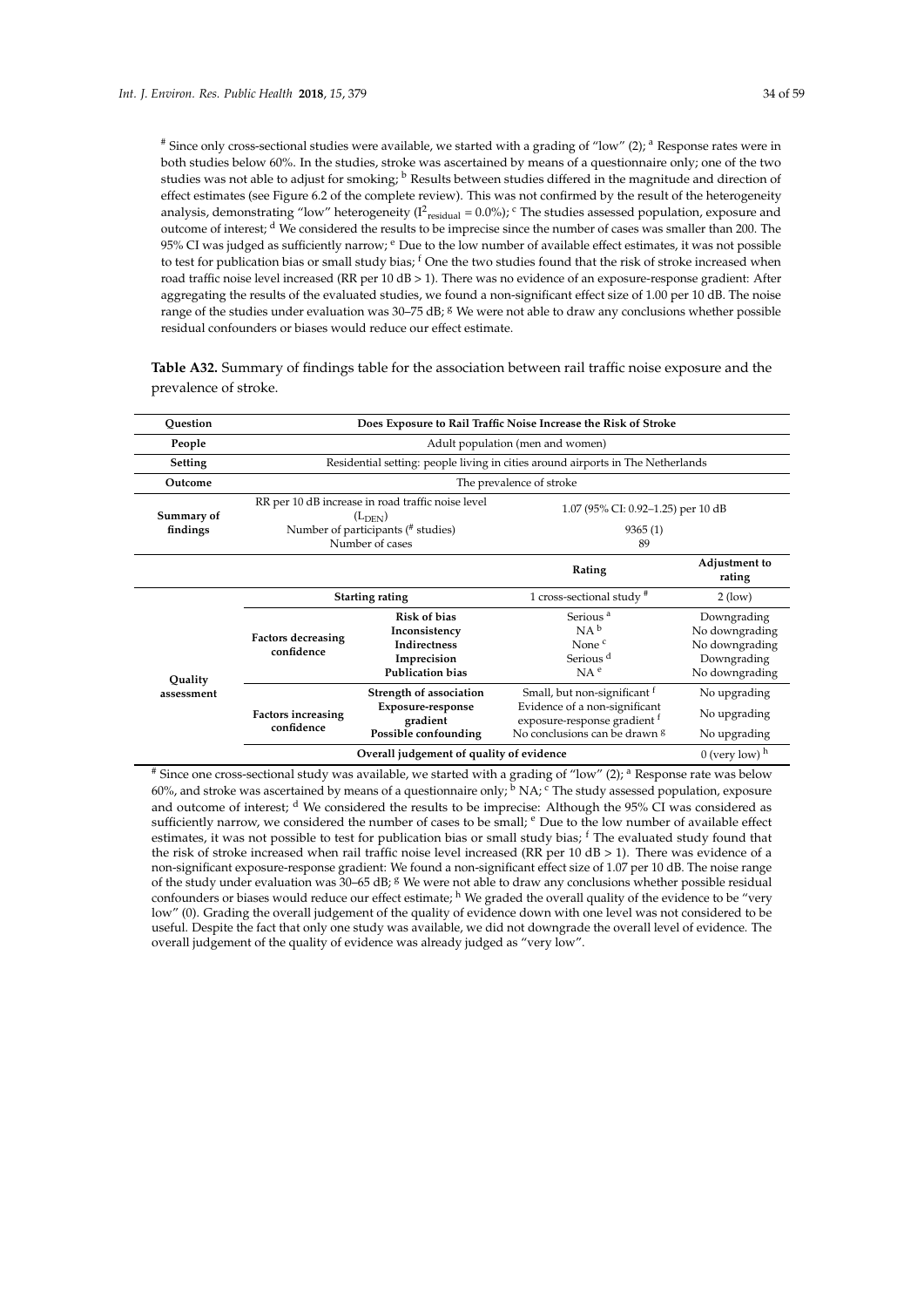| Ouestion              | Does Exposure to Aircraft Noise Increase the Risk of Stroke                            |                                                                                                |                                                                                                                                   |                                                                                  |  |
|-----------------------|----------------------------------------------------------------------------------------|------------------------------------------------------------------------------------------------|-----------------------------------------------------------------------------------------------------------------------------------|----------------------------------------------------------------------------------|--|
| People                | Adult population (men and women)                                                       |                                                                                                |                                                                                                                                   |                                                                                  |  |
| Setting               | Residential setting: people living in cities located around airports in the UK and USA |                                                                                                |                                                                                                                                   |                                                                                  |  |
| Outcome               | The incidence (hospital admissions) of stroke                                          |                                                                                                |                                                                                                                                   |                                                                                  |  |
| Summary of            | RR per 10 dB increase in aircraft noise level<br>$(L_{\text{DEN}})$                    |                                                                                                | $1.05$ (95% CI: 0.96-1.15)                                                                                                        |                                                                                  |  |
| findings              | Number of participants (# studies)<br>Number of cases                                  |                                                                                                | 9,619,082(2)<br>97,949                                                                                                            |                                                                                  |  |
|                       |                                                                                        |                                                                                                | Rating                                                                                                                            | Adjustment to<br>rating                                                          |  |
|                       | <b>Starting rating</b>                                                                 |                                                                                                | 2 ecological studies                                                                                                              | 1 (very low)                                                                     |  |
| Quality<br>assessment | <b>Factors decreasing</b><br>confidence                                                | <b>Risk of bias</b><br>Inconsistency<br>Indirectness<br>Imprecision<br><b>Publication bias</b> | Serious <sup>a</sup><br>Serious <sup>b</sup><br>None $c$<br>None <sup>d</sup><br>NA                                               | Downgrading<br>Downgrading<br>No downgrading<br>No downgrading<br>No downgrading |  |
|                       | <b>Factors increasing</b><br>confidence                                                | Strength of association<br>Exposure-response<br>gradient<br>Possible confounding               | Small $f$<br>Evidence of a non-significant<br>exposure-response gradient <sup>†</sup><br>No conclusions can be drawn <sup>g</sup> | No upgrading<br>No upgrading<br>No upgrading                                     |  |
|                       | Overall judgement of quality of evidence                                               |                                                                                                |                                                                                                                                   | $0$ (very low)                                                                   |  |

**Table A33.** Summary of findings table for the association between aircraft noise exposure and the incidence of stroke: ecological studies.

# Since only ecological studies were available, we started with a grading of "very low" (1); <sup>a</sup> Both ecological studies worked with a purposeful sample; so randomization and response rate is not an issue. Studies were not able to adjust for important confounders at individual level. Studies were unable to apply individual exposure estimates; <sup>b</sup> Results between studies differed in the magnitude and direction of effect estimates (see Figure 6.1 of the complete review). This was confirmed by the result of the heterogeneity analysis, indicating "strong" heterogeneity  $(I^2_{residual} = 82.7\%)$ ; <sup>c</sup> The studies assessed population, exposure and outcome of interest; <sup>d</sup> We considered the re precise: Both the number of participants and cases were much larger than 200. The 95% CI did not contain values below 0.75 or above 1.25;  $e^i$  Due to the low number of available effect estimates, it was not possible to test for publication bias or small study bias; <sup>f</sup> One the two studies found that the risk of stroke increased when air traffic noise level increased (RR per 10 dB > 1). There was evidence of a non-significant exposure-response gradient: After aggregating the results of the evaluated studies, we found a non-significant effect size of 1.05 per 10 dB. The noise range of the studies under evaluation was 40 to approximately 65 dB; <sup>g</sup> We were not able to draw any conclusions whether possible residual confounders or biases would reduce our effect estimate.

**Table A34.** Summary of findings table for the association between road traffic noise exposure and the incidence of stroke.

| Ouestion              | Does Exposure to Road Traffic Noise Increase the Risk of Stroke                                                |                                                                                                       |                                                                                                                    |                                                                                        |  |
|-----------------------|----------------------------------------------------------------------------------------------------------------|-------------------------------------------------------------------------------------------------------|--------------------------------------------------------------------------------------------------------------------|----------------------------------------------------------------------------------------|--|
| People                |                                                                                                                | Adult population (men and women)                                                                      |                                                                                                                    |                                                                                        |  |
| Setting               |                                                                                                                |                                                                                                       | Residential setting: people living in several cities in Denmark                                                    |                                                                                        |  |
| Outcome               |                                                                                                                |                                                                                                       | The incidence of stroke                                                                                            |                                                                                        |  |
| Summary of            | RR per 10 dB increase in road traffic noise level<br>1.14 (95% CI: 1.03–1.25) per 10 dB<br>(L <sub>DEN</sub> ) |                                                                                                       |                                                                                                                    |                                                                                        |  |
| findings              | Number of participants $(*$ studies)<br>Number of cases                                                        |                                                                                                       | 51,485(1)<br>1881                                                                                                  |                                                                                        |  |
|                       |                                                                                                                |                                                                                                       | Rating                                                                                                             | Adjustment to<br>Rating                                                                |  |
|                       | <b>Starting rating</b>                                                                                         |                                                                                                       | 1 cohort study                                                                                                     | $4$ (high)                                                                             |  |
| Quality<br>assessment | <b>Factors decreasing</b><br>confidence                                                                        | <b>Risk of bias</b><br>Inconsistency<br><b>Indirectness</b><br>Imprecision<br><b>Publication bias</b> | Limited <sup>a</sup><br>$NA^b$<br>None $\degree$<br>None <sup>d</sup><br>$NA^e$                                    | No downgrading<br>No downgrading<br>No downgrading<br>No downgrading<br>No downgrading |  |
|                       | <b>Factors increasing</b><br>confidence                                                                        | Strength of association<br>Exposure-response<br>gradient<br>Possible confounding                      | Small $f$<br>Evidence of an exposure-response<br>gradient <sup>t</sup><br>No conclusions can be drawn <sup>g</sup> | No upgrading<br>Upgrading<br>No upgrading                                              |  |
|                       |                                                                                                                | Overall judgement of quality of evidence                                                              |                                                                                                                    |                                                                                        |  |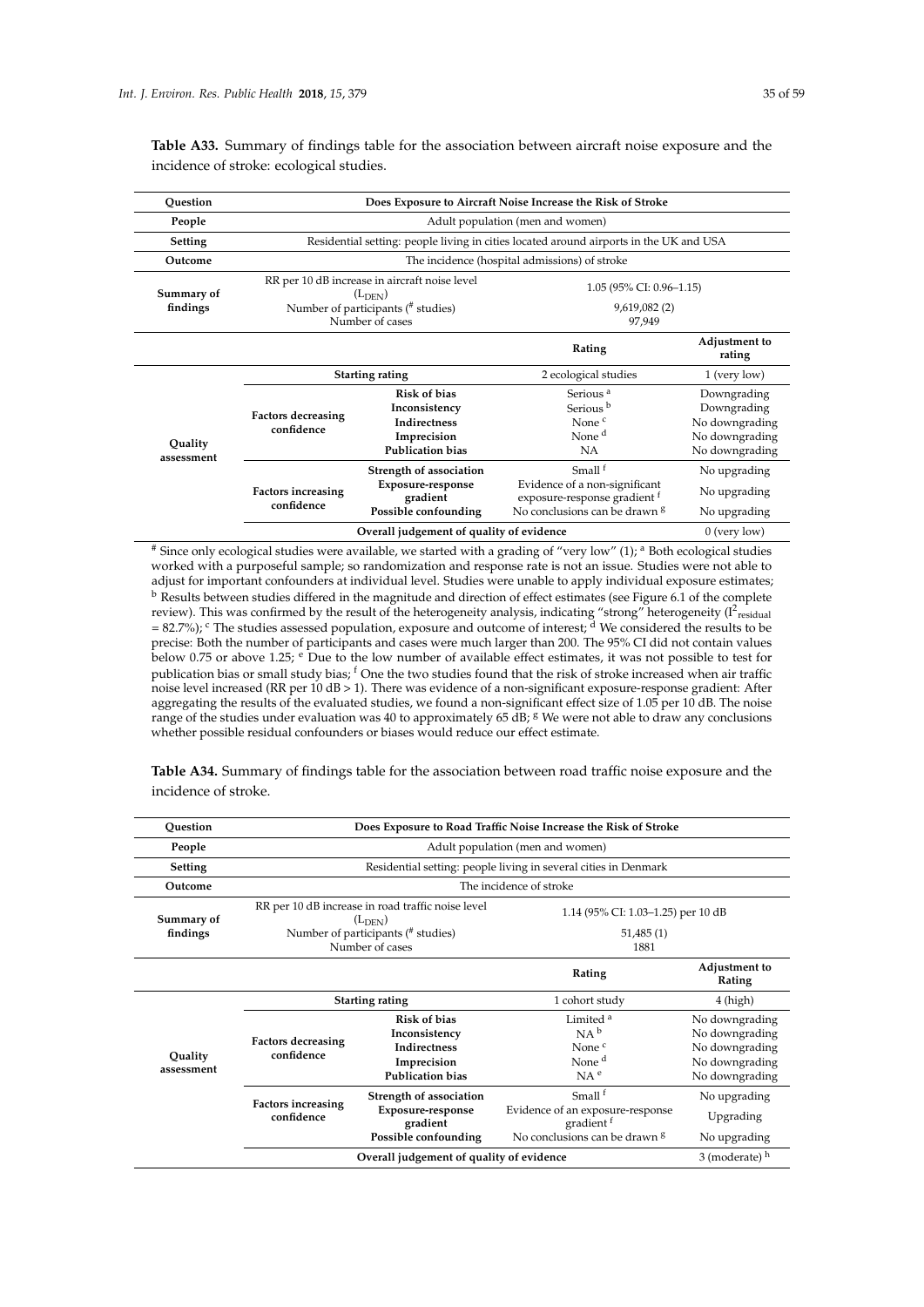# Since one cohort study was available, we started with a grading of "high" (4); <sup>a</sup> No limitations in study design found; <sup>b</sup> Only one study was evaluated, so inconsistency was not an issue; <sup>c</sup> The study assessed population, exposure and outcome of interest;  $d$  We considered the results of the study to be precise: Both the number of participants and cases were much larger than 200. The 95% CI did not contain values below 0.75 or above 1.25; <sup>e</sup> The number of available effect estimates was too small to test for publication bias; <sup>f</sup> The evaluated study found that the risk of stroke increased when road traffic noise level increased (RR per 10 dB > 1). There was evidence of a significant exposure-response gradient: We found a significant effect size of 1.14 per 10 dB. The noise range of the study under evaluation was approximately 50 to 70 dB. This means that if the road traffic noise level increases from 50 to 70 dB, the RR = 1.30;  $\frac{8}{3}$  We were not able to draw any conclusions whether possible residual confounders or biases would reduce our effect estimate; <sup>h</sup> We graded the overall quality of the evidence to be "high" (4). Since only one study was available, we downgraded the overall level of evidence to "moderate" (3).

**Table A35.** Summary of findings table for the association between aircraft noise exposure and mortality due to stroke: ecological studies.

| Ouestion              | Does Exposure to Aircraft Noise Increase the Risk of Stroke                                        |                                                                                                       |                                                                                                                                 |                                                                                     |  |
|-----------------------|----------------------------------------------------------------------------------------------------|-------------------------------------------------------------------------------------------------------|---------------------------------------------------------------------------------------------------------------------------------|-------------------------------------------------------------------------------------|--|
| People                | Adult population (men and women)                                                                   |                                                                                                       |                                                                                                                                 |                                                                                     |  |
| Setting               | Residential setting: people living in cities located around airports in the UK and The Netherlands |                                                                                                       |                                                                                                                                 |                                                                                     |  |
| Outcome               | Mortality due to stroke                                                                            |                                                                                                       |                                                                                                                                 |                                                                                     |  |
| Summary of            | RR per 10 dB increase in aircraft noise level<br>(L <sub>DEN</sub> )                               |                                                                                                       | 1.07 (95% CI: 0.98-1.17)                                                                                                        |                                                                                     |  |
| findings              |                                                                                                    | Number of participants (# studies)<br>3,897,645 (2)<br>Number of cases<br>12,086                      |                                                                                                                                 |                                                                                     |  |
|                       |                                                                                                    |                                                                                                       | Rating                                                                                                                          | <b>Adjustment to</b><br>rating                                                      |  |
|                       | <b>Starting rating</b>                                                                             |                                                                                                       | 2 ecological studies                                                                                                            | 1 (very low)                                                                        |  |
| Quality<br>assessment | <b>Factors decreasing</b><br>confidence                                                            | <b>Risk of bias</b><br>Inconsistency<br><b>Indirectness</b><br>Imprecision<br><b>Publication bias</b> | Serious <sup>a</sup><br>Limited <sup>b</sup><br>None <sup>c</sup><br>None <sup>d</sup><br>NA                                    | Downgrading<br>No downgrading<br>No downgrading<br>No downgrading<br>No downgrading |  |
|                       | <b>Factors increasing</b><br>confidence                                                            | Strength of association<br>Exposure-response<br>gradient<br>Possible confounding                      | Small f<br>Evidence of a non-significant<br>exposure-response gradient <sup>†</sup><br>No conclusions can be drawn <sup>g</sup> | No upgrading<br>No upgrading<br>No upgrading                                        |  |
|                       | Overall judgement of quality of evidence                                                           |                                                                                                       |                                                                                                                                 | $0$ (very low)                                                                      |  |

 $*$  Since we only ecological studies were available, we started with a grading of "very low" (1);  $*$  Both ecological studies worked with a purposeful sample; so randomization and response rate is not an issue. Studies were not able to adjust for important confounders at individual level. Studies were unable to apply individual exposure estimates; <sup>b</sup> Results between studies differed in the magnitude of effect estimates (see Figure 6.1 of the complete review). The result of the heterogeneity analysis demonstrated "low" heterogeneity  $(I^2_{residual} = 28.5\%)$ ;  $c$  The studies assessed population, exposure and outcome of interest; <sup>d</sup> We considered the results to be precise: Both the number of participants and cases were much larger than 200. The 95% CI did not contain values below 0.75 or above 1.25; <sup>e</sup> Due to the low number of available effect estimates, it was not possible to test for publication bias or small study bias; <sup>f</sup> Both studies found that the risk of stroke increased when air traffic noise level increased (RR per 10 dB > 1). There was evidence of a non-significant exposure-response gradient: After aggregating the results of the evaluated studies, we found a non-significant effect size of 1.07 per 10 dB. The noise range of the studies under evaluation was approximately 40 to 65 dB. This means that if the aircraft noise level increases from 40 to 65 dB, the  $RR = 1.18$ ; <sup>g</sup> We were not able to draw any conclusions whether possible residual confounders or biases would reduce our effect estimate.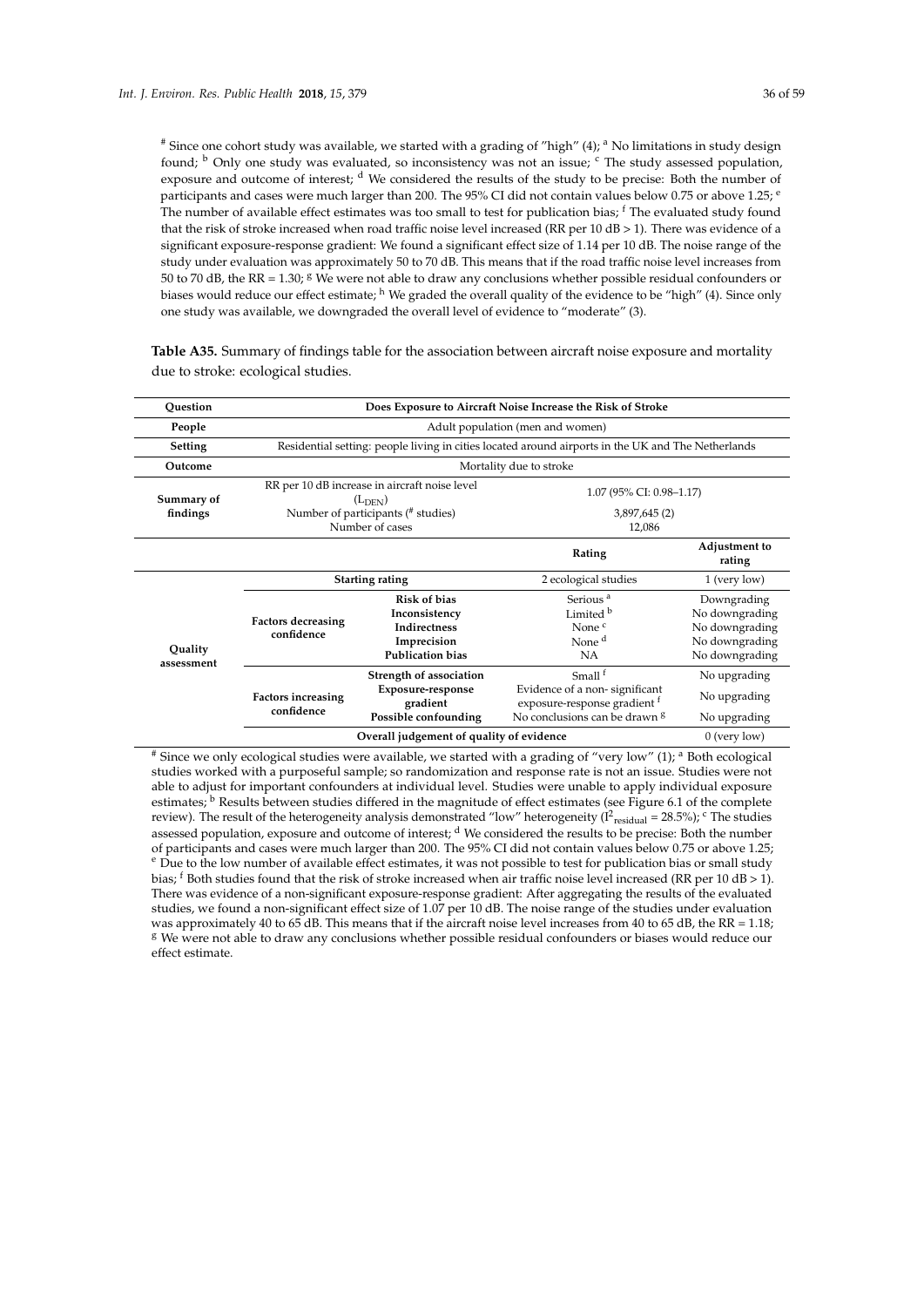| Ouestion              | Does Exposure to Air Traffic Noise Increase the Risk of Stroke                    |                                                                                                                           |                                                                                                                |                                                                                                        |
|-----------------------|-----------------------------------------------------------------------------------|---------------------------------------------------------------------------------------------------------------------------|----------------------------------------------------------------------------------------------------------------|--------------------------------------------------------------------------------------------------------|
| People                | Adult population (men and women)                                                  |                                                                                                                           |                                                                                                                |                                                                                                        |
| Setting               | Residential setting: people living in several cities near airports in Switzerland |                                                                                                                           |                                                                                                                |                                                                                                        |
| Outcome               | Mortality due to stroke                                                           |                                                                                                                           |                                                                                                                |                                                                                                        |
| Summary of            |                                                                                   | RR per 10 dB increase in air traffic noise level<br>$(L_{\text{DEN}})$                                                    | $0.99$ (95% CI: 0.94–1.04) per 10 dB                                                                           |                                                                                                        |
| findings              | Number of participants $(*$ studies)<br>Number of cases                           |                                                                                                                           | 4,580,311 (1)<br>25,231                                                                                        |                                                                                                        |
|                       |                                                                                   |                                                                                                                           | Rating                                                                                                         | Adjustment to<br>rating                                                                                |
|                       | <b>Starting rating</b>                                                            |                                                                                                                           | 1 cohort study                                                                                                 | $4$ (high)                                                                                             |
| Quality<br>assessment | <b>Factors decreasing</b><br>confidence                                           | <b>Risk of bias</b><br>Inconsistency<br>Indirectness<br>Imprecision<br><b>Publication bias</b><br>Strength of association | Limited <sup>a</sup><br>$NA^b$<br>None <sup>c</sup><br>None <sup>d</sup><br>NA <sup>e</sup><br>NA <sup>f</sup> | No downgrading<br>No downgrading<br>No downgrading<br>No downgrading<br>No downgrading<br>No upgrading |
|                       | <b>Factors increasing</b><br>confidence<br>gradient                               | Exposure-response<br>Possible confounding                                                                                 | No evidence of an<br>exposure-response gradient <sup>†</sup><br>No conclusions can be drawn <sup>g</sup>       | No upgrading<br>No upgrading                                                                           |
|                       |                                                                                   | Overall judgement of quality of evidence                                                                                  |                                                                                                                | 3 (moderate) 8                                                                                         |

**Table A36.** Summary of findings table for the association between aircraft noise exposure and the mortality due to stroke: cohort studies.

# Since one cohort study was available, we started with a grading of "high" (4); <sup>a</sup> No limitations in study design found; <sup>b</sup> Only one study was evaluated, so inconsistency was not an issue; <sup>c</sup> The study assessed population, exposure and outcome of interest; <sup>d</sup> We considered the results to be precise: Both the number of participants and cases were much larger than 200. The 95% CI did not contain values below 0.75 or above 1.25; <sup>e</sup> The number of available effect estimates was too small to test for publication bias; <sup>f</sup> The evaluated study did not find that the risk of stroke increased when air traffic noise level increased (RR per 10 dB < 1). There was no evidence of a gradient: We found a non-significant effect size of 0.99 per 10 dB. The noise range of the study under evaluation was approximately 40 to 65 dB;  $\frac{8}{3}$  We graded the overall quality of the evidence to be "high". Since only one study was available, we downgraded the overall level of evidence "moderate" (3).

**Table A37.** Summary of findings table for the association between road traffic noise exposure and mortality due to stroke.

| Ouestion              | Does Exposure to Road Traffic Noise Increase the Risk of Stroke                             |                                                                                                |                                                                                                                  |                                                                                     |
|-----------------------|---------------------------------------------------------------------------------------------|------------------------------------------------------------------------------------------------|------------------------------------------------------------------------------------------------------------------|-------------------------------------------------------------------------------------|
| People                | Adult population (men and women)                                                            |                                                                                                |                                                                                                                  |                                                                                     |
| Setting               | Residential setting: people living in several cities in Denmark, The Netherlands and Canada |                                                                                                |                                                                                                                  |                                                                                     |
| Outcome               | Mortality due to stroke                                                                     |                                                                                                |                                                                                                                  |                                                                                     |
| Summary of            |                                                                                             | RR per 10 dB increase in road traffic noise level<br>(L <sub>DEN</sub> )                       | $0.87$ (95% CI: 0.71–1.06) per 10 dB                                                                             |                                                                                     |
| findings              | Number of participants $(*$ studies)<br>Number of cases                                     |                                                                                                | 581,517(3)<br>2634                                                                                               |                                                                                     |
|                       |                                                                                             |                                                                                                | Rating                                                                                                           | Adjustment to<br>Rating                                                             |
|                       |                                                                                             | <b>Starting rating</b>                                                                         | 3 cohort studies                                                                                                 | $4$ (high)                                                                          |
| Quality<br>assessment | <b>Factors decreasing</b><br>confidence                                                     | Risk of bias<br>Inconsistency<br><b>Indirectness</b><br>Imprecision<br><b>Publication bias</b> | Limited <sup>a</sup><br>Serious <sup>b</sup><br>None <sup>c</sup><br>Limited <sup>d</sup><br>$NA^e$              | No downgrading<br>Downgrading<br>No downgrading<br>No downgrading<br>No downgrading |
|                       | <b>Factors increasing</b><br>confidence                                                     | Strength of association<br>Exposure-response<br>gradient<br>Possible confounding               | NA <sup>f</sup><br>No evidence of an<br>exposure-response gradient f<br>No conclusions can be drawn <sup>g</sup> | No upgrading<br>No upgrading<br>No upgrading                                        |
|                       |                                                                                             | Overall judgement of quality of evidence                                                       |                                                                                                                  | 3 (moderate)                                                                        |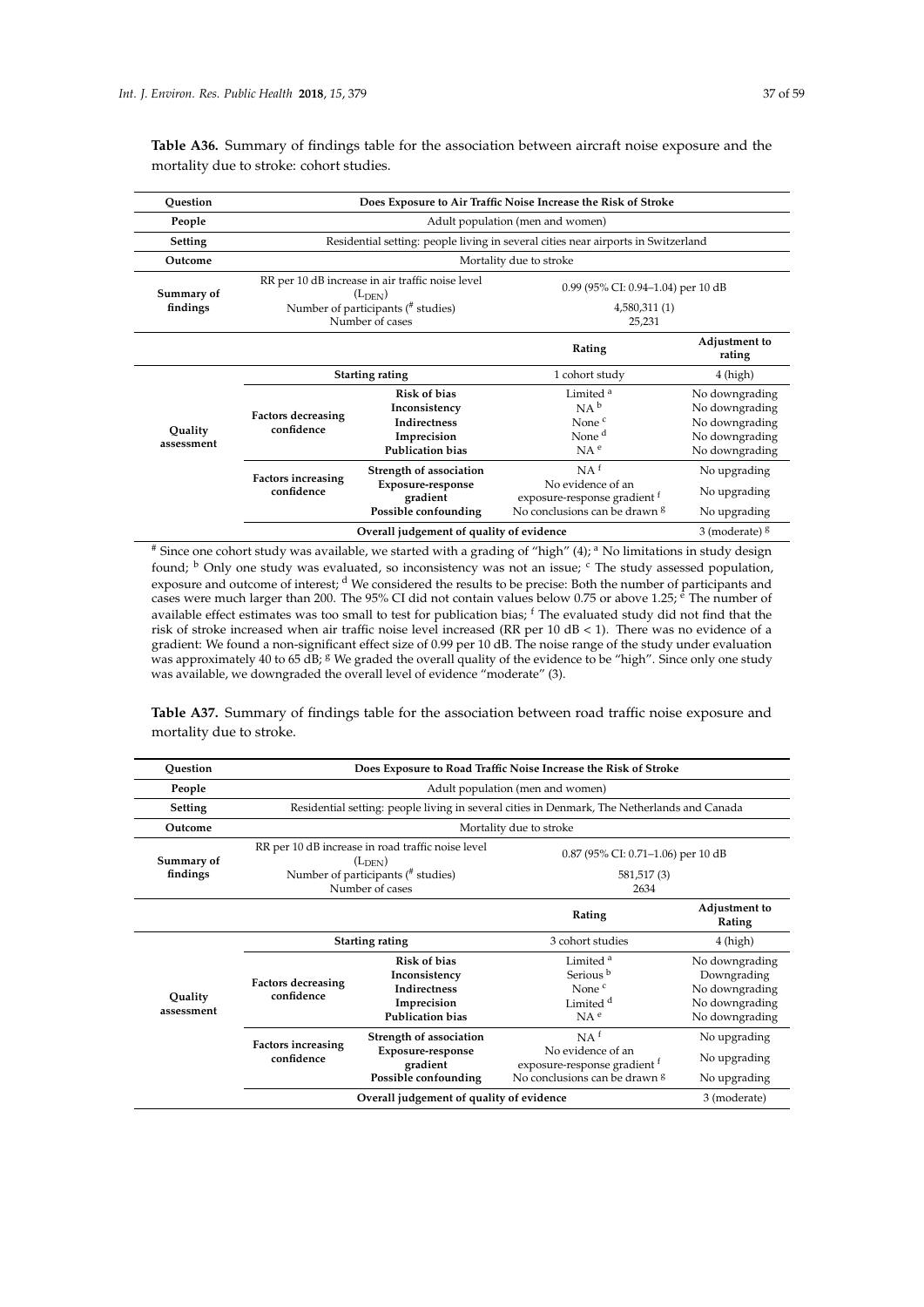# Since cohort studies were available, we started with a grading of "high" (4); <sup>a</sup> No limitations in study design found;  $\frac{b}{c}$  Results across studies differed in the magnitude and direction of effect estimates (see also Figure 6.2). This was confirmed by the results of the heterogeneity analysis, demonstrating "strong" heterogeneity  $(I<sup>2</sup>_{residual} =$  $78.0\%)$ ; <sup>c</sup> The study assessed population, exposure and outcome of interest; <sup>d</sup> We considered the results to be precise enough: Both the number of participants and cases were much larger than 200. However, the 95% CI did contain values below 0.75; <sup>e</sup> The number of available effect estimates were too small to test for publication bias; <sup>f</sup> Only one of the evaluated studies found that the risk of stroke increased when road traffic noise level increased (RR per 10 dB > 1). There was no evidence of an exposure-response gradient: After aggregating the results of the studies, a non-significant effect size of 0.87 per 10 dB across a noise range of ~50 to 70 dB was found; <sup>g</sup> We were not able to draw any conclusions whether possible residual confounders or biases would reduce our effect estimate.

# <span id="page-37-0"></span>**Appendix F. Summary of Findings Tables Dealing with Studies on the Impact of Noise on Diabetes**

This appendix presents the summary of findings tables dealing with the studies on the impact of noise on diabetes. An extensive description and the reasoning behind these tables can be found in the complete review in Section 11.4.

**Table A38.** Summary of findings table for the association between aircraft noise exposure and the prevalence of diabetes.

| Ouestion              | Does Exposure to Aircraft Noise Increase the Risk of Diabetes                           |                                                                                  |                                                                                                                        |                                                                                  |
|-----------------------|-----------------------------------------------------------------------------------------|----------------------------------------------------------------------------------|------------------------------------------------------------------------------------------------------------------------|----------------------------------------------------------------------------------|
| People                | Adult population (men and women)                                                        |                                                                                  |                                                                                                                        |                                                                                  |
| Setting               | Residential setting: people living in cities located around airports in The Netherlands |                                                                                  |                                                                                                                        |                                                                                  |
| Outcome               | The prevalence of diabetes                                                              |                                                                                  |                                                                                                                        |                                                                                  |
| Summary of            | RR per 10 dB increase in aircraft noise level<br>$(L_{\text{DEN}})$                     |                                                                                  | $1.01$ (95% CI: 0.78-1.31)                                                                                             |                                                                                  |
| findings              | Number of participants (# studies)<br>Number of cases                                   |                                                                                  | 9365(1)<br>89                                                                                                          |                                                                                  |
|                       |                                                                                         |                                                                                  | Rating                                                                                                                 | Adjustment to<br>Rating                                                          |
|                       | <b>Starting rating</b>                                                                  |                                                                                  | 1 cross-sectional study #                                                                                              | $2$ (low)                                                                        |
| Quality<br>assessment | <b>Factors decreasing</b><br>confidence                                                 | Risk of bias<br>Inconsistency<br>Indirectness<br>Imprecision<br>Publication bias | Serious <sup>a</sup><br>$NA^b$<br>None $\degree$<br>Serious <sup>d</sup><br>$NA^e$                                     | Downgrading<br>No downgrading<br>No downgrading<br>Downgrading<br>No downgrading |
|                       | <b>Factors increasing</b><br>confidence                                                 | Strength of association<br>Exposure-response<br>gradient<br>Possible confounding | Small $f$<br>Evidence of a non-significant<br>exposure-response gradient f<br>No conclusions can be drawn <sup>g</sup> | No upgrading<br>No upgrading<br>No upgrading                                     |
|                       | Overall judgement of quality of evidence                                                |                                                                                  |                                                                                                                        |                                                                                  |

 $*$  Since only one cross-sectional study was available, we started with a grading of "low" (2);  $^{\circ}$  The response rates was below 60%. Diabetes was ascertained by means of a questionnaire only; the study was not able to adjust for smoking;  $\frac{b}{c}$  Since only one study is available, this criterion is not applicable;  $\frac{c}{c}$  The study assessed population, exposure and outcome of interest; <sup>d</sup> We considered the results to be imprecise: The number of cases was small, and the 95% CI was not sufficiently narrow; <sup>e</sup> Since the results of only one study were available it was not possible to test for publication bias or small study bias; <sup>f</sup> The evaluated study found that the risk of diabetes increased when air traffic noise level increased (RR per 10 dB > 1). There was evidence of a non-significant exposure-response gradient: we found a non-significant effect size of 1.01 per 10 dB. The noise range of the studies under evaluation was 30–65 dB. this means that if the air traffic noise level increases from 30 to 65 dB, the RR = 1.04;  $8$  We were not able to draw any conclusions whether possible residual confounders or biases would reduce our effect estimate; <sup>h</sup> We graded overall quality of the evidence to be "very low" (0). Despite the fact that only one study was available, it was not useful to downgrade the overall quality of evidence.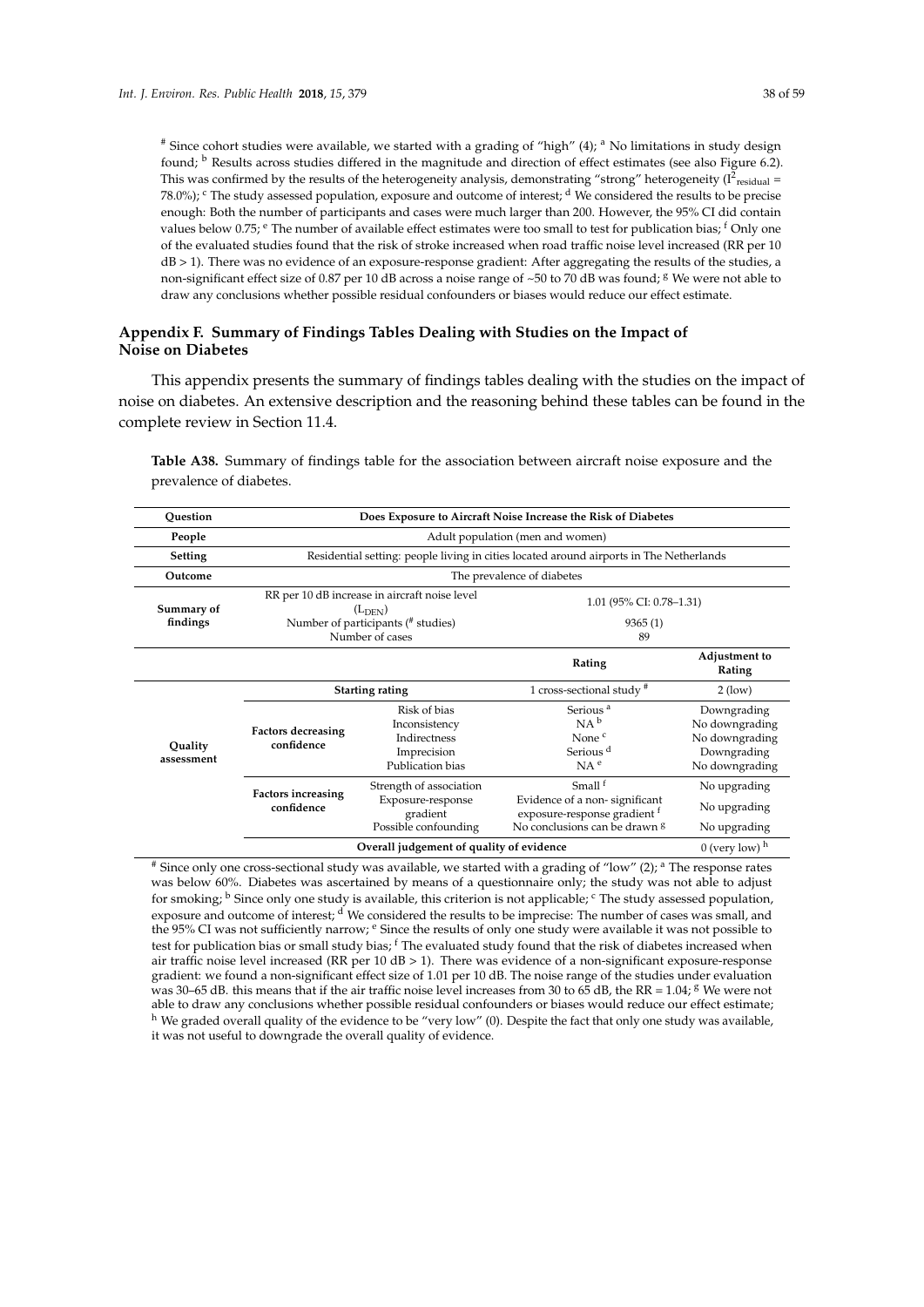**Table A39.** Summary of findings table for the association between road traffic noise exposure and the prevalence of diabetes.

| Ouestion               | Does Exposure to Road Traffic Noise Increase the Risk of Diabetes                                                                                       |                                                                                                       |                                                                                                              |                                                                                  |  |  |
|------------------------|---------------------------------------------------------------------------------------------------------------------------------------------------------|-------------------------------------------------------------------------------------------------------|--------------------------------------------------------------------------------------------------------------|----------------------------------------------------------------------------------|--|--|
| People                 | Adult population (men and women)                                                                                                                        |                                                                                                       |                                                                                                              |                                                                                  |  |  |
| Setting                |                                                                                                                                                         | Residential setting: people living in cities located around airports in The Netherlands and Stockholm |                                                                                                              |                                                                                  |  |  |
| Outcome                | The prevalence of diabetes                                                                                                                              |                                                                                                       |                                                                                                              |                                                                                  |  |  |
| Summary of<br>findings | <b>NR</b><br>RR per 10 dB increase in road noise level (L <sub>DEN</sub> )<br>Number of participants (# studies)<br>11,460(2)<br>Number of cases<br>242 |                                                                                                       |                                                                                                              |                                                                                  |  |  |
|                        |                                                                                                                                                         |                                                                                                       | Rating                                                                                                       | Adjustment to<br>Rating                                                          |  |  |
|                        | <b>Starting rating</b>                                                                                                                                  |                                                                                                       | 2 cross-sectional study #                                                                                    | $2$ (low)                                                                        |  |  |
| Quality<br>assessment  | <b>Factors decreasing</b><br>confidence                                                                                                                 | Risk of bias<br>Inconsistency<br><b>Indirectness</b><br>Imprecision<br>Publication bias               | Serious <sup>a</sup><br>Limited <sup>b</sup><br>None <sup>c</sup><br>Serious <sup>d</sup><br>NA <sup>e</sup> | Downgrading<br>No downgrading<br>No downgrading<br>Downgrading<br>No downgrading |  |  |
|                        | <b>Factors increasing</b><br>confidence                                                                                                                 | Strength of association<br>Exposure-response<br>gradient<br>Possible confounding                      | NA <sup>f</sup><br>NA <sup>f</sup><br>No conclusions can be drawn <sup>g</sup>                               | No upgrading<br>No upgrading<br>No upgrading                                     |  |  |
|                        |                                                                                                                                                         | Overall judgement of quality of evidence                                                              |                                                                                                              | $0$ (very low)                                                                   |  |  |

 $*$  Since only cross-sectional studies were available, we started with a grading of "low" (2);  $^a$  In one of the studies, the response rate was below 60%. In the studies, diabetes was ascertained by means of a questionnaire only; <sup>b</sup> Results of the studies differed in the magnitude of effect estimates; <sup>c</sup> The studies assessed population, exposure and outcome of interest;  $d$  We considered the results of the studies to be imprecise: Although the number of cases was  $>$  200, the 95% CIs of the separate studies were not sufficiently narrow; <sup>e</sup> Since the results of only two studies were available it was not possible to test for publication bias or small study bias; <sup>f</sup> Both studies found that the risk of diabetes increased when road traffic noise level increased (RR per  $10 \text{ dB} > 1$ ). A meta-analysis was not carried out; <sup>g</sup> We were not able to draw any conclusions whether possible residual confounders or biases would reduce our effect estimate.

**Table A40.** Summary of findings table for the association between rail traffic noise exposure and the prevalence of diabetes.

| Ouestion               | Does Exposure to Rail Traffic Noise Increase the Risk of Diabetes                                                           |                                                                                  |                                                                                             |                                                                                  |  |
|------------------------|-----------------------------------------------------------------------------------------------------------------------------|----------------------------------------------------------------------------------|---------------------------------------------------------------------------------------------|----------------------------------------------------------------------------------|--|
| People                 |                                                                                                                             | Adult population (men and women)                                                 |                                                                                             |                                                                                  |  |
| Setting                | Residential setting: people living in cities located around airports in The Netherlands                                     |                                                                                  |                                                                                             |                                                                                  |  |
| Outcome                | The prevalence of diabetes                                                                                                  |                                                                                  |                                                                                             |                                                                                  |  |
| Summary of<br>findings | RR per 10 dB increase in rail noise level $(L_{\text{DEN}})$<br>Number of participants (# studies)<br>Number of cases<br>89 |                                                                                  | $0.21$ (95% CI: 0.05-0.82)<br>9365(1)                                                       |                                                                                  |  |
|                        |                                                                                                                             |                                                                                  | Rating                                                                                      | Adjustment to<br>Rating                                                          |  |
| Quality<br>assessment  | <b>Starting rating</b>                                                                                                      |                                                                                  | 1 cross-sectional study #                                                                   | $2$ (low)                                                                        |  |
|                        | <b>Factors decreasing</b><br>confidence                                                                                     | Risk of bias<br>Inconsistency<br>Indirectness<br>Imprecision<br>Publication bias | Serious <sup>a</sup><br>$NA^b$<br>None $\degree$<br>Serious <sup>d</sup><br>NA <sup>e</sup> | Downgrading<br>No downgrading<br>No downgrading<br>Downgrading<br>No downgrading |  |
|                        | <b>Factors increasing</b><br>confidence                                                                                     | Strength of association<br>Exposure-response<br>gradient<br>Possible confounding | Small <sup>f</sup><br>NA <sup>f</sup><br>No conclusions can be drawn <sup>g</sup>           | No upgrading<br>No upgrading<br>No upgrading                                     |  |
|                        |                                                                                                                             | Overall judgement of quality of evidence                                         |                                                                                             | $0$ (very low) $^h$                                                              |  |

 $*$  Since only one cross-sectional study was available, we started with a grading of "low" (2);  $*$  The response rate was below 60%. Diabetes was ascertained by means of a questionnaire only; <sup>b</sup> Since only one study is available, this criterion is not applicable; <sup>c</sup> The study assessed population, exposure and outcome of interest; <sup>d</sup> We considered the results to be imprecise: The number of cases was small, and the 95% CI was not sufficiently narrow; <sup>e</sup> Since the results of only one study were available, it was not possible to test for publication bias or small study bias; <sup>f</sup> In the evaluated study a health promoting effect of noise was found;  $g$  We were not able to draw any conclusions whether possible residual confounders or biases would reduce our effect estimate; <sup>h</sup> We graded the overall quality of the evidence to be "very low"(0). Despite the fact that only one study was available, it was not useful to downgrade the overall quality of evidence.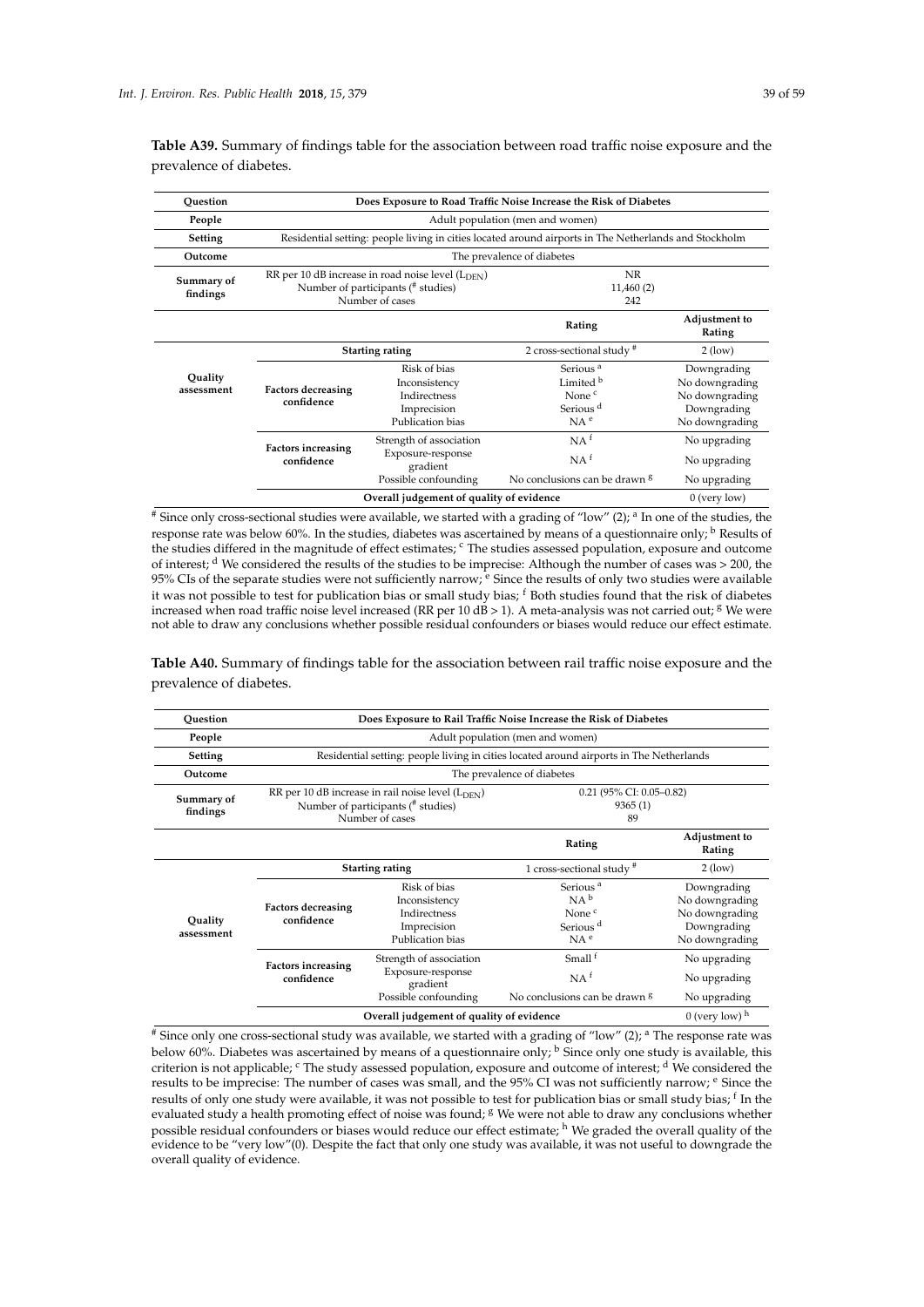**Table A41.** Summary of findings table for the association between exposure to noise from wind turbines and the prevalence of diabetes.

| Ouestion               | Does Exposure to Noise from Wind Turbines Increase the Risk of Diabetes                                                                             |                                                                                                 |                                                                                                          |                                                                                  |  |  |
|------------------------|-----------------------------------------------------------------------------------------------------------------------------------------------------|-------------------------------------------------------------------------------------------------|----------------------------------------------------------------------------------------------------------|----------------------------------------------------------------------------------|--|--|
| People                 | Adult population (men and women)                                                                                                                    |                                                                                                 |                                                                                                          |                                                                                  |  |  |
| Setting                |                                                                                                                                                     | Residential setting: people in the neighbourhood of wind turbines in The Netherlands and Sweden |                                                                                                          |                                                                                  |  |  |
| Outcome                |                                                                                                                                                     | The prevalence of diabetes                                                                      |                                                                                                          |                                                                                  |  |  |
| Summary of<br>findings | RR per 10 dB increase in wind turbine noise level (SPL)<br>Number of participants (# evaluated studies)<br>1830 (3)<br>Number of cases<br><b>NR</b> |                                                                                                 |                                                                                                          |                                                                                  |  |  |
|                        |                                                                                                                                                     |                                                                                                 | Rating                                                                                                   | Adjustment to<br>rating                                                          |  |  |
|                        |                                                                                                                                                     | <b>Starting rating</b>                                                                          | 3 cross-sectional studies #                                                                              | $2$ (low)                                                                        |  |  |
| Ouality<br>assessment  | <b>Factors decreasing</b><br>confidence                                                                                                             | Risk of bias<br>Inconsistency<br>Indirectness<br>Imprecision<br>Publication bias                | Very serious <sup>a</sup><br>Limited <sup>b</sup><br>None $c$<br>Serious <sup>d</sup><br>NA <sup>e</sup> | Downgrading<br>No downgrading<br>No downgrading<br>Downgrading<br>No downgrading |  |  |
|                        | <b>Factors increasing</b><br>confidence                                                                                                             | Strength of association<br>Exposure-response gradient<br>Possible confounding                   | NA <sup>f</sup><br>NA <sup>f</sup><br>Serious bias cannot be ruled out <sup>g</sup>                      | No upgrading<br>No upgrading<br>No upgrading                                     |  |  |
|                        |                                                                                                                                                     | Overall judgement of quality of evidence                                                        |                                                                                                          | $0$ (very low)                                                                   |  |  |

# Since only cross-sectional studies were available, we started with a grading of "low" (2); <sup>a</sup> Methods used to select the population: response rates were in two of the three studies below 60%. The participants were randomly selected, taking into account the distance between their house and a wind turbine (park); diabetes was in all cases measured by means of a questionnaire; <sup>b</sup> Results across studies differed in the magnitude and direction of effect estimates (see Figure 7.1 of the complete review);  $c$  The evaluated studies assessed population, exposure, and outcome of interest; <sup>d</sup> We considered the results to be imprecise: We assessed that the number of cases is probably lower than 200. The 95% CIs of the separate studies contained values below 0.5 and above 2.0; <sup>e</sup> Due to the low number of available effect estimates it was not possible to test for publication bias or small study bias;  $f$  Only one of the evaluated studies found that We decided not to carry out a meta-analysis; <sup>g</sup> The studies were unable to adjust for important confounders.

**Table A42.** Summary of findings table for the association between aircraft noise exposure and the incidence of diabetes.

| Ouestion               | Does Exposure to Aircraft Noise Increase the Risk of Diabetes                                                               |                                                                                         |                                                                                                                  |                                                                                     |
|------------------------|-----------------------------------------------------------------------------------------------------------------------------|-----------------------------------------------------------------------------------------|------------------------------------------------------------------------------------------------------------------|-------------------------------------------------------------------------------------|
| People                 | Adult population (men and women)                                                                                            |                                                                                         |                                                                                                                  |                                                                                     |
| Setting                |                                                                                                                             |                                                                                         | Residential setting: people living in Stockholm (Sweden)                                                         |                                                                                     |
| Outcome                |                                                                                                                             |                                                                                         | The incidence of diabetes                                                                                        |                                                                                     |
| Summary of<br>findings | RR per 10 dB increase in aircraft noise level $(L_{\text{DFN}})$<br>Number of participants $(*$ studies)<br>Number of cases |                                                                                         | 0.99 (95% CI: 0.47-2.09)<br>5156(1)<br>159                                                                       |                                                                                     |
|                        |                                                                                                                             |                                                                                         | Rating                                                                                                           | <b>Adjustment to</b><br>rating                                                      |
|                        | <b>Starting rating</b>                                                                                                      |                                                                                         | 1 cohort $#$                                                                                                     | $4$ (high)                                                                          |
| Quality<br>assessment  | <b>Factors decreasing</b><br>confidence                                                                                     | Risk of bias<br>Inconsistency<br><b>Indirectness</b><br>Imprecision<br>Publication bias | Limited <sup>a</sup><br>$NA^b$<br>None $c$<br>Serious <sup>d</sup><br>NA <sup>e</sup>                            | No downgrading<br>No downgrading<br>No downgrading<br>Downgrading<br>No downgrading |
|                        | <b>Factors increasing</b><br>confidence                                                                                     | Strength of association<br>Exposure-response gradient<br>Possible confounding           | NA <sup>f</sup><br>No evidence of an<br>exposure-response gradient f<br>No conclusions can be drawn <sup>g</sup> | No upgrading<br>No upgrading<br>No upgrading                                        |
|                        | Overall judgement of quality of evidence                                                                                    |                                                                                         | $2$ (low) $h$                                                                                                    |                                                                                     |

 $*$  Since we have a cohort study, we start at 4 (high evidence; <sup>a</sup> The loss-to-follow-up was estimated as > 20%; <sup>b</sup> Since only one study is available, this criterion is not applicable; <sup>c</sup> The study assessed population, exposure and outcome of interest; <sup>d</sup> Although the number of cases was large, the 95% CI was judged as not sufficiently narrow; <sup>e</sup> Since the results of only one study were available it was not possible to test for publication bias or small study bias; <sup>f</sup> The evaluated study found that the risk of diabetes decreased when air traffic noise level increased (RR per 10 dB < 1). No evidence of an exposure-response gradient was found: the evaluated study found an non-significant effect size of 0.99 per 10 dB;  $\frac{g}{g}$  We were not able to draw any conclusions whether possible residual confounders or biases would reduce our effect estimate; <sup>h</sup> We graded the overall quality of the evidence to be "moderate" (3). Since only one study was available, we downgraded the overall level of evidence to "low" (2).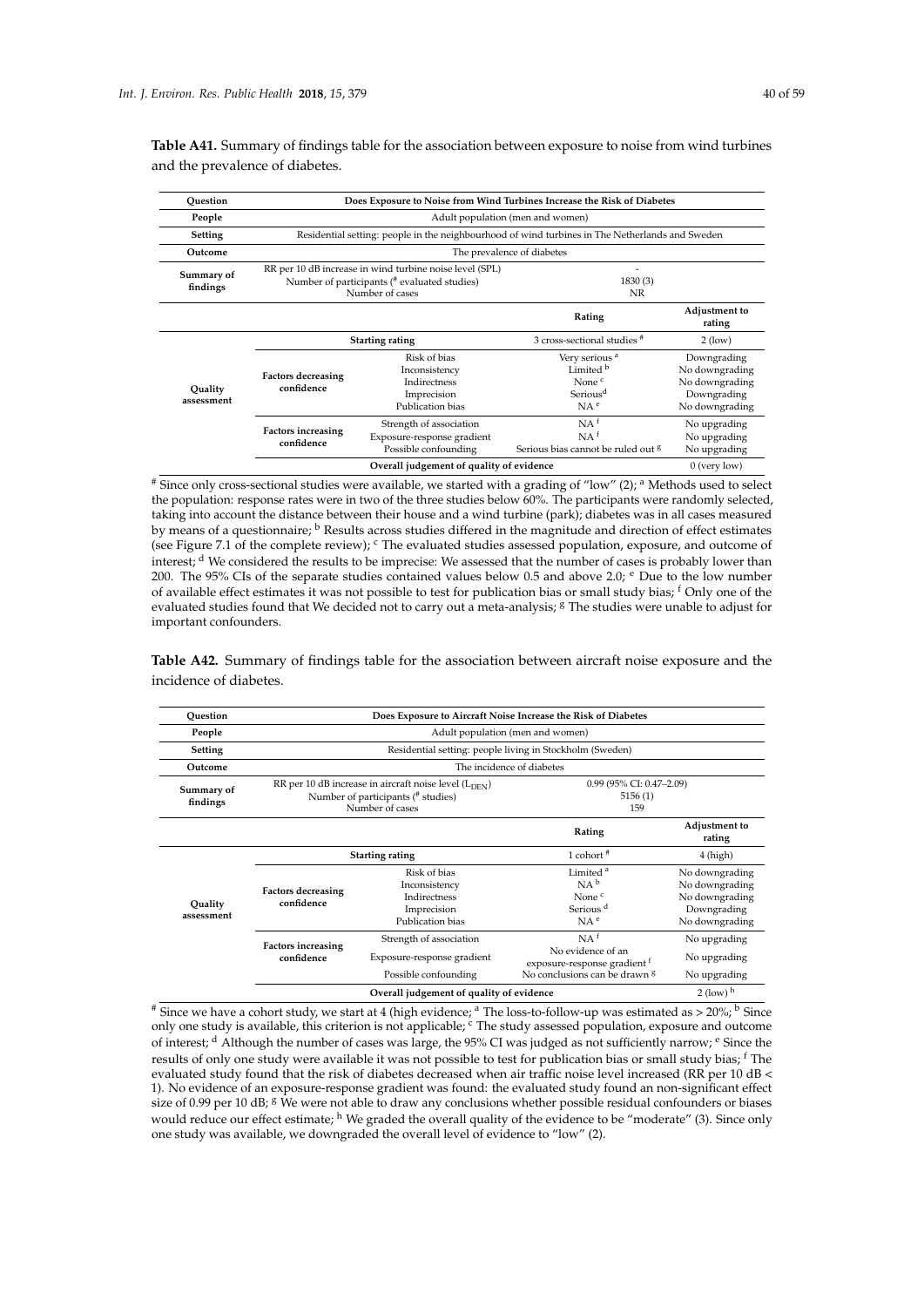**Table A43.** Summary of findings table for the association between road traffic noise exposure and the incidence of diabetes.

| Ouestion               |                                                                                                                         | Does Exposure to Road Traffic Noise Increase the Risk of Diabetes                |                                                                                                                             |                                                                                        |  |  |
|------------------------|-------------------------------------------------------------------------------------------------------------------------|----------------------------------------------------------------------------------|-----------------------------------------------------------------------------------------------------------------------------|----------------------------------------------------------------------------------------|--|--|
| People                 |                                                                                                                         | Adult population (men and women)                                                 |                                                                                                                             |                                                                                        |  |  |
| Setting                |                                                                                                                         | Residential setting: people living in cities in Denmark                          |                                                                                                                             |                                                                                        |  |  |
| Outcome                |                                                                                                                         | The incidence of diabetes                                                        |                                                                                                                             |                                                                                        |  |  |
| Summary of<br>findings | $RR$ per 10 dB increase in road traffic noise level ( $LDEN$ )<br>Number of participants (# studies)<br>Number of cases |                                                                                  | $1.08$ (95% CI: 1.02-1.14)<br>57,053(1)<br>2752                                                                             |                                                                                        |  |  |
|                        |                                                                                                                         |                                                                                  | Rating                                                                                                                      | Adjustment to rating                                                                   |  |  |
|                        | <b>Starting rating</b>                                                                                                  |                                                                                  | 1 cohort $#$                                                                                                                | $4$ (high)                                                                             |  |  |
| Quality<br>assessment  | <b>Factors decreasing</b><br>confidence                                                                                 | Risk of bias<br>Inconsistency<br>Indirectness<br>Imprecision<br>Publication bias | Limited <sup>a</sup><br>$NA^b$<br>None $\degree$<br>Limited <sup>d</sup><br>NA <sup>e</sup>                                 | No downgrading<br>No downgrading<br>No downgrading<br>No downgrading<br>No downgrading |  |  |
|                        | <b>Factors increasing</b><br>confidence                                                                                 | Strength of association<br>Exposure-response gradient<br>Possible confounding    | Small <sup>f</sup><br>Evidence of a significant<br>exposure-response gradient f<br>No conclusions can be drawn <sup>g</sup> | No upgrading<br>Upgrading<br>No upgrading                                              |  |  |
|                        |                                                                                                                         | Overall judgement of quality of evidence                                         |                                                                                                                             | 3 (moderate) h                                                                         |  |  |

 $*$  Since one cohort study is available, we started with a grading of "high" (4);  $^{\circ}$  The quality of the study was judged as high; <sup>b</sup> Since only one study is available, this criterion is not applicable; <sup>c</sup> The study assessed population, exposure and outcome of interest; <sup>d</sup> We considered the results of the study to be precise: The number of cases was large, and the 95% CI was sufficiently narrow;  $e$  Since the results of only one study were available it was not possible to test for publication bias or small study bias; <sup>f</sup> The evaluated study found that the risk of diabetes increased when road traffic noise level increased (RR per 10 dB < 1). There was evidence of a significant exposure-response gradient: In the evaluated study a statistically significant RR of 1.08 per 10 dB across the noise range of 50–70 dB was found. This means that if the road traffic noise level increases from 50 to 70 dB, the RR = 1.17;  $\frac{g}{g}$  We were not able to draw any conclusions whether possible residual confounders or biases would reduce our effect estimate; <sup>h</sup> We graded the overall quality of the evidence to be "high" (4). Since only one study was available, we downgraded the overall level of evidence to "moderate" (3).

**Table A44.** Summary of findings table for the association between rail traffic noise exposure and the incidence of diabetes.

| Ouestion               | Does Exposure to Rail Traffic Noise Increase the Risk of Diabetes                                                   |                                                                                  |                                                                                                                  |                                                                                        |  |
|------------------------|---------------------------------------------------------------------------------------------------------------------|----------------------------------------------------------------------------------|------------------------------------------------------------------------------------------------------------------|----------------------------------------------------------------------------------------|--|
| People                 | Adult population (men and women)                                                                                    |                                                                                  |                                                                                                                  |                                                                                        |  |
| Setting                | Residential setting: people living in cities in Denmark                                                             |                                                                                  |                                                                                                                  |                                                                                        |  |
| Outcome                | The incidence of diabetes                                                                                           |                                                                                  |                                                                                                                  |                                                                                        |  |
| Summary of<br>findings | $RR$ per 10 dB increase in aircraft noise level ( $LDEN$ )<br>Number of participants (# studies)<br>Number of cases |                                                                                  | 2752                                                                                                             | $0.97$ (95% CI: 0.89-1.05)<br>57,053(1)                                                |  |
|                        |                                                                                                                     |                                                                                  | Rating                                                                                                           | Adjustment to rating                                                                   |  |
|                        | <b>Starting rating</b>                                                                                              |                                                                                  | 1 cohort $#$                                                                                                     | $4$ (high)                                                                             |  |
| Quality<br>assessment  | <b>Factors decreasing</b><br>confidence                                                                             | Risk of bias<br>Inconsistency<br>Indirectness<br>Imprecision<br>Publication bias | Limited <sup>a</sup><br>$NA^b$<br>None $c$<br>Limited <sup>d</sup><br>NA <sup>e</sup>                            | No downgrading<br>No downgrading<br>No downgrading<br>No downgrading<br>No downgrading |  |
|                        | <b>Factors increasing</b><br>confidence                                                                             | Strength of association<br>Exposure-response gradient<br>Possible confounding    | NA <sup>f</sup><br>No evidence of an<br>exposure-response gradient <sup>†</sup><br>No conclusions can be drawn 8 | No upgrading<br>No upgrading<br>No upgrading                                           |  |
|                        | Overall judgement of quality of evidence                                                                            |                                                                                  |                                                                                                                  | 3 (moderate) h                                                                         |  |

 $*$  Since, a cohort study is available, we started with a grading of "high" (4);  $^{\rm a}$  The quality of the study was judged as high; <sup>b</sup> Since only one study is available, this criterion is not applicable; <sup>c</sup> The study assessed population, exposure and outcome of interest; <sup>d</sup> We considered the results of the studies as precise: the number of cases was large, and the 95% CI was judged as sufficiently narrow;  $e^e$  Since the results of only one study were available it was not possible to test for publication bias or small study bias; <sup>f</sup> The evaluated study found that the risk of diabetes decreased when rail traffic noise level increased (RR per 10 dB < 1). No evidence of an exposure-response gradient was found: the evaluated study found a non-significant effect size of 0.97 per 10 dB;  $\frac{8}{10}$  We were not able to draw any conclusions whether possible residual confounders or biases would reduce our effect estimate;  $h$  We graded the overall quality of the evidence to be "high" (4). Since only one study was available, we downgraded the overall level of evidence to "moderate" (3).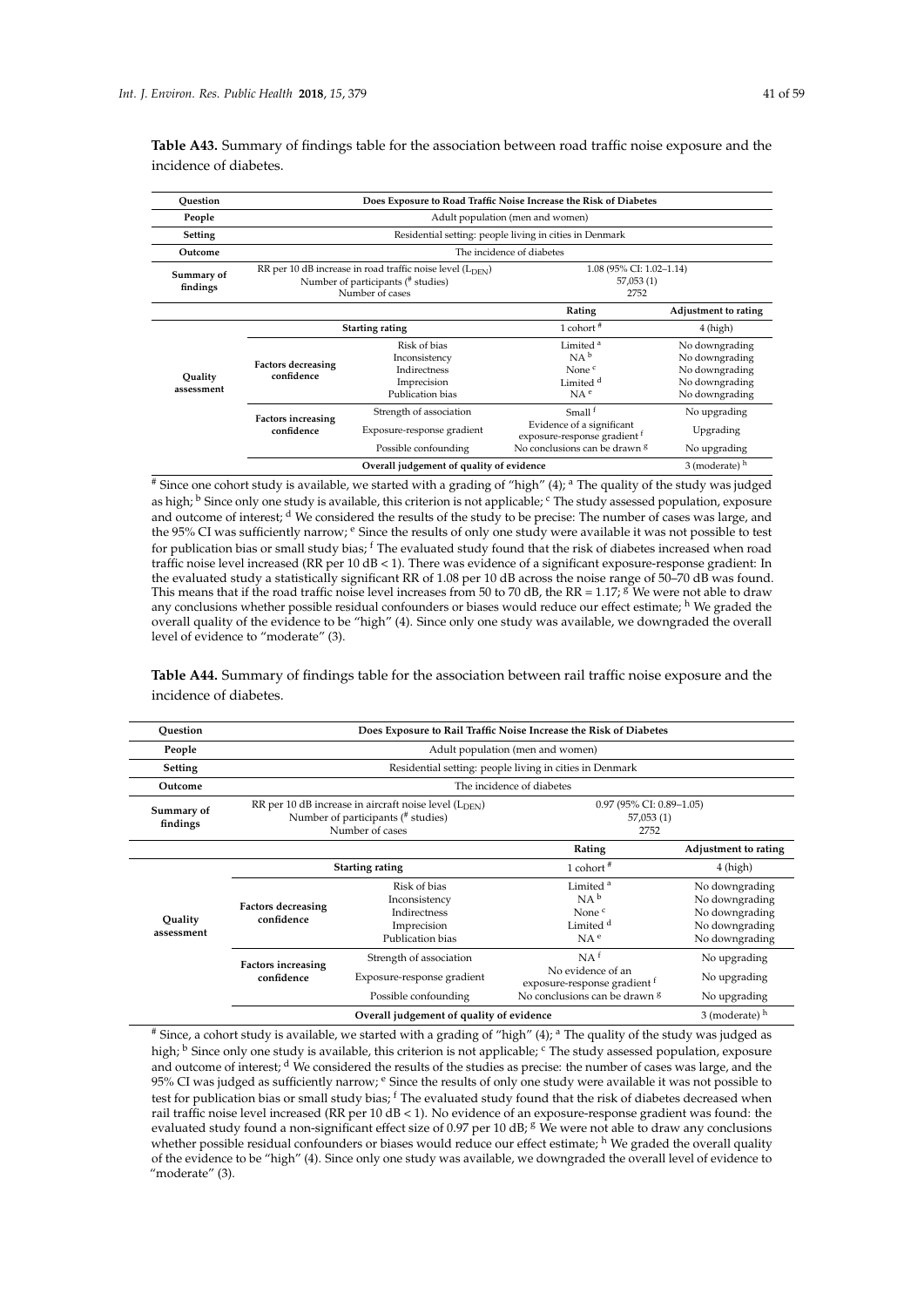# <span id="page-41-0"></span>**Appendix G. Summary of Findings Tables Dealing with Studies on the Impact of Noise on Obesity**

This appendix presents the summary of findings tables dealing with the studies on the impact of noise on obesity. An extensive description and the reasoning behind these tables can be found in the complete review in Section 11.5.

**Table A45.** Summary of findings table for the association between aircraft noise exposure and the change in Body Mass Index.

| Ouestion   | Does Exposure to Aircraft Noise Increase the Risk of Obesity                        |                                                                         |                                                               |                      |
|------------|-------------------------------------------------------------------------------------|-------------------------------------------------------------------------|---------------------------------------------------------------|----------------------|
| People     |                                                                                     |                                                                         | Adult population (men and women)                              |                      |
| Setting    | Residential setting: people living in Stockholm in areas located around the airport |                                                                         |                                                               |                      |
| Outcome    | Change in BMI $(kg/m3)$                                                             |                                                                         |                                                               |                      |
| Summary of |                                                                                     | Change in BMI per 10 dB increase in aircraft noise level<br>$(L_{DEN})$ | 0.14 (95% CI: $-0.18 - 0.45$ ) kg/m <sup>2</sup>              |                      |
| findings   |                                                                                     | Number of participants (# studies)<br>5156(1)<br>Number of cases<br>NR  |                                                               |                      |
|            |                                                                                     |                                                                         | Rating                                                        | Adjustment to rating |
|            | <b>Starting rating</b>                                                              |                                                                         | 1 cohort study #                                              | $4$ (high)           |
|            | <b>Factors decreasing</b><br>confidence                                             | Risk of bias                                                            | Limited <sup>a</sup>                                          | No downgrading       |
|            |                                                                                     | Inconsistency                                                           | $NA^b$                                                        | No downgrading       |
|            |                                                                                     | Indirectness                                                            | None $\degree$                                                | No downgrading       |
| Ouality    |                                                                                     | Imprecision                                                             | Serious <sup>d</sup>                                          | Downgrading          |
| assessment |                                                                                     | Publication bias                                                        | NA <sup>e</sup>                                               | No downgrading       |
|            | <b>Factors increasing</b>                                                           | Strength of association                                                 | Small <sup>f</sup>                                            | No upgrading         |
|            | confidence                                                                          | Exposure-response gradient                                              | Evidence of a non-significant<br>exposure-response gradient f | No upgrading         |
|            |                                                                                     | Possible confounding                                                    | No conclusions can be drawn <sup>g</sup>                      | No upgrading         |
|            |                                                                                     | Overall judgement of quality of evidence                                |                                                               | $2$ (low) $#$        |

 $\overline{f}$  Since a cohort study was available, we started with a grading of "high" (4); <sup>a</sup> The quality of the study was judged as high; <sup>b</sup> Since only one study is available, this criterion is not applicable; <sup>c</sup> The study assessed population, exposure and outcome of interest; <sup>d</sup> We considered the results to be imprecise: The standard deviation of the reported effect size was larger than the mean difference in BMI; e Since the results of only one study were available, it was not possible to test for publication bias or small study bias; <sup>f</sup> In the evaluated study, a harmful effect of noise was found. There was evidence of a non-significant exposure-response gradient: we found a non-significant effect size of 0.14 kg/m<sup>2</sup> per 10 dB. The noise range of the study under evaluation was 48–65 dB. This means that in case the air traffic noise level increases from 48 to 65 dB, the BMI increased with 0.24 kg/m<sup>2</sup> (this is less than 3-5% change in BMI, which is considered clinically significant);  $g$  We were not able to draw any conclusions whether possible residual confounders or biases would reduce our effect estimate; h We graded the overall quality of the evidence to be "moderate" (3). Because only one study was available, we downgraded the overall quality of evidence to " $low"$  (2).

**Table A46.** Summary of findings table for the association between road traffic noise exposure and the change in Body Mass Index.

| Ouestion              | Does Exposure to Road Traffic Noise Increase the Risk of Obesity                                                                                                                 |                                                                                  |                                                                                                                                 |                                                                                  |
|-----------------------|----------------------------------------------------------------------------------------------------------------------------------------------------------------------------------|----------------------------------------------------------------------------------|---------------------------------------------------------------------------------------------------------------------------------|----------------------------------------------------------------------------------|
| People                | Adult population (men and women)                                                                                                                                                 |                                                                                  |                                                                                                                                 |                                                                                  |
| Setting               | Residential setting: people living in Stockholm in areas located around the airport (Sweden), people living in Oslo<br>(Norway), People living in Aarhus or Copenhagen (Denmark) |                                                                                  |                                                                                                                                 |                                                                                  |
| Outcome               | Change in BMI $(kg/m3)$                                                                                                                                                          |                                                                                  |                                                                                                                                 |                                                                                  |
| Summary of            |                                                                                                                                                                                  | Change in BMI per 10 dB increase in road traffic noise<br>$level (L_{DFN})$      | 0.03 (95% CI: $-0.10-0.15$ ) kg/m <sup>2</sup>                                                                                  |                                                                                  |
| findings              |                                                                                                                                                                                  | Number of participants (# studies)<br>Number of cases                            | 71,431 (3)<br>NR                                                                                                                |                                                                                  |
|                       |                                                                                                                                                                                  |                                                                                  | Rating                                                                                                                          | Adjustment to rating                                                             |
|                       | <b>Starting rating</b>                                                                                                                                                           |                                                                                  | 3 cross-sectional studies #                                                                                                     | $2$ (low)                                                                        |
| Quality<br>assessment | <b>Factors decreasing</b><br>confidence                                                                                                                                          | Risk of bias<br>Inconsistency<br>Indirectness<br>Imprecision<br>Publication bias | Limited <sup>a</sup><br>Serious <sup>b</sup><br>None $\degree$<br>Serious <sup>d</sup><br>$NA^e$                                | No downgrading<br>Downgrading<br>No downgrading<br>Downgrading<br>No downgrading |
|                       | Strength of association<br><b>Factors increasing</b><br>Exposure-response gradient<br>confidence<br>Possible confounding                                                         |                                                                                  | Small <sup>f</sup><br>Evidence of a non-significant<br>exposure-response gradient f<br>No conclusions can be drawn <sup>g</sup> | No upgrading<br>No upgrading<br>No upgrading                                     |
|                       |                                                                                                                                                                                  | Overall judgement of quality of evidence                                         |                                                                                                                                 | $0$ (very low)                                                                   |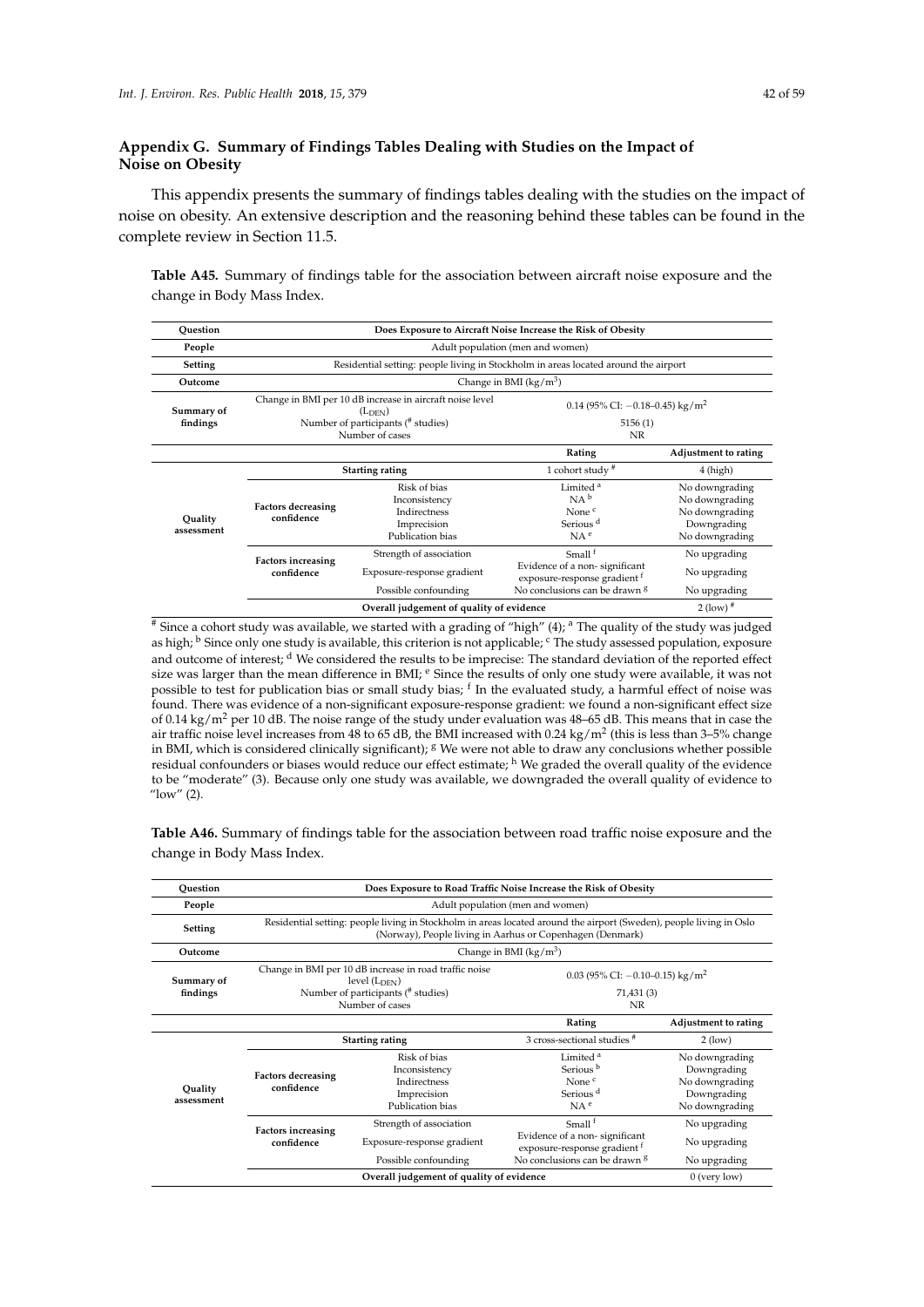# Since only cross-sectional studies were available, we started with a grading of "low" (2); <sup>a</sup> The quality of the studies was judged as high; <sup>b</sup> Results across studies differed in the magnitude and direction of effect estimate (see Figure 8.1 of the complete review). This was confirmed by the results of the heterogeneity analysis, demonstrating "strong" heterogeneity ( $I^2$ <sub>residual</sub> = 84.4%); <sup>c</sup> The study assessed population, exposure and outcome of interest. <sup>d</sup> We considered the results to be imprecise: The standard deviation of the reported effect size was larger than the mean difference in BMI; <sup>e</sup> Since the number of available estimates was small, it was not possible to test for publication bias or small study bias; <sup>f</sup> In one of the evaluated studies, a harmful effect of noise was found. There was evidence of a non-significant exposure-response gradient: After aggregating the results of the studies, we found a non-significant effect size of 0.03 kg/m<sup>2</sup> per 10 dB. The noise range of the studies under evaluation was ~40–65 dB. This means that if the road traffic noise level increases from 40 to 65 dB, the BMI increased with 0.08 kg/m<sup>2</sup> (this is probably less than 3–5% change in BMI, which is considered clinically significant);  $g$  We were not able to draw any conclusions whether possible residual confounders or biases would reduce our effect estimate.

**Table A47.** Summary of findings table for the association between rail traffic noise exposure and the change in Body Mass Index.

| Ouestion               | Does Exposure to Rail Traffic Noise Increase the Risk of Obesity                                                                                                       |                                                                                  |                                                                                                           |                                                                                     |  |
|------------------------|------------------------------------------------------------------------------------------------------------------------------------------------------------------------|----------------------------------------------------------------------------------|-----------------------------------------------------------------------------------------------------------|-------------------------------------------------------------------------------------|--|
| People                 |                                                                                                                                                                        | Adult population (men and women)                                                 |                                                                                                           |                                                                                     |  |
| Setting                | Residential setting: people living in Stockholm in areas located around the airport (Sweden), and people living in Aarhus<br>or Copenhagen (Denmark)                   |                                                                                  |                                                                                                           |                                                                                     |  |
| Outcome                | Change in BMI ( $\text{kg/m}^3$ )                                                                                                                                      |                                                                                  |                                                                                                           |                                                                                     |  |
| Summary of<br>findings | Change in BMI per 10 dB increase in rail traffic noise<br>level $(L_{\text{DEN}})$<br>Number of participants (# studies)<br>57,531 (2)<br>Number of cases<br><b>NR</b> |                                                                                  |                                                                                                           |                                                                                     |  |
|                        |                                                                                                                                                                        |                                                                                  | Rating                                                                                                    | Adjustment to rating                                                                |  |
|                        | <b>Starting rating</b>                                                                                                                                                 |                                                                                  | 2 cross-sectional studies #                                                                               | $2$ (low)                                                                           |  |
| Quality<br>assessment  | <b>Factors decreasing</b><br>confidence                                                                                                                                | Risk of bias<br>Inconsistency<br>Indirectness<br>Imprecision<br>Publication bias | Limited <sup>a</sup><br>Serious <sup>b</sup><br>None $\degree$<br>Limited <sup>d</sup><br>NA <sup>e</sup> | No downgrading<br>Downgrading<br>No downgrading<br>No downgrading<br>No downgrading |  |
|                        | <b>Factors increasing</b><br>confidence                                                                                                                                | Strength of association<br>Exposure-response gradient<br>Possible confounding    | NA <sup>f</sup><br>NA <sup>f</sup><br>No conclusions can be drawn 8                                       | No upgrading<br>No upgrading<br>No upgrading                                        |  |
|                        |                                                                                                                                                                        | Overall judgement of quality of evidence                                         |                                                                                                           | 1 (very low)                                                                        |  |

 $*$  Since only cross-sectional studies were available, we started with a grading of "low" (2);  $^{\circ}$  The quality of the studies was judged as high;  $\rm{^b}$  Results varied between the studies;  $\rm{^c}$  Results across studies differed in the magnitude of effect estimates. The direction of the effects was consistent; <sup>c</sup> The study assessed population, exposure and outcome of interest;  $d$  We considered the results to be precise: For both studies, the standard deviations of the reported effect were smaller than the reported effect size; <sup>e</sup> Since the number of available estimates was small, it was not possible to test for publication bias or small study bias; <sup>f</sup> Both studies found a harmful effect of rail traffic noise. We decided not to carry out a meta-analysis; <sup>g</sup> Residual confounding primarily due to the way exposure was assessed, cannot be ruled out. For the other factors, we were not able to draw any conclusions whether possible residual confounders or biases would reduce our effect estimate.

# **Table A48.** Summary of findings table for the association between aircraft noise exposure and the change in waist circumference.

| Ouestion               | Does Exposure to Aircraft Noise Increase the Risk of Obesity                                                                                                                                                |  |  |
|------------------------|-------------------------------------------------------------------------------------------------------------------------------------------------------------------------------------------------------------|--|--|
| People                 | Adult population (men and women)                                                                                                                                                                            |  |  |
| Setting                | Residential setting: people living in Stockholm in areas located around the airport                                                                                                                         |  |  |
| Outcome                | Change in waist circumference (cm)                                                                                                                                                                          |  |  |
| Summary of<br>findings | Change in waist circumference per 10 dB increase in<br>3.46 (95% CI: 2.13–4.77) cm<br>aircraft noise level (L <sub>DEN</sub> )<br>Number of participants $($ # studies)<br>5156(1)<br>Number of cases<br>NR |  |  |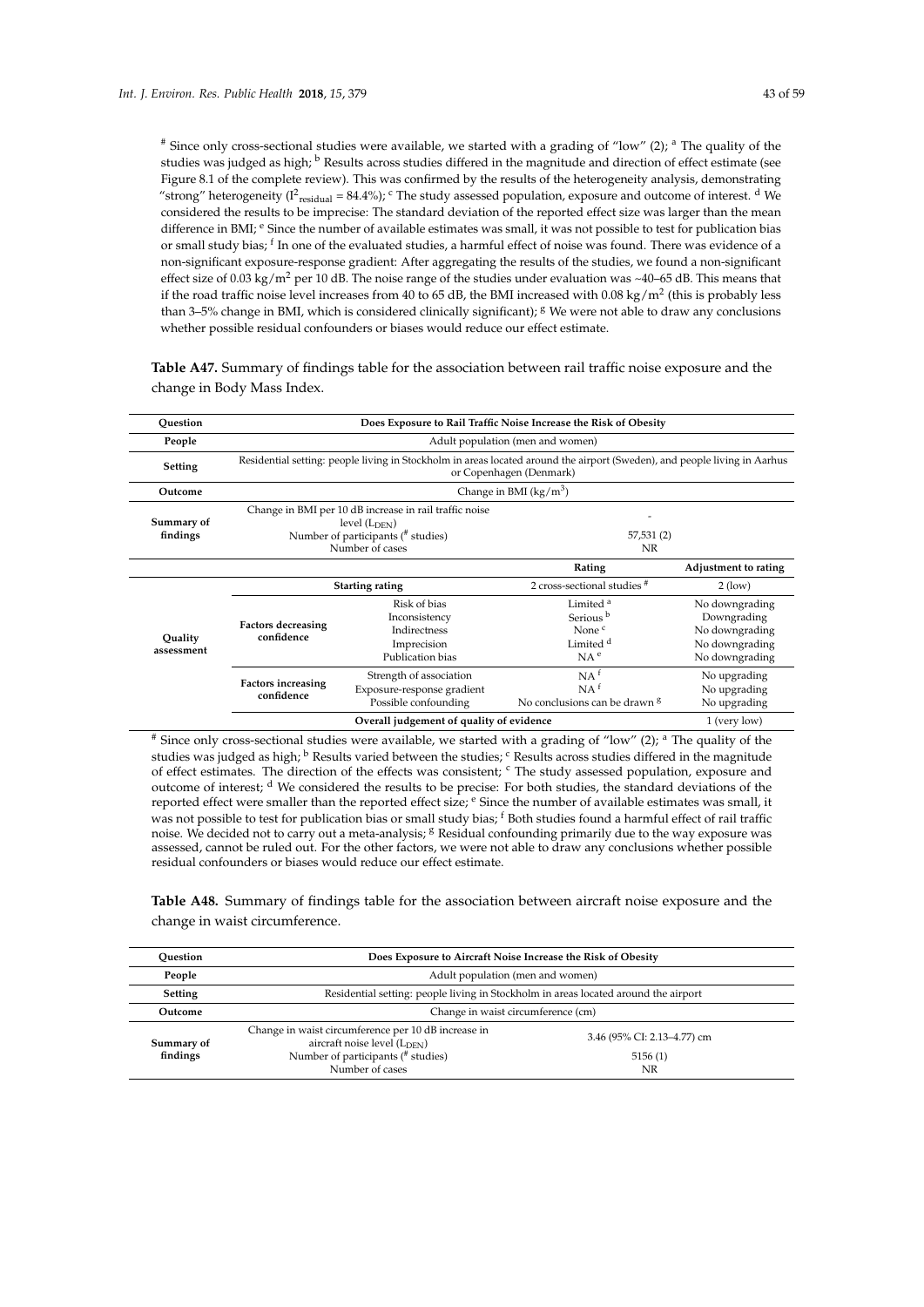|                       |                                         |                                                                                         | Rating                                                                                                                                 | <b>Adjustment to rating</b>                                                            |
|-----------------------|-----------------------------------------|-----------------------------------------------------------------------------------------|----------------------------------------------------------------------------------------------------------------------------------------|----------------------------------------------------------------------------------------|
|                       | <b>Starting rating</b>                  |                                                                                         | 1 cohort study $#$                                                                                                                     | $4$ (high)                                                                             |
| Quality<br>assessment | <b>Factors decreasing</b><br>confidence | Risk of bias<br>Inconsistency<br><b>Indirectness</b><br>Imprecision<br>Publication bias | Limited <sup>a</sup><br>$NA^b$<br>None <sup>c</sup><br>Limited <sup>d</sup><br>NA <sup>e</sup>                                         | No downgrading<br>No downgrading<br>No downgrading<br>No downgrading<br>No downgrading |
|                       | <b>Factors increasing</b><br>confidence | Strength of association<br>Exposure-response gradient<br>Possible confounding           | Large <sup>t</sup><br>Evidence of a significant<br>exposure-response gradient <sup>†</sup><br>No conclusions can be drawn <sup>g</sup> | Upgrading<br>Upgrading<br>No upgrading                                                 |
|                       |                                         | Overall judgement of quality of evidence                                                |                                                                                                                                        | $3$ (moderate) <sup>h</sup>                                                            |

#### **Table A48.** *Cont.*

# Since a cohort study was available, we started with a grading of "high" (4); a The quality of the study was judged as high; <sup>b</sup> Since only one study is available, this criterion is not applicable; <sup>c</sup> The study assessed population, exposure and outcome of interest; <sup>d</sup> We considered the results of the study to be precise: The standard deviation of the reported effect size was smaller than the mean difference in waist circumference; <sup>e</sup> Since the results of only one study were available, it was not possible to test for publication bias or small study bias; <sup>f</sup> The study found a harmful effect of aircraft noise. There was evidence of a significant exposure-response gradient: we found a significant effect size of 3.46 cm per 10 dB. The noise range of the study under evaluation was 48–65 dB. This means that if the air traffic noise level increases from 48 to  $65$  dB, the waist circumference increased more than 5.88 cm;  $8$  We were not able to draw any conclusions whether possible residual confounders or biases would reduce our effect estimate; <sup>h</sup> We graded the overall quality of the evidence to be "high" (4). Because only one study was available, we downgraded the overall quality of evidence to "moderate" (3).

**Table A49.** Summary of findings table for the association between road traffic noise exposure and the change in waist circumference.

| Ouestion              | Does Exposure to Road Traffic Noise Increase the Risk of Obesity                                                                                                                 |                                                                                         |                                                                                                                      |                                                                                     |
|-----------------------|----------------------------------------------------------------------------------------------------------------------------------------------------------------------------------|-----------------------------------------------------------------------------------------|----------------------------------------------------------------------------------------------------------------------|-------------------------------------------------------------------------------------|
| People                | Adult population (men and women)                                                                                                                                                 |                                                                                         |                                                                                                                      |                                                                                     |
| Setting               | Residential setting: people living in Stockholm in areas located around the airport (Sweden), people living in Oslo<br>(Norway), People living in Aarhus or Copenhagen (Denmark) |                                                                                         |                                                                                                                      |                                                                                     |
| Outcome               |                                                                                                                                                                                  | Change in waist circumference (cm)                                                      |                                                                                                                      |                                                                                     |
| Summary of            | Change in waist circumference per 10 dB increase in road<br>$0.17$ (95% CI: $-0.06 - 0.40$ ) cm<br>traffic noise level $(LDEN)$                                                  |                                                                                         |                                                                                                                      |                                                                                     |
| findings              | Number of participants $($ <sup>#</sup> studies)<br>Number of cases                                                                                                              |                                                                                         | 71,431 (3)<br><b>NR</b>                                                                                              |                                                                                     |
|                       |                                                                                                                                                                                  |                                                                                         | Rating                                                                                                               | Adjustment to rating                                                                |
|                       | <b>Starting rating</b>                                                                                                                                                           |                                                                                         | 3 cross-sectional studies #                                                                                          | $2$ (low)                                                                           |
| Quality<br>assessment | <b>Factors decreasing</b><br>confidence                                                                                                                                          | Risk of bias<br>Inconsistency<br><b>Indirectness</b><br>Imprecision<br>Publication bias | Limited <sup>a</sup><br>Serious <sup>b</sup><br>None $\degree$<br>Serious <sup>d</sup><br>$NA^e$                     | No downgrading<br>Downgrading<br>No downgrading<br>No downgrading<br>No downgrading |
|                       | <b>Factors increasing</b><br>confidence                                                                                                                                          | Strength of association<br>Exposure-response gradient<br>Possible confounding           | Small <sup>f</sup><br>Evidence of a non-significant<br>exposure-response gradient f<br>No conclusions can be drawn 8 | No upgrading<br>No upgrading<br>No upgrading                                        |
|                       | Overall judgement of quality of evidence                                                                                                                                         |                                                                                         |                                                                                                                      | 1 (very low)                                                                        |

 $*$  Since only cross-sectional studies were available, we started with a grading of "low" (2);  $*$  The quality of the studies was judged as high; <sup>b</sup> Results across studies differed in the magnitude and direction of effect estimate (see Figure 8.1 of the complete review). This was confirmed by the results of the heterogeneity analysis, demonstrating "strong" heterogeneity ( $I^2$ <sub>residual</sub> = 84.4%); <sup>c</sup> The study assessed population, exposure and outcome of interest; <sup>d</sup> We considered the results to be precise enough: The standard deviation of the reported effect size was smaller than the mean difference in waist circumference; e Since the number of available estimates was small, it was not possible to test for publication bias or small study bias; <sup>f</sup> Two studies found a harmful effect of road traffic noise. There was evidence of a non- significant exposure-response gradient: After aggregating the results of the three evaluated studies, we found a non-significant effect size of 0.17 per 10 dB. The noise range of the study under evaluation was ~40–65 dB. This means that if the road traffic noise level increases from 40 to 65 dB, the waist circumference increased with 0.43 cm (this is probably less than 3-5% change in waist circumference, which is considered clinically significant); <sup>g</sup> Residual confounding primarily due to the way exposure was assessed cannot be ruled out. For the rest we were not able to draw any conclusions whether possible residual confounders or biases would reduce our effect estimate.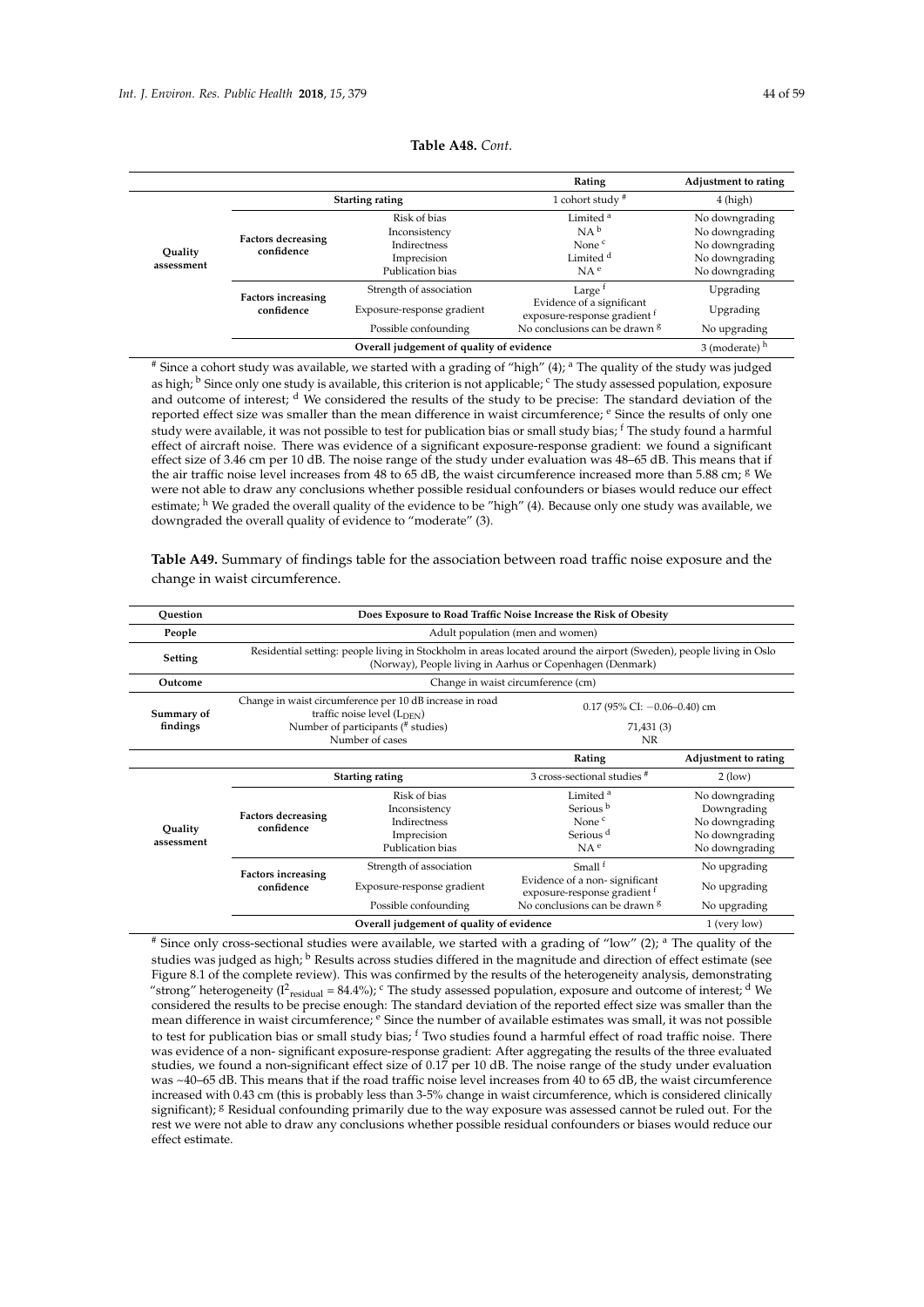**Table A50.** Summary of findings table for the association between rail traffic noise exposure and the change in waist circumference.

| Ouestion               | Does Exposure to Rail Traffic Noise Increases the Risk of Obesity                                                                                                               |                                                                                  |                                                                                                           |                                                                                        |
|------------------------|---------------------------------------------------------------------------------------------------------------------------------------------------------------------------------|----------------------------------------------------------------------------------|-----------------------------------------------------------------------------------------------------------|----------------------------------------------------------------------------------------|
| People                 | Adult population (men and women)                                                                                                                                                |                                                                                  |                                                                                                           |                                                                                        |
| <b>Setting</b>         | Residential setting: people living in Stockholm in areas located around the airport (Sweden), and people living in Aarhus<br>or Copenhagen (Denmark)                            |                                                                                  |                                                                                                           |                                                                                        |
| Outcome                |                                                                                                                                                                                 | Change in waist circumference (cm)                                               |                                                                                                           |                                                                                        |
| Summary of<br>findings | Change in waist circumference per 10 dB increase in rail<br>traffic noise level $(L_{\text{DER}})$<br>Number of participants (# studies)<br>57,531(2)<br>Number of cases<br>NR. |                                                                                  |                                                                                                           |                                                                                        |
|                        |                                                                                                                                                                                 |                                                                                  | Rating                                                                                                    | Adjustment to rating                                                                   |
|                        | <b>Starting rating</b>                                                                                                                                                          |                                                                                  | 2 cross-sectional studies #                                                                               | $2$ (low)                                                                              |
| Quality<br>assessment  | <b>Factors decreasing</b><br>confidence                                                                                                                                         | Risk of bias<br>Inconsistency<br>Indirectness<br>Imprecision<br>Publication bias | Limited <sup>a</sup><br>Limited <sup>b</sup><br>None $\degree$<br>Limited <sup>d</sup><br>NA <sup>e</sup> | No downgrading<br>No downgrading<br>No downgrading<br>No downgrading<br>No downgrading |
|                        | <b>Factors increasing</b><br>confidence                                                                                                                                         | Strength of association<br>Exposure-response gradient<br>Possible confounding    | NA <sup>f</sup><br>NA <sup>f</sup><br>No conclusions can be drawn 8                                       | No upgrading<br>No upgrading<br>No upgrading                                           |
|                        | Overall judgement of quality of evidence                                                                                                                                        |                                                                                  |                                                                                                           | $2$ (low)                                                                              |

 $*$  Since only cross-sectional studies were available, we started with a grading of "low" (2);  $*$  The quality of the studies was judged as high; <sup>b</sup> Results across studies only differed in magnitude of effect estimates; <sup>c</sup> The study assessed population, exposure and outcome of interest; d We considered the results to be precise: For both studies, the standard deviations of the reported effect were smaller than the reported effect size; <sup>e</sup> Since the number of available estimates was small, it was not possible to test for publication bias or small study bias; <sup>f</sup> Both studies found a harmful effect of rail traffic noise. We decided not to carry out a meta-analysis;  $g$  We were not able to draw any conclusions whether possible residual confounders or biases would reduce our effect estimate.

# <span id="page-44-0"></span>**Appendix H. Summary of Findings Tables Dealing with Studies on the Impact of Noise on Children's Blood Pressure**

This appendix presents the summary of findings tables dealing with the studies on the impact of noise on children's blood pressure. An extensive description and the reasoning behind these tables can be found in the complete review in Section 11.6.

**Table A51.** Summary of findings table for the association between aircraft noise exposure at home and the change in systolic blood pressure in children.

| Ouestion               | Does Exposure to Aircraft Noise Affect Blood Pressure                                                                                                                                             |                                                                                  |                                                                                                                  |                                                                               |
|------------------------|---------------------------------------------------------------------------------------------------------------------------------------------------------------------------------------------------|----------------------------------------------------------------------------------|------------------------------------------------------------------------------------------------------------------|-------------------------------------------------------------------------------|
| People                 | Children (boys and girls)                                                                                                                                                                         |                                                                                  |                                                                                                                  |                                                                               |
| <b>Setting</b>         | Residential setting: Children (aged 6–11 years) living in cities around Schiphol Amsterdam airport (The Netherlands),<br>London Heathrow (United Kingdom) and Kingsford-Smith airport (Australia) |                                                                                  |                                                                                                                  |                                                                               |
| Outcome                |                                                                                                                                                                                                   | Change in systolic blood pressure (mmHg)                                         |                                                                                                                  |                                                                               |
| Summary of<br>findings | Change in systolic blood pressure level per 10 dB<br>increase in aircraft noise level (L <sub>DEN</sub> )<br>Number of participants (# studies)<br>2013(2)<br>Number of cases<br><b>NR</b>        |                                                                                  |                                                                                                                  |                                                                               |
|                        |                                                                                                                                                                                                   |                                                                                  | Rating                                                                                                           | Adjustment to rating                                                          |
|                        |                                                                                                                                                                                                   | <b>Starting rating</b>                                                           | 2 cross-sectional studies #                                                                                      | $2$ (low)                                                                     |
| Quality<br>assessment  | <b>Factors decreasing</b><br>confidence                                                                                                                                                           | Risk of bias<br>Inconsistency<br>Indirectness<br>Imprecision<br>Publication bias | A lot is unclear <sup>a</sup><br>Serious <sup>b</sup><br>None $\circ$<br>Serious <sup>d</sup><br>NA <sup>e</sup> | Downgrading<br>Downgrading<br>No downgrading<br>Downgrading<br>No downgrading |
|                        | <b>Factors increasing</b><br>confidence                                                                                                                                                           | Strength of association<br>Exposure-response gradient<br>Possible confounding    | NA <sup>f</sup><br>NA <sup>f</sup><br>No conclusions can be drawn <sup>g</sup>                                   | No upgrading<br>No upgrading<br>No upgrading                                  |
|                        | Overall judgement of quality of evidence                                                                                                                                                          |                                                                                  |                                                                                                                  | $0$ (very low)                                                                |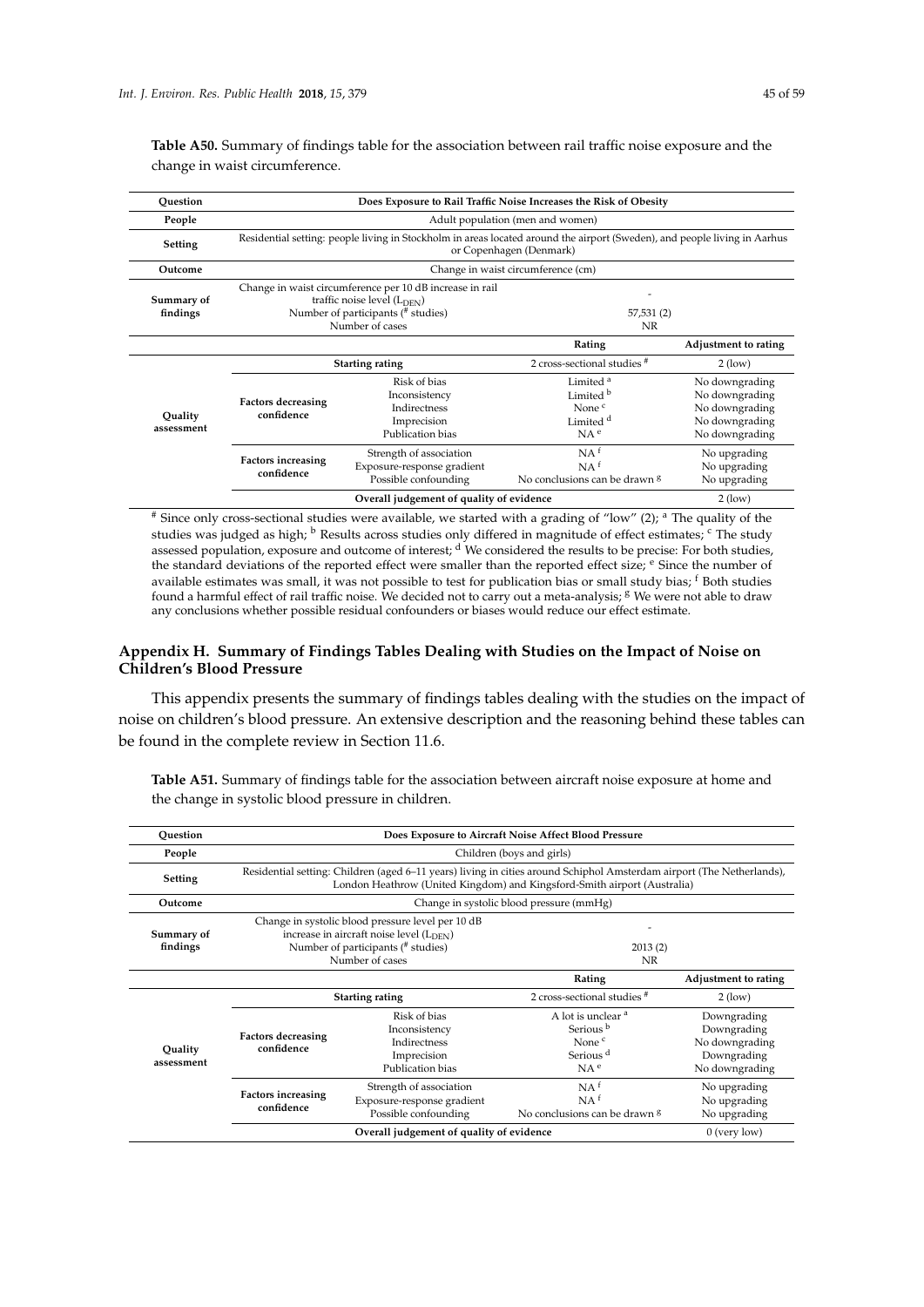# Since only cross-sectional studies were available, we started with a grading of "low" (2); <sup>a</sup> The quality of the studies was judged as low, since response rates in both studies were higher than 60%, and because of the difficulty to judge the quality of the blood pressure measurements; <sup>b</sup> One study found a positive effect; the other found a negative effect (see Figure 9.1 of the complete review); <sup>c</sup> The studies assessed population, exposure and outcome of interest; <sup>d</sup> We considered the results to be imprecise: The standard deviation of the reported effect size was larger than the mean difference in blood pressure; <sup>e</sup> Since the results of only two studies were available it was not possible to test for publication bias or small study bias; <sup>f</sup> One of the studies found a harmful effect of noise. It was not possible to combine the results of both studies. A meta-analysis was not carried out; <sup>g</sup> We were not able to draw any conclusions whether possible residual confounders or biases would reduce our effect estimate.

**Table A52.** Summary of findings table for the association between aircraft noise exposure at home and the change in diastolic blood pressure in children.

| Ouestion               | Does Exposure to Aircraft Noise Affect Blood Pressure                                                                                                                                             |                                                                                         |                                                                                                           |                                                                               |
|------------------------|---------------------------------------------------------------------------------------------------------------------------------------------------------------------------------------------------|-----------------------------------------------------------------------------------------|-----------------------------------------------------------------------------------------------------------|-------------------------------------------------------------------------------|
| People                 | Children (boys and girls)                                                                                                                                                                         |                                                                                         |                                                                                                           |                                                                               |
| Setting                | Residential setting: Children (aged 6-11 years) living in cities around Schiphol Amsterdam airport (The Netherlands),<br>London Heathrow (United Kingdom) and Kingsford-Smith airport (Australia) |                                                                                         |                                                                                                           |                                                                               |
| Outcome                | Change in diastolic blood pressure (mmHg)                                                                                                                                                         |                                                                                         |                                                                                                           |                                                                               |
| Summary of<br>findings | Change in diastolic blood pressure level per 10 dB<br>increase in aircraft noise level $(L_{\text{DEN}})$<br>Number of participants $(*$ studies)<br>2013(2)<br>Number of cases<br><b>NR</b>      |                                                                                         |                                                                                                           |                                                                               |
|                        |                                                                                                                                                                                                   |                                                                                         | Rating                                                                                                    | Adjustment to rating                                                          |
|                        |                                                                                                                                                                                                   | <b>Starting rating</b>                                                                  | 2 cross-sectional studies #                                                                               | $2$ (low)                                                                     |
| Quality<br>assessment  | Factors decreasing<br>confidence                                                                                                                                                                  | Risk of bias<br>Inconsistency<br><b>Indirectness</b><br>Imprecision<br>Publication bias | A lot is unclear <sup>a</sup><br>Serious <sup>b</sup><br>None $\degree$<br>Serious <sup>d</sup><br>$NA^e$ | Downgrading<br>Downgrading<br>No downgrading<br>Downgrading<br>No downgrading |
|                        | Factors increasing<br>confidence                                                                                                                                                                  | Strength of association<br>Exposure-response gradient<br>Possible confounding           | NA <sup>f</sup><br>NA <sup>f</sup><br>No conclusions can be drawn <sup>g</sup>                            | No upgrading<br>No upgrading<br>No upgrading                                  |
|                        |                                                                                                                                                                                                   | $0$ (very low)                                                                          |                                                                                                           |                                                                               |

# Since only cross-sectional studies were available, we started with a grading of "low" (2); a The quality of the studies was judged as low, since response rates in both studies were higher than 60% and because of the difficulty to judge the quality of the blood pressure measurements; b One study found a positive effect; the other found a negative effect (see Figure 9.2 of the complete review); <sup>c</sup> The studies assessed population, exposure and outcome of interest; <sup>d</sup> We considered the results to be imprecise: The standard deviation of the reported effect size was larger than the mean difference in blood pressure;  $e^i$  Since the results of only two studies were available it was not possible to test for publication bias or small study bias;  $f$  One of the evaluated studies found a harmful effect of noise. It was not possible to combine the results of both studies. A meta-analysis was not carried out; <sup>g</sup> We were not able to draw any conclusions whether possible residual confounders or biases would reduce our effect estimate.

**Table A53.** Summary of findings table for the association between aircraft noise exposure at school and the change in systolic blood pressure in children.

| Ouestion               | Does Exposure to Aircraft Noise Affect Blood Pressure                                                                                                                                                               |  |  |
|------------------------|---------------------------------------------------------------------------------------------------------------------------------------------------------------------------------------------------------------------|--|--|
| People                 | Children (boys and girls)                                                                                                                                                                                           |  |  |
| <b>Setting</b>         | Educational setting: Children (aged 6–11 years) visiting primary schools in cities around Schiphol Amsterdam airport<br>(The Netherlands), London Heathrow (United Kingdom) and Kingsford-Smith airport (Australia) |  |  |
| Outcome                | Change in systolic blood pressure (mmHg)                                                                                                                                                                            |  |  |
| Summary of<br>findings | Change in systolic blood pressure level per 10 dB<br>increase in aircraft noise level $(L_{\text{DEN}})$<br>Number of participants $(*$ studies)<br>2013(2)<br>Number of cases<br>NR                                |  |  |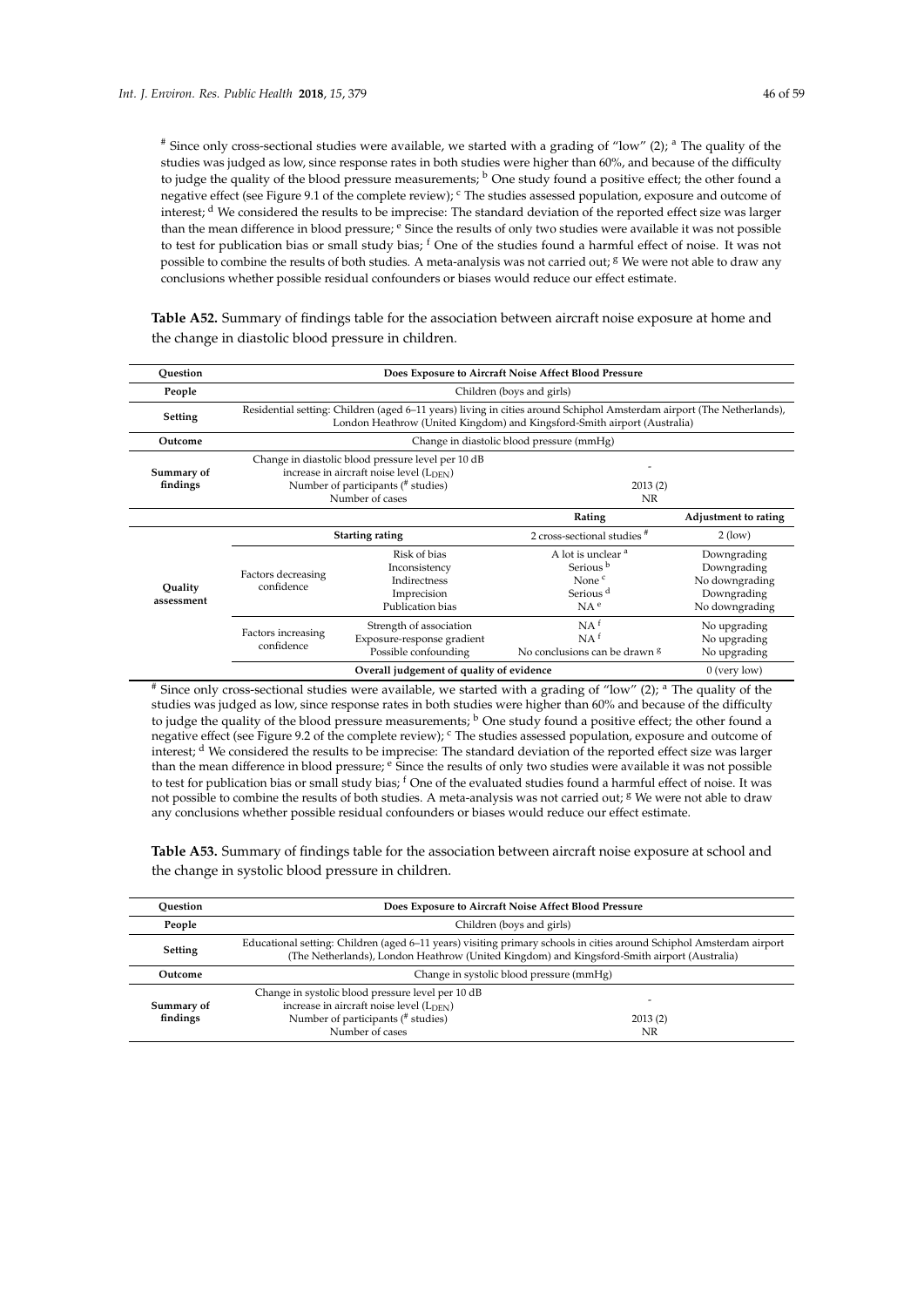|                       |                                         |                                                                                  | Rating                                                                                                             | Adjustment to rating                                                          |
|-----------------------|-----------------------------------------|----------------------------------------------------------------------------------|--------------------------------------------------------------------------------------------------------------------|-------------------------------------------------------------------------------|
| Quality<br>assessment | Starting rating                         |                                                                                  | 2 cross-sectional studies #                                                                                        | $2$ (low)                                                                     |
|                       | <b>Factors decreasing</b><br>confidence | Risk of bias<br>Inconsistency<br>Indirectness<br>Imprecision<br>Publication bias | A lot is unclear <sup>a</sup><br>Serious <sup>b</sup><br>None $\degree$<br>Serious <sup>d</sup><br>NA <sup>e</sup> | Downgrading<br>Downgrading<br>No downgrading<br>Downgrading<br>No downgrading |
|                       | <b>Factors increasing</b><br>confidence | Strength of association<br>Exposure-response gradient<br>Possible confounding    | NA <sup>f</sup><br>NA <sup>t</sup><br>No conclusions can be drawn 8                                                | No upgrading<br>No upgrading<br>No upgrading                                  |
|                       |                                         | Overall judgement of quality of evidence                                         |                                                                                                                    | $0$ (very low)                                                                |

#### **Table A53.** *Cont.*

 $*$  Since only cross-sectional studies were available, we started the grading with "low" (2);  $^{\text{a}}$  The quality of the studies was judged as low, since response rates in both studies were higher than 60% and because of the difficulty to judge the quality of the blood pressure measurements; <sup>b</sup> One study found a positive effect; the other found a negative effect (see Figure 9.1 of the complete review);  $c$  The studies assessed population, exposure and outcome of interest;  $d$ The standard deviation of the reported effect size was larger than the mean difference in blood pressure; <sup>e</sup> Since the results of only two studies were available it was not possible to test for publication bias or small study bias; <sup>f</sup> It was not possible to combine the results of both studies. A meta-analysis was not carried out; <sup>g</sup> We were not able to draw any conclusions whether possible residual confounders or biases would reduce our effect estimate.

**Table A54.** Summary of findings table for the association between aircraft noise exposure at school and the change in diastolic blood pressure in children.

| Ouestion               | Does Exposure to Aircraft Noise Affect Blood Pressure                                                                                                                                                               |                                                                                  |                                                                                                                  |                                                                               |
|------------------------|---------------------------------------------------------------------------------------------------------------------------------------------------------------------------------------------------------------------|----------------------------------------------------------------------------------|------------------------------------------------------------------------------------------------------------------|-------------------------------------------------------------------------------|
| People                 | Children (boys and girls)                                                                                                                                                                                           |                                                                                  |                                                                                                                  |                                                                               |
| Setting                | Educational setting: Children (aged 6–11 years) visiting primary schools in cities around Schiphol Amsterdam airport<br>(The Netherlands), London Heathrow (United Kingdom) and Kingsford-Smith airport (Australia) |                                                                                  |                                                                                                                  |                                                                               |
| Outcome                |                                                                                                                                                                                                                     | Change in diastolic blood pressure (mmHg)                                        |                                                                                                                  |                                                                               |
| Summary of<br>findings | Change in diastolic blood pressure level per 10 dB<br>increase in aircraft noise level (L <sub>DEN</sub> )<br>Number of participants (# studies)<br>2013(2)<br>Number of cases<br><b>NR</b>                         |                                                                                  |                                                                                                                  |                                                                               |
|                        |                                                                                                                                                                                                                     |                                                                                  | Rating                                                                                                           | <b>Adjustment to rating</b>                                                   |
|                        | <b>Starting rating</b>                                                                                                                                                                                              |                                                                                  | 2 cross-sectional studies #                                                                                      | $2$ (low)                                                                     |
| Quality<br>assessment  | <b>Factors decreasing</b><br>confidence                                                                                                                                                                             | Risk of bias<br>Inconsistency<br>Indirectness<br>Imprecision<br>Publication bias | A lot is unclear <sup>a</sup><br>Serious <sup>b</sup><br>None $\circ$<br>Serious <sup>d</sup><br>NA <sup>e</sup> | Downgrading<br>Downgrading<br>No downgrading<br>Downgrading<br>No downgrading |
|                        | <b>Factors increasing</b><br>confidence                                                                                                                                                                             | Strength of association<br>Exposure-response gradient<br>Possible confounding    | NA <sup>f</sup><br>NA <sup>f</sup><br>No conclusions can be drawn 8                                              | No upgrading<br>No upgrading<br>No upgrading                                  |
|                        | Overall judgement of quality of evidence                                                                                                                                                                            |                                                                                  |                                                                                                                  | $0$ (very low)                                                                |

# Since only cross-sectional studies were available, we started with a grading of "low" (2); <sup>a</sup> The quality of the studies was judged as low, since response rates in both studies were higher than 60% and because of the difficulty to judge the quality of the blood pressure measurements; <sup>b</sup> One study found a positive effect; the other found a negative effect (see Figure 9.2 of the complete review); <sup>c</sup> The studies assessed population, exposure and outcome of interest;  $d$  The standard deviation of the reported effect size was larger than the mean difference in blood pressure;  $e$ Since the results of only two studies were available it was not possible to test for publication bias or small study bias; <sup>f</sup> It was not possible to combine the results of both studies. A meta-analysis was not carried out; <sup>g</sup> We were not able to draw any conclusions whether possible residual confounders or biases would reduce our effect estimate.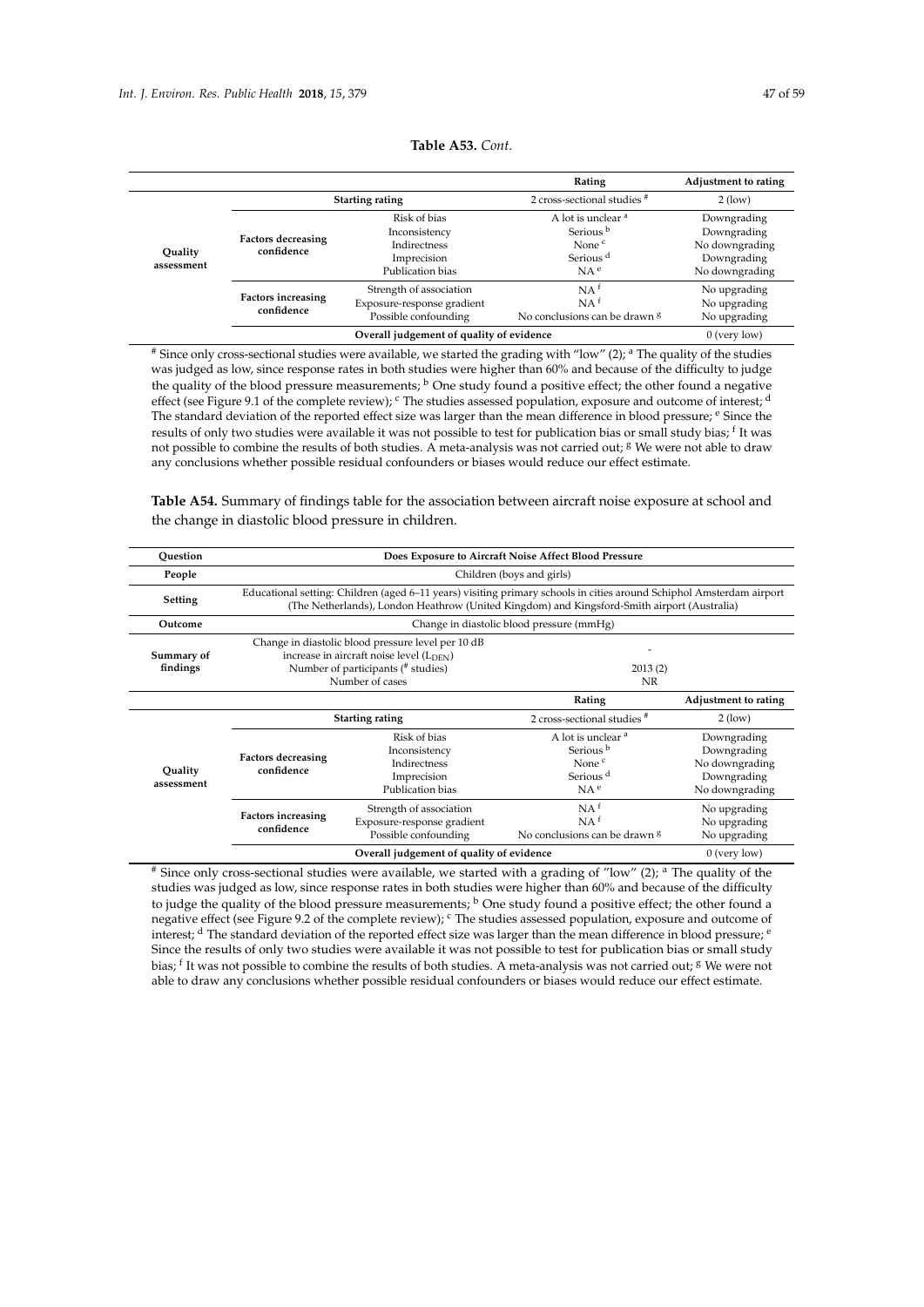| Question   | Does Exposure to Road Traffic Noise Affect Blood Pressure                                                                                                             |                            |                                                                          |                      |
|------------|-----------------------------------------------------------------------------------------------------------------------------------------------------------------------|----------------------------|--------------------------------------------------------------------------|----------------------|
| People     | Children (boys and girls)                                                                                                                                             |                            |                                                                          |                      |
| Setting    | Residential setting: Children (aged 6-11 years) living in cities in The Netherlands, the United Kingdom, Germany,<br>Croatia, Serbia and the United States of America |                            |                                                                          |                      |
| Outcome    |                                                                                                                                                                       |                            | Change in systolic blood pressure (mmHg)                                 |                      |
| Summary of | Change in systolic blood pressure level per 10 dB<br>$0.08$ (95% CI: $-0.48 - 0.64$ ) mmHg<br>increase in road traffic noise level (L <sub>DEN</sub> )                |                            |                                                                          |                      |
| findings   | Number of participants (# studies)<br>Number of cases                                                                                                                 |                            | 4197(6)                                                                  |                      |
|            |                                                                                                                                                                       |                            | <b>NR</b>                                                                |                      |
|            |                                                                                                                                                                       |                            | Rating                                                                   | Adjustment to rating |
|            | <b>Starting rating</b>                                                                                                                                                |                            | 6 cross-sectional studies #                                              | $2$ (low)            |
|            |                                                                                                                                                                       | Risk of bias               | Serious <sup>a</sup>                                                     | Downgrading          |
|            |                                                                                                                                                                       | Inconsistency              | Serious <sup>b</sup>                                                     | Downgrading          |
|            | <b>Factors decreasing</b><br>confidence                                                                                                                               | Indirectness               | None <sup>c</sup>                                                        | No downgrading       |
| Quality    |                                                                                                                                                                       | Imprecision                | Serious <sup>d</sup>                                                     | Downgrading          |
| assessment |                                                                                                                                                                       | Publication bias           | NA <sup>e</sup>                                                          | No downgrading       |
|            | <b>Factors increasing</b>                                                                                                                                             | Strength of association    | NA <sup>f</sup>                                                          | No upgrading         |
|            | confidence                                                                                                                                                            | Exposure-response gradient | Evidence of a non-significant<br>exposure-response gradient <sup>†</sup> | No upgrading         |
|            |                                                                                                                                                                       | Possible confounding       | No conclusions can be drawn <sup>8</sup>                                 | No upgrading         |
|            | Overall judgement of quality of evidence                                                                                                                              |                            |                                                                          | $0$ (very low)       |

**Table A55.** Summary of findings table for the association between road traffic noise exposure at home and the change in systolic blood pressure in children.

# Since only cross-sectional studies were available, we started with a grading of "low" (2); <sup>a</sup> The quality of the studies was judged as low, since response rates in both studies were higher than 60% and because of the difficulty to judge the quality of the blood pressure measurements. Also studies were not always able to adjust for confounding or were able to attribute individual exposure estimates; <sup>b</sup> Results across studies differed in the magnitude and direction of effect estimates (see Figure 9.1 of the complete review). This was not confirmed by the results of the heterogeneity analysis, demonstrating only "low" heterogeneity ( $I^2$ <sub>residual</sub> = 8.9%);  $c$  The studies assessed population, exposure and outcome of interest; <sup>d</sup> We considered the results to be imprecise: The standard deviation of the reported effect size was larger than the mean difference in blood pressure; <sup>e</sup> Since the number of available effect estimates was less than 10, it was not possible to test for publication bias or small study bias; <sup>f</sup> Three of the evaluated studies found a harmful effect of noise. There was evidence of a non-significant exposure-response gradient: after combining the results of the evaluated studies, we found a non-significant effect size of 0.08 mmHg per 10 dB. The noise range was ~35–80 dB. This means that if the road traffic noise level increases from 35 to 80 dB, the blood pressure increased with 0.36 mmHg; <sup>g</sup> We were not able to draw any conclusions whether possible residual confounders or biases would reduce our effect estimate.

**Table A56.** Summary of findings table for the association between road traffic noise exposure at home and the change in diastolic blood pressure in children.

| Ouestion   | Does Exposure to Road Traffic Noise Affect Blood Pressure                                                                                                             |                                                                                                                                                     |                                                               |                      |  |
|------------|-----------------------------------------------------------------------------------------------------------------------------------------------------------------------|-----------------------------------------------------------------------------------------------------------------------------------------------------|---------------------------------------------------------------|----------------------|--|
| People     | Children (boys and girls)                                                                                                                                             |                                                                                                                                                     |                                                               |                      |  |
| Setting    | Residential setting: Children (aged 6-11 years) living in cities in The Netherlands, the United Kingdom, Germany,<br>Croatia, Serbia and the United States of America |                                                                                                                                                     |                                                               |                      |  |
| Outcome    |                                                                                                                                                                       |                                                                                                                                                     | Change in diastolic blood pressure (mmHg)                     |                      |  |
| Summary of |                                                                                                                                                                       | Change in diastolic blood pressure level per 10 dB<br>0.47 (95% CI: $-0.30-1.24$ ) mmHg<br>increase in road traffic noise level (L <sub>DEN</sub> ) |                                                               |                      |  |
| findings   |                                                                                                                                                                       | Number of participants (# studies)                                                                                                                  |                                                               |                      |  |
|            |                                                                                                                                                                       | Number of cases                                                                                                                                     | <b>NR</b>                                                     |                      |  |
|            |                                                                                                                                                                       |                                                                                                                                                     | Rating                                                        | Adjustment to rating |  |
|            | <b>Starting rating</b>                                                                                                                                                |                                                                                                                                                     | 6 cross-sectional studies #                                   | $2$ (low)            |  |
|            |                                                                                                                                                                       | Risk of bias                                                                                                                                        | Serious <sup>a</sup>                                          | Downgrading          |  |
|            |                                                                                                                                                                       | Inconsistency                                                                                                                                       | Serious <sup>b</sup>                                          | Downgrading          |  |
|            | <b>Factors decreasing</b><br>confidence                                                                                                                               | <b>Indirectness</b>                                                                                                                                 | None $c$                                                      | No downgrading       |  |
| Quality    |                                                                                                                                                                       | Imprecision                                                                                                                                         | Serious <sup>d</sup>                                          | Downgrading          |  |
| assessment |                                                                                                                                                                       | Publication bias                                                                                                                                    | NA <sup>e</sup>                                               | No downgrading       |  |
|            | <b>Factors increasing</b>                                                                                                                                             | Strength of association                                                                                                                             | NA <sup>f</sup>                                               | No upgrading         |  |
|            | confidence                                                                                                                                                            | Exposure-response gradient                                                                                                                          | Evidence of a non-significant<br>exposure-response gradient f | No upgrading         |  |
|            |                                                                                                                                                                       | Possible confounding                                                                                                                                | No conclusions can be drawn <sup>g</sup>                      | No upgrading         |  |
|            | Overall judgement of quality of evidence                                                                                                                              |                                                                                                                                                     |                                                               |                      |  |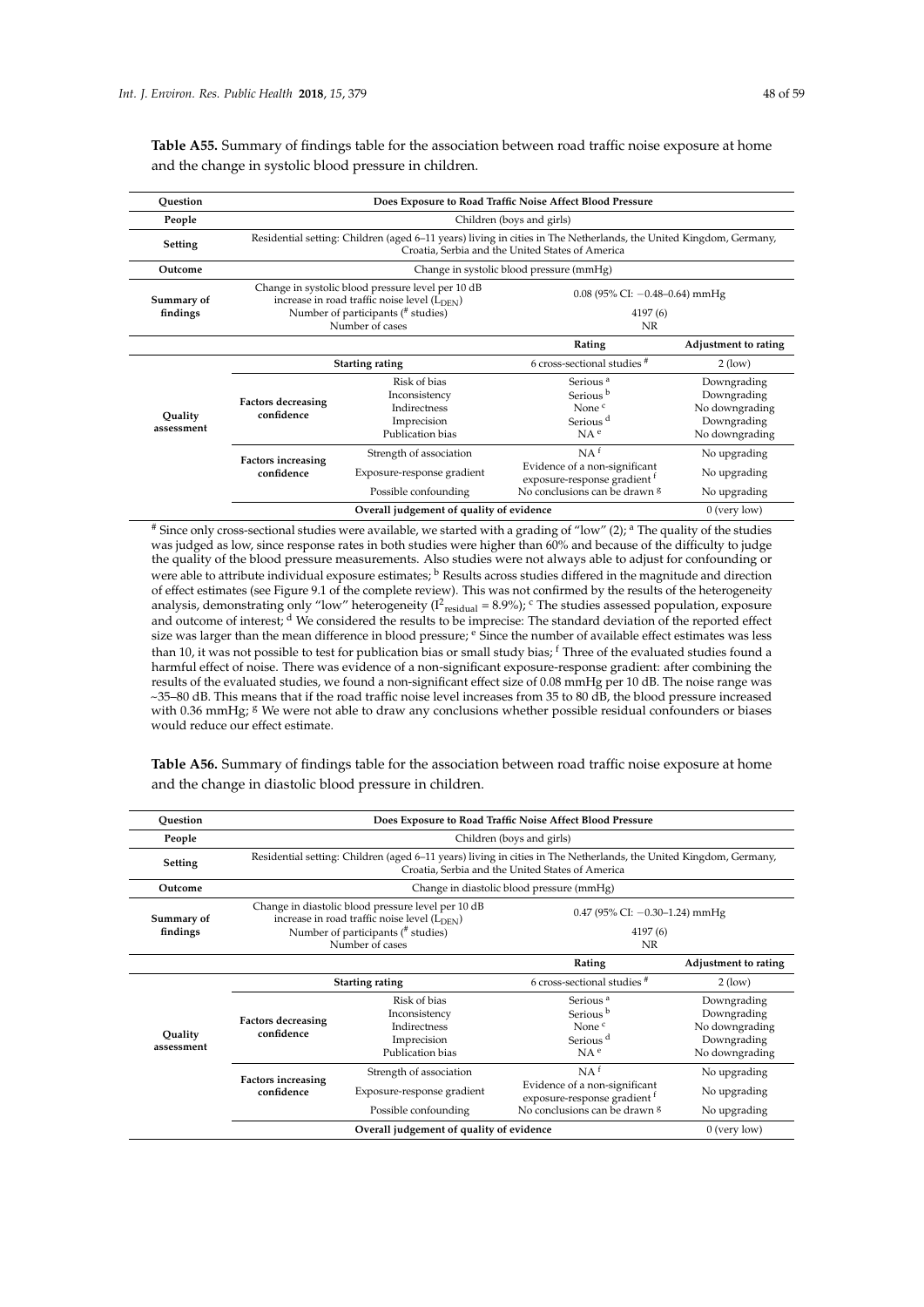# Since only cross-sectional studies were available, we started with a grading of "low" (2); <sup>a</sup> The quality of the studies was judged as low, since response rates in both studies were higher than 60%, and because of the difficulty to judge the quality of the blood pressure measurements. Also studies were not always able to adjust for confounding or were able to attribute individual exposure estimates; <sup>b</sup> Results across studies differed in the magnitude and direction of effect estimates (see Figure 9.2 of the complete review). This was confirmed by the results of the heterogeneity analysis, demonstrating "strong" heterogeneity  $(I^2_{residual} = 76.0\%)$ ;  $c$  The studies assessed population, exposure and outcome of interest; <sup>d</sup> The results were considered to be imprecise: The standard deviation of the reported effect size was larger than the mean difference in blood pressure; <sup>e</sup> Since the number of available effect estimates was less than 10, it was not possible to test for publication bias or small study bias;  $f$  Three of the evaluated studies found a harmful effect of noise. There was evidence of a non-significant exposure-response gradient: After combining the results of the evaluated studies we found a non-significant effect size of 0.47 mmHg per 10 dB. The noise range was ~35–80 dB. This means that if the road traffic noise level increases from 35 to 80 dB, the blood pressure increased with 2.1 mmHg; <sup>g</sup> We were not able to draw any conclusions whether possible residual confounders or biases would reduce our effect estimate.

**Table A57.** Summary of findings table for the association between road traffic noise exposure at school and the change in systolic blood pressure in children.

| Ouestion              | Does Exposure to Road Traffic Noise Affects Blood Pressure                                                                                                   |                                                                                                                                                       |                                                                                                                                                                                        |                                                                                                               |
|-----------------------|--------------------------------------------------------------------------------------------------------------------------------------------------------------|-------------------------------------------------------------------------------------------------------------------------------------------------------|----------------------------------------------------------------------------------------------------------------------------------------------------------------------------------------|---------------------------------------------------------------------------------------------------------------|
| People                | Children (boys and girls)                                                                                                                                    |                                                                                                                                                       |                                                                                                                                                                                        |                                                                                                               |
| Setting               | Educational setting: Children (aged 6-11 years) living in cities in The Netherlands, the United Kingdom, Croatia, Serbia<br>and the United States of America |                                                                                                                                                       |                                                                                                                                                                                        |                                                                                                               |
| Outcome               |                                                                                                                                                              |                                                                                                                                                       | Change in systolic blood pressure (mmHg)                                                                                                                                               |                                                                                                               |
| Summary of            |                                                                                                                                                              | Change in systolic blood pressure level per 10 dB<br>$-0.60$ (95% CI: $-1.51-0.30$ ) mmHg<br>increase in road traffic noise level (L <sub>DEN</sub> ) |                                                                                                                                                                                        |                                                                                                               |
| findings              | Number of participants (# studies)<br>Number of cases                                                                                                        |                                                                                                                                                       | 4520 (5)<br><b>NR</b>                                                                                                                                                                  |                                                                                                               |
|                       |                                                                                                                                                              |                                                                                                                                                       | Rating                                                                                                                                                                                 | Adjustment to rating                                                                                          |
|                       | <b>Starting rating</b>                                                                                                                                       |                                                                                                                                                       | 5 cross-sectional studies #                                                                                                                                                            | $2$ (low)                                                                                                     |
| Quality<br>assessment | <b>Factors decreasing</b><br>confidence<br><b>Factors increasing</b><br>confidence                                                                           | Risk of bias<br>Inconsistency<br><b>Indirectness</b><br>Imprecision<br>Publication bias<br>Strength of association<br>Exposure-response gradient      | Serious <sup>a</sup><br>Serious <sup>b</sup><br>None <sup>c</sup><br>Serious <sup>d</sup><br>$NA^e$<br>NA <sup>f</sup><br>No evidence of an<br>exposure-response gradient <sup>†</sup> | Downgrading<br>Downgrading<br>No downgrading<br>Downgrading<br>No downgrading<br>No upgrading<br>No upgrading |
|                       |                                                                                                                                                              | Possible confounding                                                                                                                                  | No conclusions can be drawn <sup>g</sup>                                                                                                                                               | No upgrading                                                                                                  |
|                       |                                                                                                                                                              | Overall judgement of quality of evidence                                                                                                              |                                                                                                                                                                                        | $0$ (very low)                                                                                                |

 $*$  Since we only cross-sectional studies were available, we started with a grading of "low" (2);  $^{\circ}$  The quality of the studies was judged as low, since response rates in both studies were higher than 60% and because of the difficulty to judge the quality of the blood pressure measurements. Also studies were not always able to adjust for confounding or were able to attribute individual exposure estimates;  $\frac{b}{b}$  Results across studies differed in the magnitude and direction of effect estimates (see Figure 9.1 of the complete review). This was confirmed by the results of the heterogeneity analysis, demonstrating "moderate" heterogeneity ( $l^2$ <sub>residual</sub> = 61.6%); <sup>c</sup> The studies assessed population, exposure and outcome of interest; <sup>d</sup> We considered the results to be imprecise: The standard deviation of the reported effect size was larger than the mean difference in blood pressure; <sup>e</sup> Since the number of available effect estimates was less than 10, it was not possible to test for publication bias or small study bias; <sup>f</sup> Three studies found a harmful effect. There was no evidence of an exposure-response gradient: after combining the results of the evaluated studies, we found a non-significant effect size of −0.60 mmHg per 10 dB; <sup>g</sup> We were not able to draw any conclusions whether possible residual confounders or biases would reduce our effect estimate.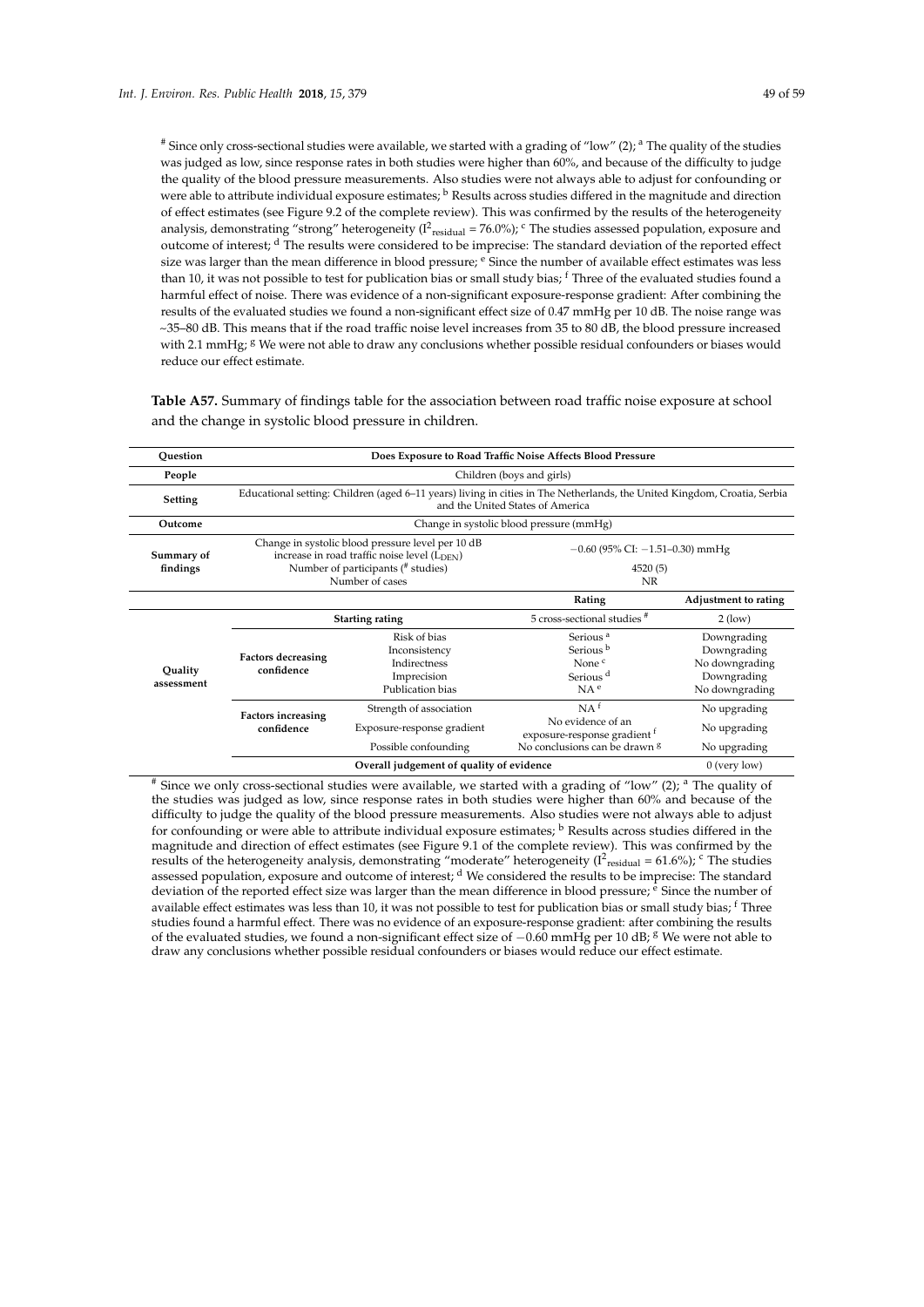| Ouestion   | Does Exposure to Road Traffic Noise Affect Blood Pressure                                                                                                    |                            |                                                                                           |                      |
|------------|--------------------------------------------------------------------------------------------------------------------------------------------------------------|----------------------------|-------------------------------------------------------------------------------------------|----------------------|
| People     | Children (boys and girls)                                                                                                                                    |                            |                                                                                           |                      |
| Setting    | Educational setting: Children (aged 6–11 years) living in cities in The Netherlands, the United Kingdom, Croatia, Serbia<br>and the United States of America |                            |                                                                                           |                      |
| Outcome    | Change in diastolic blood pressure (mmHg)                                                                                                                    |                            |                                                                                           |                      |
| Summary of | Change in diastolic blood pressure level per 10 dB<br>increase in road traffic noise level $(L_{\text{DEN}})$                                                |                            | 0.46 (95% CI: $-0.60-1.53$ ) mmHg                                                         |                      |
| findings   | Number of participants (# studies)                                                                                                                           |                            | 4520(5)                                                                                   |                      |
|            | Number of cases                                                                                                                                              |                            | <b>NR</b>                                                                                 |                      |
|            |                                                                                                                                                              |                            | Rating                                                                                    | Adjustment to rating |
|            | <b>Starting rating</b>                                                                                                                                       |                            | 5 cross-sectional studies <sup>#</sup>                                                    | $2$ (low)            |
|            | <b>Factors decreasing</b><br>confidence                                                                                                                      | Risk of bias               | Serious <sup>a</sup>                                                                      | Downgrading          |
|            |                                                                                                                                                              | Inconsistency              | Serious <sup>b</sup>                                                                      | Downgrading          |
|            |                                                                                                                                                              | Indirectness               | None $\circ$                                                                              | No downgrading       |
| Quality    |                                                                                                                                                              | Imprecision                | Serious <sup>d</sup>                                                                      | Downgrading          |
| assessment |                                                                                                                                                              | Publication bias           | NA <sup>e</sup>                                                                           | No downgrading       |
|            | <b>Factors increasing</b><br>confidence                                                                                                                      | Strength of association    | NA <sup>f</sup>                                                                           | No upgrading         |
|            |                                                                                                                                                              | Exposure-response gradient | Evidence of a statistically<br>non-significant exposure-response<br>gradient <sup>f</sup> | No upgrading         |
|            |                                                                                                                                                              | Possible confounding       | No conclusions can be drawn <sup>g</sup>                                                  | No upgrading         |
|            | Overall judgement of quality of evidence                                                                                                                     |                            |                                                                                           | $0$ (very low)       |

**Table A58.** Summary of findings table for the association between road traffic noise exposure at school and the change in diastolic blood pressure in children.

 $*$  Since only cross-sectional studies were available, we started with a grading of "low" (2);  $^{\circ}$  The quality of the studies was judged as low, since response rates in both studies were higher than 60% and because of the difficulty to judge the quality of the blood pressure measurements. Also studies were not always able to adjust for confounding or were able to attribute individual exposure estimates;  $\overline{b}$  Results across studies differed in the magnitude and direction of effect estimates (see Figure 9.1 of the complete review). This was not confirmed by the results of the heterogeneity analysis, demonstrating "low" heterogeneity ( $I^2$ <sub>residual</sub> = 16.0%);  $\circ$  The studies assessed population, exposure and outcome of interest; <sup>d</sup> We considered the results to be imprecise: The standard deviation of the reported effect size was larger than the mean difference in blood pressure; <sup>e</sup> Since the number of available effect estimates was less than 10, it was not possible to test for publication bias or small study bias; <sup>f</sup> There was evidence of a statistically non-significant exposure-response gradient: after combining the results of the evaluated studies, we found a non-significant effect size of 0.46 mmHg per 10 dB. The noise range was ~35–80 dB. This means that if the road traffic noise level increases from 35 to 80 dB, the blood pressure increased with 2.1 mmHg; <sup>g</sup> We were not able to draw any conclusions whether possible residual confounders or biases would reduce our effect estimate.

### **References**

- <span id="page-49-0"></span>1. Van Kempen, E.E.M.M.; Casas, M.; Pershagen, G.; Foraster, M. *Cardiovascular and Metabolic Effects of Environmental Noise. Systematic Envidence Review in the Framework of the Development of the WHO Environmental Noise Guidelines for the European Region*; National Institute of Public Health (RIVM), WHO European Centre of Environment and Health: Bilthoven, The Netherlands, 2017.
- <span id="page-49-1"></span>2. Berglund, B.; Lindvall, T.; Schwela, D.H. (Eds.) *Guidelines for Community Noise*; World Health Organization: Geneva, Switzerland, 1999.
- <span id="page-49-3"></span>3. World Health Organization. *Night Noise Guidelines for Europe*; World Health Organization: Copenhagen, Denmark, 2009.
- 4. Health Council of The Netherlands. *Effects of Noise on Sleep and Health*; Health Council of The Netherlands: The Hague, The Netherlands, 2004.
- <span id="page-49-2"></span>5. Health Council of The Netherlands: Committee on Noise and Health. *Noise and Health*; Health Council: The Hague, The Netherlands, 1994.
- <span id="page-49-4"></span>6. Münzel, T.; Sørensen, M.; Gori, T.; Schmidt, F.P.; Rao, X.; Brook, J.; Chen, L.C.; Brook, R.D.; Rajagopalan, S. Environmental stressors and cardiometabolic disease: Part I—Epidemiologic evidence supporting a role for noise and air pollution and effects of mitigation strategies. *Eur. Heart J.* **2017**, *38*, 550–556. [\[PubMed\]](http://www.ncbi.nlm.nih.gov/pubmed/27460892)
- <span id="page-49-5"></span>7. Brook, R.D.; Newby, D.E.; Rajagopalan, S. Air pollution and cardiometabolic disease: An update and call for clinical trials. *Am. J. Hypertens.* **2017**, *31*, 1–10. [\[CrossRef\]](http://dx.doi.org/10.1093/ajh/hpx109) [\[PubMed\]](http://www.ncbi.nlm.nih.gov/pubmed/28655143)
- <span id="page-49-6"></span>8. Shea, B.J.; Grimshaw, J.M.; Wells, G.A.; Boers, M.; Andersson, N.; Hamel, C.; Porter, A.C.; Tugwell, P.; Moher, D.; Bouter, L.M. Development of AMSTAR: A measurement tool to assess the methodological quality of systematic reviews. *BMC Med. Res. Methodol.* **2007**, *7*, 10.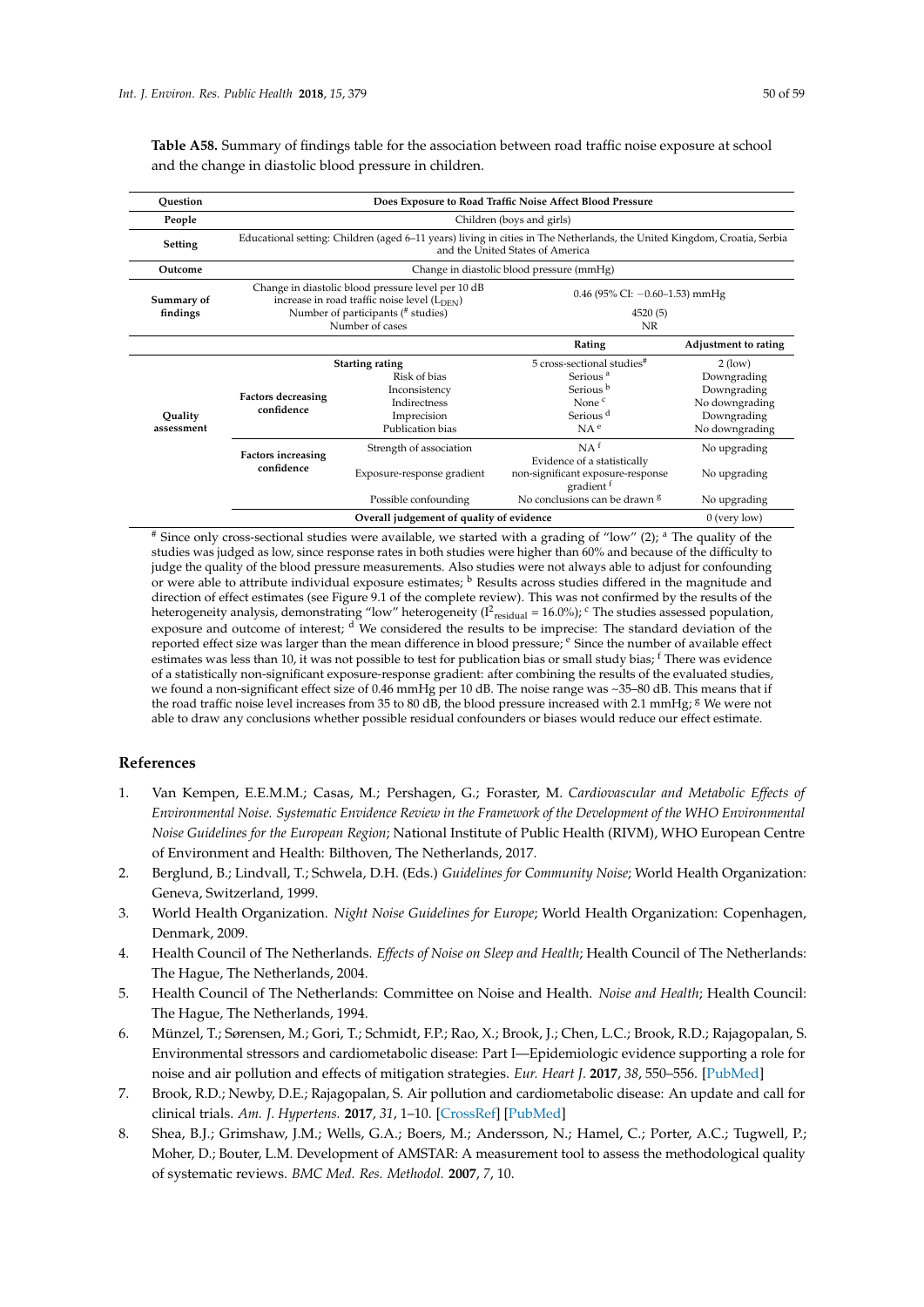- <span id="page-50-0"></span>9. Tétreault, L.F.; Perron, S.; Smargiassi, A. Cardiovascular health, traffic-related air pollution and noise: Are associations mutually confounded? A systematic review. *Int. J. Public Health* **2013**, *58*, 649–666. [\[PubMed\]](http://www.ncbi.nlm.nih.gov/pubmed/23887610)
- 10. Paunović, K.; Stansfeld, S.; Clark, C.; Belojević, G. Epidemiological studies on noise and blood pressure in children: Observations and suggestions. *Environ. Int.* **2011**, *37*, 1030–1041. [\[PubMed\]](http://www.ncbi.nlm.nih.gov/pubmed/21496926)
- 11. Hohmann, C.; Grabenhenrich, L.; de Kluizenaar, Y.; Tischer, C.; Heinrich, J.; Chen, C.M.; Thijs, C.; Nieuwenhuijsen, M.; Keil, T. Health effects of chronic noise exposure in pregnancy and childhood: A systematic review inititated by ENRIECO. *Int. J. Hyg. Environ. Health* **2013**, *216*, 217–229. [\[PubMed\]](http://www.ncbi.nlm.nih.gov/pubmed/22854276)
- 12. Ndrepepa, A.; Twardella, D. Relationship between noise annoyance from road traffic noise and cardiovascular diseases: A meta-analysis. *Noise Health* **2011**, *13*, 251–259. [\[PubMed\]](http://www.ncbi.nlm.nih.gov/pubmed/21537109)
- 13. Babisch, W.; van Kamp, I. Exposure-response relationship of the association between aircraft noise and the risk of hypertension. *Noise Health* **2009**, *11*, 161–168. [\[CrossRef\]](http://dx.doi.org/10.4103/1463-1741.53363) [\[PubMed\]](http://www.ncbi.nlm.nih.gov/pubmed/19602770)
- 14. Babisch, W. Road traffic noise and cardiovascular risk. *Noise Health* **2008**, *10*, 27–33. [\[PubMed\]](http://www.ncbi.nlm.nih.gov/pubmed/18270405)
- 15. Van Kempen, E.E.M.M.; Kruize, H.; Boshuizen, H.C.; Ameling, C.B.; Staatsen, B.A.M.; de Hollander, A.E.M. The association between noise exposure and blood pressure and ischeamic heart disease: A meta-analysis. *Environ. Health Perspect.* **2002**, *110*, 307–317. [\[PubMed\]](http://www.ncbi.nlm.nih.gov/pubmed/11882483)
- 16. Argalášová-Sobotová, L.; Lekaviciute, J.; Jeram, S.; Ševčiková, L.; Jurkovičová, J. Environmental noise and cardiovascular disease in adults: Research in Central, Eastern, and South-Eastern Europe and Newly Independent States. *Noise Health* **2013**, *15*, 22–31. [\[CrossRef\]](http://dx.doi.org/10.4103/1463-1741.107149) [\[PubMed\]](http://www.ncbi.nlm.nih.gov/pubmed/23412577)
- 17. Babisch, W. Updated exposure-response relationship between road traffic noise and coronary heart diseases: A meta-analysis. *Noise Health* **2014**, *16*, 1–9. [\[CrossRef\]](http://dx.doi.org/10.4103/1463-1741.127847) [\[PubMed\]](http://www.ncbi.nlm.nih.gov/pubmed/24583674)
- 18. Merlin, T.; Newton, S.; Ellery, B.; Milverton, J.; Farah, C. *Systematic Review of the Human Health Effects of Wind Farms*; National Health and Medical Research Council: Canberra, Australia, 2013.
- 19. Babisch, W. *Transportation Noise and Cardiovascular Risk. Review and Synthesis of Epidemiological Studies. Dose-Effect Curve and Risk Estimation*; Umweltbundesambt: Berlin, Germany, 2006.
- 20. Vienneau, D.; Perez, L.; Schindler, C.; Probst-Hensch, N.; Röösli, M. The relationship between traffic noise exposure and ischemic heart disease: A meta-analysis. In Proceedings of the 42nd International Congress and Exposition on Noise Control Engineering (INTERNOISE), Noise Control for Quality of Life, Innsbruck, Austria, 15–18 September 2013; Austrian Noise Abatement Association: Innsbruck, Austria, 2013.
- <span id="page-50-6"></span>21. Vienneau, D.; Schindler, C.; Perez, L.; Probst-Hensch, N.; Roosli, M. The relationship between transportation noise exposure and ischemic heart disease: A meta-analysis. *Environ. Res.* **2015**, *138*, 372–380. [\[CrossRef\]](http://dx.doi.org/10.1016/j.envres.2015.02.023) [\[PubMed\]](http://www.ncbi.nlm.nih.gov/pubmed/25769126)
- 22. Van Kempen, E.; Babisch, W. The quantitative relationship between road traffic noise and hypertension: A meta-analysis. *J. Hypertens.* **2012**, *30*, 1075–1086. [\[CrossRef\]](http://dx.doi.org/10.1097/HJH.0b013e328352ac54) [\[PubMed\]](http://www.ncbi.nlm.nih.gov/pubmed/22473017)
- 23. Dzhambov, A.M. Long-term noise exposure and the risk for type 2 diabetes: A meta-analysis. *Noise Health* **2015**, *17*, 23–33. [\[CrossRef\]](http://dx.doi.org/10.4103/1463-1741.149571) [\[PubMed\]](http://www.ncbi.nlm.nih.gov/pubmed/25599755)
- 24. Banerjee, D. Association between transportation noise and cardiovascular disease: A meta-analysis of cross-sectional studies among adult populations from 1980–2010. *Indian J. Public Health* **2014**, *58*, 84–91. [\[CrossRef\]](http://dx.doi.org/10.4103/0019-557X.132279) [\[PubMed\]](http://www.ncbi.nlm.nih.gov/pubmed/24820980)
- <span id="page-50-1"></span>25. Huang, D.; Song, X.; Cui, Q.; Tian, J.; Wang, Q.; Yang, K. Is there an association between aircraft noise exposure and the incidence of hypertension? A meta-analysis of 16,784 participants. *Noise Health* **2015**, *17*, 93–97. [\[PubMed\]](http://www.ncbi.nlm.nih.gov/pubmed/25774612)
- <span id="page-50-2"></span>26. Evrard, A.S.; Lefèvre, M.; Champelovier, P.; Lambert, J.; Laumon, B. Does exposure to aircraft noise increase the risk of hypertension near French airports? In Proceedings of the 10th European Congress and Exposition on Noise Control Engineering (EURONOISE), Maastricht, The Netherlands, 31 May–3 June 2015.
- <span id="page-50-4"></span>27. Sørensen, M.; Luhdorf, P.; Ketzel, M.; Andersen, Z.J.; Tjønneland, A.; Overvad, K.; Raaschou-Nielsen, O. Combined effects of road traffic noise and ambient air pollution in relation to risk for stroke? *Environ. Res.* **2014**, *133*, 49–55. [\[CrossRef\]](http://dx.doi.org/10.1016/j.envres.2014.05.011) [\[PubMed\]](http://www.ncbi.nlm.nih.gov/pubmed/24906068)
- <span id="page-50-5"></span>28. Van Poll, R.; Ameling, C.; Breugelmans, O.; Houthuijs, D.; van Kempen, E.; Marra, M.; Swart, W. *Gezondheidsonderzoek Vliegbasis Geilenkirchen (Desk Research) I. Hoofdrapportage: Samenvatting, Conclusies en Aanbevelingen Gezondheidsonderzoek Vliegbasis Geilenkirchen*; National Institute for Public Health and the Environment: Bilthoven, The Netherlands, 2014. (In Dutch)
- <span id="page-50-3"></span>29. Pershagen, G.; Pyko, A.; Eriksson, C. Exposure to traffic noise and central obesity. In Proceedings of the 11th International Congress on Noise as a Public Health Problem (ICBEN), Nara, Japan, 1–5 June 2014.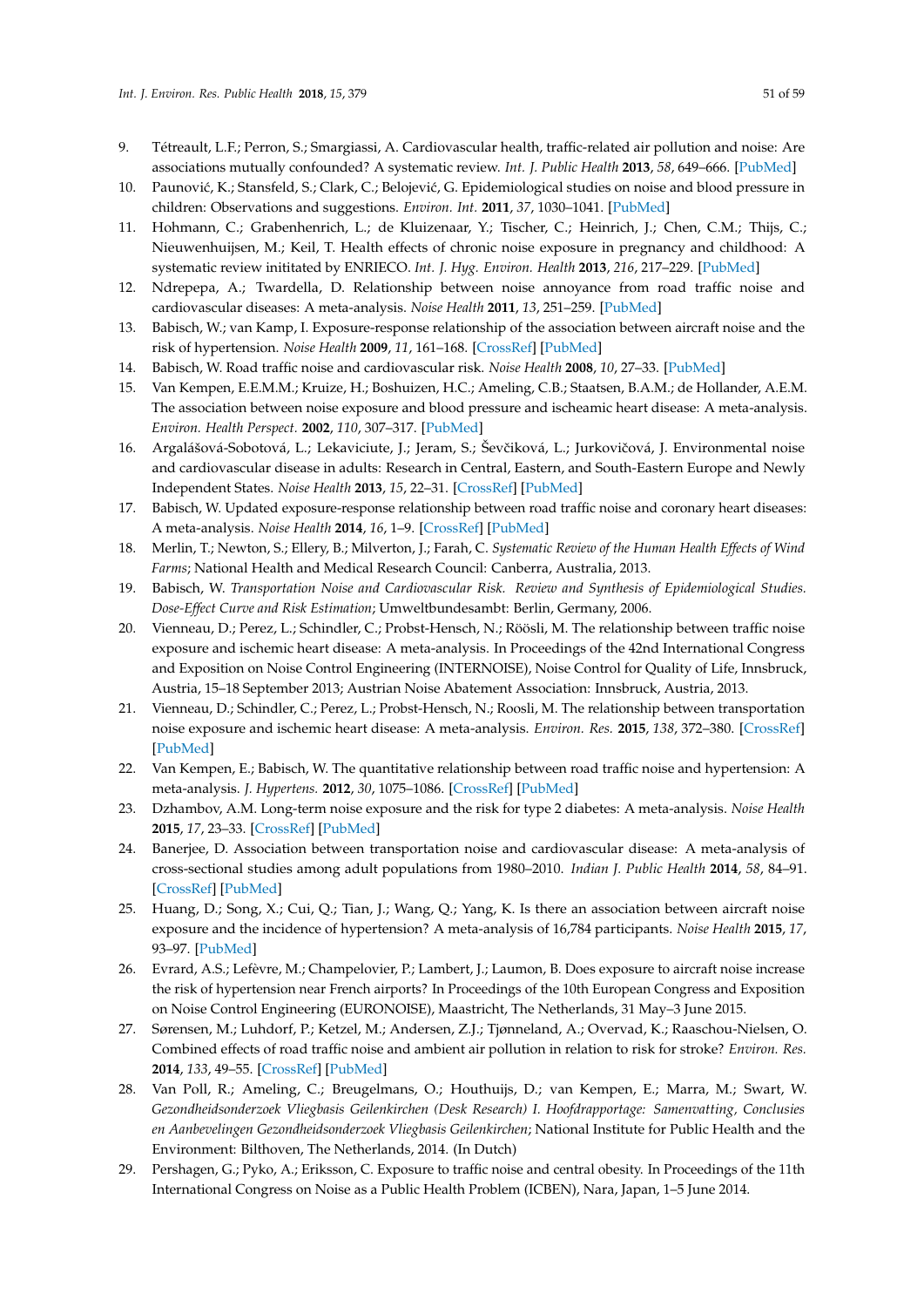- <span id="page-51-4"></span>30. Oftedal, B.; Krog, N.H.; Graff-Iversen, S.; Haugen, M.; Schwarze, P.; Aasvang, G.M. Traffic noise and markers of obesity. A population based study. In Proceedings of the 11th International Congress on Noise as a Public Health Problem (ICBEN), Nara, Japan, 1–5 June 2014.
- <span id="page-51-11"></span>31. Liu, C.; Fuertes, E.; Tiesler, C.M.; Birk, M.; Babisch, W.; Bauer, C.P.; Koletzko, S.; von Berg, A.; Hoffmann, B.; Heinrich, J.; et al. The associations between traffic-related air pollution and noise with blood pressure in children: Results from the GINIplus and LISAplus studies. *Int. J. Hyg. Environ. Health* **2014**, *217*, 499–505. [\[CrossRef\]](http://dx.doi.org/10.1016/j.ijheh.2013.09.008) [\[PubMed\]](http://www.ncbi.nlm.nih.gov/pubmed/24183515)
- <span id="page-51-0"></span>32. Foraster, M.; Künzli, N.; Aguilera, I.; Rivera, M.; Agis, D.; Vila, J.; Bouso, L.; Delteli, A.; Marrugat, J.; Ramos, R.; et al. High blood pressure and long-term exposure to indoor noise and air pollution from road traffic. *Environ. Health Perspect.* **2014**, *122*, 1193–1200. [\[CrossRef\]](http://dx.doi.org/10.1289/ehp.1307156) [\[PubMed\]](http://www.ncbi.nlm.nih.gov/pubmed/25003348)
- <span id="page-51-1"></span>33. Foraster, M.; Basagaña, X.; Aguilera, I.; Rivera, M.; Agis, D.; Bouso, L.; Deltell, A.; Marrugat, J.; Ramos, R.; Sunyer, J.; et al. Association of long-term exposure to traffic-related air pollution with blood pressure and hypertension in an adult population-based cohort in Spain (the REGICOR study). *Environ. Health Perspect.* **2014**, *122*, 404–411. [\[CrossRef\]](http://dx.doi.org/10.1289/ehp.1306497) [\[PubMed\]](http://www.ncbi.nlm.nih.gov/pubmed/24531056)
- <span id="page-51-3"></span>34. Eriksson, C.; Hilding, A.; Pyko, A.; Bluhm, G.; Pershagen, G.; Östenson, C.G. Long-term aircraft noise exposure and body mass index, waist circumference, and type 2 diabetes: A prospective study. *Environ. Health Perspect.* **2014**, *122*, 687–694. [\[CrossRef\]](http://dx.doi.org/10.1289/ehp.1307115) [\[PubMed\]](http://www.ncbi.nlm.nih.gov/pubmed/24800763)
- <span id="page-51-6"></span>35. Chang, T.Y.; Beelen, R.; Li, S.F.; Chen, T.I.; Lin, Y.J.; Bao, B.Y.; Liu, C.S. Road traffic noise frequency and prevalent hypertension in Taichung, Taiwan: A cross-sectional study Environ. *Health* **2014**, *13*, 37. [\[CrossRef\]](http://dx.doi.org/10.1186/1476-069X-13-37) [\[PubMed\]](http://www.ncbi.nlm.nih.gov/pubmed/24886205)
- <span id="page-51-14"></span>36. Babisch, W.; Wolke, G.; Heinrich, J.; Straff, W. Road traffic noise and hypertension: Accounting for the location of rooms. *Environ. Res.* **2014**, *133*, 380–387. [\[CrossRef\]](http://dx.doi.org/10.1016/j.envres.2014.05.007) [\[PubMed\]](http://www.ncbi.nlm.nih.gov/pubmed/24952459)
- <span id="page-51-7"></span>37. Babisch, W.; Wolf, K.; Petz, M.; Heinrich, J.; Cyrys, J.; Peters, A. Associations between traffic noise, particulat air pollution, hypertension, and isolated systolic hypertension in adults: The KORA study. *Environ. Health Perspect.* **2014**, *122*, 492–498. [\[PubMed\]](http://www.ncbi.nlm.nih.gov/pubmed/24602804)
- <span id="page-51-5"></span>38. Sørensen, M.; Andersen, Z.J.; Nordsborg, R.B.; Becker, T.; Tjønneland, A.; Overvad, K.; Raaschou-Nielsen, O. Long-term exposure to road traffic noise and incident diabetes: A cohort study. *Environ. Health Perspect.* **2013**, *121*, 217–222. [\[PubMed\]](http://www.ncbi.nlm.nih.gov/pubmed/23229017)
- <span id="page-51-12"></span>39. Paunović, K.; Belojević, G.; Jakovljević, B. Blood pressure of urban school children in relation to road-traffic noise, traffic density and presence of public transport. *Noise Health* **2013**, *15*, 253–260. [\[CrossRef\]](http://dx.doi.org/10.4103/1463-1741.113521) [\[PubMed\]](http://www.ncbi.nlm.nih.gov/pubmed/23771424)
- <span id="page-51-8"></span>40. Matsui, T. Psychosomatic disorder due to aircraft noise and its causal pathway. In Proceedings of the 42nd International Congress and Exposition on Noise Control Engineering 2013 (INTER-NOISE 2013): Noise Control for Quality of Life, Innsbruck, Austria, 15–18 September 2013; ÖAL—Österreichischer Arbeitsring für Lärmbekämpfung: Innsbruck, Austria, 2013; pp. 4915–4919.
- <span id="page-51-13"></span>41. Liu, C.; Fuertes, E.; Tiesler, C.M.; Birk, M.; Babisch, W.; Bauer, C.P.; Koletzko, S.; Heinrich, J. The association between road traffic noise exposure and blood pressure among children in Germany: The GINIplus and LISAplus studies. *Noise Health* **2013**, *15*, 165–172. [\[CrossRef\]](http://dx.doi.org/10.4103/1463-1741.112364) [\[PubMed\]](http://www.ncbi.nlm.nih.gov/pubmed/23689298)
- <span id="page-51-9"></span>42. Hansell, A.L.; Blangiardo, M.; Fortunato, L.; Floud, S.; de Hoogh, K.; Fecht, D.; Ghosh, R.E.; Laszlo, H.E.; Pearson, C.; Beale, L.; et al. Aircraft noise and cardiovascular disease near Heathrow airport in London: Small area study. *Br. Med. J.* **2013**, *347*, f5432. [\[CrossRef\]](http://dx.doi.org/10.1136/bmj.f5432) [\[PubMed\]](http://www.ncbi.nlm.nih.gov/pubmed/24103537)
- <span id="page-51-2"></span>43. Foraster, M.; Basagaña, X.; Aguilera, I.; Rivera, M.; Agis, D.; Bouso, L.; Deltell, A.; Elosua, R.; Künzli, N. Disentangling the effects of traffic-related noise and air pollution on blood pressure: Indoor noise levels and protections. In Proceedings of the 42nd International Congress and Exposition on Noise Control Engineering 2013 (INTER-NOISE 2013): Noise Control for Quality of Life, Innsbruck, Austria, 15–18 September 2013; OAL— ˝ Osterreichischer Arbeitsring für Lärmbekämpfung: Innsbruck, Austria, 2013; pp. 5047–5050. ˝
- <span id="page-51-10"></span>44. Floud, S.; Blangiardo, M.; Clark, C.; de Hoogh, K.; Babisch, W.; Houthuijs, D.; Swart, W.; Pershagen, G.; Katsouyanni, K.; Velonakis, M.; et al. Exposure to aircraft and road traffic noise and associations with heart disease and stroke in six European countries: A cross-sectional study. *Environ Health* **2013**, *12*, 89. [\[CrossRef\]](http://dx.doi.org/10.1186/1476-069X-12-89) [\[PubMed\]](http://www.ncbi.nlm.nih.gov/pubmed/24131577)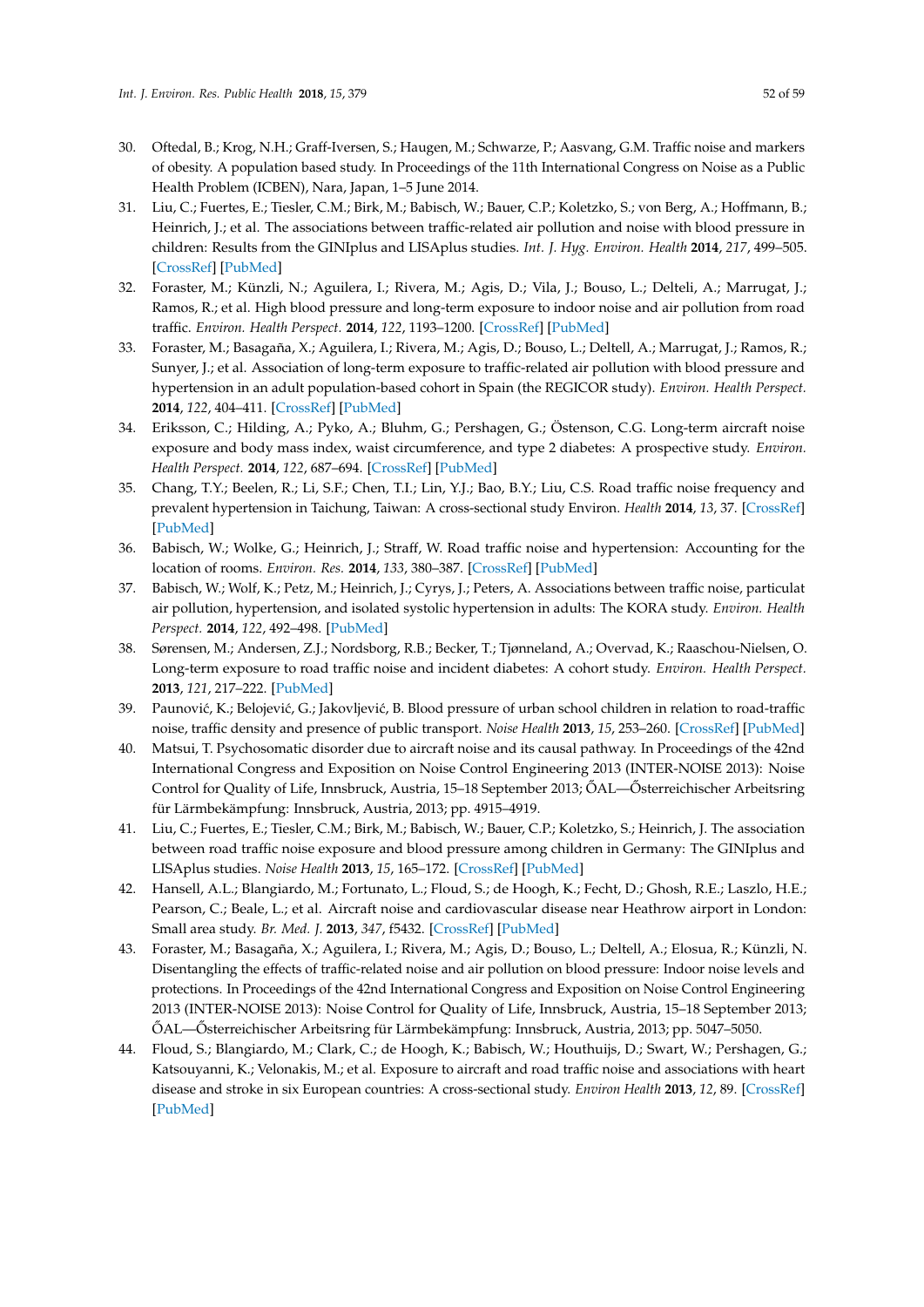- <span id="page-52-8"></span>45. Floud, S.; Blangiardo, M.; Clark, C.; de Hoogh, K.; Babisch, W.; Houthuijs, D.; Swart, W.; Pershagen, G.; Katsouyanni, K.; Velonakis, M.; et al. Heart disease and stroke in relation to aircraft noise and road traffic noise—The HYENA study. In Proceedings of the 42nd International Congress and Exposition on Noise Control Engineering 2013 (INTER-NOISE 2013): Noise Control for Quality of Life, Innsbruck, Austria, 15–18 September 2013; OAL— ˝ Osterreichischer Arbeitsring für Lärmbekämpfung: Innsbruck, Austria, 2013; ˝ pp. 5056–5059.
- <span id="page-52-0"></span>46. Evrard, A.S.; Khati, I.; Champelovier, P.; Lambert, J.; Laumon, B. Cardiovascular effects of aircraft noise near Paris-Charles de Gaulle airport: Results from the pilot study of the DEBATS research program. In Proceedings of the 42nd International Congress and Exposition on Noise Control Engineering (INTER-NOISE): Noise Control for Quality of Life, Innsbruck, Austria, 15–18 September 2013; Austrian Noise Abatement Association: Innsbruck, Austria, 2013.
- <span id="page-52-9"></span>47. Correia, A.W.; Peters, J.L.; Levy, J.I.; Melly, S.; Dominici, F. Residential exposure to aircraft noise and hospital admissions for cardiovascular diseases: Multi-airport retrospective study. *Br. Med. J.* **2013**, *347*, f5561. [\[CrossRef\]](http://dx.doi.org/10.1136/bmj.f5561) [\[PubMed\]](http://www.ncbi.nlm.nih.gov/pubmed/24103538)
- <span id="page-52-12"></span>48. Bilenko, N.; van Rossem, L.; Brunekreef, B.; Beelen, R.; Eeftens, M.; Hoek, G.; Houthuijs, D.; de Jongste, J.C.; van Kempen, E.; Koppelman, G.H.; et al. Traffic-related air pollution and noise and children's blood pressure: Results from the PIAMA birth cohort study. *Eur. J. Prev. Cardiol.* **2013**, *22*, 4–12. [\[CrossRef\]](http://dx.doi.org/10.1177/2047487313505821) [\[PubMed\]](http://www.ncbi.nlm.nih.gov/pubmed/24047569)
- <span id="page-52-3"></span>49. Babisch, W.; Wolf, K.; Petz, M.; Heinrich, J.; Cyrys, J.; Peters, A. Road traffic noise, air pollution and (isolated systolic) hypertension. Cross-sectional results from the KORA study. In Proceedings of the 42nd International Congress and Exposition on Noise Control Engineering 2013 (INTER-NOISE 2013): Noise Control for Quality of Life, Innsbruck, Austria, 15–18 September 2013; OAL— ˝ Osterreichischer Arbeitsring für Lärmbekämpfung: ˝ Innsbruck, Austria, 2013; pp. 5040–5046.
- <span id="page-52-6"></span>50. Babisch, W.; Pershagen, G.; Selander, J.; Houthuijs, D.; Breugelmans, O.; Cadum, E.; Vigna-Taglianti, F.; Katsouyanni, K.; Haralabidis, A.S.; Dimakopoulou, K.; et al. Noise annoyance—A modifier of the association between noise level and cardiovascular health? *Sci. Total Environ.* **2013**, *452–453*, 50–57. [\[CrossRef\]](http://dx.doi.org/10.1016/j.scitotenv.2013.02.034) [\[PubMed\]](http://www.ncbi.nlm.nih.gov/pubmed/23500398)
- <span id="page-52-1"></span>51. Sørensen, M.; Hoffmann, B.; Hvidberg, M.; Ketzel, M.; Jensen, S.S.; Andersen, Z.J.; Tjønneland, A.; Overvad, K.; Raaschou-Nielsen, O. Long-term exposure to traffic-related air pollution associated with blood pressure and self-reported hypertension in a Danish cohort. *Environ. Health Perspect.* **2012**, *120*, 418–424. [\[CrossRef\]](http://dx.doi.org/10.1289/ehp.1103631) [\[PubMed\]](http://www.ncbi.nlm.nih.gov/pubmed/22214647)
- <span id="page-52-10"></span>52. Sørensen, M.; Andersen, Z.J.; Nordsborg, R.B.; Tjønneland, A.; Raaschou-Nielsen, O.; Lillelund, K.G.; Jakobsen, J.; Overvad, K. Road traffic noise and risk for stroke and myocardial infarction. In Proceedings of the 41st International Congress and Exposition on Noise Control Engineering 2012 (INTER-NOISE 2012), New York, NY, USA, 19–22 August 2012; Burroughs, C., Ed.; Institute of Noise Control Engineering USA (INCE-USA): New York, NY, USA, 2012; pp. 6001–6008.
- <span id="page-52-2"></span>53. Sørensen, M.; Andersen, Z.J.; Nordsborg, R.B.; Jensen, S.S.; Lillelund, K.G.; Beelen, R.; Schmidt, E.B.; Tjønneland, A.; Overvad, K.; Raaschou-Nielsen, O. Road traffic noise and incident myocardial infarction: A prospective cohort study. *PLoS ONE* **2012**, *7*, e39283. [\[CrossRef\]](http://dx.doi.org/10.1371/journal.pone.0039283) [\[PubMed\]](http://www.ncbi.nlm.nih.gov/pubmed/22745727)
- <span id="page-52-11"></span>54. Gan, W.Q.; Davies, H.W.; Koehoorn, M.; Brauer, M. Association of long-term exposure to community noise and traffic-related air pollution with coronary heart disease mortality. *Am. J. Epidemiol.* **2012**, *175*, 898–906. [\[CrossRef\]](http://dx.doi.org/10.1093/aje/kwr424) [\[PubMed\]](http://www.ncbi.nlm.nih.gov/pubmed/22491084)
- <span id="page-52-4"></span>55. Foraster, M.; Basagaña, X.; Aguilera, I.; Agis, D.; Bouso, L.; Phuleria, H.; Dratva, J.; Probst-Hensch, N.; Schindler, C.; Künzli, N.; et al. Transportation noise (in particular railway noise) and blood pressure in REGICOR compared to SAPALDIA. In Proceedings of the 41st International Congress and Exposition on Noise Control Engineering 2012 (INTER-NOISE 2012), New York, NY, USA, 19–22 August 2012; pp. 5997–6000.
- <span id="page-52-7"></span>56. Eriksson, C.; Nilsson, M.E.; Willers, S.M.; Gidhagen, L.; Bellander, T.; Pershagen, G. Traffic noise and cardiovascular health in Sweden: The roadside study. *Noise Health* **2012**, *14*, 140–147. [\[CrossRef\]](http://dx.doi.org/10.4103/1463-1741.99864) [\[PubMed\]](http://www.ncbi.nlm.nih.gov/pubmed/22918143)
- <span id="page-52-5"></span>57. Dratva, J.; Phuleria, H.C.; Foraster, M.; Gaspoz, J.M.; Keidel, D.; Künzli, N.; Liu, L.J.; Pons, M.; Zemp, E.; Gerbase, M.W.; et al. Transportation noise and blood pressure in a population-based sample of adults. *Environ. Health Perspect.* **2012**, *120*, 50–55. [\[CrossRef\]](http://dx.doi.org/10.1289/ehp.1103448) [\[PubMed\]](http://www.ncbi.nlm.nih.gov/pubmed/21885382)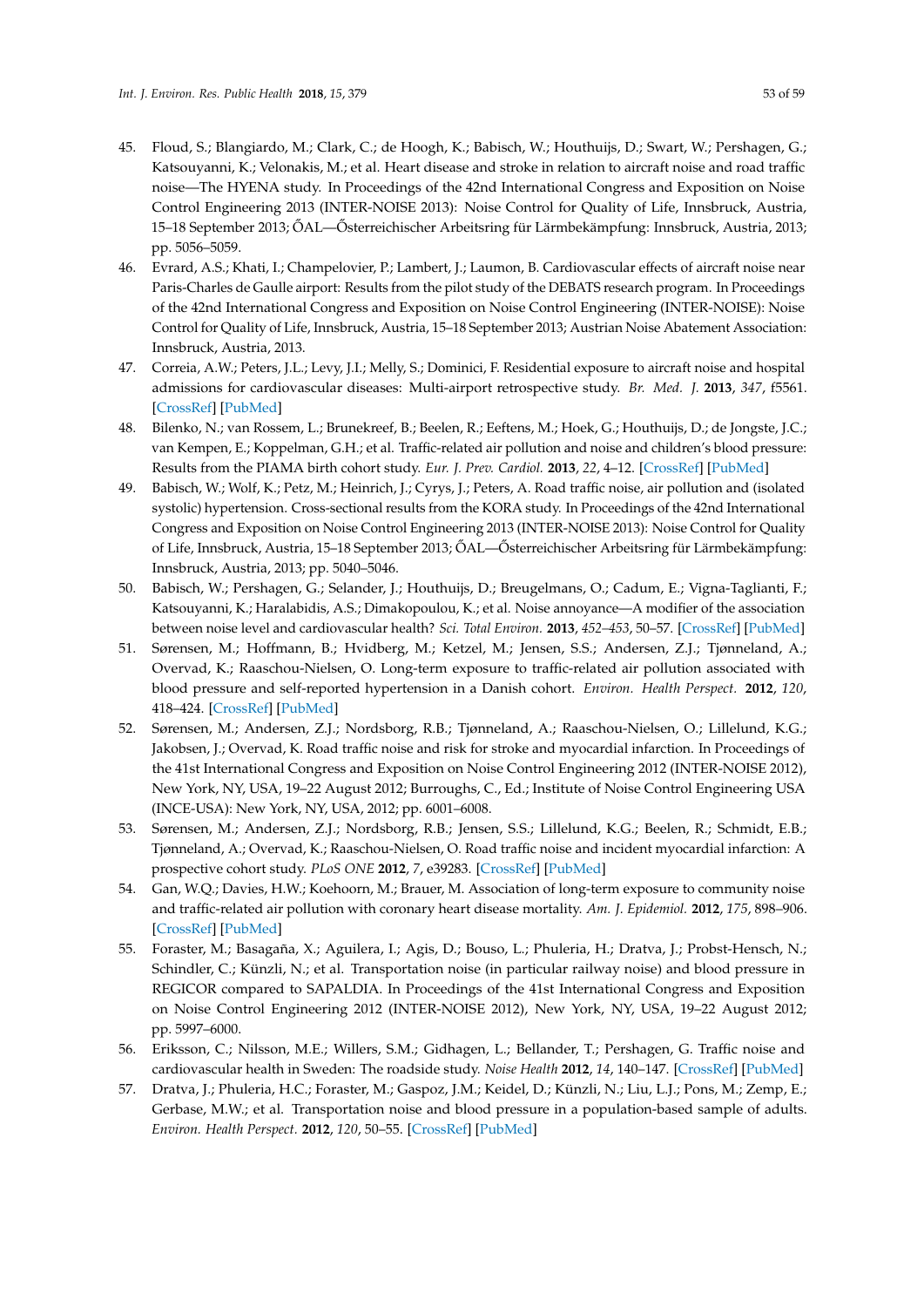- <span id="page-53-12"></span>58. Clark, C.; Crombie, R.; Head, J.; van Kamp, I.; van Kempen, E.; Stansfeld, S.A. Does traffic-related air pollution explain associations of aircraft and road traffic noise exposure on children's health and cognition? A secondary analysis of the United Kingdom sample from the RANCH project. *Am. J. Epidemiol.* **2012**, *176*, 327–337. [\[CrossRef\]](http://dx.doi.org/10.1093/aje/kws012) [\[PubMed\]](http://www.ncbi.nlm.nih.gov/pubmed/22842719)
- <span id="page-53-13"></span>59. Belojević, G.; Evans, G.W. Traffic noise and blood pressure in low-socioeconomic status, African-American urban schoolchildren. *J. Acoust. Soc. Am.* **2012**, *132*, 1403–1406. [\[CrossRef\]](http://dx.doi.org/10.1121/1.4739449) [\[PubMed\]](http://www.ncbi.nlm.nih.gov/pubmed/22978869)
- <span id="page-53-5"></span>60. Bakker, R.H.; Pedersen, E.; van den Berg, G.P.; Stewart, R.E.; Lok, W.; Bouma, J. Impact of wind turbine sound on annoyance, self-reported sleep disturbance and psychological distress. *Sci. Total Environ.* **2012**, *425*, 42–51. [\[CrossRef\]](http://dx.doi.org/10.1016/j.scitotenv.2012.03.005) [\[PubMed\]](http://www.ncbi.nlm.nih.gov/pubmed/22481052)
- <span id="page-53-8"></span>61. Babisch, W.; Swart, W.; Houthuijs, D.; Selander, J.; Bluhm, G.; Pershagen, G.; Dimakopoulou, K.; Haralabidis, A.S.; Katsouyanni, K.; Davou, E.; et al. Exposure modifiers of the relationships of transportation noise with high blood pressure and noise annoyance. *J. Acoust. Soc. Am.* **2012**, *132*, 3788–3808. [\[CrossRef\]](http://dx.doi.org/10.1121/1.4764881) [\[PubMed\]](http://www.ncbi.nlm.nih.gov/pubmed/23231109)
- <span id="page-53-9"></span>62. Babisch, W.; Houthuijs, D.; Swart, W.; Dimakopoulou, K.; Sourtzi, P.; Selander, J.; Bluhm, G.; Cadum, E.; Floud, S.; Hansell, A.L. Exposure modifiers of the relationships between road traffic noise and aircraft noise with high blood pressure (HYENA study). In Proceedings of the 41st International Congress and Exposition on Noise Control Engineering 2012 (INTER-NOISE 2012), New York, NY, USA, 19–22 August 2012; pp. 6018–6027.
- <span id="page-53-3"></span>63. Sørensen, M.; Hvidberg, M.; Hoffmann, B.; Andersen, Z.J.; Nordsborg, R.B.; Lillelund, K.G.; Jakobsen, J.; Tjønneland, A.; Overvad, K.; Raaschou-Nielsen, O. Exposure to road traffic and railway noise and associations with blood pressure and self-reported hypertension: A cohort study. *Environ. Health* **2011**, *10*, 92. [\[CrossRef\]](http://dx.doi.org/10.1186/1476-069X-10-92) [\[PubMed\]](http://www.ncbi.nlm.nih.gov/pubmed/22034939)
- <span id="page-53-4"></span>64. Sørensen, M.; Hvidberg, M.; Andersen, Z.J.; Nordsborg, R.B.; Lillelund, K.G.; Jakobsen, J.; Tjønneland, A.; Overvad, K.; Raaschou-Nielsen, O. Road traffic noise and stroke: A prospective cohort study. *Eur. Heart J.* **2011**, *32*, 737–744. [\[CrossRef\]](http://dx.doi.org/10.1093/eurheartj/ehq466) [\[PubMed\]](http://www.ncbi.nlm.nih.gov/pubmed/21266374)
- <span id="page-53-6"></span>65. Pedersen, E. Health aspects associated with wind turbine noise: Results from three field studies. *Noise Control Eng. J.* **2011**, *59*, 47–53. [\[CrossRef\]](http://dx.doi.org/10.3397/1.3533898)
- <span id="page-53-2"></span>66. Oftedal, B.; Nafstad, P.; Schwarze, P.; Aasvang, G.M. Road traffic noise, air pollution and blood pressure in Oslo, Norway. In Proceedings of the 10th International Congress on Noise as a Public Health Problem (ICBEN), London, UK, 24–28 July 2011; Griefahn, B., Ed.; Institute of Acoustics: London, UK, 2011; pp. 382–385.
- <span id="page-53-15"></span>67. Fuks, K.; Moebus, S.; Hertel, S.; Viehmann, A.; Nonnemacher, M.; Dragano, N.; Möhlenkamp, S.; Jakobs, H.; Kessler, C.; Erbel, R.; et al. Long-term urban particulate air pollution, traffic noise, and arterial blood pressure. *Environ. Health Perspect.* **2011**, *119*, 1706–1711. [\[CrossRef\]](http://dx.doi.org/10.1289/ehp.1103564) [\[PubMed\]](http://www.ncbi.nlm.nih.gov/pubmed/21827977)
- <span id="page-53-0"></span>68. Foraster, M.; Basagaña, X.; Aguilera, I.; Rivera, M.; Agis, D.; Bouso, L.; Deltell, A.; Dratva, J.; Juvinya, D.; Sunyer, J.; et al. Cross-sectional association between road traffic noise and hypertension in a population-based sample in Girona, Spain (REGICOR-AIR project). In Proceedings of the 10th International Congress on Noise as a Public Health Problem (ICBEN), London, UK, 24–28 July 2011; Institute of Acoustics: London, UK, 2011; pp. 351–353.
- <span id="page-53-10"></span>69. Floud, S.; Vigna-Taglianti, F.; Hansell, A.; Blangiardo, M.; Houthuijs, D.; Breugelmans, O.; Cadum, E.; Babisch, W.; Selander, J.; Pershagen, G.; et al. Medication use in relation to noise from aircraft and road traffic in six European countries: Results of the HYENA study. *Occup. Environ. Med.* **2011**, *68*, 518–524. [\[CrossRef\]](http://dx.doi.org/10.1136/oem.2010.058586) [\[PubMed\]](http://www.ncbi.nlm.nih.gov/pubmed/21084328)
- <span id="page-53-7"></span>70. Chang, T.Y.; Liu, C.S.; Bao, B.Y.; Li, S.F.; Chen, T.I.; Lin, Y.J. Characterization of road traffic noise exposure and prevalence of hypertension in central Taiwan. *Sci. Total Environ.* **2011**, *409*, 1053–1057. [\[CrossRef\]](http://dx.doi.org/10.1016/j.scitotenv.2010.11.039) [\[PubMed\]](http://www.ncbi.nlm.nih.gov/pubmed/21183206)
- <span id="page-53-14"></span>71. Belojević, G.; Evans, G.W. Traffic noise and blood pressure in North-American urban schoolchildren. In Proceedings of the 10th International Congress on Noise as a Public Health Problem 2011 (ICBEN 2011), London, UK, 24–28 July 2011; Institute of Acoustics: London, UK, 2011; pp. 336–342.
- <span id="page-53-11"></span>72. Huss, A.; Spoerri, A.; Egger, M.; Röösli, M.; for the Swiss National Cohort Study Group. Aircraft noise, air pollution, and mortality from myocardial infarction. *Epidemiology* **2010**, *21*, 829–836. [\[CrossRef\]](http://dx.doi.org/10.1097/EDE.0b013e3181f4e634) [\[PubMed\]](http://www.ncbi.nlm.nih.gov/pubmed/20881600)
- <span id="page-53-1"></span>73. Eriksson, C.; Bluhm, G.; Hilding, A.; Őstenson, C.G.; Pershagen, G. Aircraft noise and incidence of hypertension: Gender specific effects. *Environ. Res.* **2010**, *110*, 764–772. [\[CrossRef\]](http://dx.doi.org/10.1016/j.envres.2010.09.001) [\[PubMed\]](http://www.ncbi.nlm.nih.gov/pubmed/20880521)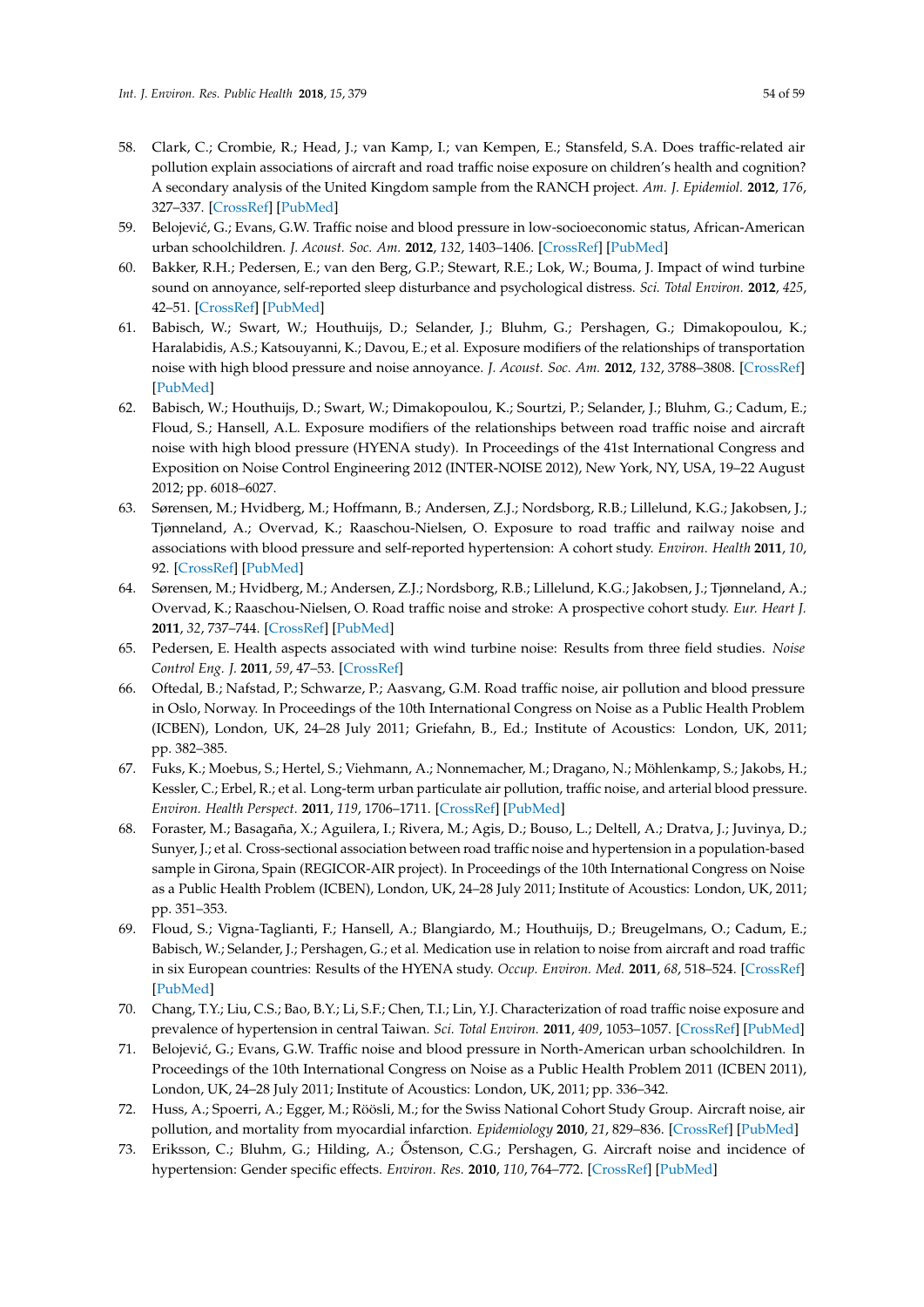- <span id="page-54-11"></span>74. Ancona, C.; Forastiere, F.; Mataloni, F.; Badaloni, C.; Fabozzi, T.; Perucci, C.A.; on behalf of the SERA Study Team. Aircraft noise exposure and blood pressure among people living near Ciampino airport in Rome. In Proceedings of the 39th International Congress on Noise Control Engineering (INTERNOISE), Lisbon, Portugal, 13–16 June 2010; Sociedade Portuguesa de Acústica (SPA): Lisbon, Portugal, 2010; pp. 6601–6609.
- <span id="page-54-6"></span>75. Selander, J.; Nilsson, M.E.; Bluhm, G.; Rosenlund, M.; Lindqvist, M.; Nise, G.; Pershagen, G. Long-term exposure to road traffic noise and myocardial infarction. *Epidemiology* **2009**, *20*, 272–279. [\[CrossRef\]](http://dx.doi.org/10.1097/EDE.0b013e31819463bd) [\[PubMed\]](http://www.ncbi.nlm.nih.gov/pubmed/19116496)
- <span id="page-54-16"></span>76. Pedersen, E.; van den Berg, F.; Bakker, R.; Bouma, J. Response to noise from modern wind farms in The Netherlands. *J. Acoust. Soc. Am.* **2009**, *126*, 634–643. [\[CrossRef\]](http://dx.doi.org/10.1121/1.3160293) [\[PubMed\]](http://www.ncbi.nlm.nih.gov/pubmed/19640029)
- <span id="page-54-7"></span>77. Bodin, T.; Albin, M.; Ardö, J.; Stroh, E.; Őstergren, P.O.; Björk, E. Road traffic noise and hypertension: Results from a cross-sectional public health survey in southern Sweden. *Environ. Health* **2009**, *8*, 38. [\[CrossRef\]](http://dx.doi.org/10.1186/1476-069X-8-38) [\[PubMed\]](http://www.ncbi.nlm.nih.gov/pubmed/19744313)
- <span id="page-54-0"></span>78. Bluhm, G.; Eriksson, C.; Pershagen, G.; Hilding, A.; Östenson, C.G. Aircraft noise and incidence of hypertension: A study around Stockholm Arlanda airport. In Proceedings of the 8th European Conference on Noise Control 2009 (EURONOISE 2009), Edinburgh, UK, 26–28 October 2009; Institute of Acoustics: Edinburgh, UK, 2009.
- <span id="page-54-13"></span>79. Beelen, R.; Hoek, G.; Houthuijs, D.; van den Brandt, P.A.; Goldbohm, R.A.; Fischer, P.; Schouten, L.J.; Armstrong, B.; Brunekreef, B. The joint association of air pollution and noise from road traffic with cardiovascular mortality in a cohort study. *Occup. Environ. Med.* **2009**, *66*, 243–250. [\[CrossRef\]](http://dx.doi.org/10.1136/oem.2008.042358) [\[PubMed\]](http://www.ncbi.nlm.nih.gov/pubmed/19017691)
- <span id="page-54-2"></span>80. Barregard, L.; Bonde, E.; Öhrström, E. Risk of hypertension from exposure to road traffic noise in a population-based sample. *Occup. Environ. Med.* **2009**, *66*, 410–415. [\[CrossRef\]](http://dx.doi.org/10.1136/oem.2008.042804) [\[PubMed\]](http://www.ncbi.nlm.nih.gov/pubmed/19188199)
- <span id="page-54-17"></span>81. Pedersen, E.; Larsman, P. The impact of visual factors on noise annoyance among people living in the vicinity of wind turbines. *J. Environ. Psychol.* **2008**, *28*, 379–389. [\[CrossRef\]](http://dx.doi.org/10.1016/j.jenvp.2008.02.009)
- <span id="page-54-8"></span>82. Lercher, P.; de Greve, B.; Botteldooren, D.; Dekoninck, L.; Oettl, D.; Uhrner, U.; Rudisser, J. Health effects and major co-determinants associated with rail and road noise exposure along transalpine traffic corridors. In Proceedings of the 9th Congress of the International Commission on the Biological Effects of Noise, Mashantucket, CT, USA, 21–25 July 2008; Griefahn, B., Ed.; ICBEN: Mashantucket, CT, USA, 2008.
- <span id="page-54-12"></span>83. Jarup, L.; Babisch, W.; Houthuijs, D.; Pershagen, G.; Katsouyannie, K.; Cadum, E.; Dudley, M.L.; Savigny, P.; Seiffert, I.; Swart, W.; et al. Hypertension and exposure to noise near airports. The HYENA study. *Environ. Health Perspect.* **2008**, *116*, 329–333. [\[CrossRef\]](http://dx.doi.org/10.1289/ehp.10775) [\[PubMed\]](http://www.ncbi.nlm.nih.gov/pubmed/18335099)
- <span id="page-54-18"></span>84. Van den Berg, G.; Pedersen, E.; Bouma, J.; Bakker, R. *Project WINDFARM Perception: Visual and Acoustic Impact of Wind Turbine Farms on Residents*; University of Groningen: Groningen, The Netherlands, 2008.
- <span id="page-54-9"></span>85. Babisch, W.; Houthuijs, D.; Pershagen, G.; Katsouyanni, K.; Velonakis, M.; Cadum, E.; Jarup, L. Associations between road traffic noise level, road traffic noise annoyance and high blood pressure in the HYENA study. In Proceedings of the 7th European Conference on Noise Control 2008 (EURONOISE 2008), Paris, France, 29 June 2008; pp. 3365–3370.
- <span id="page-54-3"></span>86. Pedersen, E.; Persson Waye, K. Wind turbine noise, annoyance and self-reported health and well-being in different living environments. *Occup. Environ. Med.* **2007**, *64*, 480–486. [\[CrossRef\]](http://dx.doi.org/10.1136/oem.2006.031039) [\[PubMed\]](http://www.ncbi.nlm.nih.gov/pubmed/17332136)
- <span id="page-54-14"></span>87. Lekaviciute, J. Traffic Noise in Kaunas City and Its Influence on Myocardial Infarction Risk. Ph.D. Thesis, Vytautas Magnus University, Kaunus, Lithuania, 2007.
- <span id="page-54-4"></span>88. De Kluizenaar, Y.; Gansevoort, R.T.; Miedema, H.M.; de Jong, P.E. Hypertension and road traffic noise exposure. *J. Occup. Environ. Med.* **2007**, *49*, 484–492. [\[CrossRef\]](http://dx.doi.org/10.1097/JOM.0b013e318058a9ff) [\[PubMed\]](http://www.ncbi.nlm.nih.gov/pubmed/17495691)
- <span id="page-54-10"></span>89. De Kluizenaar, Y.; Gansevoort, R.T.; de Jong, P.E.; Miedema, H.M.E. Cardiovascular effects of road traffic noise with adjustment for air pollution. In Proceedings of the 36th International Congress and Exhibition on Noise Control Engineering, INTER-NOISE 2007, Istanbul, Turkey, 28–31 August 2007; Turkish Acoustical Society: Istanbul, Turkey, 2007; pp. 3428–3434.
- <span id="page-54-15"></span>90. Heimann, D.; De Franceschi, M.; Emeis, S.; Lercher, P.; Seipert, P. (Eds.) *Air Pollution, Traffic Noise and Related Health Effects in the Alpine Space: A Guide for Authorities and Consulters*; ALPNAP Comprehensive Report; Dipartimento di Ingegneria Civile e Ambientale, Università degli Studi di Trento: Trento, Italy, 2007.
- <span id="page-54-1"></span>91. Eriksson, C.; Rosenlund, M.; Pershagen, G.; Hilding, A.; Őstenson, C.G.; Bluhm, G. Aircraft noise and incidence of hypertension. *Epidemiology* **2007**, *18*, 716–721. [\[CrossRef\]](http://dx.doi.org/10.1097/EDE.0b013e3181567e77) [\[PubMed\]](http://www.ncbi.nlm.nih.gov/pubmed/17917607)
- <span id="page-54-5"></span>92. Bluhm, G.L.; Berglind, N.; Nordling, E.; Rosenlund, M. Road traffic noise and hypertension. *Occup. Environ. Med.* **2007**, *64*, 122–126. [\[CrossRef\]](http://dx.doi.org/10.1136/oem.2005.025866) [\[PubMed\]](http://www.ncbi.nlm.nih.gov/pubmed/17053022)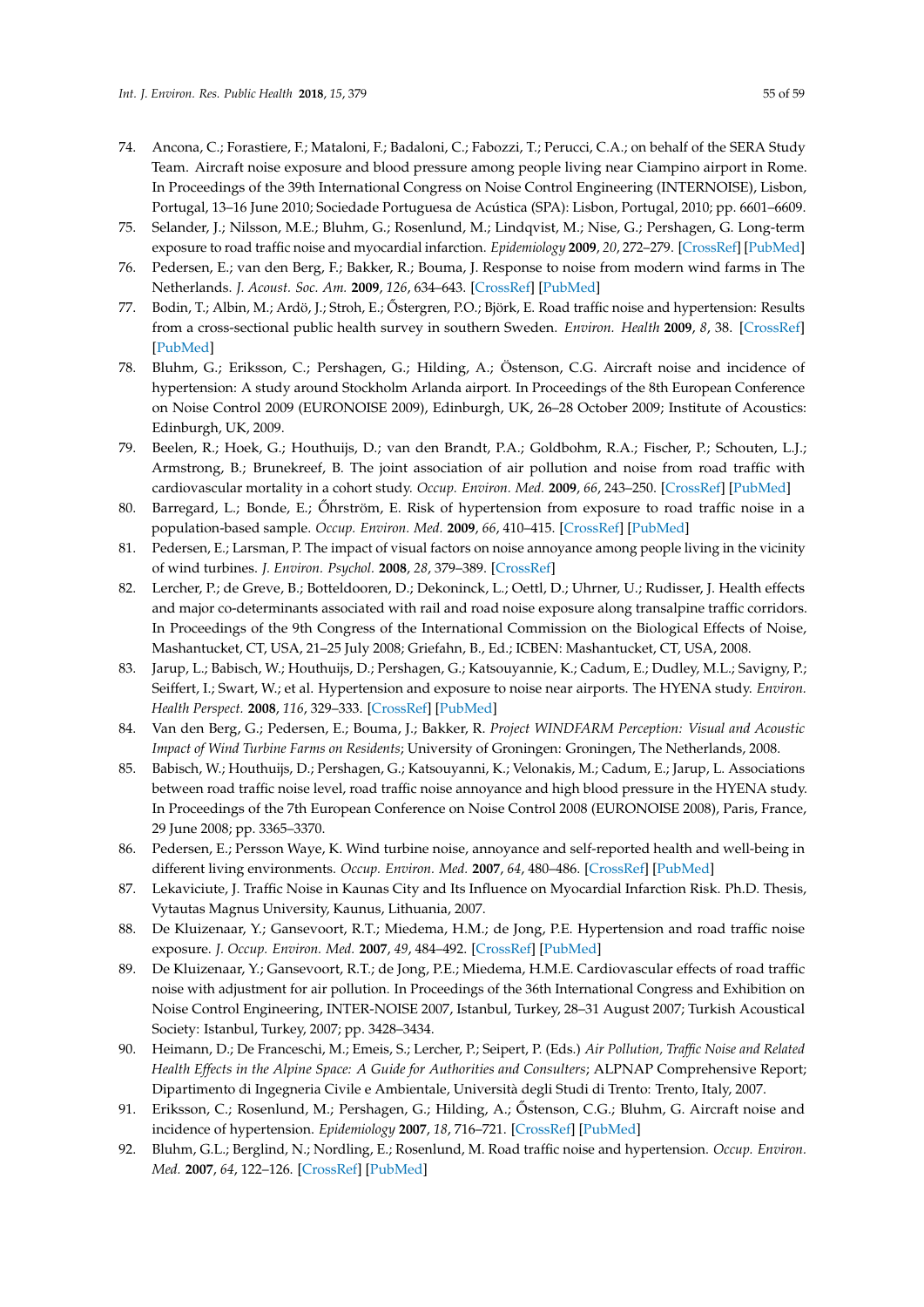- <span id="page-55-15"></span>93. Van Kempen, E.; van Kamp, I.; Fischer, P.; Davies, H.; Houthuijs, D.; Stellato, R.; Clark, C.; Stansfeld, S. Noise exposure and children's blood pressure and heart rate: The RANCH-project. *Occup. Environ. Med.* **2006**, *63*, 632–639. [\[CrossRef\]](http://dx.doi.org/10.1136/oem.2006.026831) [\[PubMed\]](http://www.ncbi.nlm.nih.gov/pubmed/16728500)
- <span id="page-55-1"></span>94. Van Kamp, I.; Houthuijs, D.; Van Wiechen, C.; Breugelmans, O. Environmental noise and cardiovascular diseases: Results from a monitoring programme on aircraft noise. In Proceedings of the 35th International Congress and Exposition on Noise Control Engineering (INTER-NOISE 2006), Honolulu, HI, USA, 3–6 December 2006; Institute of Noise Control Engineering of the USA: Honolulu, HI, USA, 2006; pp. 891–897.
- <span id="page-55-9"></span>95. Houthuijs, D.J.M.; van Wiechen, C.M.A.G. *Monitoring of Health and Perceptions around Schiphol Airport*; National Institute for Public Health and the Environment: Bilthoven, The Netherlands, 2006. (In Dutch)
- <span id="page-55-8"></span>96. Björk, J.; Ardö, J.; Stroh, E.; Lövkvist, H.; Őstergren, P.O.; Albin, M. Road traffic noise in southern Sweden and its relation to annoyance, disturbance of daily activities and health. *Scand. J. Work Environ. Health* **2006**, *32*, 392–401. [\[CrossRef\]](http://dx.doi.org/10.5271/sjweh.1035) [\[PubMed\]](http://www.ncbi.nlm.nih.gov/pubmed/17091207)
- <span id="page-55-10"></span>97. Maschke, C.; Hecht, K. Pathogenesis mechanism by noise induced clinical pictures—Lessons from the Spandau Health-Survey. *Umweltmedizin in Forschung und Praxis* **2005**, *10*, 77–88.
- <span id="page-55-14"></span>98. Jarup, L.; Dudley, M.L.; Babisch, W.; Houthuijs, D.; Swart, W.; Pershagen, G.; Bluhm, G.; Katsouyanni, K.; Velonakis, M.; Cadum, E.; et al. Hypertension and Exposure to Noise near Airports (HYENA): Study design and noise exposure assessment. *Environ. Health Perspect.* **2005**, *113*, 1473–1478. [\[CrossRef\]](http://dx.doi.org/10.1289/ehp.8037) [\[PubMed\]](http://www.ncbi.nlm.nih.gov/pubmed/16263498)
- <span id="page-55-2"></span>99. Babisch, W.; Houthuijs, D.; Kwekkeboom, J.; Swart, W.; Pershagen, G.; Bluhm, G.; Selander, J.; Katsouyanni, K.; Charalampidis, A.; Velonakis, M.; et al. HYENA—Hypertension and Exposure to Noise near Airports. A European study on health effects of aircraft noise. In Proceedings of the 34th International Congress on Noise Control Engineering 2005, INTERNOISE 2005, Rio de Janeiro, Brazil, 7–10 August 2005; pp. 1398–1407.
- <span id="page-55-11"></span>100. Babisch, W.; Beule, B.; Schust, M.; Kersten, N.; Ising, H. Traffic noise and risk of myocardial infarction. *Epidemiology* **2005**, *16*, 33–40. [\[CrossRef\]](http://dx.doi.org/10.1097/01.ede.0000147104.84424.24) [\[PubMed\]](http://www.ncbi.nlm.nih.gov/pubmed/15613943)
- <span id="page-55-3"></span>101. Pedersen, E.; Persson Waye, K.P. Perception and annoyance due to wind turbine noise: A dose-response relationship. *J. Acoust. Soc. Am.* **2004**, *116*, 3460–3470. [\[CrossRef\]](http://dx.doi.org/10.1121/1.1815091) [\[PubMed\]](http://www.ncbi.nlm.nih.gov/pubmed/15658697)
- <span id="page-55-4"></span>102. Matsui, T.; Uehara, T.; Miyakita, T.; Hiramatsu, K.; Osada, Y.; Yamamoto, T. The Okinawa study: Effects of chronic aircraft noise on blood pressure and some other psychological indices. *J. Sound Vib.* **2004**, *277*, 469–470.
- <span id="page-55-12"></span>103. Grazuleviciene, R.; Lekaviciute, J.; Mozgeris, G.; Merkevicius, S.; Deikus, J. Traffic noise emissions and myocardial infarction risk. *Pol. J. Environ. Stud.* **2004**, *13*, 737–741.
- 104. Franssen, E.A.M.; van Wiechen, C.M.A.G.; Nagelkerke, N.J.D.; Lebret, E. Aircraft noise around a large international airport and its impact on general health and medication use. *Occup. Environ. Med.* **2004**, *61*, 405–413. [\[CrossRef\]](http://dx.doi.org/10.1136/oem.2002.005488) [\[PubMed\]](http://www.ncbi.nlm.nih.gov/pubmed/15090660)
- <span id="page-55-5"></span>105. Breugelmans, O.R.P.; van Wiechen, C.M.A.G.; van Kamp, I.; Heisterkamp, S.H.; Houthuijs, D.J.M. *Health and Quality of Life near Amsterdam Schiphol Airport: 2002. Interim Report*; National Institute for Public Health and the Environment: Bilthoven, The Netherlands, 2004. (In Dutch)
- <span id="page-55-0"></span>106. Bluhm, G.; Eriksson, C.; Hilding, A.; Östenson, C.G. Aircraft noise exposure and cardiovascular risk on men. First results from a study around Stockholm Arlanda airport. In Proceedings of the 33th International Congress and Exhibition on Noise Control Engineering, Prague, Czech Republic, 22–25 August 2004; Czech Acoustical Society and Editor, Ed.; The Czech Acoustical Society: Prague, Czech Republic, 2004.
- <span id="page-55-13"></span>107. Babisch, W. The NaRoMI-Study: Executive summary—Traffic noise. In *Chronic Noise as a Risk Factor for Myocardial Infarction, The NaRoMI Study (Major Technical Report)*; Umweltbundesamt, F.E.A., Ed.; Umweltbundesambt: Berlin, Germany, 2004; pp. I-1–I-59.
- 108. Morrell, S.L. Aircraft Noise and Child Blood Pressure. Doctoral Thesis, University of Sydney, Sydney, Australia, 2003.
- <span id="page-55-6"></span>109. Maschke, C.; Wolf, U.; Leitmann, T. *Epidemiological Examinations of the Influence of Noise Stress on the Immune System and the Emergence of Arteriosclerosis*; Umweltbundesambt: Berlin, Germany, 2003. (In German)
- <span id="page-55-7"></span>110. Maschke, C. Epidemiological research on stress caused by traffic noise and its effects on high blood pressure and psychic disturbances. In Proceedings of the 8th International Congress on Noise as a Public Health Problem, Rotterdam, The Netherlands, 29 June–3 July 2003; Foundation ICBEN: Rotterdam, The Netherlands, 2003; pp. 93–95.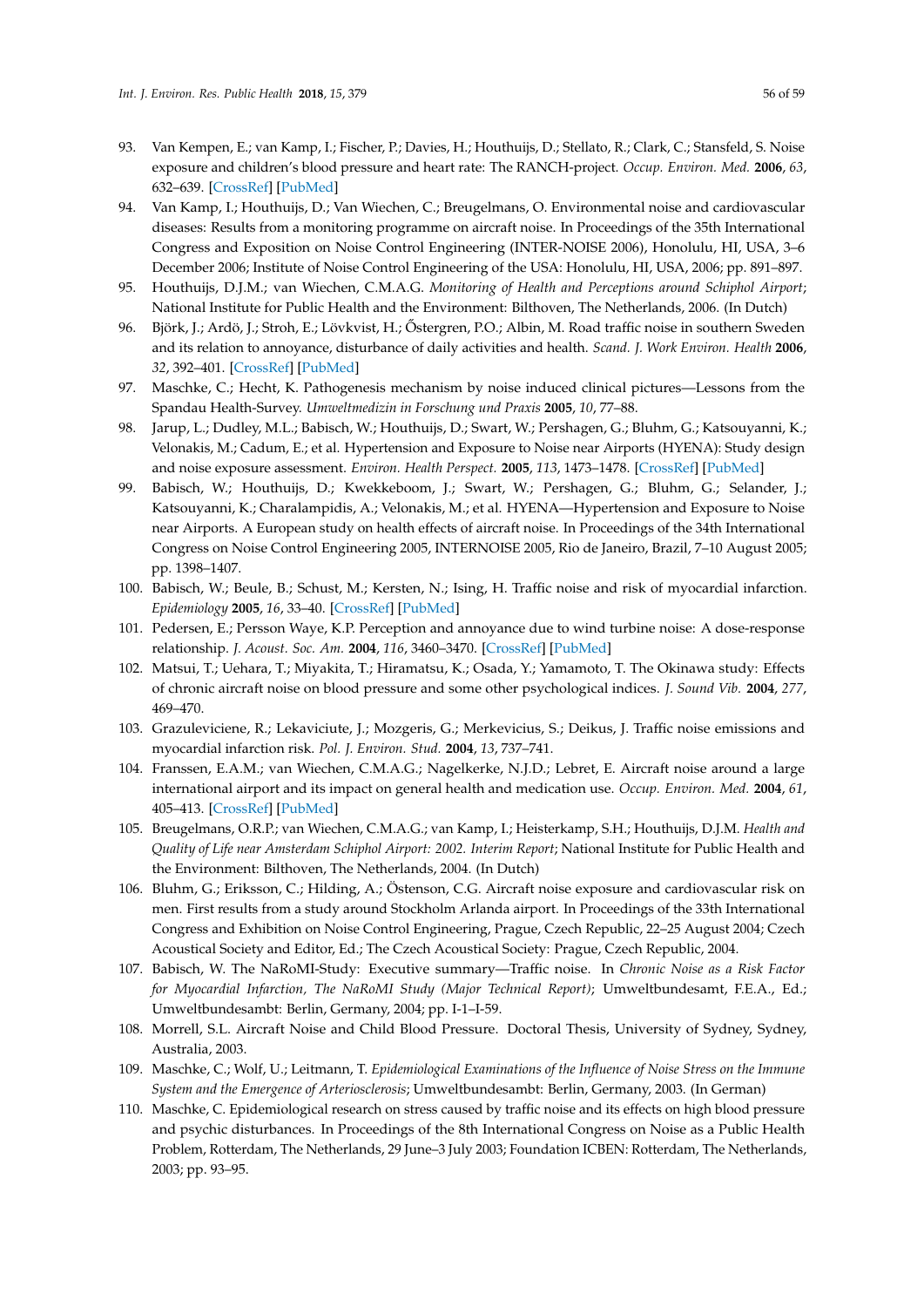- <span id="page-56-8"></span>111. Babisch, W.; Ising, H.; Gallacher, J.E. Health status as a potential effect modifier of the relation between noise annoyance and incidence of ischaemic heart disease. *Occup. Environ. Med.* **2003**, *60*, 739–745. [\[CrossRef\]](http://dx.doi.org/10.1136/oem.60.10.739) [\[PubMed\]](http://www.ncbi.nlm.nih.gov/pubmed/14504361)
- <span id="page-56-0"></span>112. Rosenlund, M.; Berglind, N.; Pershagen, G.; Jarup, L.; Bluhm, G. Increased prevalence of hypertension in a population exposed to aircraft noise. *Occup. Environ. Med.* **2001**, *58*, 769–773. [\[CrossRef\]](http://dx.doi.org/10.1136/oem.58.12.769) [\[PubMed\]](http://www.ncbi.nlm.nih.gov/pubmed/11706142)
- <span id="page-56-1"></span>113. Matsui, T.; Uehara, T.; Miyakita, T.; Hiramatsu, K.; Osada, Y.; Yamamoto, T. Association between blood pressure and aircraft noise exposure around Kadena airfield in Okinawa. In Proceedings of the 2001 International Congress and Exhibition on Noise Control Engineering (INTERNOISE), The Hague, The Netherlands, 28–30 August 2001; Boone, R., Ed.; Nederlands Akoestisch Genootschap: The Hague, The Netherlands, 2001; pp. 1577–1582.
- <span id="page-56-12"></span>114. Morrell, S.; Taylor, R.; Carter, N.; Peploe, P.; Job, S. Cross-sectional and longitudinal results of a follow-up examination of child blood pressure and aircraft noise—The inner Sydney child blood pressure study. In Proceedings of the 29th International Congress and Exhibition on Noise Control Engineering (INTER-NOISE 2000), Nice, France, 27–31 August 2000.
- <span id="page-56-9"></span>115. Babisch, W.; Ising, H.; Gallacher, J.E.J.; Sweetnam, P.M.; Elwood, P.C. Traffic noise and cardiovascular risk: The Caerphilly and Speedwell studies, third phase—10 years follow-up. *Arch. Environ. Health* **1999**, *54*, 210–216. [\[CrossRef\]](http://dx.doi.org/10.1080/00039899909602261) [\[PubMed\]](http://www.ncbi.nlm.nih.gov/pubmed/10444043)
- 116. TNO-PG; RIVM. *Annoyance, Sleep Disturbance, Health and Perceptual Aspects in the Schiphol Region. Results of a Questionnaire*; TNO-PG, RIVM: Bilthoven, The Netherlands, 1998. (In Dutch)
- <span id="page-56-2"></span>117. Yoshida, T.; Kawaguchi, T.; Hoshiyama, Y.; Yoshida, K.; Yamamoto, K. Efffects of road traffic noise on inhabitants of Tokyo. *J. Sound Vib.* **1997**, *205*, 517–522. [\[CrossRef\]](http://dx.doi.org/10.1006/jsvi.1997.1020)
- <span id="page-56-3"></span>118. Wiens, D. Verkehrslärm und kardiovaskuläres Risiko. Eine Fall-Kontroll-Studie in Berlin (West). Dissertation, Institut für Wasser-, Boden- und Lufthygiene des Bundesgesundheitsamtes, Berlin, Germany, 1995. (In German)
- <span id="page-56-13"></span>119. Regecová, V.; Kellerová, E. Effects of urban noise pollution on blood pressure and heart rate in preschool children. *J. Hypertens.* **1995**, *13*, 405–412. [\[CrossRef\]](http://dx.doi.org/10.1097/00004872-199504000-00005) [\[PubMed\]](http://www.ncbi.nlm.nih.gov/pubmed/7629400)
- <span id="page-56-4"></span>120. Babisch, W.; Ising, H.; Kruppa, B.; Wiens, D. The incidence of myocardial infarction and its relation to road traffic noise—The Berlin case-control studies. *Environ. Int.* **1994**, *20*, 469–474. [\[CrossRef\]](http://dx.doi.org/10.1016/0160-4120(94)90195-3)
- <span id="page-56-17"></span>121. Babisch, W.; Ising, H.; Gallacher, J.E.J.; Sharp, D.S.; Baker, I. Traffic noise and cardiovascular risk: The Speedwell study, first phase. Outdoor noise level and risk factors. *Arch. Environ. Health* **1993**, *48*, 401–405. [\[PubMed\]](http://www.ncbi.nlm.nih.gov/pubmed/8250591)
- <span id="page-56-16"></span>122. Babisch, W.; Ising, H.; Elwood, P.C.; Sharp, D.S.; Bainton, D. Traffic noise and cardiovascular risk: The Caerphilly and Speedwell studies, second phase. Risk estimation, prevalence, and incidence of ischemic heart disease. *Arch. Environ. Health* **1993**, *48*, 406–413. [\[CrossRef\]](http://dx.doi.org/10.1080/00039896.1993.10545962) [\[PubMed\]](http://www.ncbi.nlm.nih.gov/pubmed/8250592)
- <span id="page-56-5"></span>123. Babisch, W.; Ising, H.; Kruppa, B.; Wiens, D. *Verkehrslärm und Herzinfarkt, Ergebnisse zweier Fall-Kontroll-Studien in Berlin*; WaBoLu-Hefte 2/92; Institut für Wasser-, Boden- und Lufthygiene, Umweltbundesamt: Berlin, Germany, 1992.
- <span id="page-56-14"></span>124. Pulles, M.P.J.; Biesiot, W.; Stewart, R. Adverse effects of environmental noise on health: An interdisciplinary approach. *Environ. Int.* **1990**, *16*, 437–445. [\[CrossRef\]](http://dx.doi.org/10.1016/0160-4120(90)90012-U)
- <span id="page-56-10"></span>125. Babisch, W.; Gallacher, J.E.J. Traffic noise, blood pressure and other risk factors: The Caerphilly and Speedwell Collaborative Heart Disease Studies. In Proceedings of the 5th International Congress on Noise as a Public Health Problem, Stockholm, Sweden, 21–28 August 1988; Berglund, B., Lindvall, T., Eds.; Swedish Council for Building Research: Stockholm, Sweden, 1990; pp. 315–326.
- <span id="page-56-6"></span>126. Herbold, M.; Hense, H.W.; Keil, U. Effects of road traffic noise on prevalence of hypertension in men: Results of the Lübeck blood pressure study. *Sozial- und Präventivmedizin* **1989**, *34*, 19–23. [\[CrossRef\]](http://dx.doi.org/10.1007/BF02084747) [\[PubMed\]](http://www.ncbi.nlm.nih.gov/pubmed/2785319)
- <span id="page-56-7"></span>127. Hense, H.W.; Herbold, M.; Honig, K. *Risikofaktor Lärm in Felderhebungen zu Herz-Kreislauferkrankungen*; Umweltforschungsplan des Bundesministers für Umwelt, Naturschutz und Reaktorsicherheit: Berlin, Germany, 1989.
- <span id="page-56-11"></span>128. Van Altena, K. *Environmental Noise and Health (Description of Data, Models, Methods and Results)*; Ministerie VROM, Directoraat-Generaal Milieubeheer: Leidschendam, The Netherlands, 1989.
- <span id="page-56-15"></span>129. Van Brederode, N.E. 7. Environmental noise and cardiovascular diseases. In *Environmental Noise and Health (Description of Data, Models, Methods and Results)*; Ministry of Housing, Physical Planning and Environment: The Hague, The Netherlands, 1988.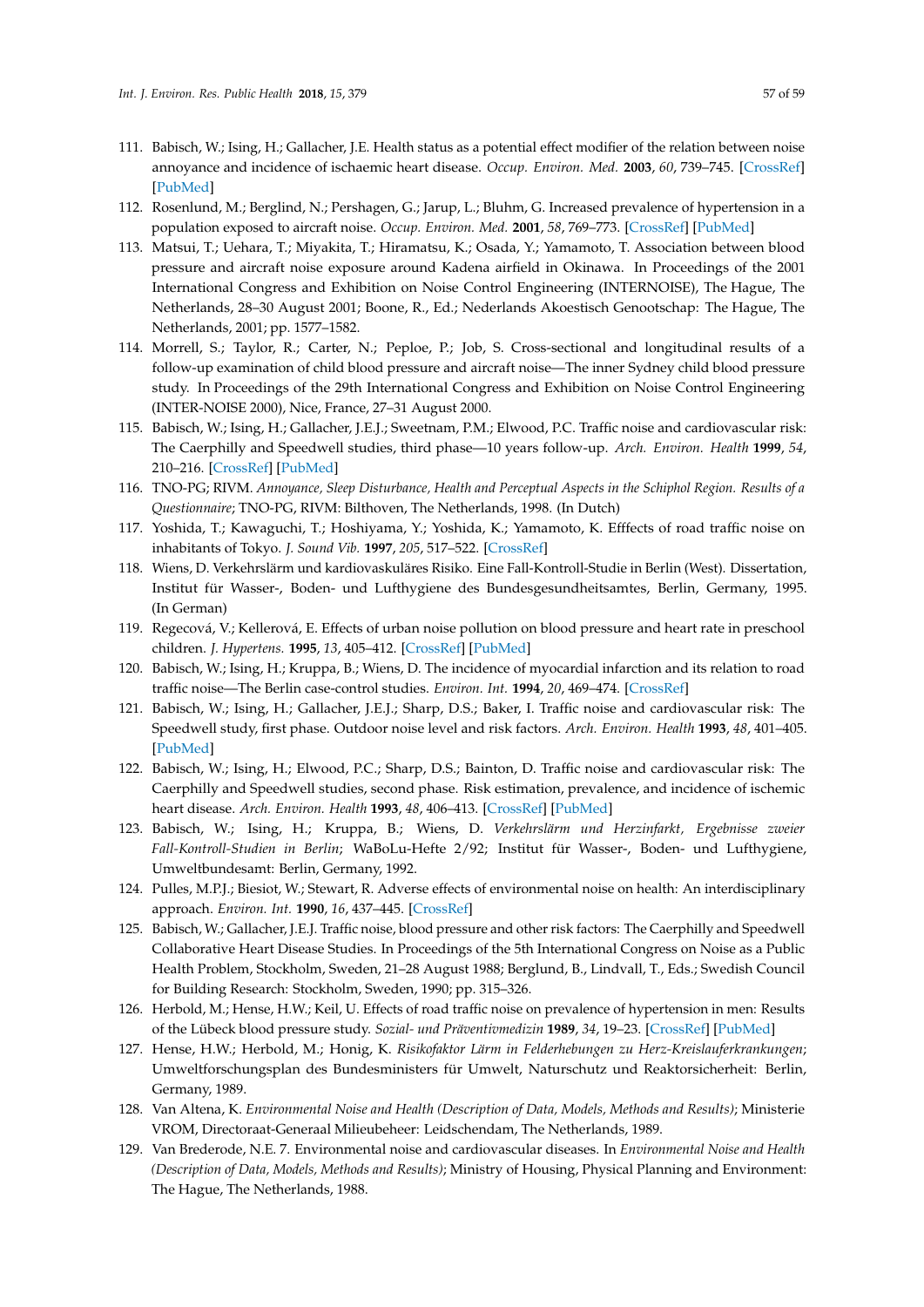- <span id="page-57-13"></span>130. Babisch, W.; Gallacher, J.E.; Elwood, P.C.; Ising, H. Traffic noise and cardiovascular risk. The Caerphilly Study, first phase. Outdoor noise levels and risk factors. *Arch. Environ. Health* **1988**, *43*, 407–414. [\[CrossRef\]](http://dx.doi.org/10.1080/00039896.1988.9935859) [\[PubMed\]](http://www.ncbi.nlm.nih.gov/pubmed/3264136)
- <span id="page-57-18"></span>131. The Caerphilly and Speedwell Collaborative Group. Caerphilly and Speedwell collaborative heart disease studies. *J. Epidemiol. Community Health* **1984**, *38*, 259–262.
- <span id="page-57-15"></span>132. Knipschild, P.; Meijer, H.; Salle, H. Wegverkeerslawaai, psychische problematiek en bloeddruk. Uitkomsten van een bevolkingsonderzoek in Amsterdam. *Tijdschrift der Sociale Geneeskunde* **1984**, *62*, 758–765. (In Dutch)
- <span id="page-57-19"></span>133. Knipschild, P.V. Medical effects of aircraft noise: Community cardiovascular survey. *Int. Arch. Occup. Environ. Health* **1977**, *40*, 185–190. [\[CrossRef\]](http://dx.doi.org/10.1007/BF01842081) [\[PubMed\]](http://www.ncbi.nlm.nih.gov/pubmed/591083)
- <span id="page-57-20"></span>134. Knipschild, P.G. *Medische Gevolgen van Vliegtuiglawaai*; University of Amsterdam: Amsterdam, The Netherlands, 1976. (In Dutch)
- <span id="page-57-0"></span>135. Lercher, P.; Botteldooren, D.; Widmann, U.; Uhrner, U.; Kammeringer, E. Cardiovascular effects of environmental noise: Research in Austria. *Noise Health* **2011**, *13*, 234–250. [\[CrossRef\]](http://dx.doi.org/10.4103/1463-1741.80160) [\[PubMed\]](http://www.ncbi.nlm.nih.gov/pubmed/21537108)
- <span id="page-57-1"></span>136. Christensen, J.S.; Raaschou-Nielsen, O.; Tjønneland, A.; Overvad, K.; Nordsborg, R.B.; Ketzel, M.; Sørensen, T.I.a.; Sørensen, M. Road traffic and railway noise exposures and adiposity in adults: A cross-sectional analysis of the Danish Diet, Cancer, and Health Cohort. *Environ. Health Perspect.* **2016**, *124*, 329–335. [\[CrossRef\]](http://dx.doi.org/10.1289/ehp.1409052) [\[PubMed\]](http://www.ncbi.nlm.nih.gov/pubmed/26241990)
- <span id="page-57-2"></span>137. World Health Organization. *WHO Handbook for Guideline Development*; World Health Organization: Geneva, Switzerland, 2012.
- <span id="page-57-3"></span>138. European Commission. *Directive 2002/49/EC of the European Parliament and of the Council of 25 June 2002 Relating to the Assessment and Management of Environmental Noise*; European Commission, Ed.; L189/12; European Commission: Brussels, Belgium, 2002; pp. 0012–0026.
- <span id="page-57-4"></span>139. Harris, R.J.; Bradburn, M.J.; Deeks, J.J.; Harbord, R.M.; Altman, D.G.; Sterne, J.A.C. Metan: Fixed- and random-effects meta-analysis. *STATA J.* **2008**, *8*, 3–28.
- <span id="page-57-5"></span>140. Cochran, W.G. The combination of estimates from different experiments. *Biometrics* **1954**, *10*, 101–129. [\[CrossRef\]](http://dx.doi.org/10.2307/3001666)
- <span id="page-57-6"></span>141. Higgins, J.P.; Thompson, S.G. Quantifying heterogeneity in a meta-analysis. *Stat. Med.* **2002**, *21*, 1539–1558. [\[CrossRef\]](http://dx.doi.org/10.1002/sim.1186) [\[PubMed\]](http://www.ncbi.nlm.nih.gov/pubmed/12111919)
- <span id="page-57-7"></span>142. Higgins, J.P.T.; Thompson, S.G.; Deeks, J.J.; Altman, D.G. Measuring inconsistency in meta-analysis. *Br. Med. J.* **2003**, *327*, 557–560. [\[CrossRef\]](http://dx.doi.org/10.1136/bmj.327.7414.557) [\[PubMed\]](http://www.ncbi.nlm.nih.gov/pubmed/12958120)
- <span id="page-57-8"></span>143. Egger, M.; Smith, G.D. Meta-analysis: Bias in location and selection of studies. *Br. Med. J.* **1998**, *316*, 61–66. [\[CrossRef\]](http://dx.doi.org/10.1136/bmj.316.7124.61)
- <span id="page-57-9"></span>144. Harbord, R.M.; Egger, M.; Sterne, J.A.C. A modified test for small-study effects in meta-analyses of controlled trials with binary endpoints. *Stat. Med.* **2006**, *25*, 3443–3457. [\[CrossRef\]](http://dx.doi.org/10.1002/sim.2380) [\[PubMed\]](http://www.ncbi.nlm.nih.gov/pubmed/16345038)
- <span id="page-57-10"></span>145. Egger, M.; Davey Smith, G.; Schneider, M.; Minder, C. Bias in meta-analysis detected by a simple, graphical test. *Br. Med. J.* **1997**, *315*, 629–634. [\[CrossRef\]](http://dx.doi.org/10.1136/bmj.315.7109.629)
- <span id="page-57-11"></span>146. Guyatt, G.H.; Oxman, A.D.; Vist, G.; Kunz, R.; Falck-Ytter, Y.; Alonso-Coello, P.; Schünemann, H.J.; GRADE Working Group. Rating quality of evidence and strength of recommendations GRADE: An emerging consensus on rating quality of evidence and strength of recommendations. *Br. Med. J.* **2008**, *336*, 924–926. [\[CrossRef\]](http://dx.doi.org/10.1136/bmj.39489.470347.AD) [\[PubMed\]](http://www.ncbi.nlm.nih.gov/pubmed/18436948)
- <span id="page-57-12"></span>147. Morgan, R.L.; Thayer, K.A.; Bero, L.; Bruce, N.; Falck-Ytter, Y.; Ghersi, D.; Guyatt, G.; Hooijmans, C.; Langendam, M.; Mandrioli, D.; et al. GRADE: Assessing the quality of evidence in environmental and occupational health. *Environ. Int.* **2016**, *92–93*, 611–616. [\[CrossRef\]](http://dx.doi.org/10.1016/j.envint.2016.01.004) [\[PubMed\]](http://www.ncbi.nlm.nih.gov/pubmed/26827182)
- <span id="page-57-14"></span>148. Jarup, L. Erratum: "Hypertension and exposure to noise near airports: The HYENA study" (Environmental Health Perspectives (2008) vol. 116 (329–333)). *Environ. Health Perspect.* **2008**, *116*, A241. [\[CrossRef\]](http://dx.doi.org/10.1093/oxfordjournals.aje.a116590)
- <span id="page-57-16"></span>149. Babisch, W.; Wolke, G.; Heinrich, J.; Straff, W. Road traffic, location of rooms and hypertension. *J. Civ. Environ. Eng.* **2014**, *4*, 162. [\[CrossRef\]](http://dx.doi.org/10.4172/2165-784X.1000162)
- <span id="page-57-17"></span>150. Evrard, A.S.; Bouaoun, L.; Champelovier, P.; Lambert, J.; Laumon, B. Does exposure to aircraft noise increase the mortality from cardiovascular disease in the population living in the vicinity of airports? Results of an ecological study in France. *Noise Health* **2015**, *17*, 328–336. [\[CrossRef\]](http://dx.doi.org/10.4103/1463-1741.165058) [\[PubMed\]](http://www.ncbi.nlm.nih.gov/pubmed/26356375)